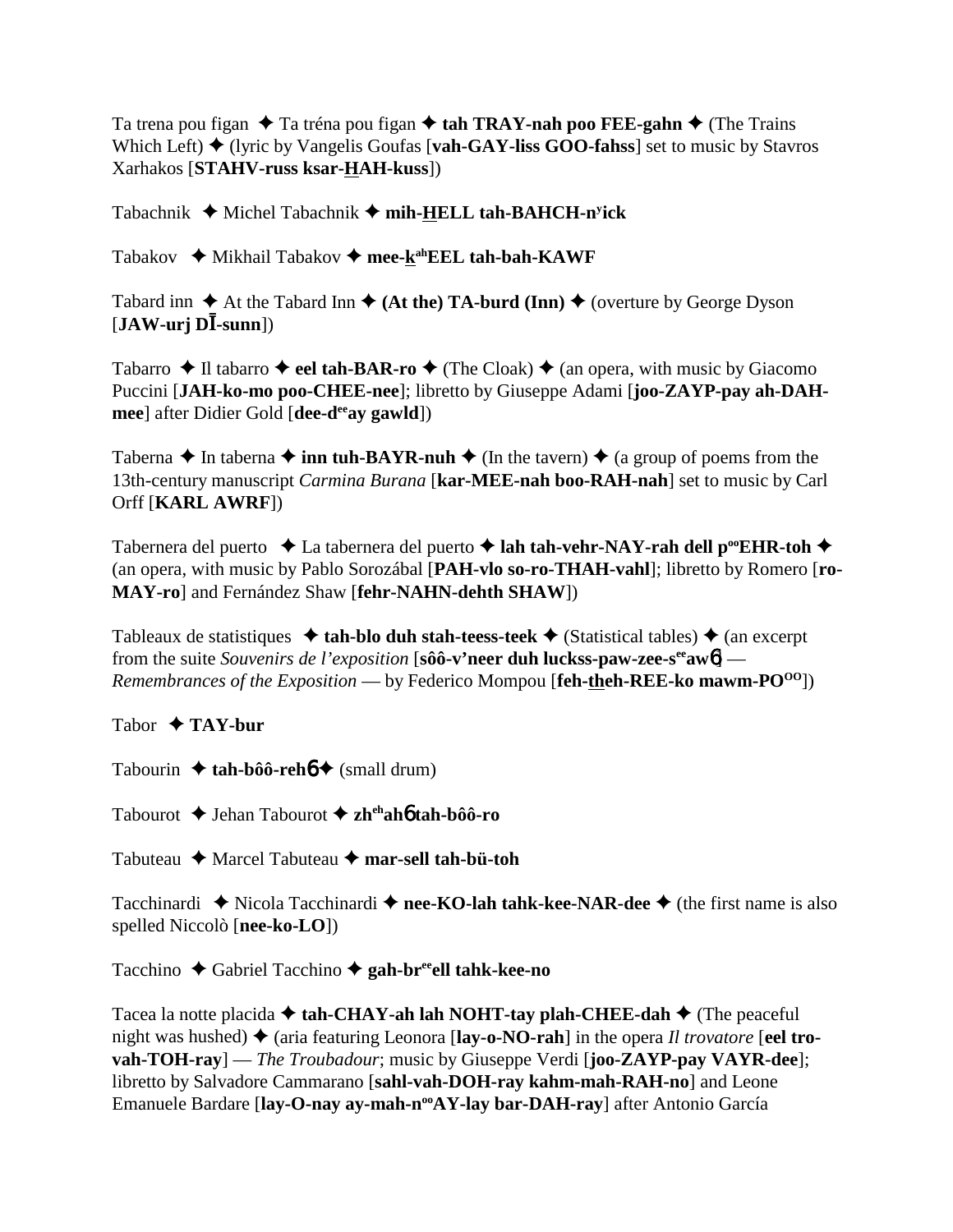### Gutiérrez [ahn-TOH-n<sup>ee</sup>o gar-THEE-ah goo-t<sup>ee</sup>AYR-rehth])

Tacea la notte placida di tale amor ◆ Tacea la notte placida ... Di tale amor ◆ tah-CHAY-ah **lah NOHT-tay plah-CHEE-dah ... dee TAH-lay ah-MOHR**  $\blacklozenge$  (The peaceful night was hushed ... Such love as this)  $\blacklozenge$  (passage featuring Leonora [lay-o-NO-rah] in the opera *Il trovatore* [**eel tro-vah-TOH-ray**] — *The Troubadour*; music by Giuseppe Verdi [**joo-ZAYP-pay VAYR-dee**]; libretto by Salvadore Cammarano [**sahl-vah-DOH-ray kahm-mah-RAH-no**] and Leone Emanuele Bardare [lay-O-nay ay-mah-n<sup>oo</sup>AY-lay bar-DAH-ray] after Antonio García Gutiérrez [ahn-TOH-n<sup>ee</sup>o gar-THEE-ah goo-t<sup>ee</sup>AYR-rehth])

Tacete gia veggo **→** Tacete! già veggo **→ tah-CHAY-tay! jah VAYG-go →** (excerpt from the opera *Il barbiere di Siviglia* [**eel bar-beeAY-ray dee see-VEE-leeah**] — *The Barber of Seville* [suh-VILL]; music by Gioachino Rossini [johah-KEE-no rohss-SEE-nee]; libretto by Cesare Sterbini [**chay-ZAH-ray stayr-BEE-nee**] after Pierre-Augustin Caron de Beaumarchais [**peeehro-güss-teh**6 **kah-raw**6 **duh bo-mar-sheh**] and Giuseppe Petrosellini [**joo-ZAYP-pay pay-trozayl-LEE-nee**])

Tachezi Herbert Tachezi **HEHR-pert tah-KAY-tsee**

Tachezi **→** Herwig Tachezi → **HEHR-vihh tah-KAY-tsee** 

Tachezi Wilfred Tachezi **VILL-frett tah-KAY-tsee**

Taci giason  $\triangle$  Taci Giason?  $\triangle$  TAH-chee jah-ZOHN?  $\triangle$  (aria from the opera *Medea* [may-**DAY-ah**]; music by Luigi Cherubini [l<sup>oo</sup>EE-jee kay-roo-BEE-nee] and libretto by François Benoît Hoffmann [**frah6**-swah beh-n'wah hawf-mahn])  $\blacklozenge$  (*Medea* is the Italian version of the opera known in French as *Médée* [**may-day**])

Taddei **←** Giuseppe Taddei ← joo-ZAYP-pay tahd-DAY<sup>EE</sup>

Tadeo Giorgio Tadeo **JOHR-jo tah-DAY-o**

Tadolini ◆ Eugenia Tadolini ◆ ay<sup>oo</sup>-JAY-n<sup>ee</sup>ah tah-doh-LEE-nee

Tadolini Giovanni Tadolini **jo-VAHN-nee tah-doh-LEE-nee**

Taffanel **→** Paul Taffanel **→ pohl tahf-fah-nell** → (known also as Claude-Paul [**klohd-pohl**] Taffanel)

Tag **← Christian Gotthilf Tag ← KRIH-st<sup>ih</sup>ahn GAWT-hilff TAHK** 

Tagesbuch der laura  $\triangle$  Tagesbuch der Laura  $\triangle$  TAH<sup>AH</sup>-guss-pôôk dayr LAH<sup> $0$ ô</sup>-rah  $\triangle$  (aria from the opera *Der Ring des Polykrates* [**der RIHNG dess PAW-lü-krah-tuss**]; music by Erich Wolfgang Korngold [**{EH-rick WÔÔLF-gang KAWRN-gohld} AY-rihh VAWLF-gahng KAWRN-gawlt**]; libretto by Korngold after Heinrich Teweles [**HN-rihh TAY-vay-luss**])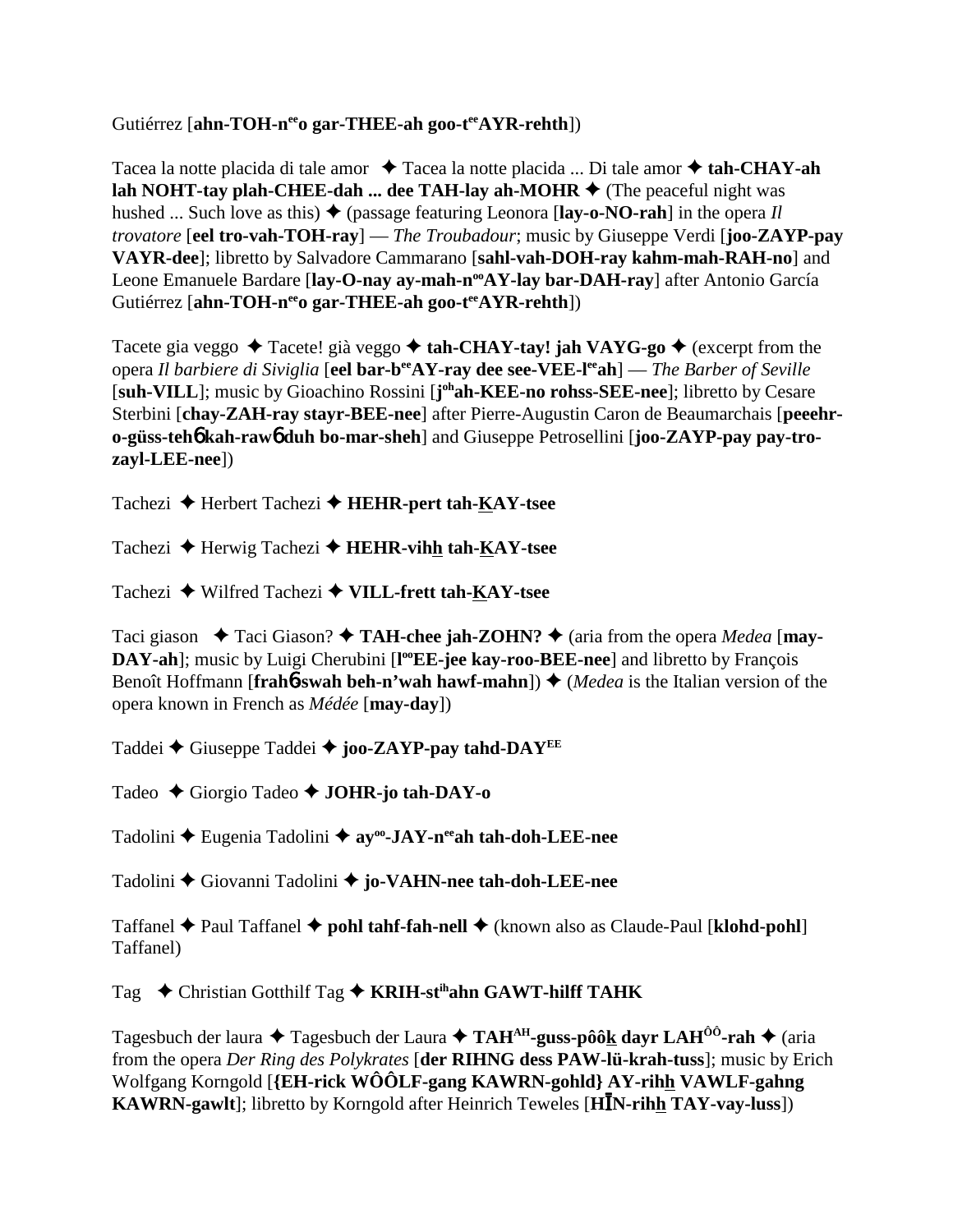Tagliabue Carlo Tagliabue **KAR-lo tah-leeah-BOO-ay**

Tagliaferro ◆ Magda Tagliaferro ◆ MAHG-duh tah-l<sup>ee</sup>uh-FAY-hôô

Tagliafico ◆ Joseph Tagliafico ◆ zho-zeff tah-l<sup>ee</sup>AH-fee-ko ◆ (known also as Dieudonné [**deeö-dawn-nay**] Joseph Tagliafico)

Tagliapietra ◆ Gino Tagliapietra ◆ **JEE-no tah-l<sup>ee</sup>ah-p<sup>ee</sup>AY-trah** 

Tagliapietra Giovanni Tagliapietra **jo-VAHN-nee tah-leeah-peeAY-trah**

Tagliavini **←** Ferruccio Tagliavini ← fayr-ROO-cho tah-l<sup>ee</sup>ah-VEE-nee

Tagliavini ◆ Luigi Ferdinando Tagliavini ◆ l<sup>oo</sup>EE-jee fayr-dee-NAHN-doh tah-l<sup>ee</sup>ah-VEE-nee

Taglichsbeck Thomas Täglichsbeck **TOH-mahss TECK-lihh-speck**

Tagore  $\triangle$  Rabindranath Tagore  $\triangle$  rah-BINN-druh-naht tah-GAWR  $\triangle$  (character in the opera *Satyagraha* [**saht-yeeAH-grah-hah**] — *To Insist on the Truth*; music by Philip Glass [**FIHlupp GLASS**] and libretto by Constance DeJong [**KAHNT-stunntss duh-JAWNG**])

Tagore  $\div$  Sir Surindro Mohun Tagore  $\div$  (Sir) suh-RINN-dro mo-HUNN tah-GAWR

Tahidromos  $\triangle$  O tahidrómos  $\triangle$  o tah-hee-THRAW-muss  $\triangle$  (The Postman)  $\triangle$  (words and music by Manos Hadjidakis [**MAH-nuss hahth-zee-TH-kiss**])

Taille  $\triangleleft$  teh<sup>y'</sup>

Tailleferre Germaine Tailleferre **zhehr-mehn teh-yuh-fehr** (known also as Marcelle Germaine Tailleferre [**mar-sell zhehr-mehn teh-yuh-fehr**])

Taillon ◆ Jocelyne Taillon **◆ zhawss'-leen teh-yaw6** 

Tajcevic ◆ Marko Tajčević ◆ MAR-kaw TAH<sup>IH</sup>-cheh-vihch

Tajo ◆ Italo Tajo ◆ ee-TAH-lo TAH-ho

Tak pechalny  $\blacklozenge$  Vy tak pechalny  $\blacklozenge$  wee TAHK pih-CHAHL-n<sup>y</sup>ih  $\blacklozenge$  (excerpt from the opera *Pique dame* [**peek dahm**] — *The Queen of Spades* — featuring Yeletsky [**yeh-LYETT-skee**] with Lisa [**LEE-suh**]; music by Peter Ilyich Tchaikovsky [**p'YAW-t'r ill-YEECH {chahih-KAWF-skee} chay-KAWF-skee**]; libretto by Modest Tchaikovsky [**mah-DYESST {chahih-KAWF-skee} chay-KAWF-skee**] and P. I. Tchaikovsky after Alexander Sergeyevich Pushkin [**uh-ly ick-SAHN-d'r sehr-GAY-yeh-vihch POOSH-kinn**])

Tak v nenastnye dni **↓ TAHK v'neh-NAHST-n'yeh d'n<sup>y</sup>ee ◆** (quartet and chorus) ◆ (quartet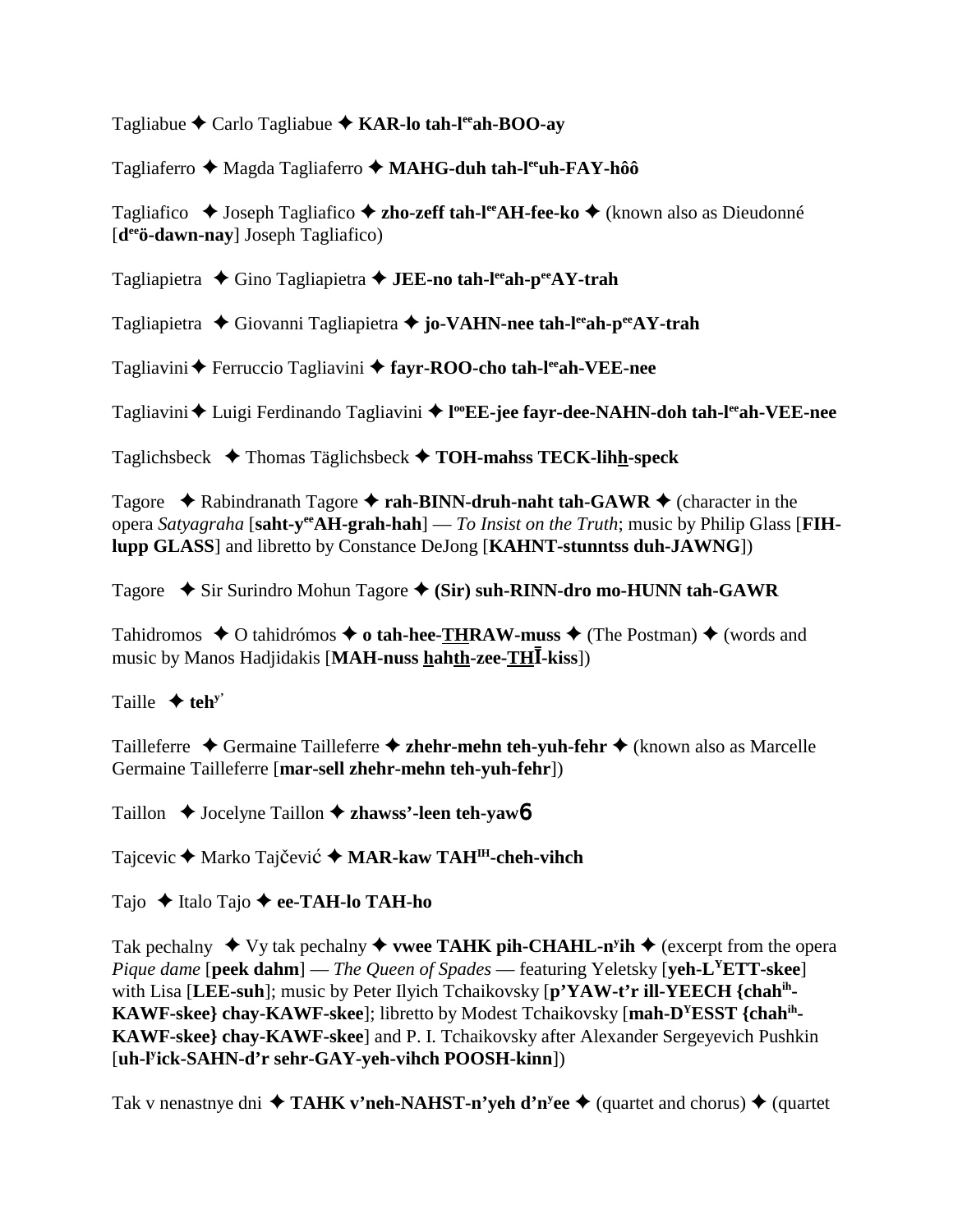featuring Chekalinsky [**cheh-kah-LYEEN-skee**], Surin [**SOO-rinn**], Chaplitsky [**chah-PLYEETskee**], and Narumov [**nah-ROO-muff**] with chorus from the opera *Pique Dame* [**peek dahm**] — *The Queen of Spades;* music by Peter Ilyich Tchaikovsky [**p'YAW-t'r ill-YEECH {chahih-KAWF-skee} chay-KAWF-skee**]; libretto by Modest Tchaikovsky [**mah-DYESST {chahih-KAWF-skee} chay-KAWF-skee**] after Alexander Sergeyevich Pushkin [**uh-ly ick-SAHN-d'r sehr-GAY-yeh-vihch POOSH-kinn**])

Takacs ◆ Jenő Takács ◆ YEH-nö<sup>ö</sup> tah-KAH<sup>AH</sup>SH

- Takacs ◆ Klára Takács ◆ KLAH<sup>AH</sup>-rah tah-KAH<sup>AH</sup>SH
- Takacs ◆ Mária Takács ◆ MAH<sup>AH</sup>-r<sup>ih</sup>ah tah-KAH<sup>AH</sup>SH
- Takacs ◆ Tamara Takács ◆ TAH-mah-rah tah-KAH<sup>AH</sup>SH
- Takagi ◆ Tôroku Takagi ◆ taw<sup>aw</sup>-lawk tah-kah-ghee
- Takahashi Aki Takahashi **ahk tah-kah-hahsh**
- Takahashi Yuji Takahashi **yoo-jee tah-kah-hahsh**
- Takarazuka city Takarazuka City **tah-kah-lah-zoo-kah (City)**
- Takashi Asahina Takashi **ah-sah-hee-nah tah-kahsh**
- Takata ◆ Saburô Takata ◆ s**ah-boo-law<sup>aw</sup> tah-kah-tah**
- Takata Shin-ichi Takata **shih**6**-neech tah-kah-tah**
- Takeda Yoshimi Takeda **yaw-shee-mee tah-kee-dah**
- Takemitsu Toru Takemitsu **taw-loo tah-keh-meetss**
- Takemitsu **→** Tōru Takemitsu → toh<sup>oh</sup>loo tah-keh-mittss

Taking his beer with old anacharsis  $\triangleq$  (**Taking his beer with old**) ah-nah-KAR-siss)  $\triangleq$ (composition by Aldridge [**AWL-drihj**])

Taktakishvili ◆ Otar Taktakishvili ◆ a**h-TAR tahk-tah-kihsh-VEE-l<sup>y</sup>ee ◆** (known also as Otar Vasilievich [**vah-SEE-liheh-vihch**] Taktakishvili)

Taktakishvili ◆ Shalva Taktakishvili ◆ s**hahl-VAH tahk-tah-kihsh-VEE-l<sup>y</sup>ee ◆** (known also as Shalva Mikhailovich [**mee KAHEE-luh-vihch**] Taktakishvili)

Taku **→** Koji Taku **→ kaw-jee tahk**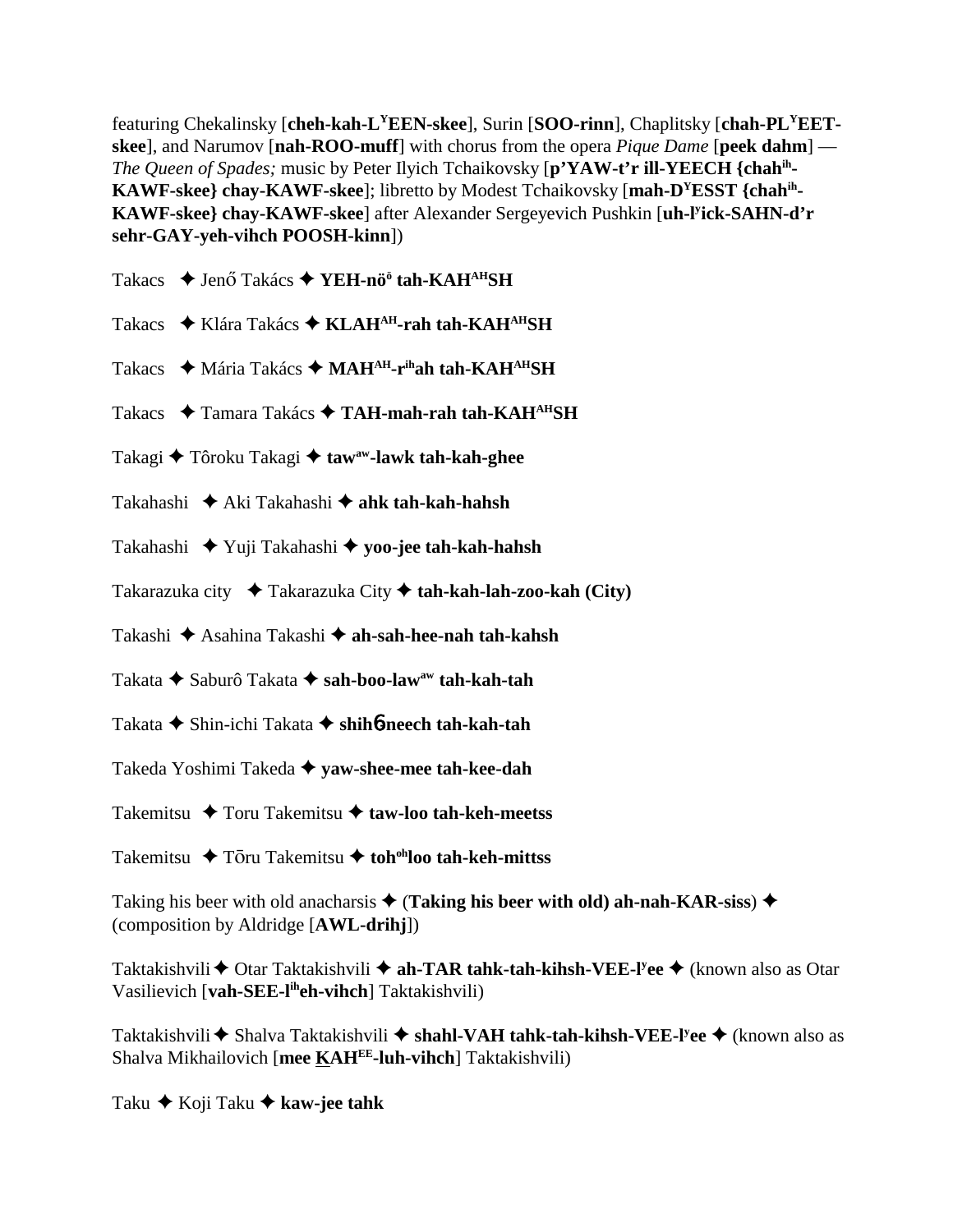Tal **→ Josef Tal → YO-seff TAHL** 

Talavera **→** Mario Talavera → MAH-r<sup>ee</sup>o tah-lah-VAY-rah

Tale amor  $\triangle$  Di tale amor  $\triangle$  dee TAH-lay ah-MOHR  $\triangle$  (Such love as this)  $\triangle$  (aria featuring Leonora [**lay-o-NO-rah**] in the opera *Il trovatore* [**eel tro-vah-TOH-ray**] — *The Troubadour*; music by Giuseppe Verdi [**joo-ZAYP-pay VAYR-dee**]; libretto by Salvadore Cammarano [**sahl**vah-DOH-ray kahm-mah-RAH-no] and Leone Emanuele Bardare [lay-O-nay ay-mah-n<sup>oo</sup>AYlay bar-DAH-ray] after Antonio García Gutiérrez [ahn-TOH-n<sup>ee</sup>o gar-THEE-ah goo-t<sup>ee</sup>AYR**rehth**])

Tale of the kalender prince  $\blacklozenge$  The Tale of the Kalender Prince  $\blacklozenge$  (The Tale of the) KAH-lenn**dur (Prince) ♦** (excerpt from the suite *Scheherazade* [**shuh-heh-rah-zahd**] by Nicolai Rimsky-Korsakov [n<sup>y</sup>ee-kah-LAH<sup>IH</sup> REEM-skee-KAWR-suh-kuff]) ♦ (Kalender is also transliterated as Kalendar; the Russian pronunciation is  $\textbf{kah-lenn-D}\bar{\textbf{I}}$ )  $\blacklozenge$  (the pronunciation of Scheherazade given here is the common French version)

Tale of tsar saltan  $\blacklozenge$  The Tale of Tsar Saltan  $\blacklozenge$  (The Tale of) TSAR sahl-TAHN  $\blacklozenge$  (an opera, with music by Nicolai Rimsky-Korsakov [n<sup>y</sup>ee-kah-LAH<sup>IH</sup> REEM-skee-KAWR-suh-kuff]; libretto by Vladimir I. Bel'sky [**vlah-DYEE-mihr (**I.**) BELL-skee**] after Alexander Sergeyevich Pushkin [**uh-ly ick-SAHN-d'r sehr-GAY-yeh-vihch POOSH-kinn**])

Talenta tra voi belle  $\triangleleft$  Ma se vi talenta ... Tra voi, belle  $\triangleleft$  MAH say vee tah-LAYN-tah ... **trah v'wah, BAYL-lay**  $\blacklozenge$  (excerpt from the opera *Manon Lescaut* [**mah-naw**<sup>6</sup> less-ko]; music by Giacomo Puccini [**JAH-ko-mo poo-CHEE-nee**]; libretto by Domenico Oliva [**doh-MAY**nee-ko o-LEE-vah] and Luigi Illica [l<sup>oo</sup>EE-jee eel-LEE-kah] after Antoine-François Prévost [**ah**6**-twahn-frah**6**-swah pray-vo**]; additional contributions to the libretto by Marco Praga [**MAR-ko PRAH-gah**], Ruggero Leoncavallo [**rood-JAY-ro lay-ohn-kah-VAHL-lo**], Giulio Ricordi [JOO-l<sup>ee</sup>o ree-KOHR-dee], and Puccini)

Taler weit o hohen ♦ O Täler weit, o Höhen ♦ o TAY-lur vit, o HÖ-unn ♦ (song by Felix Mendelssohn [**{FEE-lickss MENN-dull-sunn} FAY-lickss MENN-t'llss-zoh<sup>oh</sup>n**])

Talich Václav Talich **VAHAHTSS-lahf TAH-lihk**

Talismane **TAH-liss-mah-nuh** (Watchwords) (song from *Vier doppelchörige Gesänge*  $\triangle$  **FEER dawp-puhl-KÖ-rih-guh guh-ZEHNG-uh**  $\triangle$  (Four songs for double choir)  $\triangle$ (compositions by Robert Schumann [**ROHOH-bert SHOO-mahn**])

Talledo ◆ Luis Ernesto Alva Talledo ◆ l<sup>oo</sup>**EESS ehr-NAYSS-toh AHL-vah tahl-LAY-<u>th</u>o** / (known also as Luigi [**l ooEE-hee**] Alva)

Talles  $\blacklozenge$  Thomas Talles  $\blacklozenge$  **TAH-muss TA<sup>L</sup>-liss**  $\blacklozenge$  (the last name is also spelled Tallis, Tallys, and Talys)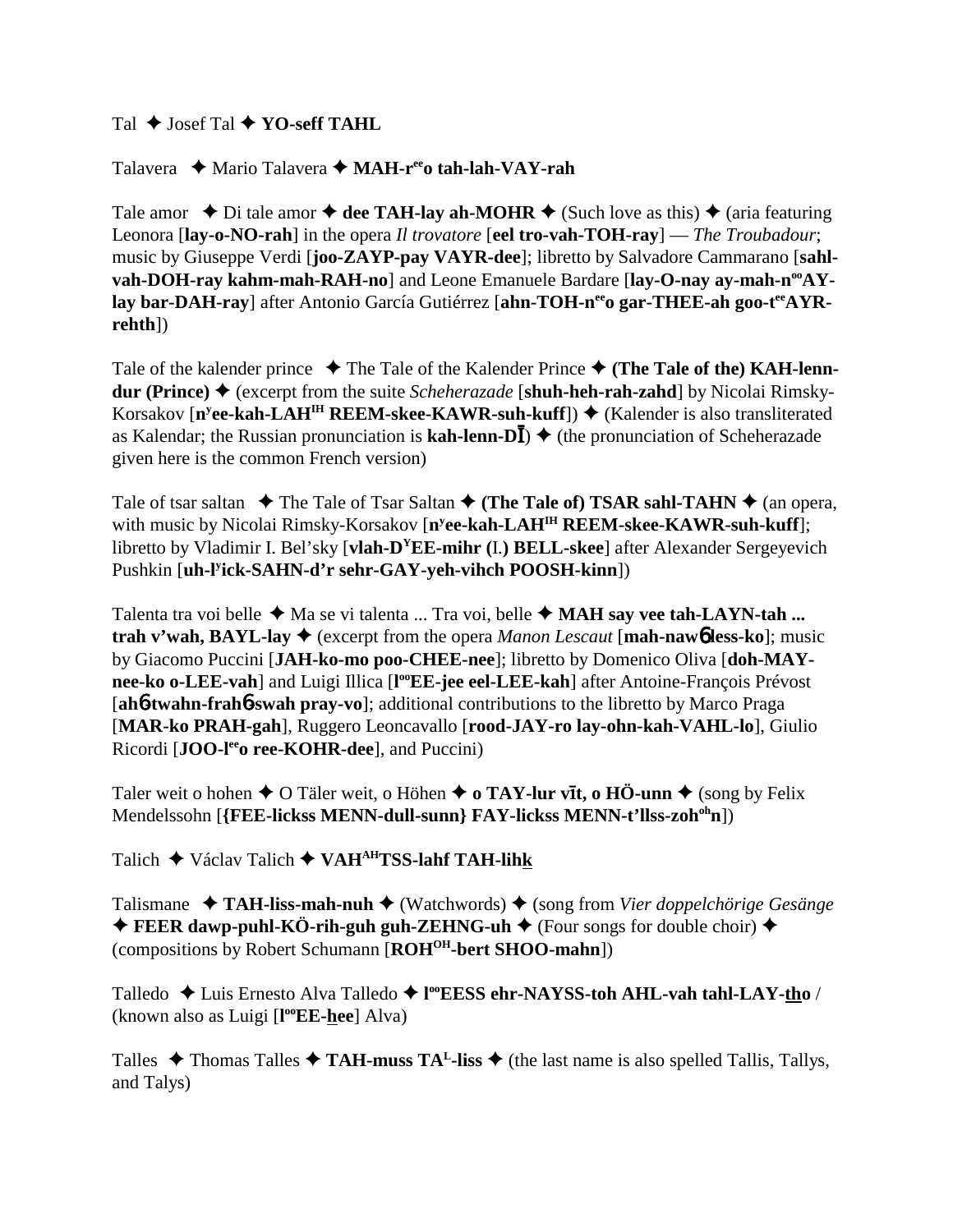Tallinn  $\triangle$  **TAHL-leen**  $\triangle$  (an Estonian chamber orchestra)

Tallis  $\blacklozenge$  Thomas Tallis  $\blacklozenge$  **TAH-muss TA<sup>L</sup>-liss**  $\blacklozenge$  (the last name is also spelled Tallys, Talys, and Talles)

Tallis scholars Tallis Scholars **TAL-liss (Scholars)**

Tallys  $\triangle$  Thomas Tallys  $\triangle$  **TAH-muss TA<sup>L</sup>-liss**  $\triangle$  (the last name is also spelled Tallis, Talys, and Talles)

Talma  $\triangle$  Louise Talma  $\triangle$  **lôô-EEZ TA<sup>L</sup>-mah**  $\triangle$  (known also as Louise Juliette [**joo-l<sup>ee</sup>ETT**] Talma)

Talmi Yoav Talmi **YO-ahv TAHL-mee**

Taltabull ◆ Cristòfor Taltabull ◆ kreess-TAH-fur tahl-tah-BÔÔL<sup>Y</sup>

Talvela ◆ Martti Talvela ◆ MART-tih TAHL-veh-lah ◆ (known also as Martti Olavi [AW**lah-vih**] Talvela)

Talvi **→ Ilkka Talvi → ILLK-kah TAHL-vih** 

Talys  $\triangle$  Thomas Talys  $\triangle$  **TAH-muss TA-liss**  $\triangle$  (the last name is also spelled Tallis, Tallys, and Talles)

Tamagno Francesco Tamagno **frahn-CHAY-sko tah-MAH-n'yo**

Tamarin **◆ Ilya Tamarin ◆ ill-YAH tah-MAH-rinn** 

Tamberg  $\triangle$  Eino Tamberg  $\triangle$  AY<sup>EE</sup>-no TAHM-berk

Tamberlik Enrico Tamberlik **ayn-REE-ko TAHM-bayr-leek**

Tambour  $\triangle$  tah**6**-bôôr  $\triangle$  (term applied to various types of drums)

Tambourin **tah**6**-bôô-reh**6 (composition by François-Joseph Gossec [**frah**6**-swah-zho-zeff**  $\mathbf{g}$ awss-seck]  $\blacklozenge$  (excerpt from the *Suite en mi mineur* [s<sup>ü</sup>eet ah**6** mee mee-nör] — *Suite in e Minor* — by Jean-Philippe Rameau [**zhah**6**-fee-leep rah-mo**])

Tambourin chinois Tambourin chinois  **tah**6**-bôô-reh**6 **shee-n'wah** (composition by Fritz Kreisler [**FRITTSS KRISS-lur**])

Tambourins  $\triangle$  tah**6**-bôô-reh**6**  $\triangle$  (excerpt from the orchestral suite from the opera-ballet [ $BA<sup>L</sup>$ **lay**] *Les Indes galantes* [**leh-zeh**6**d gah-lah**6**t**] — *The Amorous Indies*; music by Jean-Philippe Rameau [zhahb-fee-leep rah-mo] and libretto by Louis Fuzelier [l<sup>ôô</sup>ee fü-z'l<sup>ee</sup>ay])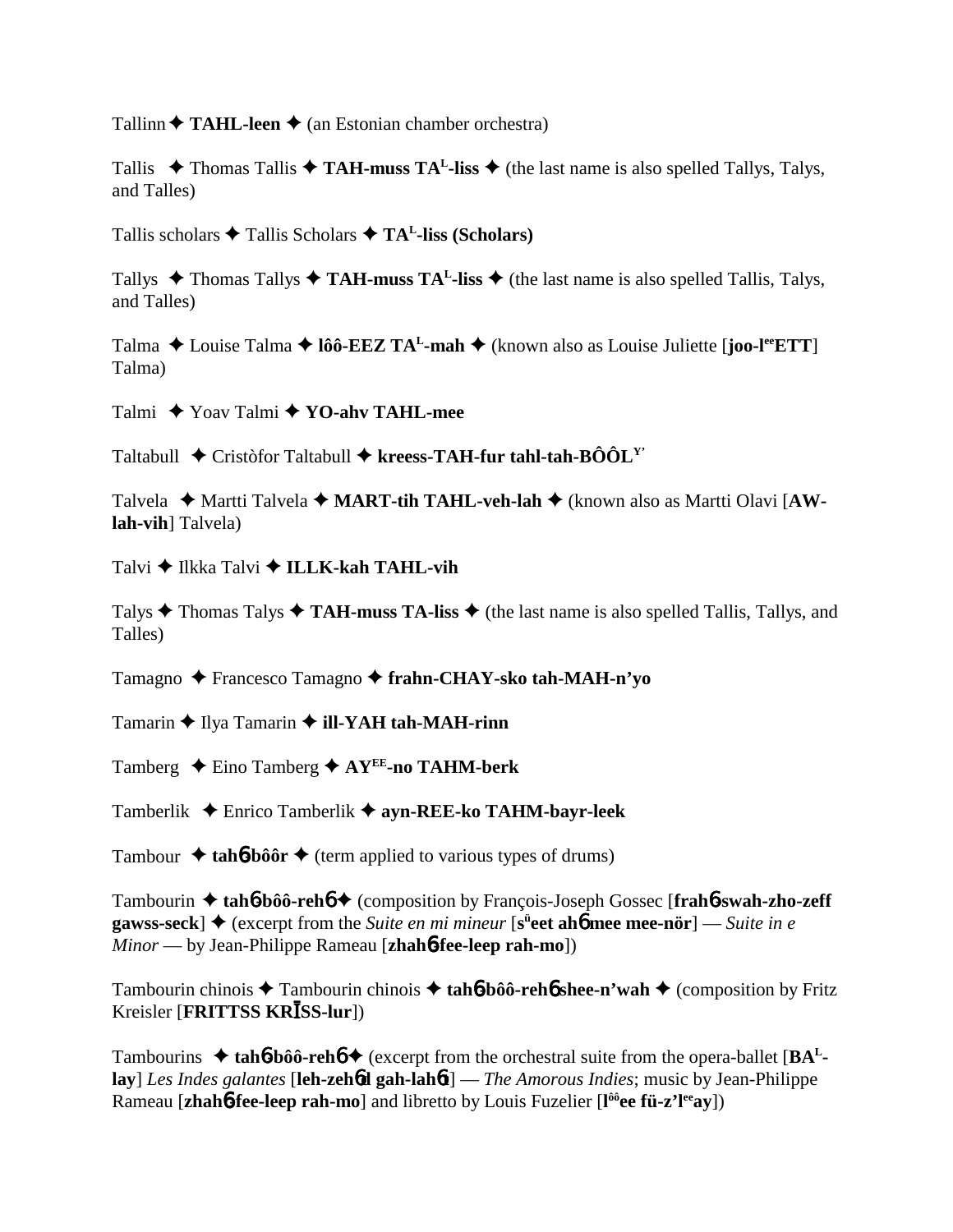Tambourliedchen  $\triangle$  TAHM-boor-leet-hunn  $\triangle$  (Little Drum Song)  $\triangle$  (composition by Johannes Brahms [yo-HAHN-nuss {BRAHMZ} BRAH<sup>AH</sup>MSS])

Tamboursgsell  $\rightarrow$  Der Tamboursg'sell  $\rightarrow$  dehr TAHM-boorss-g'zell  $\rightarrow$  (The Drummer Boy)  $\rightarrow$ (poem from Des Knaben Wunderhorn [dess k'NAH<sup>AH</sup>-bunn  $\widehat{VOON}$ -tur-hawrn] — The Youth's *Magic Horn* — set to music by Gustav Mahler [G $\hat{O}\hat{O}$ -stahf MAH<sup>AH</sup>-lur])

Tamburini ◆ Antonio Tamburini ◆ ahn-TAW-n<sup>ee</sup>o tahm-boo-REE-nee

Tamino  $\triangle$  tah-MEE-no  $\triangle$  (character in the opera *Die Zauberflöte* [dee TAH<sup>00</sup>-bur-flö-tuh] - The Magic Flute; music by Wolfgang Amadeus Mozart [VAWLF-gahng ah-mah-DAY-ôôss] MO-tsart] and libretto by Emanuel Schikaneder [ay-MAH<sup>AH</sup>-n<sup>oo</sup>ayl SHEE-kah-nay-dur])

Tamkin  $\triangle$  David Tamkin  $\triangle$  {DAY-vudd TAHM-kinn} dah-VEET TAHM-kinn

Tamo mia vita  $\triangle$  T'amo mia vita  $\triangle$  TAH-mo MEE-ah VEE-tah  $\triangle$  (I Love You, My Love)  $\triangle$ (madrigal [MADD-rih-gull] by Claudio Monteverdi [KLAH<sup>ÔÔ</sup>-d<sup>ee</sup>o mohn-tay-VAYR-dee])

Tan ♦ Margaret Leng Tan ♦ MAR-guh-rutt LEHNG TAHN

Tan  $\blacklozenge$  Melvyn Tan  $\blacklozenge$  MELL-vinn TAHN

Tanabe  $\triangle$  Hisao Tanabe  $\triangle$  h'sah<sup>aw</sup> tah-nah-beh

Tanaka  $\rightarrow$  Toshimitsu Tanaka  $\rightarrow$  taw-shee-mittss tah-nah-kah

Tancredi  $\triangleq$  tahn-KRAY-dee  $\triangleq$  (an opera, with music by Gioachino Rossini [ $j^{oh}$ ah-KEE-no rohss-SEE-nee]; libretto by Gaetano Rossi [gah<sup>ay</sup>-tah-no ROHSS-see] after Voltaire [vawl $tehr$ ])

Tancz  $\triangleleft$  TAHNTSS  $\triangleleft$  (dance from *Lapozskas tancz* [LAH-pohzh-kahsh TAHNTSS] anonymous 17th-century Hungarian dances)

Tanev ◆ Alexander Tanev ◆ ah-leck-SAHN-der TAH-neff

Taneyev  $\triangleleft$  Alexander Taneyev  $\triangleleft$  uh-l<sup>y</sup>ick-SAHN-d'r tah-N<sup>Y</sup>AY-yeff  $\triangleleft$  (known also as Alexander Sergeievich [sehr-GAYEE-eh-vihch] Taneyev)

Taneyev  $\bullet$  Sergei Taneyev  $\bullet$  sehr-GAY<sup>EE</sup> tah-N<sup>Y</sup>AY-yeff  $\bullet$  (known also as Sergei Ivanovich [ee-VAH-nuh-vihch] Taneyev)

Tang  $\triangle$  Nancy T'ang  $\triangle$  NANN-see TAHNG  $\triangle$  (character in the opera *Nixon in China*; music by John Adams [JAHN A-dummz] and libretto by Alice Goodman  $[A$ -luss  $G\hat{O} \hat{O}D$ -munn])

Tango  $\triangle$  Egisto Tango  $\triangle$  ay-JEE-stoh TAHN-go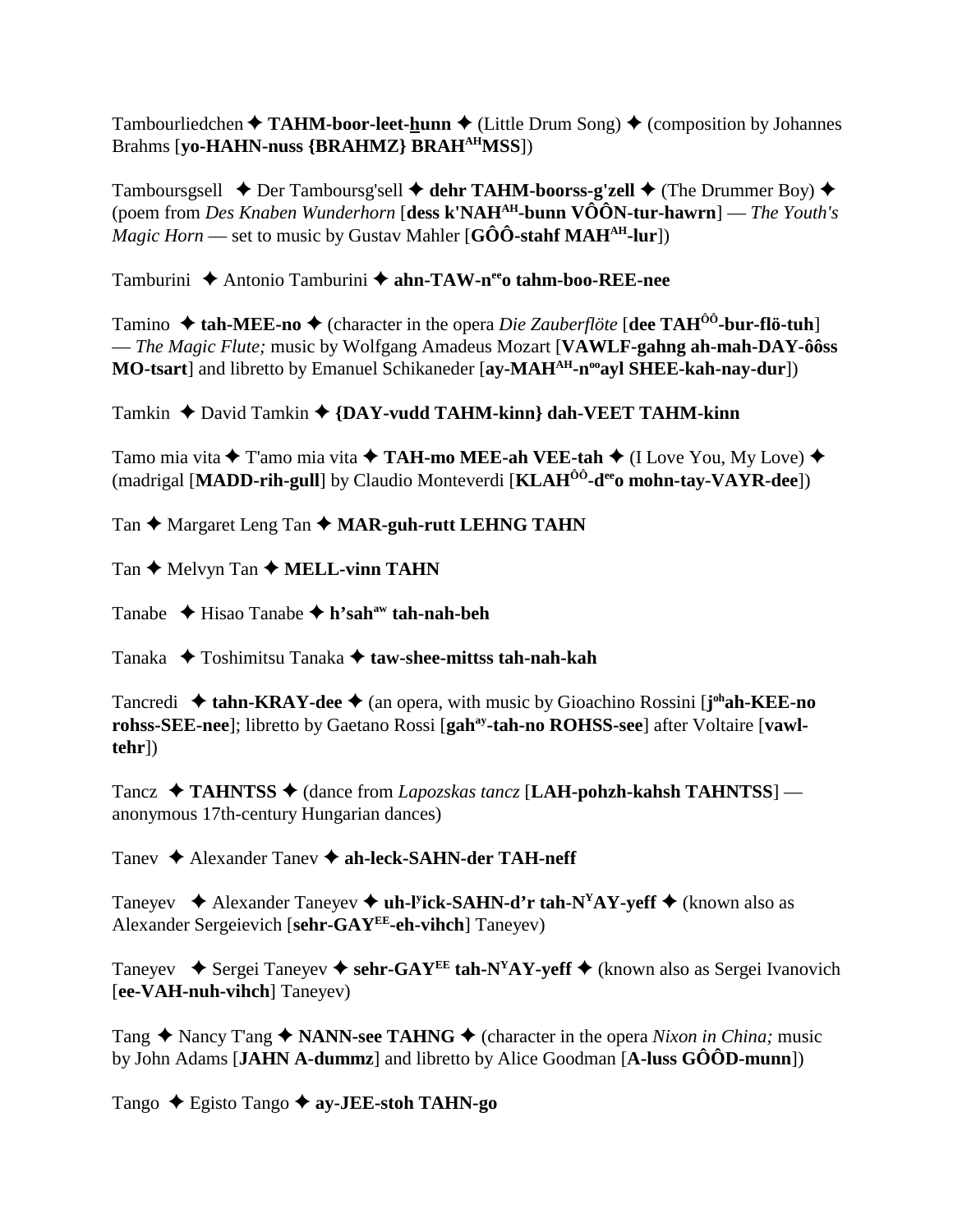Tannenbaum  $\triangle$  Der Tannenbaum  $\triangle$  dayr TAHN-nunn-pah<sup>ôô</sup>m  $\triangle$  (The Fir Tree)  $\triangle$  (poem by Georg Scheurlin [**GAY-awrk SHOY-ur-linn**] set to music by Richard Wagner [**RIH-hart VAHG-nur**])

Tannenberg ◆ David Tannenberg ◆ {DAY-vudd TANN-nunn-burg} DAH-fitt TAHN-nunn**pehrk**

Tannhauser Der Tannhäuser **DAYR TAHN-hoy-zur**

Tannhauser  $\triangle$  Tannhäuser  $\triangle$  TAHN-hoy-zur  $\triangle$  (an opera, music and libretto by Richard Wagner [**RIH-hart VAHG-nur**])

Tannhauser und der sangerkrieg auf wartburg  $\blacklozenge$  Tannhäuser und der Sängerkrieg auf Wartburg ◆ TAHN-hoy-zur ôônt dehr ZEHNG-ur-kreek ah<sup>ôô</sup>f VART-pôôrk ◆ (Tannhäuser and the Contest of Song at the Wartburg)

Tansman **→** Alexandre Tansman → ah-leck-SAHN-der TAHNSS-mahn

Tansur William Tans'ur **WILL-lihumm TAHN-sur**

Tant ai amors  $\triangle$  tah**6** eh ah-mawr  $\triangle$  (13th-century composition by Thibaut de Navarre [tee-bo **duh nah-var**])

Tant que vivray ◆ tah**6** kuh vee-vray ◆ (song by Claudin de Sermisy [klo-deh6 duh sehr-mee**see**])

Tanti affetti in tal momento **TAHN-tee ahf-FAYT-tee een TAHL mo-MAYN-toh** (passage featuring Elena [**ay-LAY-nah**] and chorus in the melodrama *La donna del lago* [**lah DOHN-nah dayl LAH-go**] — *The Lady of the Lake;* music by Gioachino Rossini [j<sup>oh</sup>ah-KEE**no rohss-SEE-nee**]; libretto by Andrea Leone Tottola [**ahn-DRAY-ah lay-O-nay toht-TOHlah**] after Sir Walter Scott [**WAWL-tur SKAHT**])

Tanti palpiti  $\triangle$  Di tanti palpiti  $\triangle$  dee TAHN-tee PAHL-pee-tee  $\triangle$  (excerpt from the opera *Tancredi* [**tahn-KRAY-dee**]; music by Gioachino Rossini [**j ohah-KEE-no rohss-SEE-nee**]; libretto by Gaetano Rossi [**gahay-TAH-no ROHSS-see**] after Voltaire [**vawl-tehr**])

Tanto tempore vobiscum sum **TAHN-toh TAYM-paw-ray vaw-BEE-skôôm soom** (composition by Jan Pieterszoon Sweelinck [**YAHN PEE-turss-zoh<sup>oh</sup>n SWAY<sup>AY</sup>-lihngk**])

Tantum ergo  $\triangle$  **TUNN-tôôm EHR-go**  $\triangle$  (sacred music, title used by various composers)

Tantz  $\rightarrow$  **TAHNTSS**  $\rightarrow$  (anonymous 17th-century Hungarian dances)

Tanz  $\triangleleft$  **TAHNTSS**  $\triangleleft$  (Dance)  $\triangleleft$  (excerpt from *On the Meadow* — a group of poems from the 13th-century manuscript *Carmina Burana* [**kar-MEE-nah boo-RAH-nah**] set to music by Carl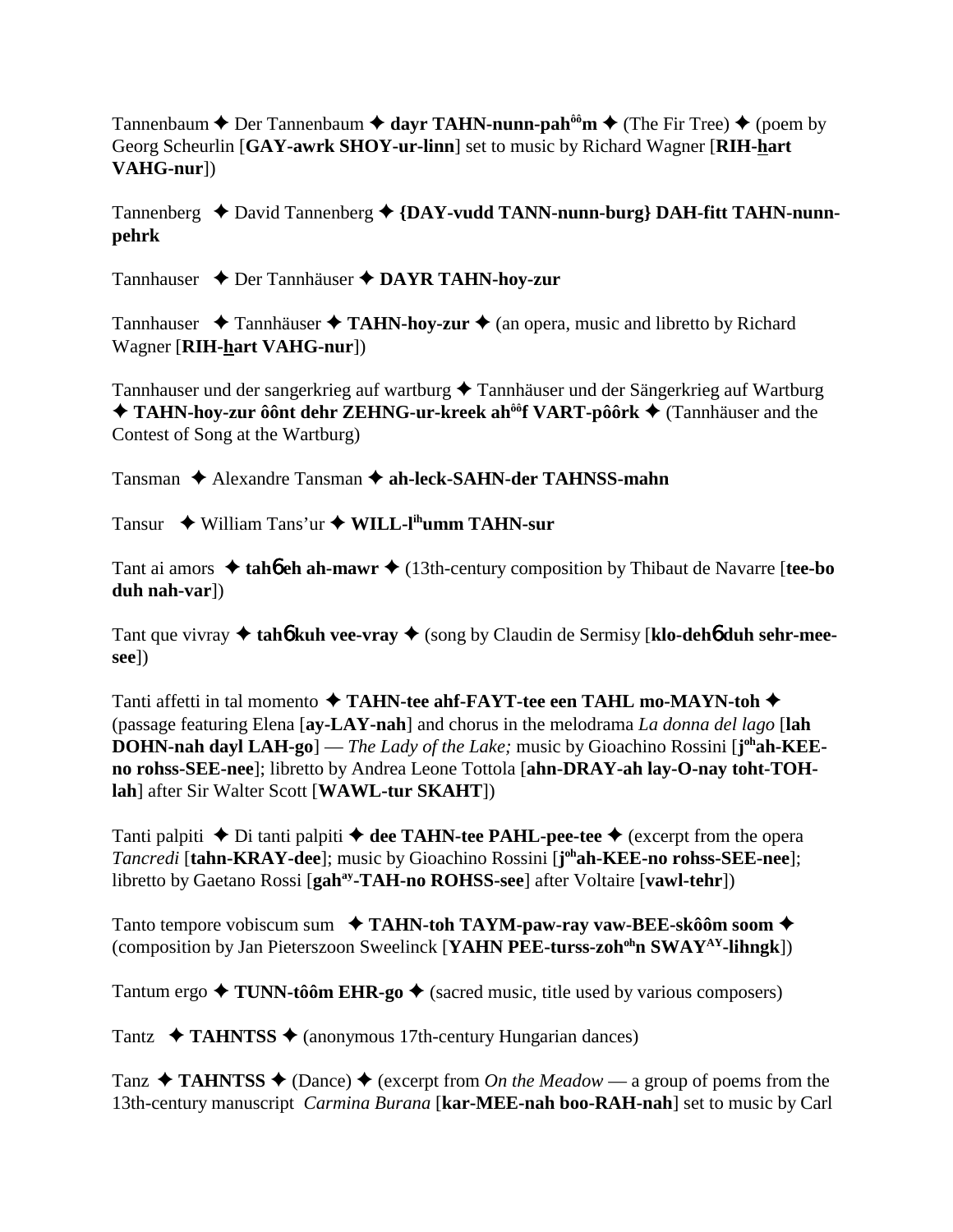Orff [**KARL AWRF**])

Tanz in der dorfschenke ◆ Der Tanz in der Dorfschenke ◆ dayr TAHNTSS in dayr DAWRF**shehng-kuh**  $\blacklozenge$  (The Dance in the Village Inn)  $\blacklozenge$  (Mephisto [**muh-FISS-toh**] Waltz No. 1 by Franz Liszt [**FRAHNZ LISST**])

Tanzerin fanny elssler ◆ Die Tänzerin Fanny Elssler ◆ dee TENN-tsuh-rinn FAHN-nee ELSS**slur ◆** (composition by Johann Strauss [**YO-hahn SHTRAH<sup>ôô</sup>SS**])

Tanzlied  $\blacklozenge$  **TAHNTSS-leet**  $\blacklozenge$  (Dance Song)  $\blacklozenge$  (poem by F. Rückert [**RÜ-kert**] set to music by Robert Schumann [**ROHOH-bert SHOO-mahn**])

Tapan  $\triangleleft$  TAH-pahn  $\triangleleft$  (doubleheaded drum of Yugoslavia and Bulgaria)

Tapfere soldat **◆** Der tapfere Soldat ◆ dayr TAHP-fuh-ruh ZAWL-taht ◆ (The Chocolate Soldier) **→** (an operetta, with music by Oscar Straus [AW-skar SHTRAH<sup>ÔÔ</sup>SS]; lyrics by Bernauer [**BEHR-nahôô-ur**] and Jacobson [**YAHAH-kawp-zawn**])

Tapiola choir Tapiola Choir **TAH-pihaw-lah (Choir)**

Tappert Wilhelm Tappert **VILL-hellm TAHP-pert**

Tappolet Willy Tappolet **VILL-lee tahp-paw-leh**

Taranov ◆ Gleb Taranov ◆ GLEPP tah-RAH-nuff ◆ (known also as Gleb Pavlovich [PAHV**luh-vihch**] Taranov)

Tarantella **↓ tah-rahn-TAYL-lah ◆** (tarantula)

Tarantelle  **tah-rah**6**-tell** (composition by Frédéric Chopin [**fray-day-reek shaw-peh**6])

Taranu **←** Cornel Tăranu ← kawr-NELL tuh-RAH-noo

Tarare  $\triangle$  tah-rar  $\triangle$  (an opera, with music by Antonio Salieri [ahn-TAW-n<sup>ee</sup> o sah-l<sup>ee</sup>AY-ree] and libretto by Pierre-Augustin Caron de Beaumarchais [peehr-o-güss-teh<sup>6</sup> kah-raw<sup>6</sup> duh bo**mar-sheh**]; also a character in the opera)

Taras bulba  $\rightarrow$  Taras Bulba  $\rightarrow$  TAH-russ BÔÔL-buh  $\rightarrow$  (rhapsody for orchestra by Leoš Janáček [LEH-awsh yah-NAH<sup>AH</sup>-check])

Tarchi Angelo Tarchi **ahn-JAY-lo TAR-kee**

Tardai troppo ◆ Ah! tardai troppo ◆ AH! TAR-dah<sup>ee</sup> TROHP-po ◆ (recitative [reh-suh-tuh-**TEEV**] featuring Linda in the opera *Linda di Chamounix* [**LEEN-dah dee shah-môô-nee**] — *Linda of Chamonix* [**LINN-duh (of) sha-muh-NEE**]; music by Gaetano Donizetti [**gahay-TAH-**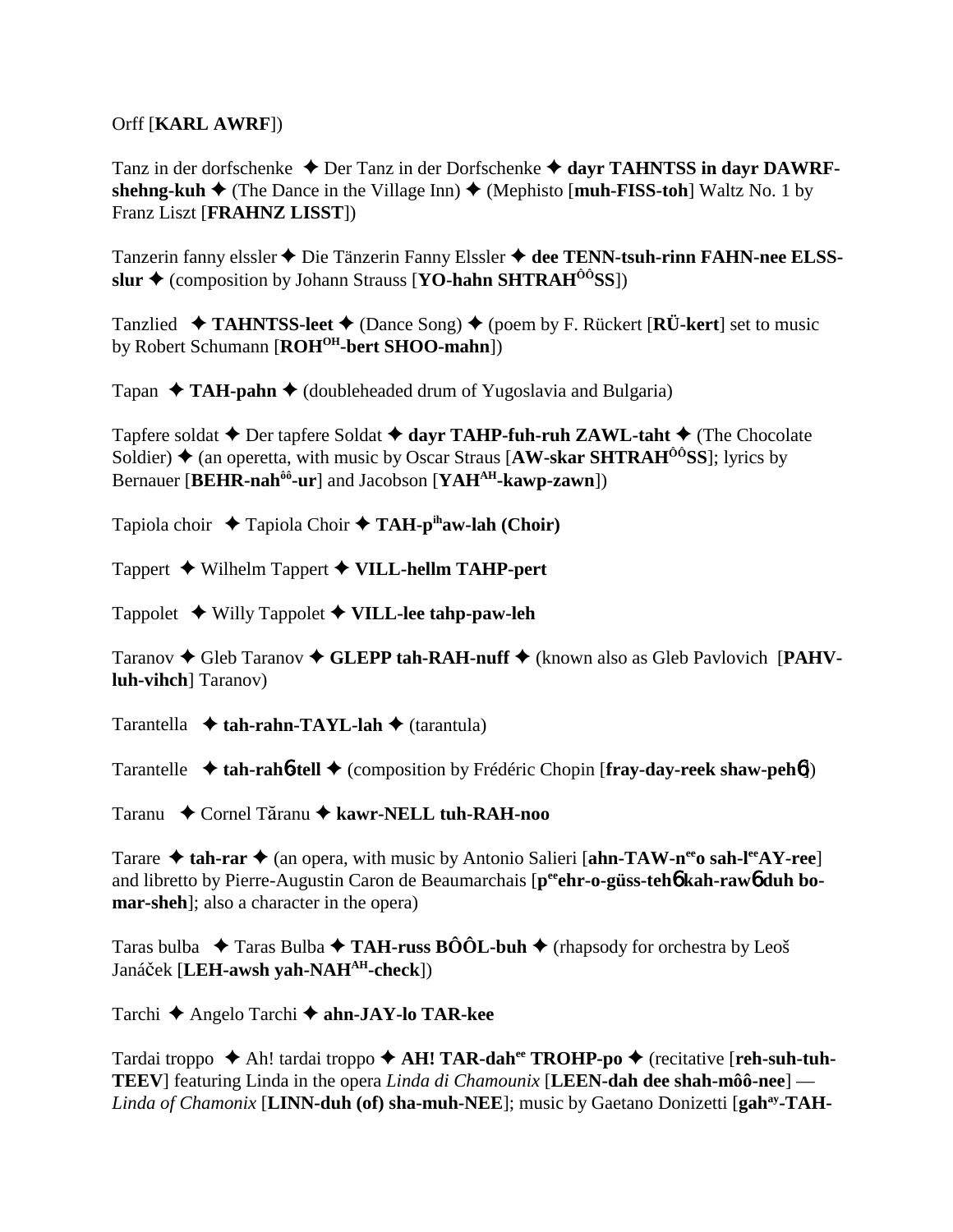**no doh-nee-TSAYT-tee**]; libretto by Gaetano Rossi [gah<sup>ay</sup>-TAH-no ROHSS-see] after Adolfe-Philippe D'Ennery [**ah-dawlf fee-leep denn-n'ree**] and Gustave Lemoine [**güss-tahv lehm'wahn**])

Tarde de verano  $\triangleleft$  Una tarde de verano  $\triangleleft$  **OO-nah TAR-thay day vay-RAH-no**  $\triangleleft$  (A Summer Afternoon)  $\triangle$  (a medieval song of the Jews who were expelled from Spain in 1492 and who settled in Morocco)

Tarditi Giovanni Tarditi **jo-VAHN-nee tar-DEE-tee**

Tarditi Orazio Tarditi **o-RAH-tseeo tar-DEE-tee**

Tardos **→** Béla Tardos → **BAY-lah TAR-dawsh** 

Tarentella **↓ tah-renn-TELL-lah ◆** (composition by Elliott Carter [**ELL-ee-utt KAR-tur**])

Targioni tozzetti Giovanni Targioni-Tozzetti **jo-VAHN-nee tar-JO-nee-toht-TSAYT-tee**

Tariol bauge Anne Tariol-Baugé **ahn tah-reeawl-bo-zhay**

Tarisio Luigi Tarisio **l ooEE-jee tah-REE-seeo**

Tarnai ◆ György Tarnai ◆ **JÖRJ TAR-nah**<sup>ih</sup>

Tarp ◆ Svend Erik Tarp **◆ SVENNT AY-rick TARP** 

Tarrago ◆ Julián Ribera y Tarragó ◆ hoo-l<sup>ee</sup>AHN ree-VAY-rah ee tar-rah-GO ◆ (known also as Julián Ribera)

Tarrega ◆ Francisco Tárrega ◆ fr**ahn-THEESS-ko TAR-ray-gah** ◆ (known also as Francisco Tárrega y Eixea [**ee ayee-KSAY-ah**])

Tartini Giuseppe Tartini **joo-ZAYP-pay tar-TEE-nee**

Taskin Alexandre Taskin **ah-leck-sah**6**-dr' tahss-keh**6 (known also as Émile-Alexandre [**ay-meel-ah-leck-sah**6**-dr'**] Taskin)

Taskin Pascal Taskin **pahss-kahl tahss-keh**6 (known also as Pascal-Joseph [**pahss-kahlzho-zeff**] Taskin)

Tasse chinoise  $\triangle$  La tasse chinoise  $\triangle$  **lah tahss shih-n'wahz**  $\triangle$  (the Chinese cup)  $\triangle$  (character in the opera *L'enfant et les sortileges* [**lah**6**-fah**6 **ay leh sawr-tee-lehzh**] — *The Child and the Fantasies*; music by Maurice Ravel [**mo-reess rah-vell**] and libretto by Sidonie Gabrielle Gauthiers-Villars [**see-daw-nee gah-br<sup>ee</sup>ell go-t'vay-veel-lar**])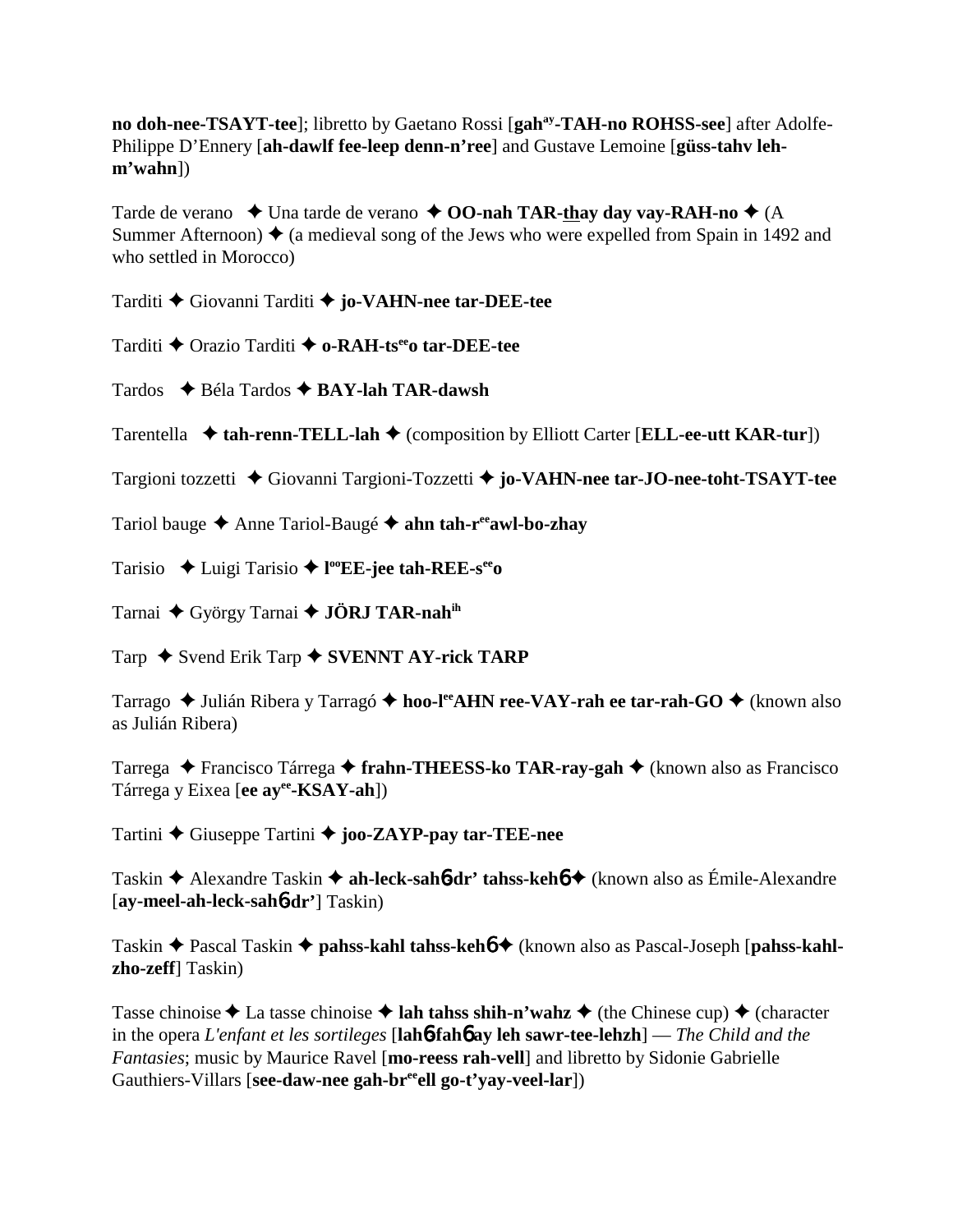Tassinari  $\triangle$  Pia Tassinari  $\triangle$  PEE-ah tahss-see-NAH-ree

Tassiste amore  $\triangle$  T'assiste Amore!  $\triangle$  tahss-SEE-stay ah-MO-ray!  $\triangle$  (excerpt from the opera Orfeo ed Euridice [ohr-FAY-o ayd ay<sup>oo</sup>-ree-DEE-chay]; music by Christoph Willibald von Gluck [KRIH-stawf VILL-lee-bahlt fawn  $GLOOR$ ] and libretto by Ranieri de' Calzabigi [rah $n^{ee}AY$ -ree day kahl-tsah-BEE-jee])

Tasso  $\triangle$  Le Baron de Campo Tasso  $\triangle$  luh bah-raw d duh KAHM-po TAHSS-so  $\triangle$  (character in the opera Les brigands [leh bree-gah $\phi$ ] — The Brigands [BRIH-gunndz]; music by Jacques Offenbach [ZHACK AWF-funn-bahk]; libretto by Henri Meilhac [ah6-ree meh-yack] and Ludovic Halévy [lü-daw-veek ah-lay-vee])

Tasso  $\rightarrow$  Torquato Tasso  $\rightarrow$  tohr-k<sup>oo</sup>AH-toh TAHSS-so

Tate  $\triangle$  Nahum Tate  $\triangle$  NAY-umm TAYT

Tatjana  $\triangle$  taht-YAH-nuh  $\triangle$  (character in the opera *Eugen Onegin* or *Yevgeny Onegin* [vevv-GAY-nee ah-N<sup>Y</sup>AY-ghinn]; music by Peter Ilyich Tchaikovsky [p'YAW-t'r ill-YEECH {chah<sup>ih</sup>-KAWF-skee} chay-KAWF-skee]; libretto by Konstantin Shilovsky [kahn-stahn-T<sup>Y</sup>EEN shih-LAWF-skee] and P. I. Tchaikovsky after Alexander Sergeyevich Pushkin [uh-l<sup>y</sup>ick-SAHN-d'r sehr-GAY-yeh-vihch POOSH-kinn])

Tatozzi ◆ Vittorio Tatozzi ◆ veet-TAW-r<sup>ee</sup>o tah-TOHT-tsee

Taube  $\triangle$  Evert Taube  $\triangle$  AY-vert TAH<sup>00</sup>-buh

Taube ◆ Sven-Bertil Taube ◆ SVENN-BAR-till TAH<sup>00</sup>-buh

Taube auf dem ahorn  $\triangle$  Die Taube auf dem Ahorn  $\triangle$  dee TAH<sup> $\hat{0}$ 0-buh ah $\hat{0}$ f davm AH<sup>AH</sup>-</sup> hawrn  $\blacklozenge$  (There Flew a Dove)  $\blacklozenge$  (excerpt from *Mährische Duette* [MAY-rih-shuh doo-ETT $tuh$ ] — Moravian Duets — by Antonín Dvořák [AHN-taw-n<sup>y</sup>ee<sup>ee</sup>n d'VAW-'shah<sup>ah</sup>k])

Taubenpost  $\triangle$  Die Taubenpost  $\triangle$  dee TAH<sup>00</sup>-bunn-pawst  $\triangle$  (The Pigeon Post)  $\triangle$  (poem by Johann Gabriel Seidl [YO-hahn GAHP-r<sup>ee</sup>ayl ZI-t'l] set to music by Franz Schubert **[FRAHNTSS SHOO-bert]** in his Schwanengesang [SHVAH-nunn-guh-zahng — Swan Song]

Tauber ◆ Richard Tauber ◆ {RIH-churd TAW-bur} RIH-hart TAH<sup>00</sup>-bur

Taubert ◆ Ernst Eduard Taubert ◆ EHRNST AY-d<sup>oo</sup>art TAH<sup>00</sup>-bert

Taubert  $\blacklozenge$  Wilhelm Taubert  $\blacklozenge$  VILL-hellm TAH<sup>00</sup>-bert  $\blacklozenge$  (known also as Carl Gottfried [KARL GAWT-freet] Wilhelm Taubert)

Taubman  $\triangle$  Howard Taubman  $\triangle$  HOW-urd TAWB-munn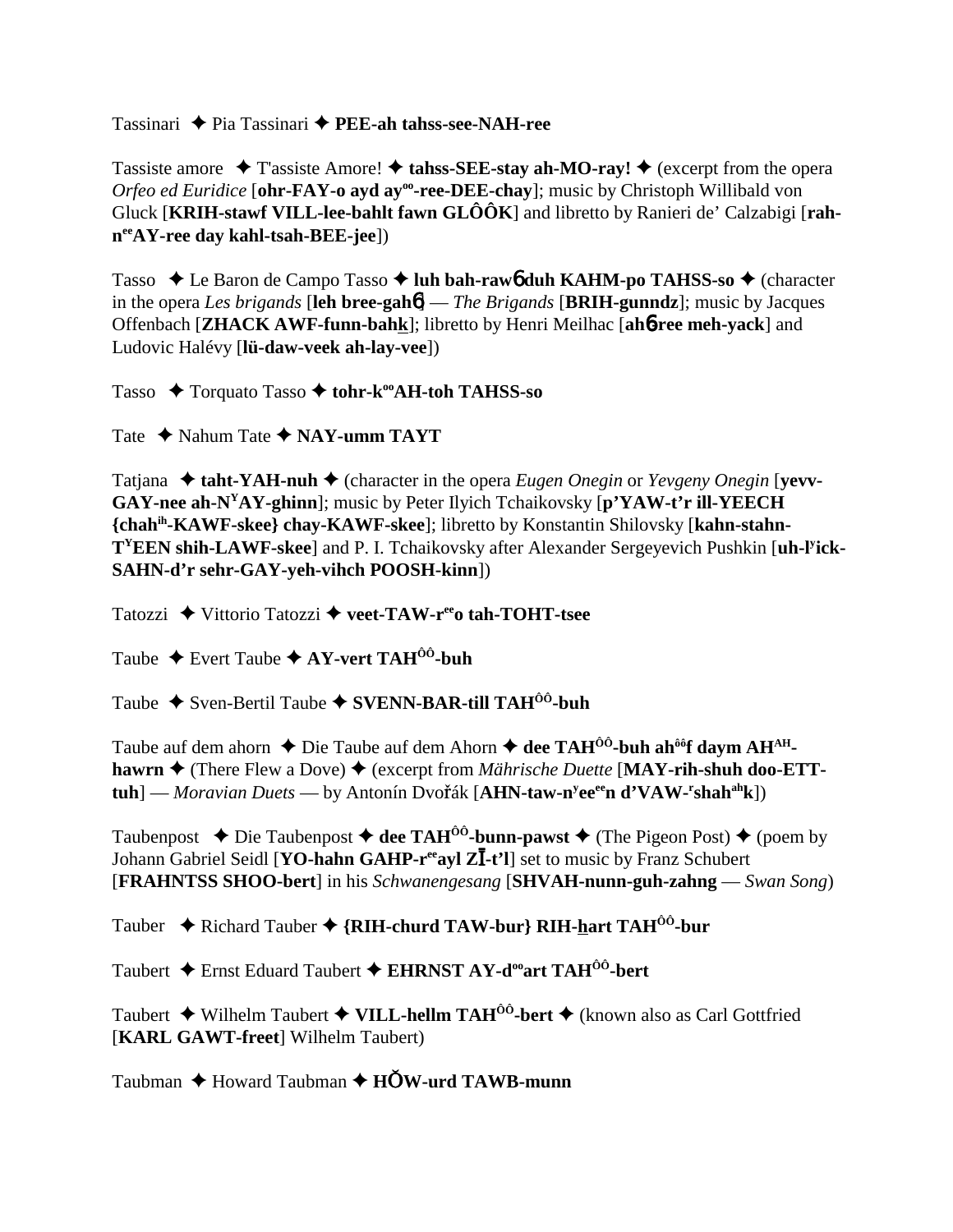Taubmann ♦ Otto Taubmann ♦ AWT-toh TAH<sup>ÔÔ</sup>P-mahn

Taucher  $\triangle$  Curt Taucher  $\triangle$  KÔÔRT TAH<sup>ÔÔ</sup>-hur

Taudou  $\triangle$  Antoine Taudou  $\triangle$  ahot twahn toh-dôô  $\triangle$  (known also as Antoine-Antonin-Barthélemy [ah6-twahn-ah6-taw-neh6-bar-tay-luh-mee] Taudou)

Taupin  $\blacklozenge$  B. Taupin  $\blacklozenge$  (B.) TAW-pinn

Tauriello ◆ Antonio Tauriello ◆ ahn-TOH-neeo tah<sup>oo</sup>-r<sup>ee</sup>AY-l'vo

Tausch  $\triangle$  Franz Tausch  $\triangle$  FRAHNTSS TAH<sup>00</sup>SH  $\triangle$  (known also as Franz Wilhelm [VILL**hellm** Tausch

Tausch  $\triangleq$  Julius Tausch  $\triangleq$  YOO-l<sup>th</sup>ôôss TAH<sup>ôô</sup>SH

Tauschung  $\triangle$  Täuschung  $\triangle$  TOY-shôông  $\triangle$  (Delusion)  $\triangle$  (poem by Wilhelm Müller [VILLhellm MÜL-lur] set to music by Franz Schubert [FRAHNTSS SHOO-bert] in the song cycle Winterreise [VINN-tur-r $\overline{\textbf{1}}$ -zuh] — The Winter's Journey)

Tausig  $\triangle$  Carl Tausig  $\triangle$  KARL TAH<sup>00</sup>-seek

Tausinger  $\triangle$  Jan Tausinger  $\triangle$  YAHN TAH<sup>00</sup>-seeng-er

Tauwitz  $\triangle$  Eduard Tauwitz  $\triangle$  AY-d<sup>oo</sup>art TAH<sup>00</sup>-vittss

Tavares ◆ Hekel Tavares ◆ eh-KELL tah-VAH-rehsh

Tavaststjerna  $\star$  K. A. Tavaststjerna  $\star$  (K. A.) TAH-vahst-hah-nah

Tavener  $\triangle$  John Tavener  $\triangle$  JAHN TAY-v'nur  $\triangle$  (known also as John Kenneth [KENN-nuth] Tavener)

Taverner  $\triangle$  John Taverner  $\triangle$  JAHN TA-vur-nur

Taverner choir  $\rightarrow$  Taverner Choir  $\rightarrow$  TA-vur-nur (Choir)

Tawaststjerna  $\triangle$  Erik Tawaststjerna  $\triangle$  AY-rick TAH-vahst-st'yayr-nah  $\triangle$  (known also as Erik Werner [VEHR-nur] Tawaststjerna)

Taylor  $\triangle$  Desmond Shawe-Taylor  $\triangle$  DEZZ-munnd SHAW-TAY-lur  $\triangle$  (known also as Desmond Christopher [KRISS-tuh-fur] Shawe-Taylor)

Taylor  $\triangle$  Janice Taylor  $\triangle$  JA-niss TAY-lur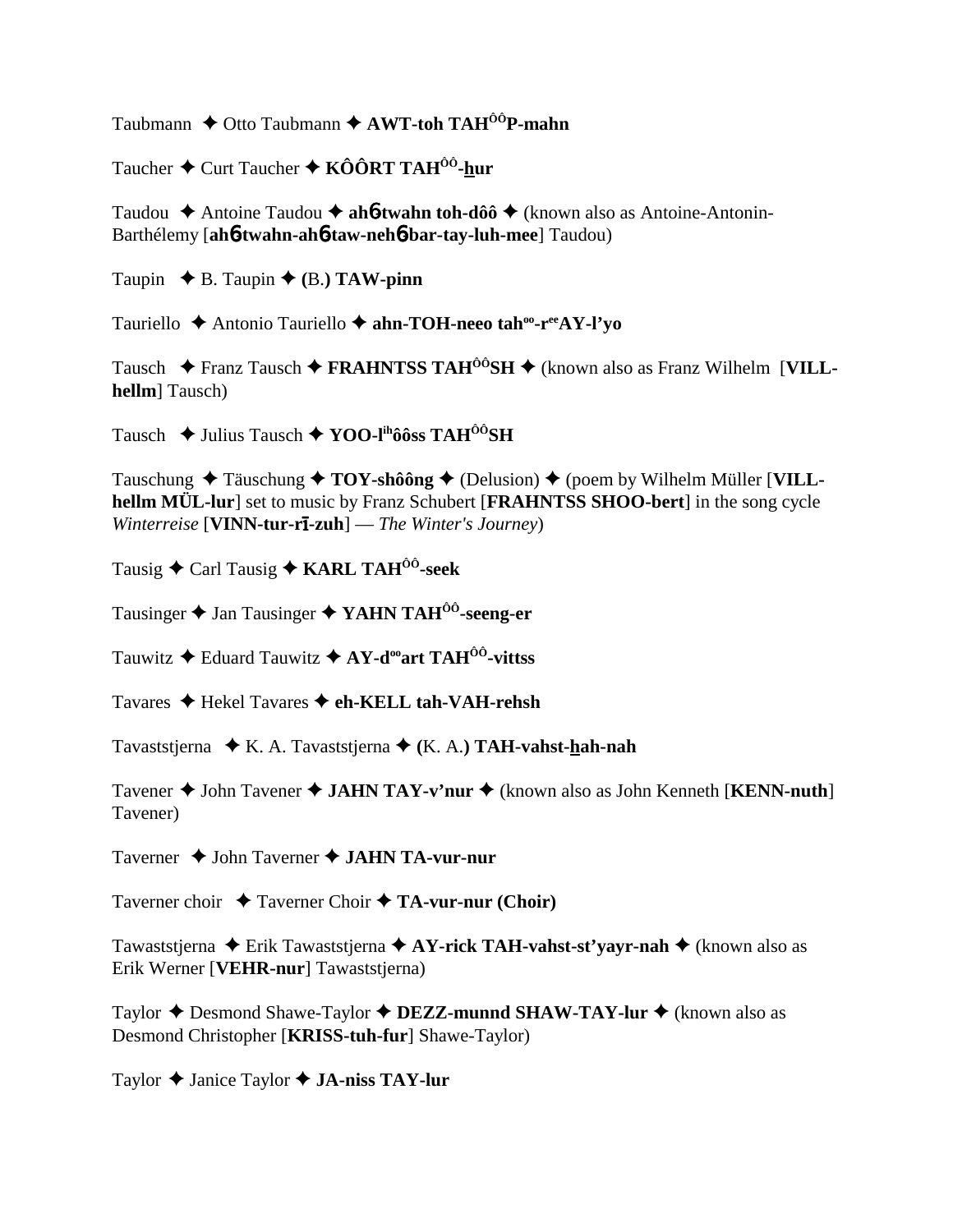Taylor **→** Samuel Coleridge Taylor → SA-m'yuh-wull KOHL-rihdj TAY-lur

Tchaikovsky ◆ Boris Tchaikovsky ◆ bah-REESS chay-KAWF-skee ◆ known also as Boris Alexandrovich [**uh-ly ick-SAHN-druh-vihch**] Tchaikovsky)

Tchaikovsky ◆ Modest Tchaikovsky ◆ mah-D<sup>Y</sup>ESST {chah<sup>ih</sup>-KAWF-skee} chay-KAWF**skee**

Tchaikovsky Peter Ilyich Tchaikovsky **p'YAW-t'r ill-YEECH {chahih-KAWF-skee} chay-KAWF-skee** / (Ilyich is sometimes transliterated as Il'yich)

Tchaikowsky ◆ André Tchaikowsky ◆ AHN-dray chahih-KAWF-skee

Tchakarov **→** Emil Tchakarov → ay-MEEL chah-KAH-rawf

Tchelio ◆ Tchélio ◆ tshay-l<sup>ee</sup>o ◆ (character in the opera *L'amour des trois oranges* [lah-môôr **day tr'wah aw-rah**6**zh**] *— The Love for Three Oranges*; music by Serge Prokofiev [**sehr-GAY prah-KAW-fiheff**]; libretto by Prokofiev after Carlo Gozzi [**KAR-lo GOHT-tsee**])

Tcherepnin ◆ Alexander Tcherepnin ◆ **uh-l<sup>y</sup>ick-SAHN-d'r cheh-repp-N<sup>Y</sup>EEN** ◆ (known also as Alexander Nikolaievich [n<sup>y</sup>ee-kah-LAH<sup>IH</sup>-eh-vihch] Tcherepnin) ♦ (Tcherepnin is also transliterated as Cherepnin [**cheh-repp-NYEEN**])

Tcherepnin  $\blacklozenge$  Ivan Tcherepnin  $\blacklozenge$  {**I**-vunn cheh-REPP-ninn} ee-VAHN cheh-repp-N<sup>Y</sup>EEN  $\blacklozenge$ (known also as Ivan Alexandrovich [**uh-l<sup>y</sup>ick-SAHN-druh-vihch**] Tcherepnin) ♦ (Tcherepnin is also transliterated as Cherepnin [**cheh-repp-NYEEN**])

Tcherepnin ◆ Nikolai Tcherepnin ◆ n<sup>y</sup>ee-kah-LAH<sup>EE</sup> cheh-repp-N<sup>Y</sup>EEN ◆ (known also as Nikolai Nikolaievich [**n<sup>y</sup>ee-kah-LAH<sup>IH</sup>-eh-vihch**] Tcherepnin) ♦ (Tcherepnin is also transliterated as Cherepnin [**cheh-repp-NYEEN**])

Tcherepnin  $\blacklozenge$  Serge Tcherepnin  $\blacklozenge$  {SEHRJ cheh-REPP-ninn} sehr-GAY cheh-repp-N<sup>Y</sup>EEN ◆ (known also as Serge Alexandrovich [**uh-l<sup>y</sup>ick-SAHN-druh-vihch**]) Tcherepnin ◆ (Tcherepnin is also transliterated as Cherepnin [**cheh-repp-NYEEN**])

Tchesnokov Pavel Tchesnokov **PAH-vull chess-nah-KAWF**

Te deum  $\triangleleft$  tay DAY-ôôm  $\triangleleft$  (excerpt with chorus from the opera *Tosca* [**TOH-skah**]; music by Giacomo Puccini [JAH-ko-mo poo-CHEE-nee]; libretto by Luigi Illica [l<sup>oo</sup>EE-jee eel-LEE**kah**] and Giuseppe Giacosa [**joo-ZAYP-pay jah-KO-zah**] after Henri Murger [**ah**6**-ree mürzhay**])  $\triangle$  (sacred music, title used by various composers)

Te deum and jubilate  $\triangleq$  tay DAY-ôôm (and) yoo-bih-LAH-tay  $\triangleq$  (compositions by Herbert Howells [**HUR-burt HW-ullz**])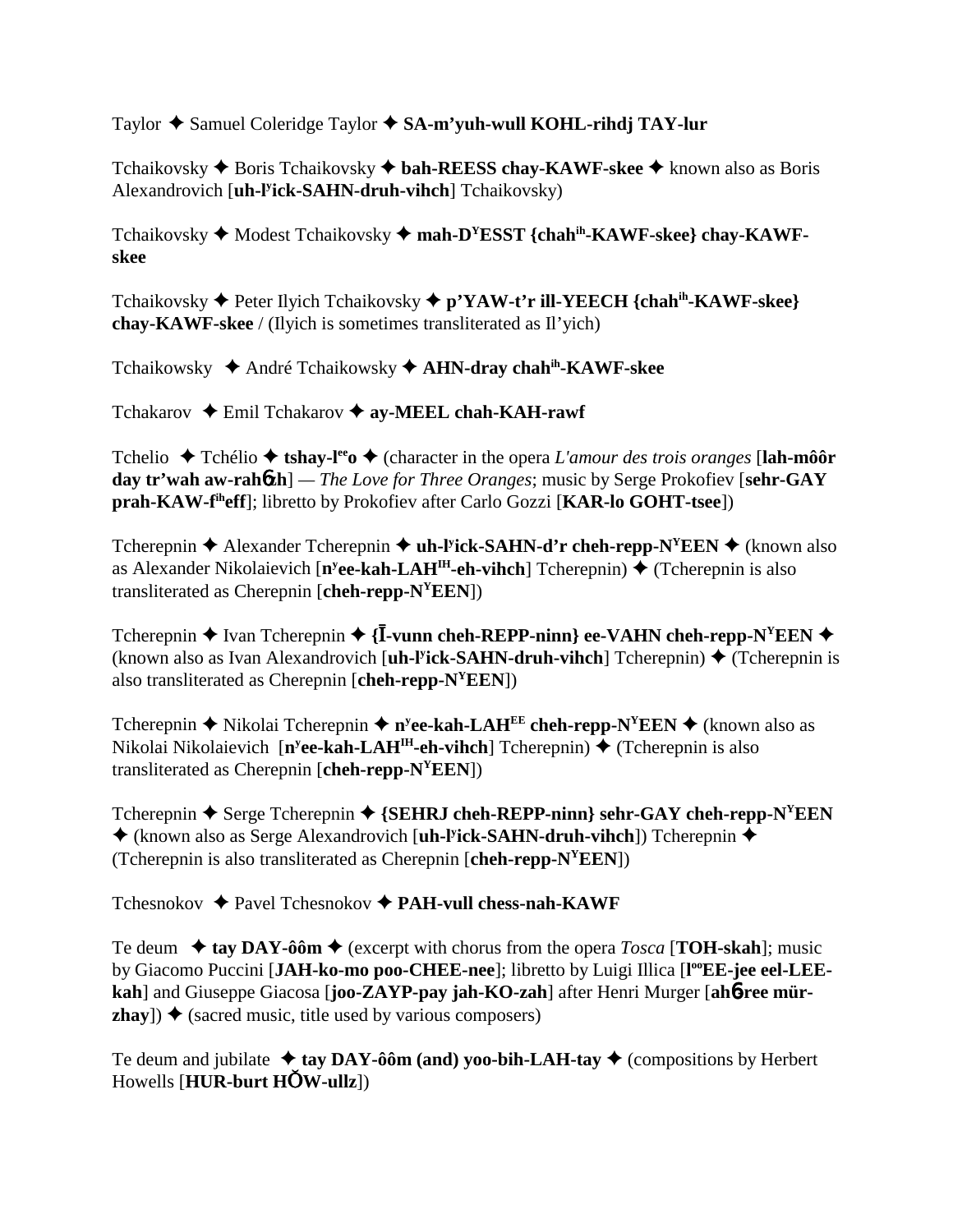Te deum laudamus  $\triangle$  TAY DAY-ôôm lah<sup> $\hat{\theta}$ </sup>-DAH-môôss  $\triangle$  (composition by Jan Pieterszoon Sweelinck [**YAHN PEE-turss-zoh<sup>oh</sup>n SWAY<sup>AY</sup>-lihngk**])

Te kanawa ◆ Dame Kiri Te Kanawa ◆ DAYM KEE-ree teh KAH-nah-wah

Te lco te **→** Tè, l'co, tè! ◆ teh, l'kaw, teh! ◆ (Run, Dog, Run!) ◆ (excerpt from *Chants d'Auvergne* [**shah**6 **doh-vehrny'**] *— Songs of the Auvergne* [**o-vehrny'**], French folk songs collected by Joseph Canteloube [**zho-zeff kah**6**-t'lôôb**])

Te o cara amor talora  $\triangle$  A te, o cara, amor talora  $\triangle$  ah TAY, o KAH-rah, ah-MOHR tah-**LO-rah**  $\triangle$  (aria from the opera *I puritani* [ee poo-ree-TAH-nee] — *The Puritans*; music by Vincenzo Bellini [**veen-CHAYN-tso bayl-LEE-nee**] and libretto by Carlo Pepoli [**KAR-lo pay-PO-lee**])

Te pintare un cantar  $\triangle$  Te pintarè un cantar  $\triangle$  tay peen-tah-RAY oon kahn-TAR  $\triangle$  (I will paint for you in a song)  $\triangle$  (excerpt from *Coplas* [**KAWP-lahss**] by Mario Castelnuovo-Tedesco [**{MEH-r<sup>ee</sup>o kass-t'l-n<sup>oo</sup>O-vo-tuh-DESS-ko} MAH-r<sup>ee</sup>o kah-stayl-n<sup>oo</sup>O-vo-tay-DAY-sko])** 

Te quiero dijiste  $\blacklozenge$  Te quiero, dijiste  $\blacklozenge$  tay kee-AY-ro dee-HEE-stay  $\blacklozenge$  (I Love You, You Said) ◆ (song by María Grever [**mah-REE-ah gray-VEHR**])

Te sol questanima  $\blacklozenge$  Te sol quest'anima  $\blacklozenge$  tay SOHL k<sup>oo</sup>ay-STAH-nee-mah  $\blacklozenge$  (trio from the opera Attila [**aht-TEE-lah**]; music by Giuseppe Verdi [**joo-ZAYP-pay VAYR-dee**] and libretto by Temistocle Solera [**tay-MEE-stoh-klay so-LAY-rah**])

Tear **→** Robert Tear **→ RAH-burt TEER** 

Teare Christine Teare **kriss-TEEN TEER**

Teatro regio turin ◆ Teatro Regio, Turin ◆ tay-AH-tro RAY-jo, TOO-reen

Tebaldi Renata Tebaldi **ray-NAH-tah tay-BAHL-dee**

Tebaldini Giovanni Tebaldini **jo-VAHN-nee tay-bahl-DEE-nee**

Tebaldo  $\triangle$  tay-BAHL-doh  $\triangle$  (character in the opera *Don Carlo* [dohn KAR-lo]; music by Giuseppe Verdi [**joo-ZAYP-pay VAYR-dee**]; libretto by François Méry [**frah**6**-swah may-ree**] and Camille Du Locle [**{kah-meel dü law-kl'} kah-meey' dü law-kl'**] after Friedrich von Schiller [**FREET-rihh fawn SHILL-lur**])

Teber Franz Teyber **FRAHNTSS T-bur**

Tecco **→** Romuald Tecco → RAH-m<sup>oo</sup>ahld TECK-ko

Teco io sto  $\triangle$  TAY-ko <sup>ee</sup>o STOH  $\triangle$  (duet from the opera *Un ballo in maschera* [**oon BAHL-lo**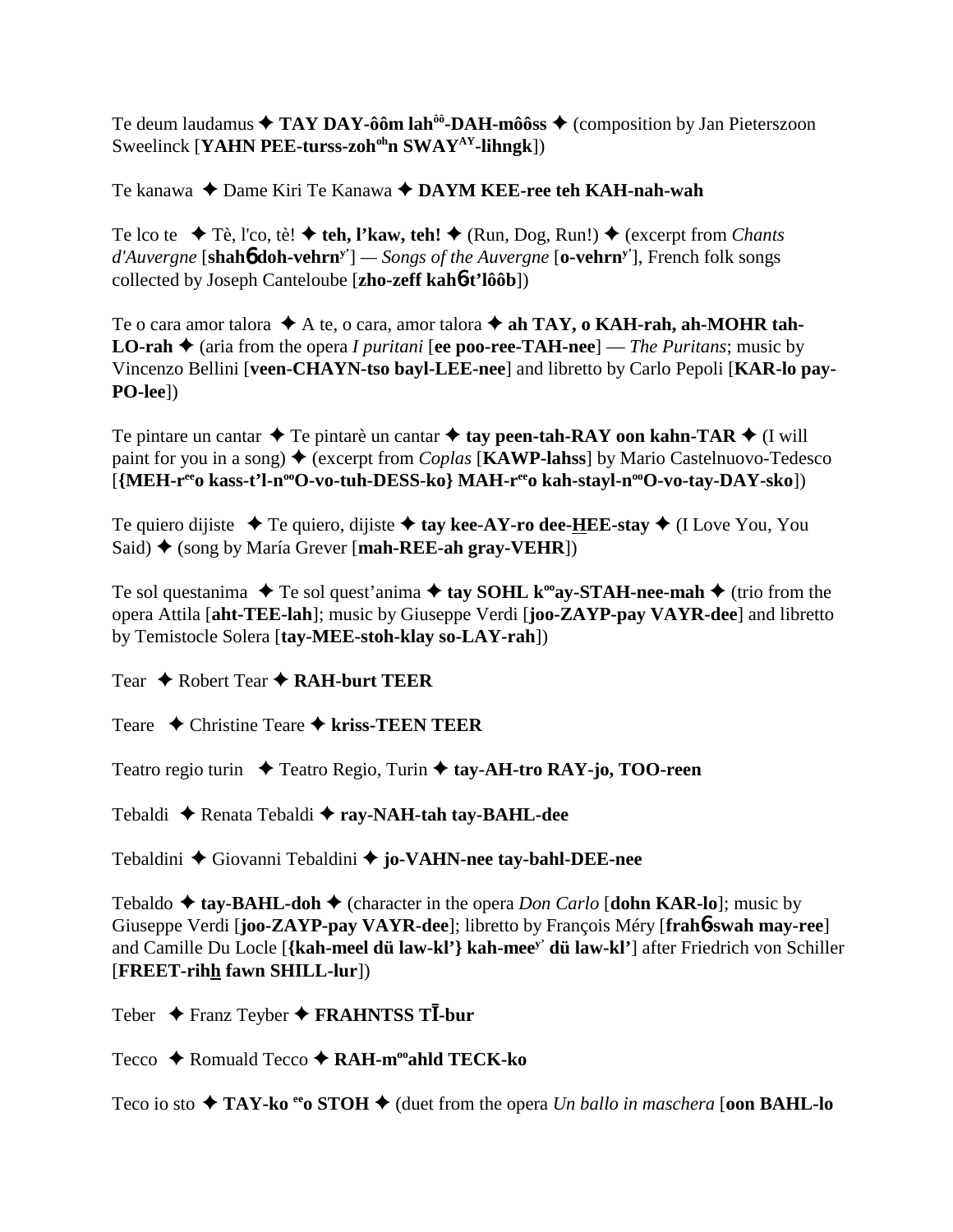een MAH-skay-rah] — A Masked Ball; music by Giuseppe Verdi [**joo-ZAYP-pay VAYR-dee**]; libretto by Antonio Somma [ahn-TAW-n<sup>ee</sup>o SOHM-mah] after Eugène Scribe [ö-zhenn] skreeb1)

Tecum principium  $\triangleq$  TAY-kôôm preen-CHIH-p<sup>ih</sup>ôôm  $\triangleq$  (section of the *Dixit Dominus* [DEEK-sitt DAW-mih-nôôss] by George Frideric Handel [JAW-urj FRIH-duh-rick HANN $d'1$ ]

Tedesca  $\triangle$  tav-DAY-skah  $\triangle$  (Italian word for "German")

Tedesco ◆ Ignaz Tedesco ◆ IGG-nahss TAY-dayss-ko ◆ (known also as Ignaz Amadeus  $[ah-mah-DAY-ôôss] \text{ Telescope}$ 

Tedesco ◆ Mario Castelnuovo Tedesco ◆ {MEH-r<sup>ee</sup>o kass-t'l-n<sup>oo</sup>O-vo tuh-DESS-ko} MAHree kah-stayl-n<sup>oo</sup>O-vo tay-DAY-sko

Tedesco → Sergio Tedesco → SAYR-jo tay-DAY-sko

Tedesco  $\triangle$  tay-DAY-sko  $\triangle$  (Italian word for "German")

Tedesco della tiorba ◆ Giovanni Girolamo Tedesco della Tiorba ◆ jo-VAHN-nee jee-RO-lahmo tay-DAY-sko DAYL-lah t<sup>ee</sup>OHR-bah ◆ (known also as Johann Hieronymus Kapsberger [YO-hahn hee-RO-nü-môôss KAHPSS-pehr-gur])

Teichmuller ◆ Robert Teichmüller ◆ ROH<sup>OH</sup>-bert TIH-mül-lur

Teike  $\triangle$  Carl Teike  $\triangle$  KARL T**I**-kuh  $\triangle$  (known also as Carl Albert Hermann [AHL-pert] **HEHR-mahn**] Teike)

Tejedora belenista  $\triangleq$  tay-hay-THO-rah bay-lay-NEESS-tah  $\triangleq$  (The Weaver from Belen)  $\triangleq$ (a zamba [SAHM-bah]-style song)  $\blacklozenge$  (poem by Manuel Castilla [mah-n<sup>oo</sup>ELL kahss-TEEl'vah] set to music by Eduardo Falú [ay-th<sup>oo</sup>AR-doh fah-LOO])

Tekeliev ◆ Alexander Tekeliev ◆ ah-leck-SAHN-der TAY-keh-leeff

Telemann ♦ Georg Michael Telemann ♦ GAY-awrk MIH-hah-ayl TAY-luh-mahn

Telemann  $\triangle$  Georg Philipp Telemann  $\triangle$  GAY-awrk FEE-lipp TAY-luh-mahn

Tell  $\blacklozenge$  Guglielmo Tell  $\blacklozenge$  goo-l<sup>ee</sup>AYL-mo TELL  $\blacklozenge$  (William Tell [WILL-l<sup>ih</sup>umm TELL])  $\blacklozenge$ (an opera, with music by Gioachino Rossini [j<sup>oh</sup>ah-KEE-no rohss-SEE-nee]; libretto by Étienne de Jouy [ay-t<sup>ee</sup> enn duh zhôô<sup>ee</sup>], Hippolyte-Louis-Florent Bis [eep-paw-leet-l<sup>ôô</sup>ee-flaw-raho<sup>t</sup> bee], Armand Marrast [ar-maho mar-rah], Adolphe Crémieux [ah-dawlf kray-m<sup>ee</sup>ö], and Rossini, after Friedrich von Schiller [FREET-rihh fawn SHILL-lur])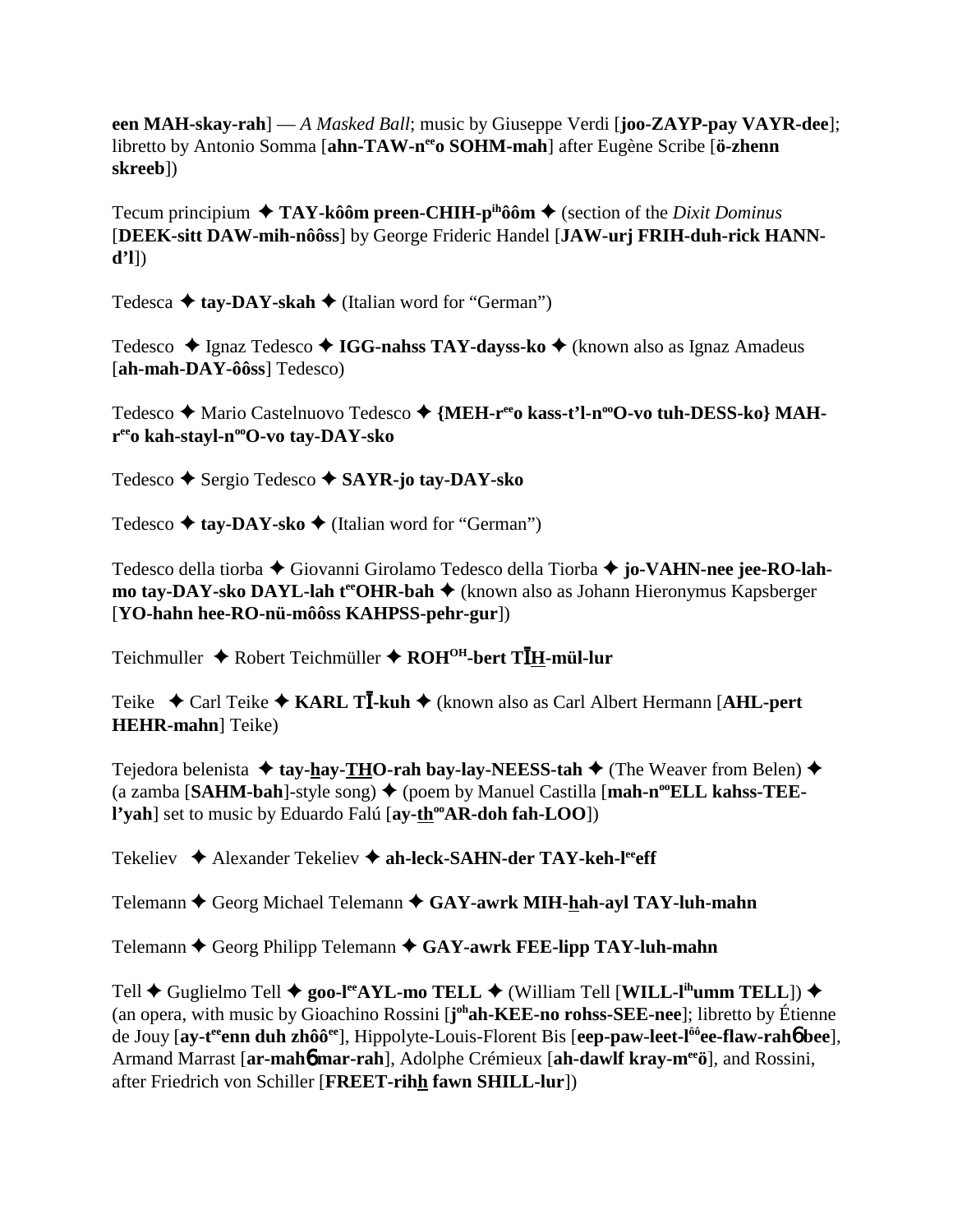Tell  $\blacklozenge$  Guillaume Tell  $\blacklozenge$  ghee-yohm tell  $\blacklozenge$  (William Tell)  $\blacklozenge$  (an opera, with music by Gioachino Rossini [**j ohah-KEE-no rohss-SEE-nee**]; libretto by Étienne de Jouy [**ay-teeenn duh zhôôee**], Hippolyte-Louis-Florent Bis [**eep-paw-leet-lôôee-flaw-rah**6 **bee**], Armand Marrast [**ar-mah**6 **mahr-rah**], Adolphe Crémieux [**ah-dawlf kray-meeö**], and Rossini, after Friedrich von Schiller [**FREET-rihh fawn SHILL-lur**])

Tellefsen  $\triangle$  Thomas Tellefsen  $\triangle$  TAW-mahss TELL-leff-s'n  $\triangle$  (known also as Thomas Dyke Acland [**DÜ-kuh AHK-lahn**] Tellefsen)

Telmanyi ◆ Emil Telmányi ◆ **EH-mill TELL-mah<sup>ah</sup>n-yee** 

Tema con variazioni **◆ TAY-mah kohn vah-r<sup>ee</sup>ah-ts<sup>ee</sup>O-nee ◆** (Theme With Variations) ◆ (excerpt from the *Serenade for Strings* by Ernst von Dohnányi [**EHRNST fawn dohk-NAHAHNyee**]) (known also as Ernö [**EHR-nö**] Dohnányi)

Temerari **→** Temerari! → tay-may-RAH-ree! → (Begone!) → (recitative [reh-suh-tuh-TEEV] from the opera *Così fan tutte* [**ko-ZEE fahn TOOT-tay**] — *All Women Do the Same*; music by Wolfgang Amadeus Mozart [**VAWLF-gahng ah-mah-DAY-ôôss MO-tsart**] and libretto by Lorenzo da Ponte [**lo-RAYN-tso dah POHN-tay**])

Temerari come scoglio ◆ Temerari ... Come scoglio ◆ tay-may-RAH-ree ... KO-may SKO**l<sup>ee</sup>o ♦ (excerpt from the opera** *Così fan tutte* **[<b>ko-ZEE fahn TOOT-tay** — *All Women Do the Same*; music by Wolfgang Amadeus Mozart [**VAWLF-gahng ah-mah-DAY-ôôss MO-tsart**] and libretto by Lorenzo da Ponte [**lo-RAYN-tso dah POHN-tay**])

Temesi Mária Temesi **MAH-rihah TEH-meh-shee**

Temianka **→** Henri Temianka → HENN-ree teh-m<sup>ee</sup>AHN-kah

Temirkanov ◆ Yuri Temirkanov ◆ YOO-ree teh-mihr-KAH-nuff

Tempesta  $\triangle$  La tempesta  $\triangle$  **lah taym-PAY-stah**  $\triangle$  (The Tempest)  $\triangle$  (song by Marianne Martines [**mah-reeAHN-nay mar-TEE-nayss**])

Tempesta di mare  $\triangleleft$  La tempesta di mare  $\triangleleft$  lah taym-PAY-stah dee MAH-ray  $\triangleleft$  (The Storm at Sea) (concerto for flute, strings, and continuo [**kunn-TIH-n'yuh-wo**] by Antonio Vivaldi [ahn-TAW-n<sup>ee</sup>o vee-VAHL-dee])

Tempo dandante Tempo d'andante **TAYM-po dahn-DAHN-tay**

Tempo di menuetto **↑ TAYM-po dee may-n<sup>oo</sup>AYT-toh** 

Tempo di minuetto ma molto moderato e grazioso  $\triangle$  Tempo di minuetto, ma molto moderato e grazioso **TAYM-po dee mee-nooAYT-toh, mah MOHL-toh mo-day-RAH-toh ay grahtseeO-zo**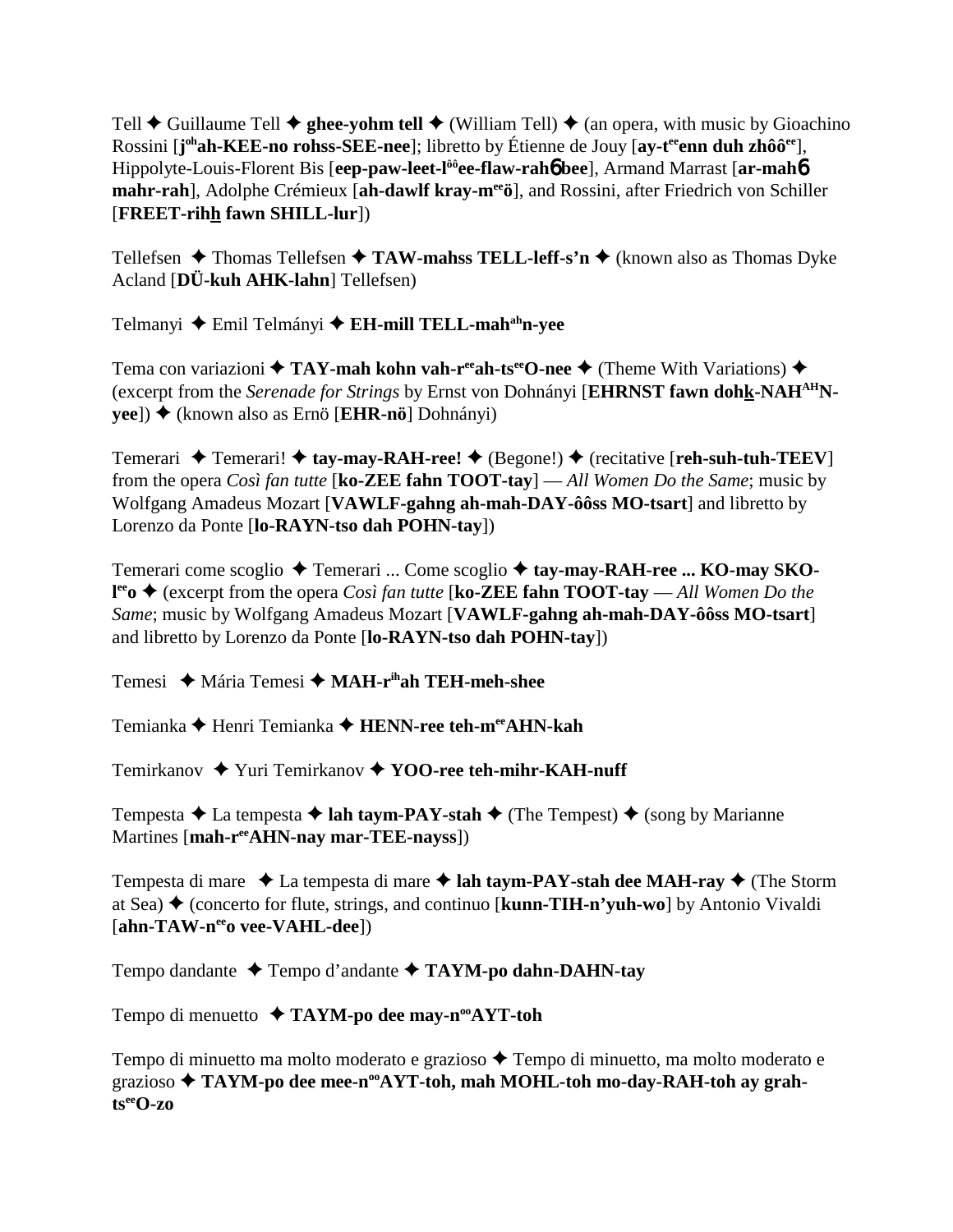Tempo impetuoso destate ◆ Tempo impetuoso d'estate ◆ TAYM-po eem-pay-t<sup>oo</sup>O-zo day-**STAH-tay**  $\blacklozenge$  (Summer Storm)  $\blacklozenge$  (a presto [**PRAY-stoh**] number in *L'estat*e [**lay-STAH-tay**] — *Summer* — from *Le quattro stagioni* [lay k<sup>oo</sup>AHT-tro stah-JO-nee] — *The Four Seasons* by Antonio Vivaldi [ahn-TAW-neeo vee-VAHL-dee])

Tempo rubato **TAYM-po roo-BAH-toh**

Tempo rubato e capriccioso **TAYM-po roo-BAH-toh ay kah-pree-CHO-zo**

Temporale  $\triangle$  taym-po-RAH-lay  $\triangle$  (Thunderstorm)  $\triangle$  (excerpt from the opera *Il barbiere di Siviglia* [eel bar-b<sup>ee</sup>AY-ray dee see-VEE-l<sup>ee</sup>ah] — *The Barber of Seville* [suh-VILL]; music by Gioachino Rossini [j<sup>oh</sup>ah-KEE-no rohss-SEE-nee]; libretto by Cesare Sterbini [chay-ZAH-ray **stayr-BEE-nee**] after Pierre-Augustin Caron de Beaumarchais [**peeehr o-güss-teh**6 **kah-raw**6 **duh bo-mar-sheh**] and Giuseppe Petrosellini [**joo-ZAYP-pay pay-tro-zayl-LEE-nee**])

Temprar potessio  $\rightarrow$  Temprar potess'io  $\rightarrow$  taym-PRAR po-TAYSS-s<sup>ee</sup>o  $\rightarrow$  (anonymous composition)

Temps des lilas  $\triangle$  Le temps des lilas  $\triangle$  luh tah**6** day lee-lah  $\triangle$  (song by Ernest Chausson [ehr**nesst shohss-saw**6])

Tempus est iocundum  $\triangle$  TAYM-pôôss ayst <sup>ee</sup> o-KOON-dôôm  $\triangle$  (This is the joyful time)  $\triangle$ (excerpt from *Cour d'amours* [**kôôr dah-môôr**] — *The Court of Love* — a group of poems from the 13th-century manuscript *Carmina Burana* [**kar-MEE-nah boo-RAH-nah**] set to music by Carl Orff [**KARL AWRF**])

Tempus pacis  $\triangle$  Et tempus pacis  $\triangle$  ett TAYM-pôôss PUH-chiss  $\triangle$  (excerpt from *Sunt Lacrimae Rerum* [**SOONT LAH-krih-may REH-rôôm**] — *Tears are Everywhere - Serious Songs* — a series of three compositions for a male chorus and soloists by Carl Orff [**KARL AWRF**])

Tempus transit gelidum **◆ TAYM-pôôss TRAHN-sitt JEH-lih-dôôm ◆** (The icy cold is passing) (excerpt from the 13th-century manuscript *Carmina Burana* [**kar-MEE-nah boo-RAH-nah**])

Ten holt **→** Simeon ten Holt **→ SIH-mee-ahn tenn HAWLT** 

Ten kate **→** André ten Kate **→ ahn-DRAY tenn KAH-tuh** 

Tendrement  $\triangleleft$  tah**6**-dr'-mah**6**  $\triangleleft$  (Tenderly)  $\triangleleft$  (composition by Erik Satie [ay-reek sah-tee])

Tendres plaintes rondeau  $\triangle$  Les tendres plaintes. Rondeau **→ leh tahb-dr' plehbt. rawb-doh** → (Tender Complaints. Rondo [**RAHN-doh**]) ♦ (excerpt from the *Suite en ré majeur* [s<sup>ü</sup>eet ah**6 ray mah-zhör**] *— Suite in D Major* — by Jean-Philippe Rameau [**zhah**6**-fee-leep rah-mo**])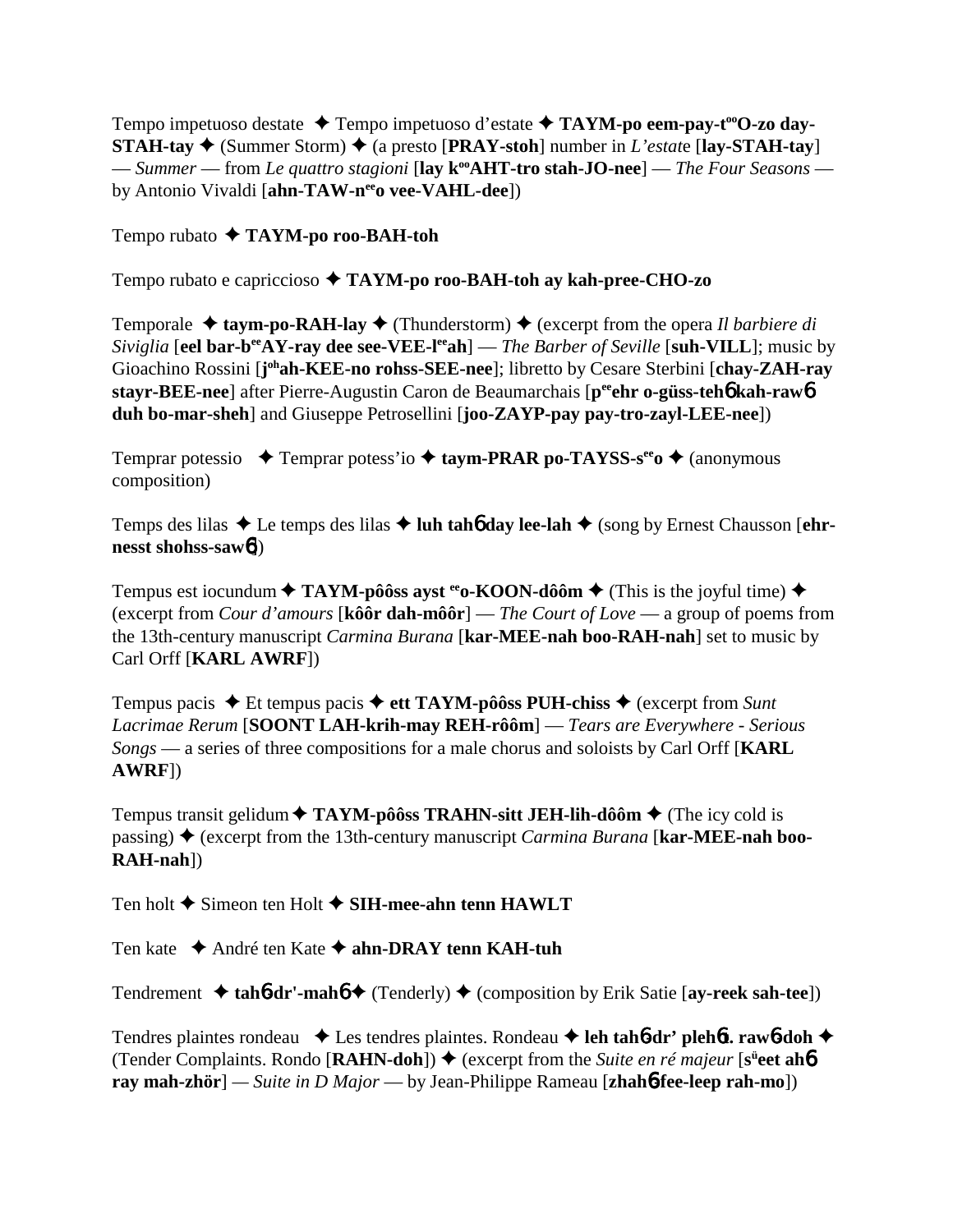Tendresse  $\triangleleft$  tah**6**-dress  $\triangleleft$  (excerpt from the suite *Dolly* [dawl-lee] by Gabriel Fauré [gah**br**<sup>ee</sup>ell fo-ray])

Tenducci ◆ Giusto Ferdinando Tenducci ◆ **JOO-stoh fayr-dee-NAHN-doh tayn-DOO-chee** 

Tenebrae factae sunt **teh-NAY-bray FAHK-tay SOONT** (motet [**mo-TETT**] by Francis Poulenc [frahb-seess pôô-lahbk])  $\triangleleft$  (*It Was Dark* — a madrigal [MADD-rih-gull] by Carlo Gesualdo [**KAR-lo jay-zooAHL-doh**])

Tenebrae responsoria per il sabato santo → Tenebrae responsoria per il Sabato Santo → teh-**NAY-bray ray-spohn-SAW-r<sup>ih</sup>uh pehr eel sah-BAH-toh SAHN-toh ♦ (Responsories for** Holy Saturday) ♦ (compositions by Carlo Gesualdo [**KAR-lo jay-z<sup>oo</sup>AHL-doh**])

Teneste la promessa attendo ne a me giungon mai addio del passato  $\triangle$  Teneste la promessa ... Attendo, né a me giungon mai! ... Addio del passato ◆ tay-NAY-stay lah pro-MAYSS-sah ... **aht-TAYN-doh, nay ah may JOON-gohn mahee! ... ahd-DEE-o dayl pahss-SAH-toh** (excerpt from the opera *La traviata* [**lah trah-veeAH-tah**] — *The Worldly Woman*; music by Giuseppe Verdi [**joo-ZAYP-pay VAYR-dee**]; libretto by Francesco Maria Piave [**frahn-CHAYsko mah-REE-ah peeAH-vay**] after Alexandre Dumas [**ah-leck-sah**6**-dr' dü-mah**])

Tennstedt Klaus Tennstedt **KLAHÔÔSS TENN-shtett**

Tennyson Lord Tennyson **LAWRD TENN-nuh-sunn**

Tenschert Roland Tenschert **RO-lahnt TENN-shert**

Teodorini Elena Teodorini **eh-LEH-nah teh-aw-daw-REE-nee**

Teorbe  $\triangleq$  téorbe  $\triangleq$  tay-awrb  $\triangleq$  (a type of lute, French spelling and pronunciation))

Ter linden  $\triangle$  Jaap ter Linden  $\triangle$  YAH<sup>AH</sup>P ter LINN-dunn

Terakado Ryo Terakado **l'yaw teh-lah-kah-daw**

Tercet  $\blacklozenge$  **TEHR-tsett**  $\blacklozenge$  (trio from the opera *Straszny Dwór* [**STRAHSH-nih d'VÔÔR**] — *The Haunted Manor;* music by Stanisław Moniuszko [stah-N<sup>Y</sup>EESS-wahf mah-n<sup>ee</sup>ÔÔSH-kaw] and libretto by Jan Checiński [**YAHN heh<sup>6</sup>-TSEE<sup>6</sup>-skee**])

Terenyi ◆ Ede Terényi ◆ YEH-deh teh-RAYN-yee ◆ (known also as Eduard Terényi [YEH**dooard teh-RAYN-yee**])

Terfel **← Bryn Terfel ← BRINN TUR-f'l** 

Terhune **→** Anice Terhune **→ A-nuss tehr-h'YOON**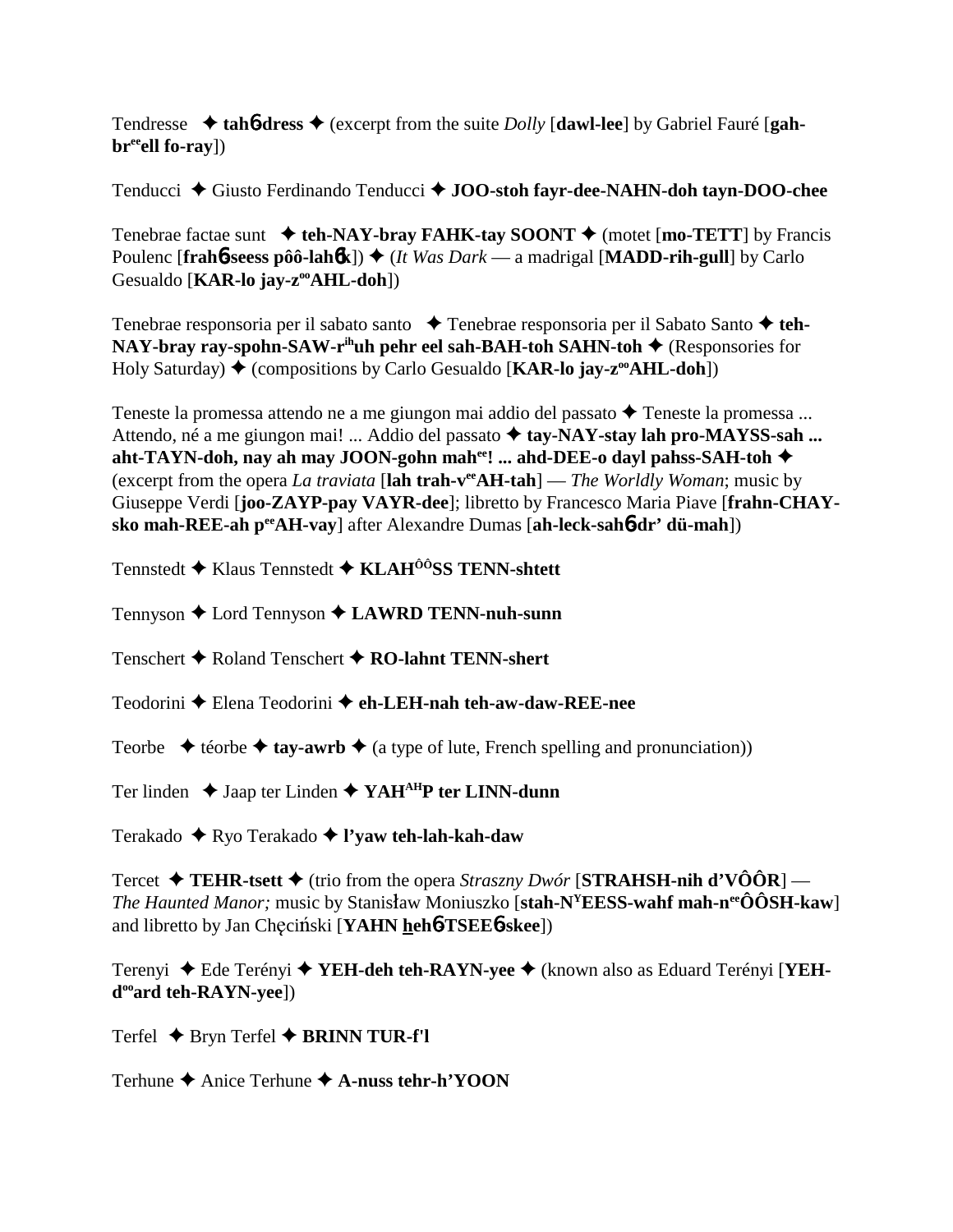Terkal ◆ Karl Terkal ◆ KARL TEHR-kahl

Terme di caracalla roma ◆ Terme di Caracalla Roma ◆ TAYR-may dee kah-rah-KAHL-lah **RO-mah ← Baths of Caracalla, Rome** 

Ternina ◆ Milka Ternina ◆ MEEL-kah TEHR-nih-nah

Terra e mare  $\triangle$  TAYR-rah ay MAH-ray  $\triangle$  (Land and Sea)  $\triangle$  (lyric by Panzacchi [pahn-**TSAHK-kee**] set to music by Giacomo Puccini [**JAH-ko-mo poo-CHEE-nee**])

Terrabugio Giuseppe Terrabugio **joo-ZAYP-pay tayr-rah-BOO-jo**

Terradeglias ◆ Domenico Terradeglias ◆ doh-MAY-nee-ko tayr-rah-DAY-l<sup>ee</sup>ahss ◆ (known also as Domingo Miguel Bernabe Terradellas [**doh-MEEN-go mee-GHELL behr-NAH-vay tayr-rah-THAY-l'yahss**] and Domingo Terradellas)

Terradellas ◆ Domingo Terradellas ◆ doh-MEEN-go tayr-rah-THAY-l'yahss ◆ (known also as Domingo Miguel Bernabe [**mee-GHELL behr-NAH-vay**] Terradellas and as the Italianized Domenico Terradeglias [**doh-MAY-nee-ko tayr-rah-DAY-l'yahss**])

Terrani ◆ Lucia Valentini Terrani ◆ loo-CHEE-ah vah-layn-TEE-nee tayr-RAH-nee

Terrani Lucia Valentini-Terrani **loo-CHEE-ah vah-layn-TEE-nee-tayr-RAH-nee**

Terrasse Claude Terrasse **klohd tehr-rahss** (known also as Claude Antoine Terrasse [**klohd ah**6**-twahn tehr-rahss**])

Terschak Adolf Terschak **AH-dawlf TEHR-shahk**

Tertis ◆ Lionel Tertis ◆ L**I-uh-n'l TEHR-tiss** 

Tertius docteur  $\triangleq$  tehr-s<sup>ee</sup> tiss dawk-tör  $\triangleq$  (third doctor)  $\triangleq$  (character in *Le malade imaginaire* [**luh mah-lahd ee-mah-zhee-nehr**] — *The Hypochondriac* — a play by Jean-Baptiste Molière [**zhah<sup>6</sup>-bah-teest maw-l<sup>ee</sup>ghr**], with music by Marc-Antoine Charpentier [**mark-ah<sup>6</sup>-twahn**] **shar-pah**6**-teeay**])

Tertius doctor  $\triangle$  (*see* Tertius docteur)

Teru teru  $\blacklozenge$  Teru, Teru  $\blacklozenge$  **TEH-roo, TEH-roo**  $\blacklozenge$  (The Omen Bird)  $\blacklozenge$  (song from the musical production *Magdalena* [**mahg-dah-LAY-nah**], with music by Heitor Villa-Lobos [**ay-TAWR VEEL-luh-LO-bôôsh**]; lyric by Robert Wright [**RAH-burt RT**] and George Forrest [**JAW-urj FAWR-russt**])

Tervani ◆ Irma Tervani ◆ IHR-mah TAYR-vah-nih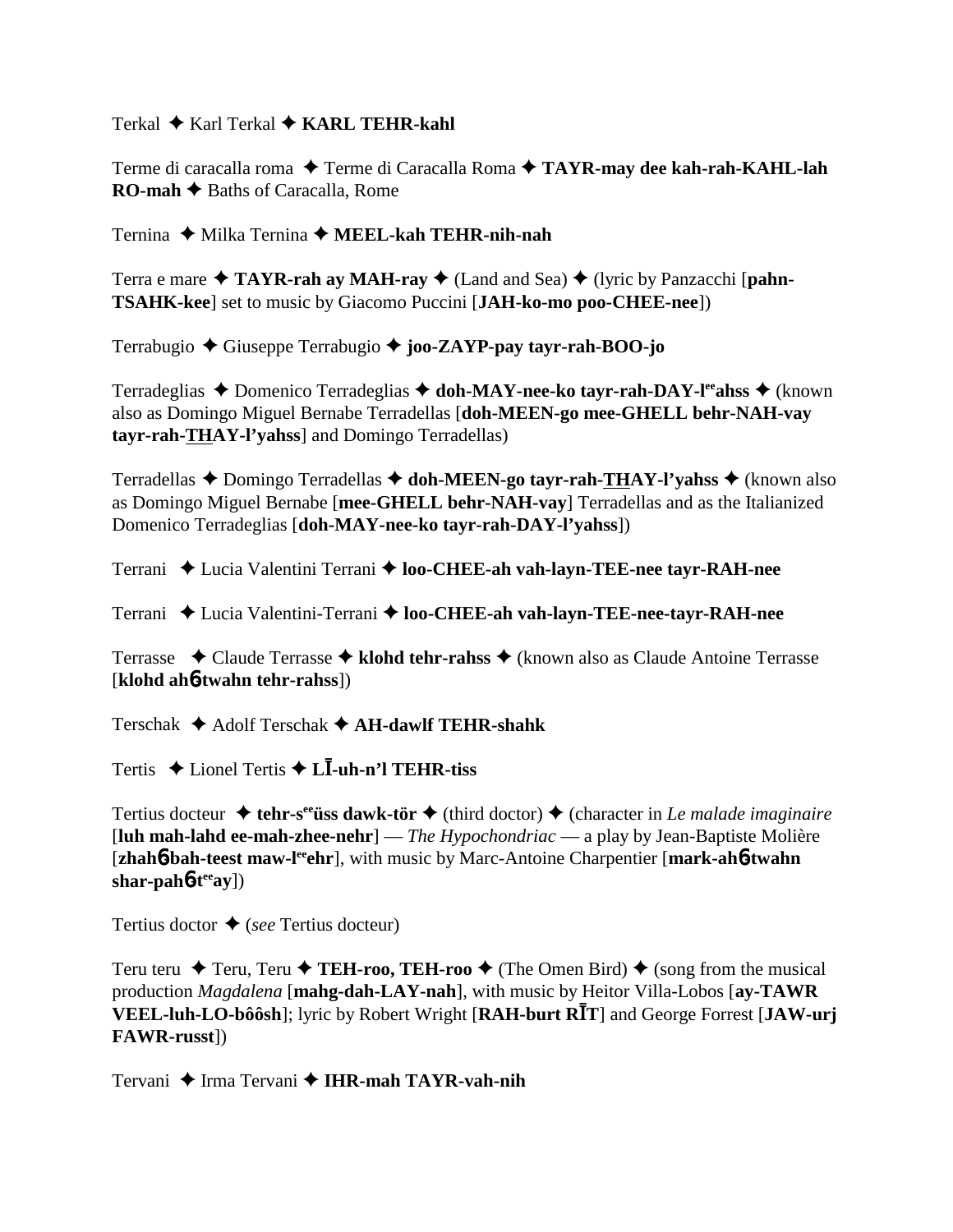Terzakis  $\triangle$  Dimitri Terzakis  $\triangle$  thee-MEE-tree tehr-Z**I**-kiss  $\triangle$  (the first name of this Greek National is known in Greece as Dimitris [thee-MEE-treess])

Terze  $\rightarrow$  TEHR-zuh  $\rightarrow$  (composition for string orchestra by Geert van Keulen [KAY<sup>AY</sup>RT] funn  $K\ddot{\text{O}}$ -lunn])

Terzetto  $\triangle$  tayr-TSAYT-toh  $\triangle$  (three-part song)  $\triangle$  (title given to two excerpts from the opera *Fidelio* [fee-DAY-l<sup>ih</sup>o]; music by Ludwig van Beethoven [LOOT-vihh funn BAY<sup>AY</sup>-toh-funn]; libretto by Joseph Sonnleithner [YOH<sup>OH</sup>-zeff ZAWN-lit-nur], Stephan von Breuning [SHTEHfahn fawn BROY-nihng], and Georg Friedrich Treitschke [GAY-awrk FREET-rihh  $TR\overline{I}TSH-kuh$ ])

Terzi ♦ Giovanni Antonio Terzi ♦ jo-VAHN-nee ahn-TAW-n<sup>ee</sup>o TAYR-tsee

Terziani ← Eugenio Terziani ← ay<sup>oo</sup>-JAY-n<sup>ee</sup>o tayr-ts<sup>ee</sup>AH-nee

Teschemacher  $\bigstar$  E. Teschemacher  $\bigstar$  (E.) TEH-shuh-mah-kur

Teschner  $\triangle$  Gustav Wilhelm Teschner  $\triangle$  GÔÔ-stahf VILL-hellm TEHSH-nur

Tesi tramontini ◆ Vittoria Tesi-Tramontini ◆ veet-TOH-r<sup>ee</sup>ah TAY-see-trah-mohn-TEE-nee

Tesknota  $\triangle$  Tęsknota  $\triangle$  tehoss-k'NAW-tah  $\triangle$  (Yearning)  $\triangle$  (poem by Piotr Maszyński [p<sup>ee</sup>AHT mah-SHIH<sub>0</sub>-skee] set to music by Stanisław Moniuszko [stah-N<sup>Y</sup>EESS-wahf mah $n^{ee}\hat{O}\hat{O}SH$ -kaw])

Tess  $\triangle$  Giulia Tess  $\triangle$  JOO-lee ah TAYSS

Tessarini ◆ Carlo Tessarini ◆ KAR-lo tayss-sah-REE-nee

Tessier  $\triangle$  André Tessier  $\triangle$  ahb-dray tess-s<sup>ee</sup>ay

Tessier  $\triangle$  Charles Tessier  $\triangle$  sharl tess-s<sup>ee</sup>ay

Tessier  $\triangle$  Roger Tessier  $\triangle$  raw-zhay tess-s<sup>ee</sup>ay

Tessmer ◆ Hans Tessmer ◆ HAHNSS TESS-mur

Testament  $\triangleq$  tess-tah-mah $\uparrow \triangleq$  (Testament)  $\triangleq$  (poem by Armand Silvestre [ar-mah $\uparrow$  seel-vess $tr$ <sup> $\prime$ </sup>] set to music by Henri Duparc [ah*b***-ree dü-park**])

Testament damelia ◆ El testament d'Amelia ◆ ull tuss-tuh-MENN dah-MAY-l<sup>ee</sup>uh ◆ (Catalan [KAH-t'-lunn] folk song arranged by Miguel Llobet [mee-GHELL l'yo-BETT])

Testore ◆ Carlo Giuseppe Testore ◆ KAR-lo joo-ZAYP-pay tay-STOH-ray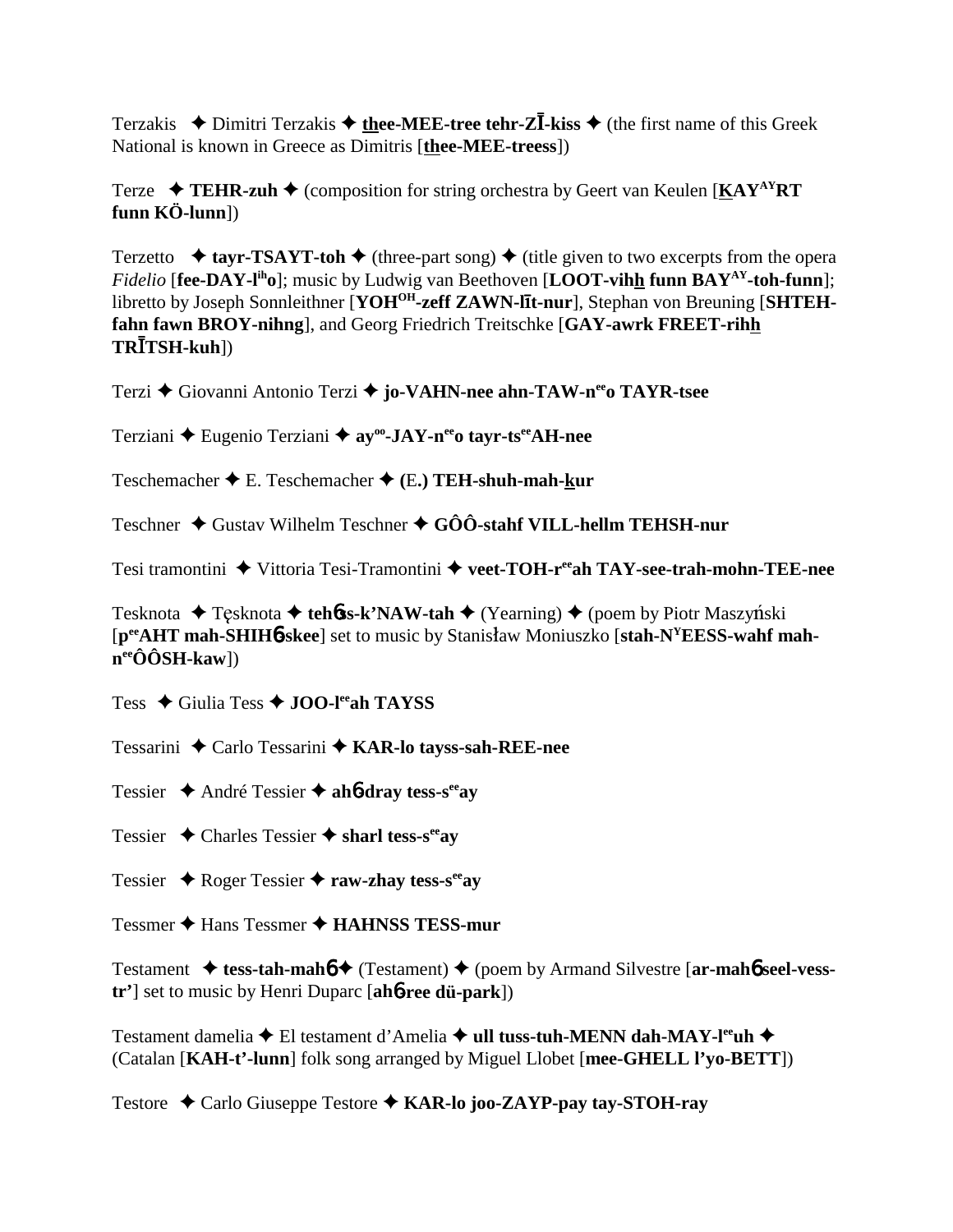Testori ◆ Carlo Giovanni Testori ◆ KAR-lo jo-VAHN-nee tay-STOH-ree

Tetes vides  $\triangle$  Les têtes vides  $\triangle$  leh tett veed  $\triangle$  (the empty heads)  $\triangle$  (characters in the opera *L'amour des trois oranges* [**lah-môôr day tr'wah aw-rah**6**zh**] *— The Love for Three Oranges*; music by Serge Prokofiev [**sehr-GAY prah-KAW-fiheff**]; libretto by Prokofiev after Carlo Gozzi [**KAR-lo GOHT-tsee**])

Tetrazzini **◆** Eva Tetrazzini ◆ AY-vah tay-traht-TSEE-nee

Tetrazzini ◆ Luisa Tetrazzini ◆ loo-**EE-zah tay-traht-TSEE-nee** 

Tetu **←** Bernard Tétu ← behr-nar tay-tü

Texier Vincente le Texier **veh**6**-sah**6**t luh teck-seeay**

Teyber **→** Anton Teyber ◆ AHN-toh<sup>oh</sup>n T**I**-bur

Teyber Elisabeth Teyber **ay-LEE-zah-bett T-bur**

Teyber Matthäus Teyber **maht-TAY-ôôss T-bur**

Teyber  $\rightarrow$  Therese Teyber  $\rightarrow$  tay-RAY-zuh T**I**-bur

Teyte Dame Maggie Teyte **DAYM MAGG-ghee TAYT**

Thadewaldt **→** Hermann Thadewaldt → HEHR-mahn TAH<sup>AH</sup>-duh-vahlt

Thais  $\rightarrow$  Thais  $\rightarrow$  tah-eess  $\rightarrow$  (an opera, with music by Jules Massenet [**zhül** {mahss-s'nay} **mahss-s'neh**]; libretto by Louis Gallet [**l ôôee gahl-leh**] after Anatole France [**ah-nah-tawl frah**6**ss**])

Thalberg  $\triangle$  Sigismond Thalberg  $\triangle$  **ZEE-ghiss-mawnt TAHL-pehrk**  $\triangle$  (known also as Sigismond Fortuné François Thalberg [**ZEE-ghiss-mawnt fawr-tü-nay frah**6**-swah TAHL-** $\phi$  (the first name is also spelled Sigismund [**ZEE-ghiss-môônt**])

That yonge child **→** That Yongë Child ◆ (That) YOHNG-eh (Child) ◆ (composition by Benjamin Britten [**BENN-juh-munn BRITT-tunn**])

Thau  $\triangle$  Pierre Thau  $\triangle$  p<sup>ee</sup>ehr toh

The arcadians  $\triangle$  The Arcadians  $\triangle$  (The) ar-KAY-d<sup>ih</sup>unnz  $\triangle$  (an operetta, with music by Lionel Monckton [**L-uh-null MUHNGK-tunn**] and Howard Talbot (**HW-urd TAL-butt**]; lyrics by Ambient [**AM-bihennt**], Thompson [**TAHMP-sunn**], Courtneidge [**KAWRT-neddj**], and Wimperis [**WIMM-puh-riss**])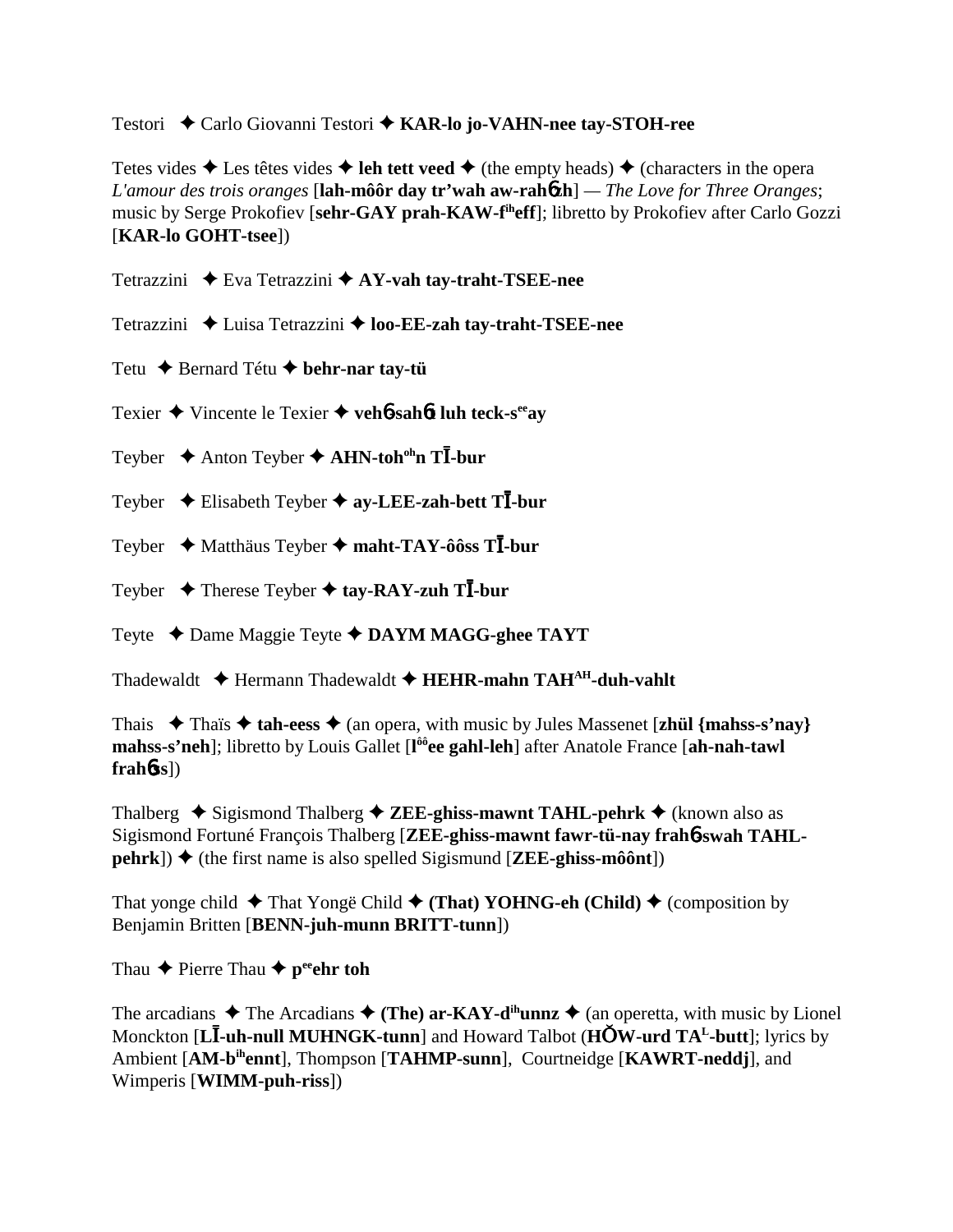The bartered bride  $\triangleq$  (an opera, with music by Bedřich Smetana [BEDD-<sup>r</sup>shihk SMEH-tuh**nuh**] and libretto by Karel Sabina [**KAH-rell SAH-bih-nah**])  $\blacklozenge$  (opera known in the original Czech as *Prodaná nevsta* [**PRAW-dah-nahah NEH-vy ess-tah**])

The bold grenadier  $\triangle$  The Bold Grenadier  $\triangle$  (The Bold) greh-nuh-DIH<sup>UH</sup>R  $\triangle$  (traditional English song)

The bonze  $\triangle$  The Bonze  $\triangle$  (The) BOHN-tsay  $\triangle$  (character in the opera *Madama Butterfly* [**mah-DAH-mah (Butterfly)** — *Madam* [**MA-dumm**] *Butterfly*]; music by Giacomo Puccini [JAH-ko-mo poo-CHEE-nee; libretto by Luigi Illica [l<sup>oo</sup>EE-jee eel-LEE-kah] and Giuseppe Giacosa [**joo-ZAYP-pay jah-KO-zah**] after David Belasco [**DAY-vudd buh-LASS-ko**] and John Luther Long [**JAHN LOO-thur LAWNG**])

The boys of schola hungarica  $\blacklozenge$  The Boys of Schola Hungarica  $\blacklozenge$  (The Boys of) SKAW-luh **hôôn-GAH-rih-kuh**

The caissons go rolling along  $\triangle$  The Caissons Go Rolling Along  $\triangle$  (The) KAYSS-sahnz (Go **Rolling Along) ♦ (march by Gruber [GROO-bur])** 

The capture of bacchus  $\blacklozenge$  The Capture of Bacchus  $\blacklozenge$  (The Capture of) BACK-kuss  $\blacklozenge$  (song with music by Dudley Buck [**DUDD-lee BUCK**] and lyric by Charles Swain [**CHAH-rullz SWAYN**])

The colonel of the crimson hussars  $\triangle$  The Colonel of the Crimson Hussars  $\triangle$  (The Colonel of **the Crimson) huzz-ZARZ**  $\blacklozenge$  (excerpt from the operetta *Sybil* [SIH-b'l], with music by Viktor Jacobi [**{VICK-tur JAY-kuh-bee} VICK-tawr YAH-kaw-bee**]; lyrics by Bródy [**BROHOHdee**] and Martos [**MAR-tawsh**])

The consort of musicke  $\blacklozenge$  The Consort of Musicke  $\blacklozenge$  (The Consort of) m'YOO-zick  $\blacklozenge$  (a performing group)

The crusaders in pskov  $\blacklozenge$  The Crusaders in Pskov  $\blacklozenge$  (The Crusaders in) p'SKAWF  $\blacklozenge$ (excerpt from the cantata [**kunn-TAH-tuh**] *Alexander Nevsky* [**uh-ly ick-SAHN-d'r NYEFFskee**] by Sergey Prokofiev [**sehr-GAY prah-KAW-fiheff**])

The curlew  $\blacklozenge$  The Curlew  $\blacklozenge$  (The) KUR-l'yoo  $\blacklozenge$  (poems by William Yeats [WILL-l<sup>ih</sup>umm **YAYTS**] set to music in a song cycle by Peter Warlock [**PEE-tur WAWR-lahk**])

The death of andri  $\triangle$  The Death of Andri  $\triangle$  (The Death of) AHN-dree  $\triangle$  (first movement in the suite *Taras Bulba* [TAH-russ BÔÔL-buh] by Leoš Janáček [LEH-awsh yah-NAH<sup>AH</sup>**check**])  $\blacklozenge$  (preferred spelling and pronunciation: Andrej [A**HN-dray**<sup>ay</sup>])

The death of ostap  $\triangle$  The Death of Ostap  $\triangle$  (The Death of) AWSS-tahp  $\triangle$  (second movement in the suite *Taras Bulba* [TAH-russ BÔÔL-buh by Leoš Janáček [LEH-awsh yah-NAH<sup>AH</sup>**check**])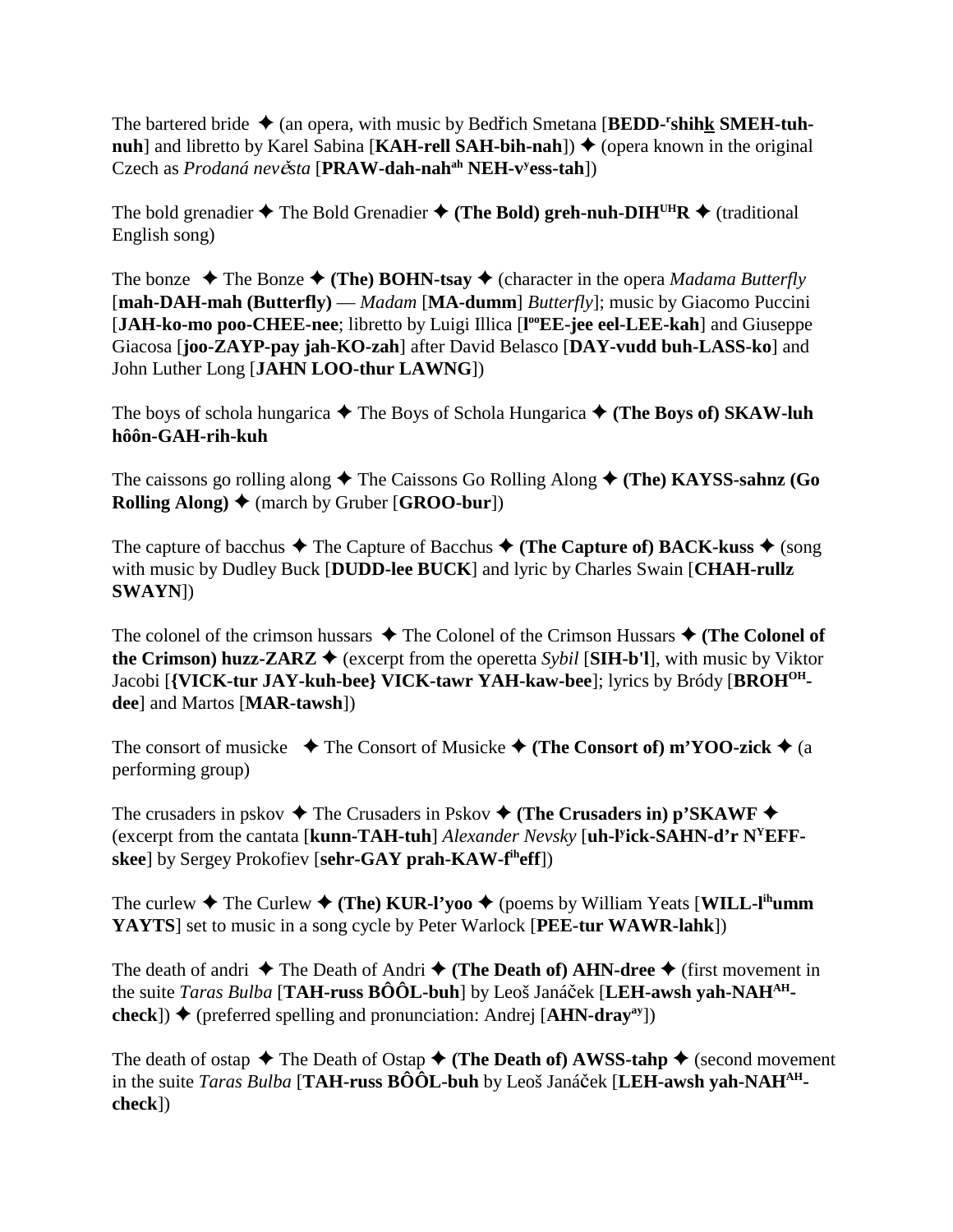The defense of corinth  $\blacklozenge$  The Defense of Corinth  $\blacklozenge$  (The Defense of) KAW-runnth  $\blacklozenge$ (composition by Elliott Carter [**ELL-leeutt KAR-tur**])

The earl of salisbury  $\blacklozenge$  The Earl of Salisbury  $\blacklozenge$  (**The Earl of) SAWLZ-buh-rih**  $\blacklozenge$  (No. 6 in *The 'Second Cycle' of Pavans* [**puh-VAHNS**] *and Galliards* [**GAL-leeurdz**] from about 1590 to 1623 compiled by Davitt Moroney [**DA-vitt muh-RO-nee**])

The fanaid grove  $\triangle$  The Fanaid Grove  $\triangle$  (The) **FA-nudd** (Grove)  $\triangle$  (an Irish harp song)

The fountain of the acqua paola  $\blacklozenge$  The Fountain of the Acqua Paola  $\blacklozenge$  (The Fountain of the) **AH-k<sup>ôô</sup>ah PAH-o-lah ♦** (composition by Charles Tomlinson Griffes [CHAH-rullz TAHM-l'n**s'n GRIFF-fuss**])

The frogg galliard  $\blacklozenge$  The Frogg Galliard  $\blacklozenge$  (The) FRAWG GA<sup>L</sup>-l<sup>ee</sup>urd  $\blacklozenge$  (composition by John Dowland [**JAHN DW-lunnd**])

The garden of zephirus  $\blacklozenge$  The Garden of Zephirus  $\blacklozenge$  (The Garden of) zeh-fee-rüss  $\blacklozenge$  (album of courtly songs of the early 15th century)

The geisha  $\blacklozenge$  The Geisha  $\blacklozenge$  (The) GAY-shuh  $\blacklozenge$  (an operetta, with music by Sidney Jones [**SIDD-nee JOHNZ**] and lyrics by Harry Greenbank [**HAR-ree GREEN-bangk**])

The gondoliers  $\triangle$  The gondoliers  $\triangle$  (The) gahn-duh-LIH<sup>UR</sup>Z  $\triangle$  (an opera, with music by Arthur Sullivan [AR-thur SULL-lih-vunn] and libretto by William S. Gilbert [WILL-l<sup>ih</sup>umm S. **GHILL-burt**])

The great gate of kiev  $\blacklozenge$  The Great Gate of Kiev  $\blacklozenge$  (The Great Gate of) KEE-eff  $\blacklozenge$ (composition by Modest Mussorgsky [**mah-DYESST MOOSS-surk-skee**])

The hanover band  $\blacklozenge$  The Hanover Band  $\blacklozenge$  (The) **HA-no-vur BANND** 

The harmoneion singers  $\triangle$  The Harmoneion Singers  $\triangle$  (The) har-MO-nee-unn (Singers)

The lament of ian the proud  $\blacklozenge$  The Lament of Ian the Proud  $\blacklozenge$  (The Lament of) EE-unn (the **Proud)**

The legend of kleinzach  $\blacklozenge$  The Legend of Kleinzach  $\blacklozenge$  (The Legend of) KL**I**N-tsahk  $\blacklozenge$ (excerpt from the opera *Les contes d'Hoffmann* [**leh kaw**6**t dawf-mahn**] — *The Tales of Hoffmann*; music by Jacques Offenbach [**ZHACK AWF-funn-bahk**]; libretto by Jules Barbier [**zhül bar-beeay**] and Michel Carré [**mee-shell kar-ray**])

The lincolnshire poacher  $\triangle$  The Lincolnshire Poacher  $\triangle$  (The) LIHNG-kunn-shur (Poacher)  $\triangleleft$  (traditional English song)

The lorelei **→** The Lorelei ◆ (The) LO-ruh-l**i**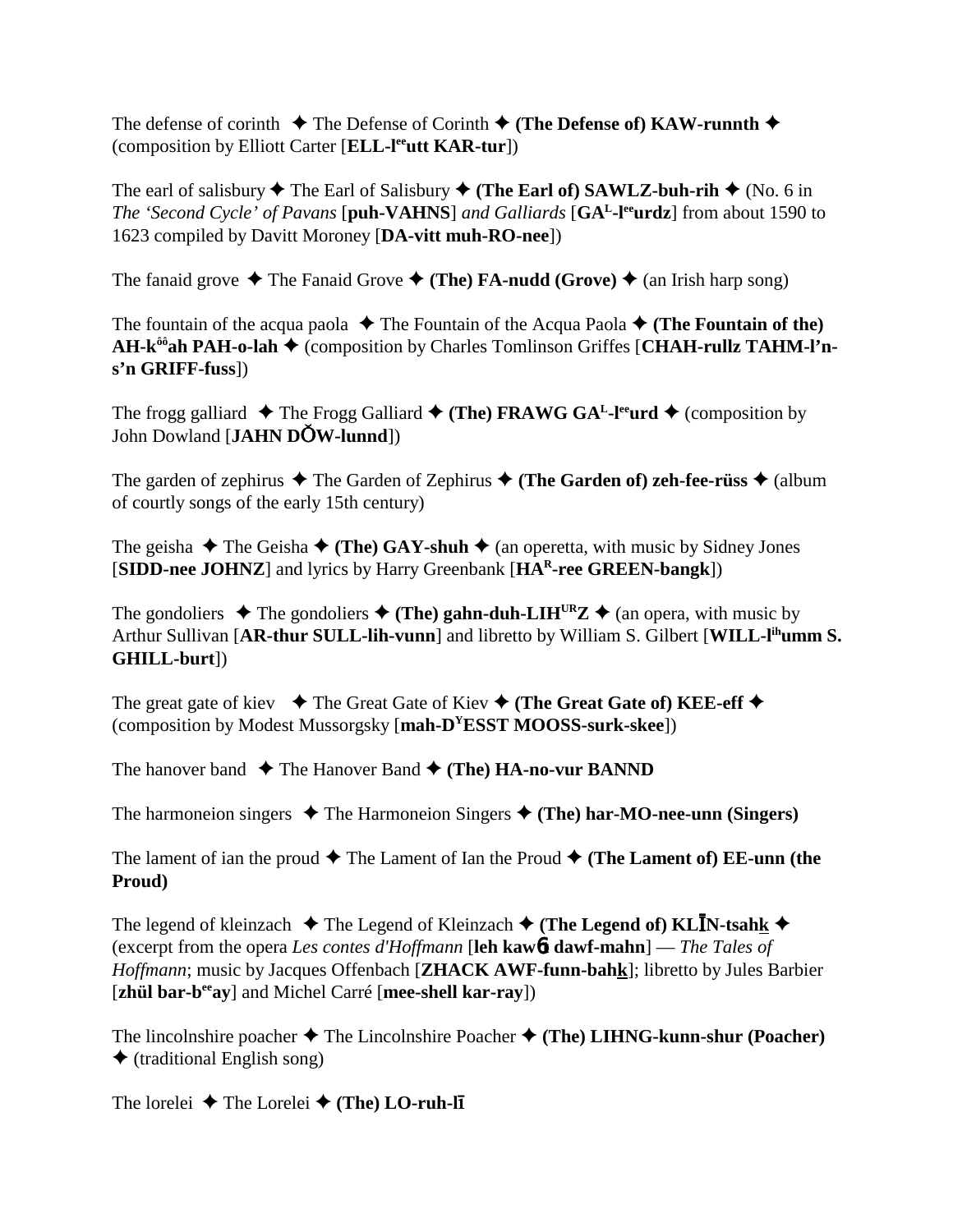The marschallin princess werdenberg  $\triangle$  The Marschallin, Princess Werdenberg  $\triangle$  (The) MAR**shahl-linn, (Princess) VEHR-tunn-pehrk ♦ (character in the opera** *Der Rosenkavalier* **[dayr] RO-zunn-kah-fah-leer**] — *The Knight of the Rose*; music by Richard Strauss [**RIH-hart SHTRAHÔÔSS**] and libretto by Hugo von Hofmannsthal [**HOO-go fawn HAWF-mahn-stahl**])

The mikado  $\triangle$  The Mikado  $\triangle$  (The) mih-KAH-doh  $\triangle$  (an opera, with music by Arthur Sullivan [**AR-thur SULL-lih-vunn**] and libretto by William S. Gilbert [**WILL-lihumm S. GHILL-burt**])  $\blacklozenge$  (English pronunciations)

The mikado or the town of titipu  $\blacklozenge$  *The Mikado* or *The Town of Titipu*  $\blacklozenge$  (**The)** mih-KAH**doh (or the town of) TIH-tee-poo**  $\blacklozenge$  (an opera, with music by Arthur Sullivan [AR-thur **SULL-lih-vunn**] and libretto by William S. Gilbert [WILL-l<sup>ih</sup>umm S. GHILL-burt])  $\blacklozenge$ (English pronunciations)

The mirecourt trio  $\triangle$  The Mirecourt Trio  $\triangle$  (The) mee-ruh-kôôr (Trio)

The mirror of arcady  $\blacklozenge$  The Mirror of Arcady  $\blacklozenge$  (The Mirror of) AR-kah-dee  $\blacklozenge$  (cabaret songs by Arnold Schoenberg [**AR-nawlt SHÖN-pehrk**])

The movie queue  $\blacklozenge$  The Movie Queue  $\blacklozenge$  (The Movie) k'YOO  $\blacklozenge$  (composition by William Bolcom [**WILL-lihumm BAWL-kumm**])

The nevell cycle  $\blacklozenge$  The 'Nevell Cycle'  $\blacklozenge$  (The) 'NEH-vull (Cycle)'  $\blacklozenge$  (compilation by William Byrd [**WILL-lihumm BURD**] of pavans [**puh-VAHNS**] and galliards [**GAL-leeurdz**] from about 1570 to 1590)

The night of trafalgar  $\blacklozenge$  The Night of Trafalgár  $\blacklozenge$  (The Night of) tra-full-GAR (often pronounced **truh-FA<sup>L</sup>-gur**)  $\blacklozenge$  (poem by Thomas Hardy [**TAH-muss HAR-dih**] set to music by Ivor Gurney [**I-vur GUR-nih**])

The nightingale has a lyre of gold  $\blacklozenge$  (The Nightingale has a) lix (of Gold)  $\blacklozenge$  (poem by W. E. Henley **[W. E. HENN-lih**] set to music by Frederick Delius **[FREH-duh-rick DEE-l<sup>ih</sup>uss**])

The pachelbel canon  $\blacklozenge$  The Pachelbel Canon  $\blacklozenge$  (The) PAH-kull-bell KA-nunn  $\blacklozenge$ (Americanized name for a composition by Johann Pachelbel [**YO-hahn pah-KELL-b'l**])

The pigeons of san marco  $\triangle$  The Pigeons of San Marco  $\triangle$  (The Pigeons of) SAHN MAR-ko  $\triangle$  (excerpt from the operetta *Eine Nacht in Venedig* [**I**-nuh NAHKT inn fay-NAY-dihh] — *A Night in Venice* — by Johann Strauss II [**YO-hahn SHTRAH<sup>ôô</sup>SS II**]; libretto by Camillo Walzel [**kah-MEEL-lo VAHL-tsull**] and Richard Genée [**RIH-hart zhuh-nay**])

The pirates of penzance  $\blacklozenge$  The Pirates of Penzance  $\blacklozenge$  (The Pirates of) penn-ZANNTSS)  $\blacklozenge$ (an opera, with music by Arthur Sullivan [**AR-thur SULL-lih-vunn**] and libretto by William S. Gilbert [**WILL-lihumm S. GHILL-burt**])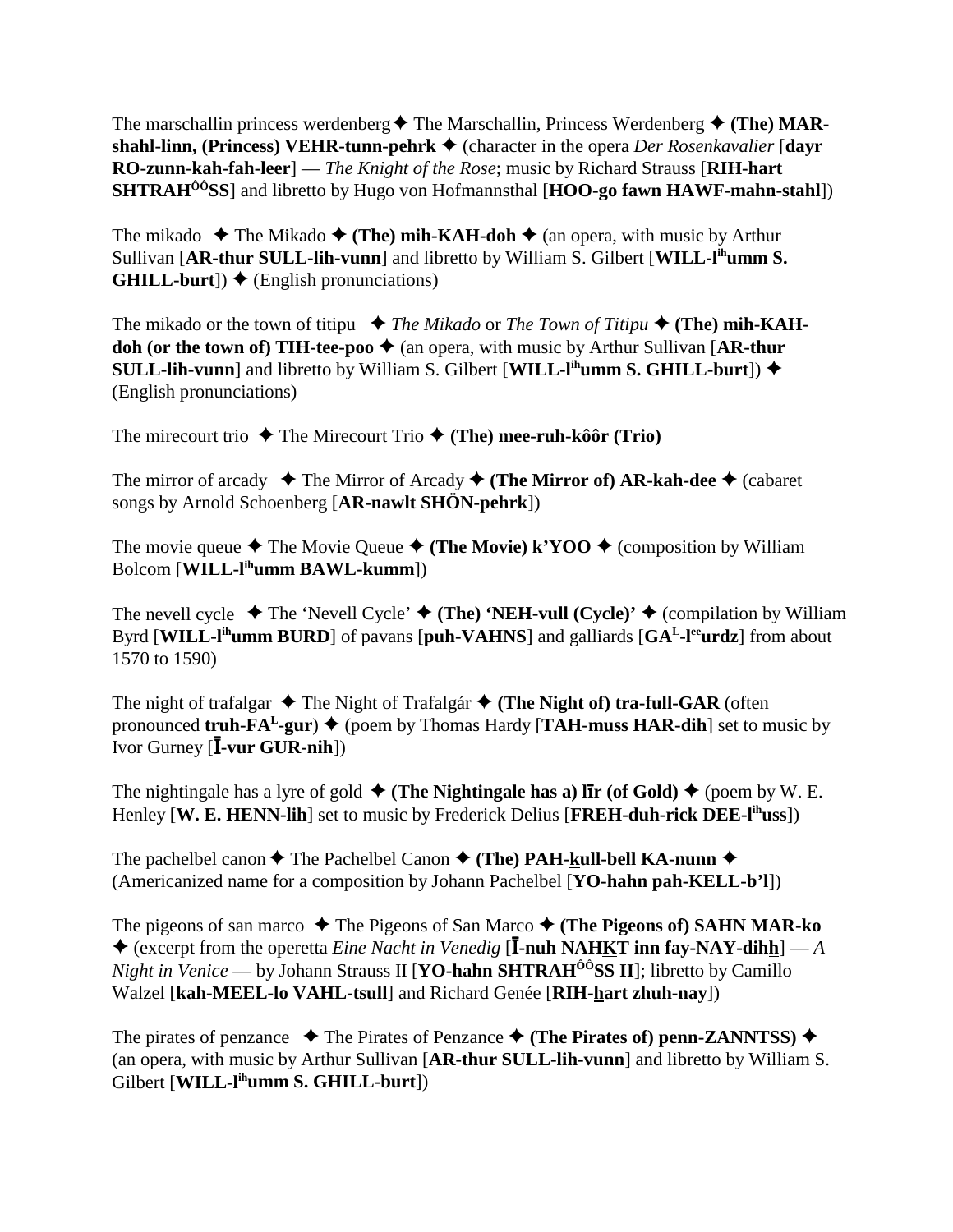The pleasure dome of kubla kahn  $\triangle$  The Pleasure Dome of Kubla Kahn  $\triangle$  (The Pleasure Dome **of) KOO-bluh KAHN ♦ (composition by Charles Tomlinson Griffes [CHAH-rullz TAHM-l'ns'n GRIFF-fuss**])

The queens dolour  $\blacklozenge$  The Queen's Dolour  $\blacklozenge$  (**The Queen's) DOH-lur**  $\blacklozenge$  (The Queen's Grief) (composition by Henry Purcell [**HENN-ree PUR-s'l**])

The rakes of mallow  $\blacklozenge$  The Rakes of Mallow  $\blacklozenge$  (**The Rakes of) MA<sup>L</sup>-lo**  $\blacklozenge$  (excerpt from *The Irish Suite* by Anderson [**ANN-dur-sunn**])

The rose of tralee  $\blacklozenge$  The Rose of Tralee  $\blacklozenge$  (The Rose of) trah-LEE  $\blacklozenge$  (song by Spencer [**SPENN-sur**] and Glover [**GLUH-vur**])

The severn suite  $\triangle$  The Severn Suite  $\triangle$  (The) SEH-vurn SWEET  $\triangle$  (composition by Sir Edward Elgar [**EDD-wurd ELL-gar**])

The sprig of thyme  $\blacklozenge$  The Sprig of Thyme  $\blacklozenge$  (The) SPRIGG (of) T**IM**  $\blacklozenge$  (English ballad [BA<sup>L</sup>**ludd**] from *A Selection of Some Less Known Folk-Songs*, Vol. II, compiled by Cyril Winn [**SIHrull WINN**])

The statue of czarskoye selo **→** The Statue of Czarskoye-Selo ◆ (**The Statue of) SAR-skuhyuh sih-LAW ♦** (poem by Alexander Sergeyevich Pushkin [**uh-l<sup>y</sup>ick-SAHN-d'r sehr-GAYyeh-vihch POOSH-kinn**] set to music by César Antonovich Cui [**say-zar ahn-tah-NAW-vihch kü ee**])

The storming of kazan  $\triangle$  The Storming of Kazan  $\triangle$  (The Storming of) kah-ZAHN  $\triangle$  (excerpt from the film *Ivan the Terrible*, with music by Sergei Prokofiev [**sehr-GAYEE prah-KAW-fiheff**], arranged in the form of an oratorio by Abram Stasevich [**ah-BRAHM stah-SAY-vihch**])

The tale of the kalender prince  $\blacklozenge$  The Tale of the Kalender Prince  $\blacklozenge$  (The Tale of the) KAH**lenn-dur (Prince) ♦ (excerpt from the suite** *Scheherazade* **[sheh-heh-rah-zahd] by Nicolai** Rimsky-Korsakov [n<sup>y</sup>ee-kah-LAH<sup>IH</sup> REEM-skee-KAWR-suh-kuff]) ♦ (Kalender is also transliterated as Kalendar; the Russian pronunciation is  $\text{kah-lenn-D}\bar{\text{I}}$ )  $\blacklozenge$  (the pronunciation of Scheherazade given here is the common French version)

The tale of tsar saltan  $\blacklozenge$  The Tale of Tsar Saltan  $\blacklozenge$  (The Tale of) TSAR sahl-TAHN  $\blacklozenge$  (an opera, with music by Nicolai Rimsky-Korsakov [n<sup>y</sup>ee-kah-LAH<sup>IH</sup> REEM-skee-KAWR-suh**kuff**]; libretto by Vladimir I. Bel'sky [**vlah-DYEE-mihr (**I.**) BELL-skee**] after Alexander Sergeyevich Pushkin [**uh-ly ick-SAHN-d'r sehr-GAY-yeh-vihch POOSH-kinn**])

The tsars equerry  $\triangle$  The Tsar's Equerry  $\triangle$  (The) TSAR'S EH-kvur-ree  $\triangle$  (character in the opera *Der Zar lässt sich photographieren* [**dayr TSAR LESST zihh fo-toh-grah-FEE-runn**] — *The Tsar Has His Photograph Taken;* music by Kurt Weill [**KÔÔRT VL**] and libretto by Georg Kaiser [**GAY-awrk KAHIH-zur**])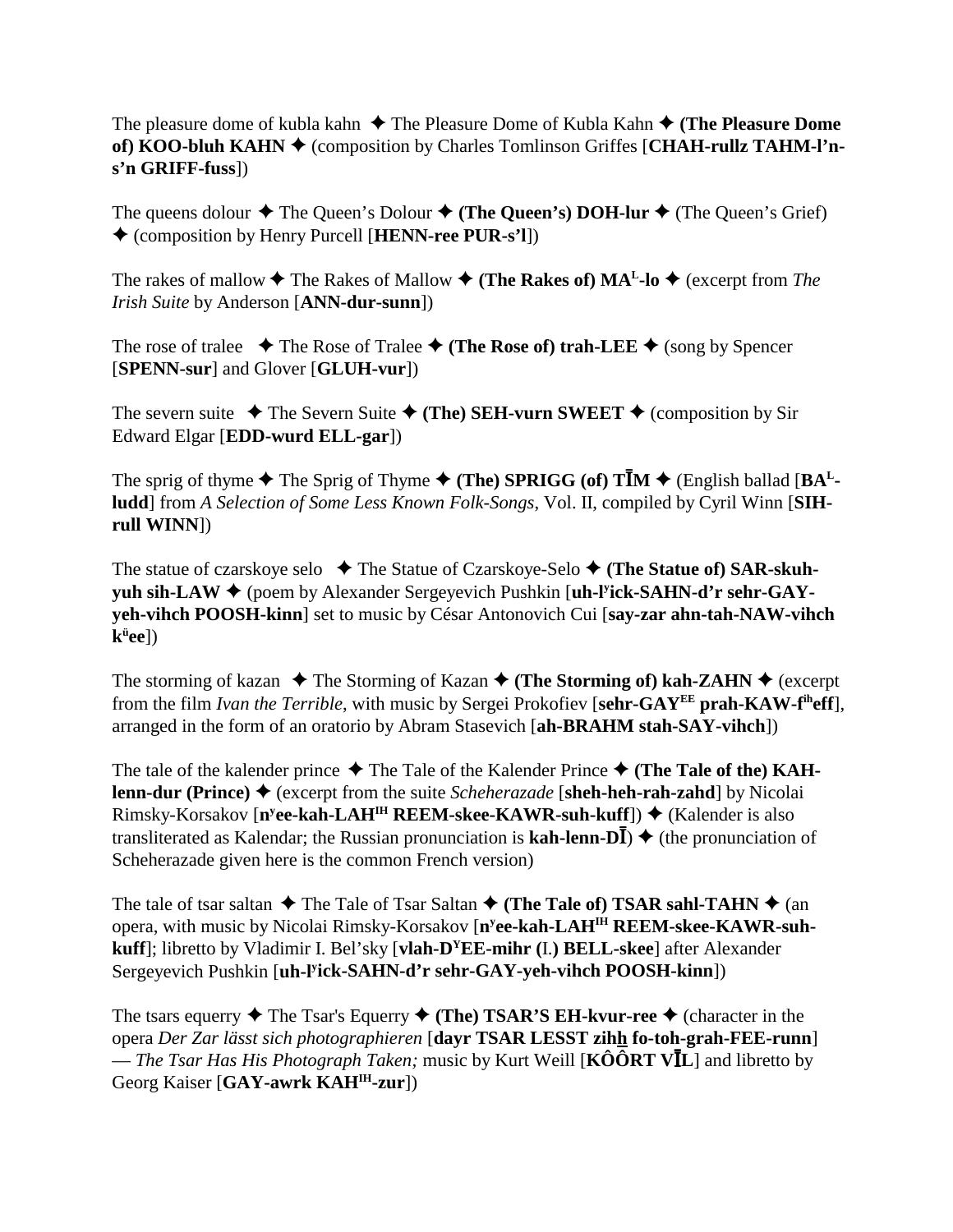The twa corbies  $\blacklozenge$  The Twa Corbies  $\blacklozenge$  (The) TWAH KOHR-beez  $\blacklozenge$  (The Two Ravens)  $\blacklozenge$ (border ballad  $[BA<sup>L</sup>-ludd]$  set to music by Ivor Gurney  $[\overline{I}-\overline{v}ur GUR-nih]$ )

The twa sisters  $\blacklozenge$  The Twa Sisters  $\blacklozenge$  (The) TWAH (Sisters)  $\blacklozenge$  The Two Sisters  $\blacklozenge$  (traditional English song)

The university choir lille muko  $\blacklozenge$  The University Choir 'Lille Muko'  $\blacklozenge$  (The University Choir) **LILL-luh MOO-ko**

The vale of clwyd  $\blacklozenge$  The Vale of Clwyd  $\blacklozenge$  (The Vale of) **KLOO-weed** 

The varangian merchants song  $\blacklozenge$  The Varangian Merchant's song  $\blacklozenge$  (The) vah-rahn-gh<sup>ih</sup>AHN **(Merchant's Song)**  $\blacklozenge$  (excerpt from the opera [saht-KAW]; music by Nikolai Rimsky-Korsakov [**ny ee-kah-LAHIH REEM-skee-KAWR-suh-kuff**]; libretto by Rimsky-Korsakov, Vladimir Stasov [**vlah-DYEE-mihr STAH-suff**], Vasily Yastrebtsev [**vah-SEE-lee YAHSStrupp-suff**], Nikolai Shtrup [**ny ee-kah-LAHIH SHTROOP**], Nikolay Findeyzen [**ny ee-kah-L finn-DAY-zenn**], and Vladimir I. Bel'sky [**vlah-DYEE-mihr (**I.**) BELL-skee**])

The yorkshire feast song  $\triangle$  The Yorkshire Feast Song  $\triangle$  (The) YORK-shur (Feast Song)  $\triangle$ (composition by Henry Purcell [**HENN-ree PUR-s'l**])

Theater an der wien  $\triangle$  Theater an der Wien  $\triangle$  tay-AH-tur ahn dayr VEEN

Theatre de la gaite Théâtre de la Gaîté **tay-ah-tr' duh lah gheh-tay**

Theatre des bouffes parisiens Théâtre des Bouffes-Parisiens **tay-ah-tr' day bôôf-pah-reezeeah**6

Theatre royal de la monnaie Théâtre Royale de la Monnaie **tay-ah-tr' r'wah-yahl duh lah mawn-neh**

Thebom  $\triangle$  Blanche Thebom  $\triangle$  **BLAHNCH** thee-BOHM

Theiere  $\triangle$  La théière  $\triangle$  lah tay<sup>ee</sup> the  $\triangle$  (the teapot)  $\triangle$  (character in the opera *L'enfant et les sortileges* [**lah**6**-fah**6 **ay leh sawr-tee-lehzh**] — *The Child and the Fantasies*; music by Maurice Ravel [**mo-reess rah-vell**] and libretto by Sidonie Gabrielle Gauthiers-Villars [**see-daw-nee gahbr**<sup>ee</sup>ell go-t<sup>ee</sup>ay-veel-lar])

Theil  $\blacklozenge$  Johann Theil  $\blacklozenge$  **YO-hahn TI**L  $\blacklozenge$  (known also as Johann Theile [**YO-hahn TI**-luh])

Theil  $\blacklozenge$  Kathy Theil  $\blacklozenge$  **KA-thee THIL** 

Theiner **→** Kurt Theiner ◆ KÔÔRT T**I**-nur

Thekla  $\triangle$  **TECK-lah**  $\triangle$  (poem by Friedrich von Schiller [**FREET-rihh fawn SHILL-lur**] set to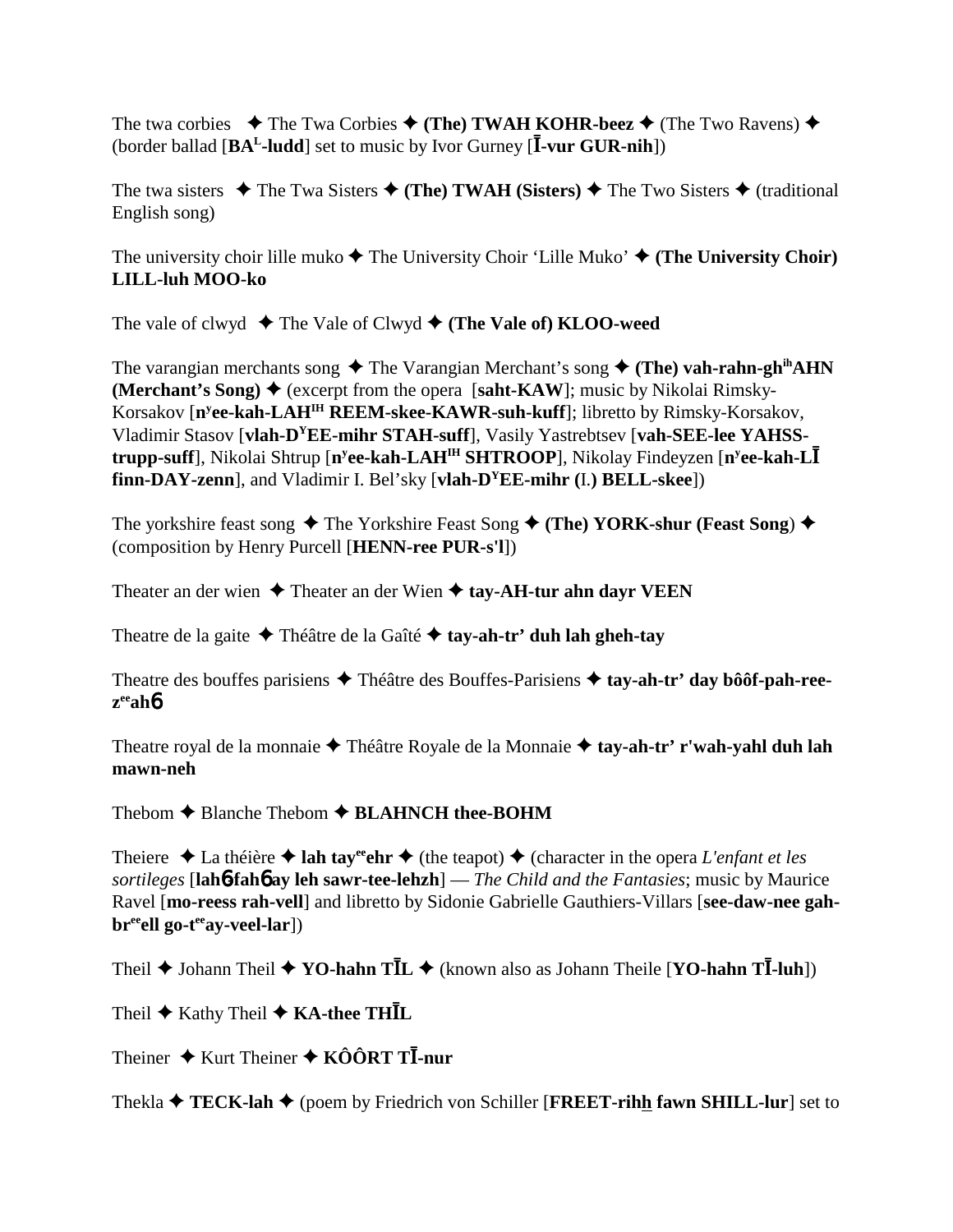music by Franz Schubert [**FRAHNTSS SHOO-bert**])

Thelander Kristin Thelander **KRISS-t'n THEE-l'n-dur**

Theme  $\triangle$  Thème  $\triangle$  **temm**  $\triangle$  (Theme)  $\triangle$  (an excerpt from the suite *Trois Variations* [**tr'wah vah-r<sup>ee</sup>ah-s<sup>ee</sup>aw<sub>6</sub>]** — *Three Variations* — by Federico Mompou [feh-theh-REE-ko mawm-**POOO**])

Theodorakis  $\triangle$  Mikis Theodorakis  $\triangle$  **MEE-kiss thay-o-thaw-RI**-kiss

Theorbe  $\triangleq$  tay-AWR-puh  $\triangleq$  (a type of lute, also an organ stop; German spelling and pronunciation)

Theorbe  $\triangle$  théorbe  $\triangle$  tay-awrb  $\triangle$  (a type of lute, French spelling and pronunciation)

Theorbo  $\triangleleft$  thee-AWR-bo  $\triangleleft$  (a type of lute, English spelling and pronunciation)

Theremin  $\triangle$  Leon Theremin  $\triangle$  LEE-ahn TEH-ruh-minn  $\triangle$  (Americanized version of the Russian Termen [**tehr-MENN**])

Theres not a swain  $\triangle$  There's Not a Swain  $\triangle$  (There's Not a) SWAYN  $\triangle$  (poem by John Fletcher [**JAHN FLETT-chur**] set to music by George Frideric Handel [**JAW-urj FRIH-duhrick HANN-d'l**])

Therese  $\blacklozenge$  For Therese  $\blacklozenge$  (For) tuh-REE-suh  $\blacklozenge$  (title given to *Sonata No. 24 in F Sharp* by Ludwig van Beethoven [**LOOT-vihh funn BAY<sup>AY</sup>-toh-funn**])  $\blacklozenge$  (title Americanized from the German *Für Therese* [**FÜR tay-RAY-zuh**])

Therese  $\triangle$  tay-RAY-zuh  $\triangle$  (Therese)  $\triangle$  (poem by Gottfried Keller [GAWT-freet KELL-lur] set to music by Johannes Brahms [**yo-HAHN-nuss {BRAHMZ} BRAHAHMSS**])

Thern **↓** Károly Thern **↓ KAH<sup>AH</sup>-ro-yih TEHRN** 

Theseus  $\triangle$  **THEE-see-uss**  $\triangle$  (character in the opera *A Midsummer Night's Dream;* music by Benjamin Britten [**BENN-juh-munn BRITT-tunn**]; libretto by Britten and Peter Pears [**PEEtur PIHUHRZ**] after William Shakespeare [**WILL-lihumm SHAYK-spihuhr**])

Theuriet  $\triangle$  Andre Theuriet  $\triangle$  ahn-dray tö-r<sup>ee</sup>ay

Theussl Franz Bauer-Theussl **FRAHNTSS BAHÔÔ-ur-TOYSS-s'l**

Thibaud  $\triangle$  Jacques Thibaud  $\triangle$  **zhack tee-bo** 

Thibaudet Jean-Yves Thibaudet **zhah**6**-neev tee-bo-deh**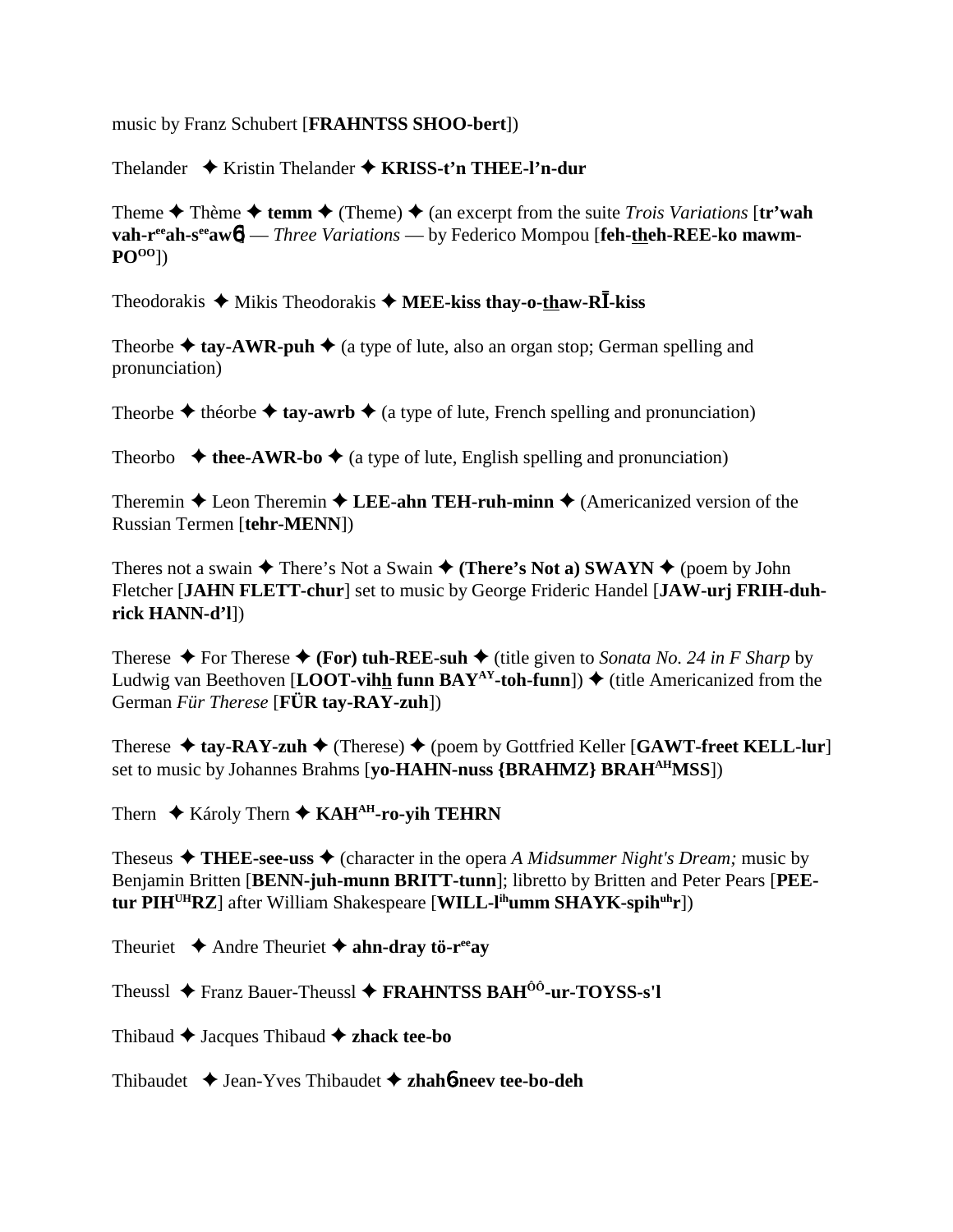Thibault Geneviève Thibault **zheh-n'veeevv tee-bo**

Thibault  $\triangle$  tee-bo  $\triangle$  (character in the opera *Les vêpres siciliennes* [leh veh-pr' see-see-l<sup>ee</sup>enn] *— The Sicilian Vespers;* music by Giuseppe Verdi [**joo-ZAYP-pay VAYR-dee**]; libretto by Eugène Scribe [**ö-zhenn skreeb**] and Charles Duveyrier [**sharl dü-vay-reeay**])

Thibaut  $\triangle$  Anton Friedrich Justus Thibaut  $\triangle$  AHN-toh<sup>oh</sup>n FREET-rihh YÔÔSS-tôôss tee-bo

Thibaut iv  $\blacklozenge$  Thibaut IV  $\blacklozenge$  tee-bo (IV)

Thiel  $\triangle$  Carl Thiel  $\triangle$  **KARL TEEL** 

Thiele  $\triangle$  Louis Thiele  $\triangle$  LOO-ee TEE-luh  $\triangle$  (known also as Johann Friedrich Louis Thiele [**YO-hahn FREET-rihh LOO-ee TEE-luh**])

Thiemé ◆ Frédéric Thiemé ◆ fray-day-reek t<sup>ee</sup>eh-may

Thienen **→** Marcel van Thienen → mar-sell funn t<sup>ee</sup>ch-nah**6** 

Thierfelder **◆** Albert Thierfelder ◆ AHL-pert TEER-fell-tur ◆ (known also as Albert Wilhelm Thierfelder [**AHL-pert VILL-hellm TEER-fell-tur**])

Thierry ◆ t<sup>ee</sup>ehr-ree ◆ (character in the opera *Dialogues des Carmélites* [d<sup>ee</sup>ah-lawg day kar- $\frac{1}{2}$  **may-leet**] — *Dialogues of the Carmelites* [**KAR-muh-litss**]; music by Francis Poulenc [**frah**6**seess pôô-lah**6**k**]; libretto by Poulenc after Georges Bernanos [**zhawrzh behr-nah-nawss**])

Thiers **→** Marleen Thiers **→ MAR-lay<sup>ay</sup>n TEERSS** 

Thilde Jean Thilde **zhah**6 **teeld**

Thill  $\triangle$  Georges Thill  $\triangle$  **zhawrzh teel** 

Thilman **→** Johannes Paul Thilman ◆ yo-HAH-nuss PAH<sup>ÔÔ</sup>L TILL-mahn

Thiman  $\triangle$  Eric Harding Thiman  $\triangle$  **EH-rick HAR-dihng TEE-munn** 

Thiriet  $\triangle$  Maurice Thiriet  $\triangle$  mo-reess tee-r<sup>ee</sup>ch

Thoas  $\triangle$  **taw-ah**  $\triangle$  (character in the opera *Iphigénie en Tauride* [**ee-fee-zhay-nee ah6** toh**reed**]; music by Christoph Willibald von Gluck [**KRIH-stawf VILL-lee-bahlt fawn GLÔÔK**]; libretto by Nicolas-François Guillard [**nee-ko-lah-frah**6**-swah ghee-yar**], based on Euripides [ **eeôô-RIH-puh-deez**])

Thoinan Ernest Thoinan **EHR-nesst t'wah-nah**6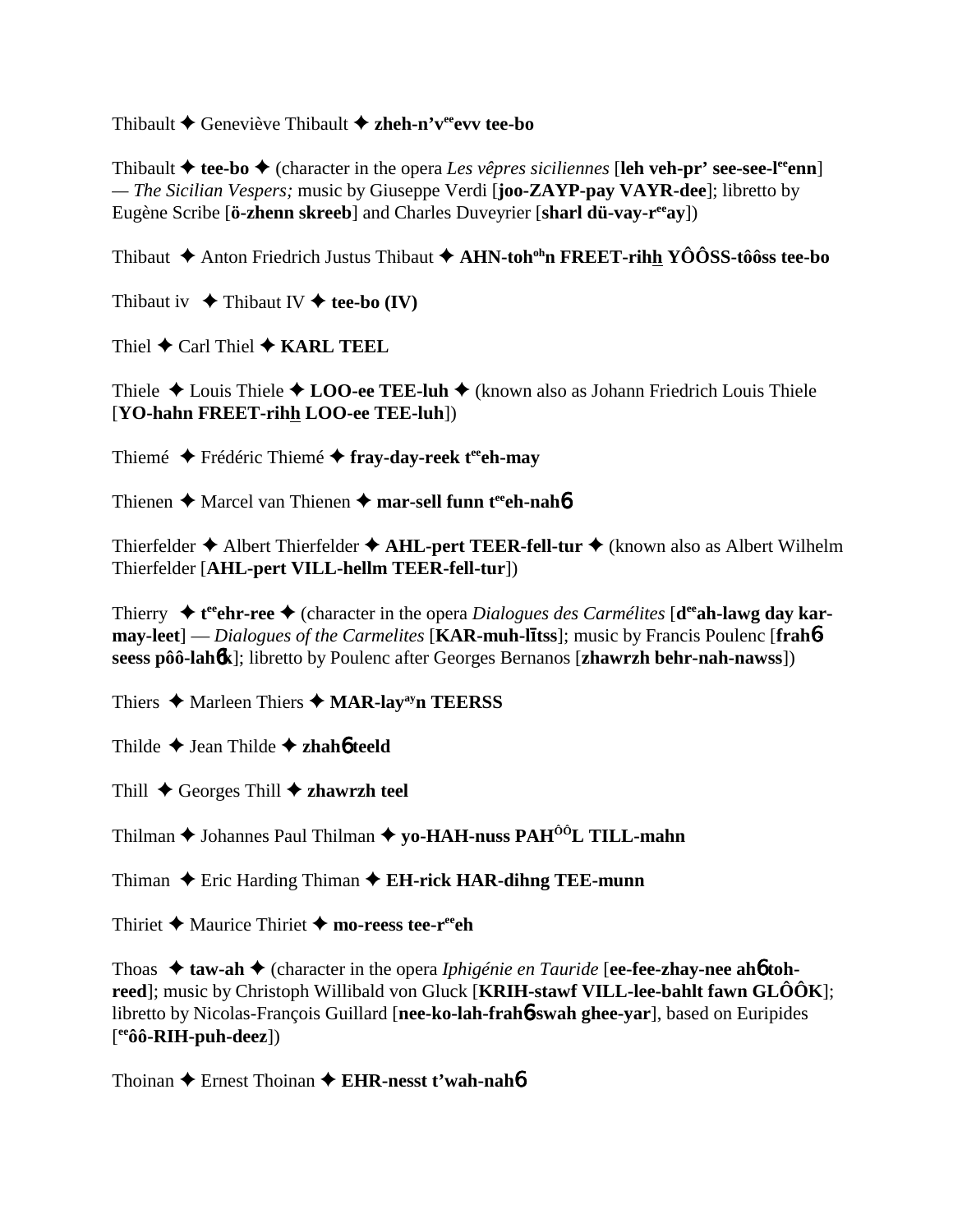Thoman ♦ István Thomán ♦ IHSHT-vah<sup>ah</sup>n TOH-mah<sup>ah</sup>n

Thomas  $\triangle$  Ambroise Thomas  $\triangle$  ahother' walk taw-mah  $\triangle$  (known also as Charles Louis [sharl]  $1^{66}$ ee] Ambroise Thomas)

Thomas  $\triangle$  André Thomas  $\triangle$  ah*b***-dray taw-mah** 

Thomas ◆ Christian Gottfried Thomas ◆ KRIH-st<sup>ee</sup>ahn GAWT-freet TOH-mahss

Thomas  $\triangle$  Eugen Thomas  $\triangle$  Ö-kunn TOH-mahss

Thomas  $\triangle$  Gustav Adolf Thomas  $\triangle$  GÔÔ-stahf AH<sup>AH</sup>-dawlf TOH-mahss

Thomas ◆ Juan María Thomas ◆ h<sup>oo</sup>AHN mah-REE-ah TOH-mahss ◆ (known also as Juan María Thomas Sabater [sah-vah-TEHR])

Thomas  $\triangle$  Kurt Thomas  $\triangle$  KOORT TOH-mahss  $\triangle$  (known also as Georg Hugo [GAY-awrk] **HOO-go**] Kurt Thomas)

Thomas  $\triangle$  Michael Tilson Thomas  $\triangle$  M $\overline{I}$ -kull TILL-s'n TAH-muss

Thomas  $\triangle$  Pascal Thomas  $\triangle$  pah-skahl taw-mah

Thomas  $\triangle$  Theodore Thomas  $\triangle$  THEE-uh-doh<sup>th</sup>r TAH-muss  $\triangle$  (Americanized version of the German Theodore Christian Friedrich Thomas [tay-o-DOH-ruh KRIH-stihahn FREET-rihh TOH-mahss])

Thomas aquinas  $\triangle$  Saint Thomas Aquinas  $\triangle$  SAYNT TOH-mahss ah- $k^{\omega}EE$ -nahss

Thomas san galli ◆ Wolfgang Alexander Thomas-San-Galli ◆ VAWLF-gahng ah-leck-SAHNtur TOH-mahss-SAHN-GAHL-lee

Thomasberger  $\triangle$  Günter Thomasberger  $\triangle$  GÜN-tur TOH-mahss-pehr-gur

Thome  $\rightarrow$  Francis Thomé  $\rightarrow$  frahb-see taw-may

Thome  $\triangle$  Joel Thome  $\triangle$  JO-ull THOHM

Thommessen  $\triangle$  Olav Anton Thommessen  $\triangle$  OO-lahv AHN-tohn TAWM-muss-s'n

Thomsen  $\triangle$  Mark Thomsen  $\triangle$  MARK TAHM-sunn

Thomsen  $\blacklozenge$  Niels Thomsen  $\blacklozenge$  NEELSS TAHM-sunn

Thomson  $\triangle$  Bryden Thomson  $\triangle$  BRI-d'n TAHM-sunn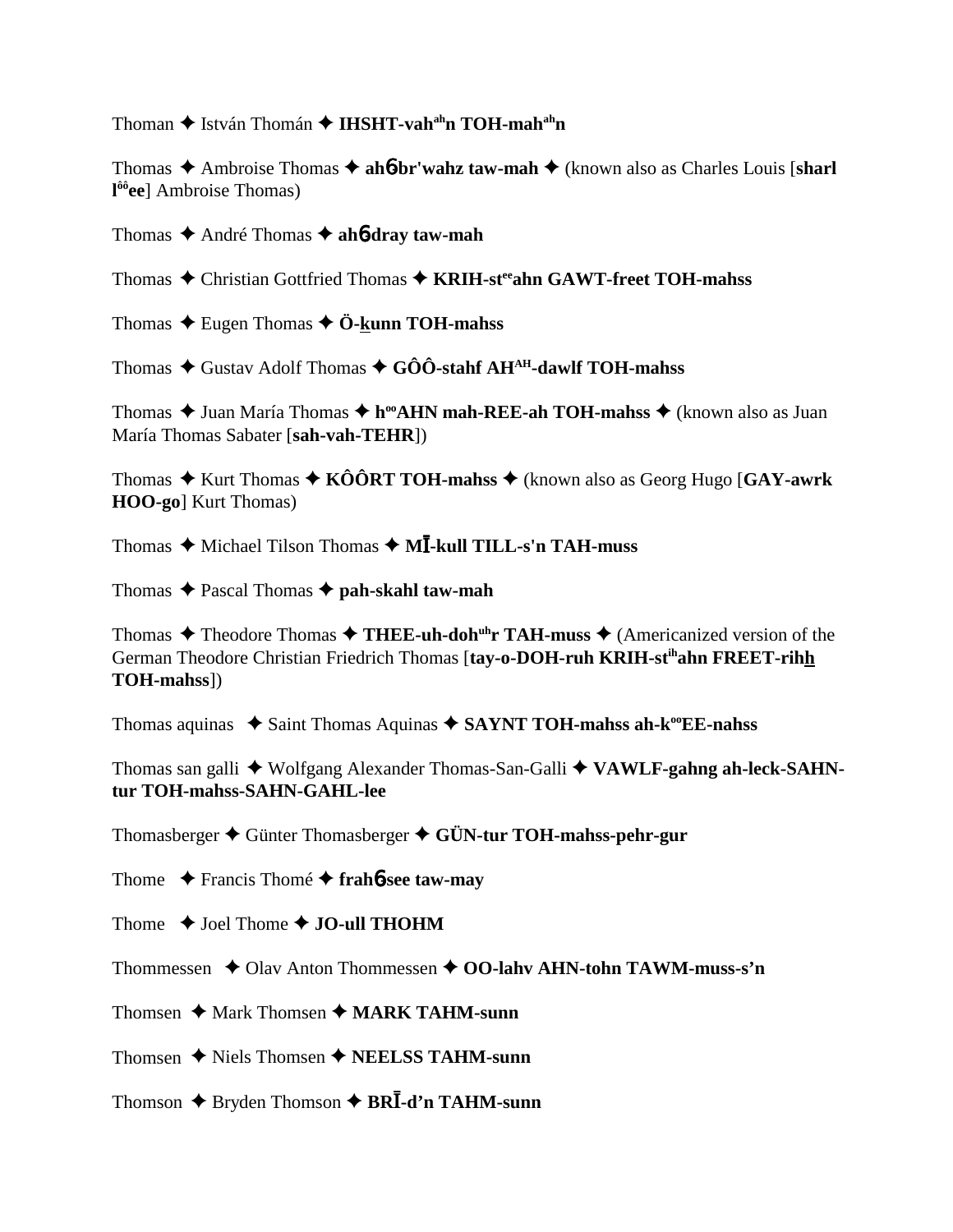Thomson  $\triangle$  César Thomson  $\triangle$  SAY-zar TAHM-sunn

Thomson  $\blacklozenge$  Virgil Thomson  $\blacklozenge$  VUR-jull TAHM-sunn  $\blacklozenge$  (known also as Virgil Garnett [GAR-nutt] Thomson)

Thooft  $\blacklozenge$  Willem Frans Thooft  $\blacklozenge$  WILL-lumm FRAHNSS TOH<sup>OH</sup>FT

Thorarinsson  $\triangle$  Leifur Thórarinsson  $\triangle$  L**I**-fur toh-rah-RINN-sunn

Thorborg  $\triangle$  Kerstin Thorborg  $\triangle$  KESS-tinn TÔÔR-bawr<sup>y</sup>

Thorpe davie  $\triangleleft$  Cedric Thorpe Davie  $\triangleleft$  SEDD-rick THAWRP DAY-vee

Thouret  $\blacklozenge$  Georg Thouret  $\blacklozenge$  GAY-awrk too-reh

Thrane  $\rightarrow$  Waldemar Thrane  $\rightarrow$  VAHL-duh-mar TRAH-nuh

Three intermezzi  $\triangleq 3$  Intermezzi  $\triangleq 3$  een-tayr-MAYT-tsee  $\triangleq$  (compositions by Johannes Brahms [vo-HAHN-nuss {BRAHMZ} BRAH<sup>AH</sup>MSS])

Three masque dances  $\triangle$  Three Masque Dances  $\triangle$  (Three) MASSK (Dances)  $\triangle$  (compositions by Robert Johnson [RAH-burt JAHN-sunn])

Three poems of fiona macleod  $\blacklozenge$  Three Poems of Fiona MacLeod  $\blacklozenge$  (Three Poems of)  $f^{ee}O$ nah m'KLOWD  $\triangleq$  (compositions by Charles Tomlinson Griffes [CHAH-rullz TAHM-l'n-s'n GRIFF-fuss])

Thron der liebe stern der gute  $\rightarrow$  Thron der Liebe, Stern der Güte!  $\rightarrow$  **TROHN dayr LEE-buh, SHTEHRN davr GÜ-tuh!**  $\triangleq$  (choral song by Peter Cornelius [PAY-tur kawr-NAY-l<sup>ih</sup>ôôss])

Thuille  $\triangle$  Ludwig Thuille  $\triangle$  LOOT-vihh t<sup>oo</sup>EEL-luh  $\triangle$  (known also as Ludwig Wilhelm Andreas Maria [VILL-hellm ahn-DRAY-ahss mah-REE-ah] Thuille)

Thule the period of cosmographie  $\blacklozenge$  Thule, the Period of Cosmographie  $\blacklozenge$  th'YOO-lee, (the Period of) kahz-MAH-gruh-fee ♦ (madrigal [MADD-rih-gull] by Thomas Weelkes [TAHmuss WILLKSS])

Thunemann  $\triangle$  Klaus Thunemann  $\triangle$  KLAH<sup> $\hat{0}$ o<sup>o</sup>SS TOO-nuh-mahn</sup>

Thuren ◆ Hjalmar Lauritz Thuren ◆ YAHL-mar LAH<sup>00</sup>-rittss TOO-runn

Thurlings  $\triangle$  Adolf Thürlings  $\triangle$  AH<sup>AH</sup>-dawlf TÜR-lihngss

Thurner ◆ Frédéric Eugène de Thurner ◆ fray-day-reek ö-zhenn duh tür-nay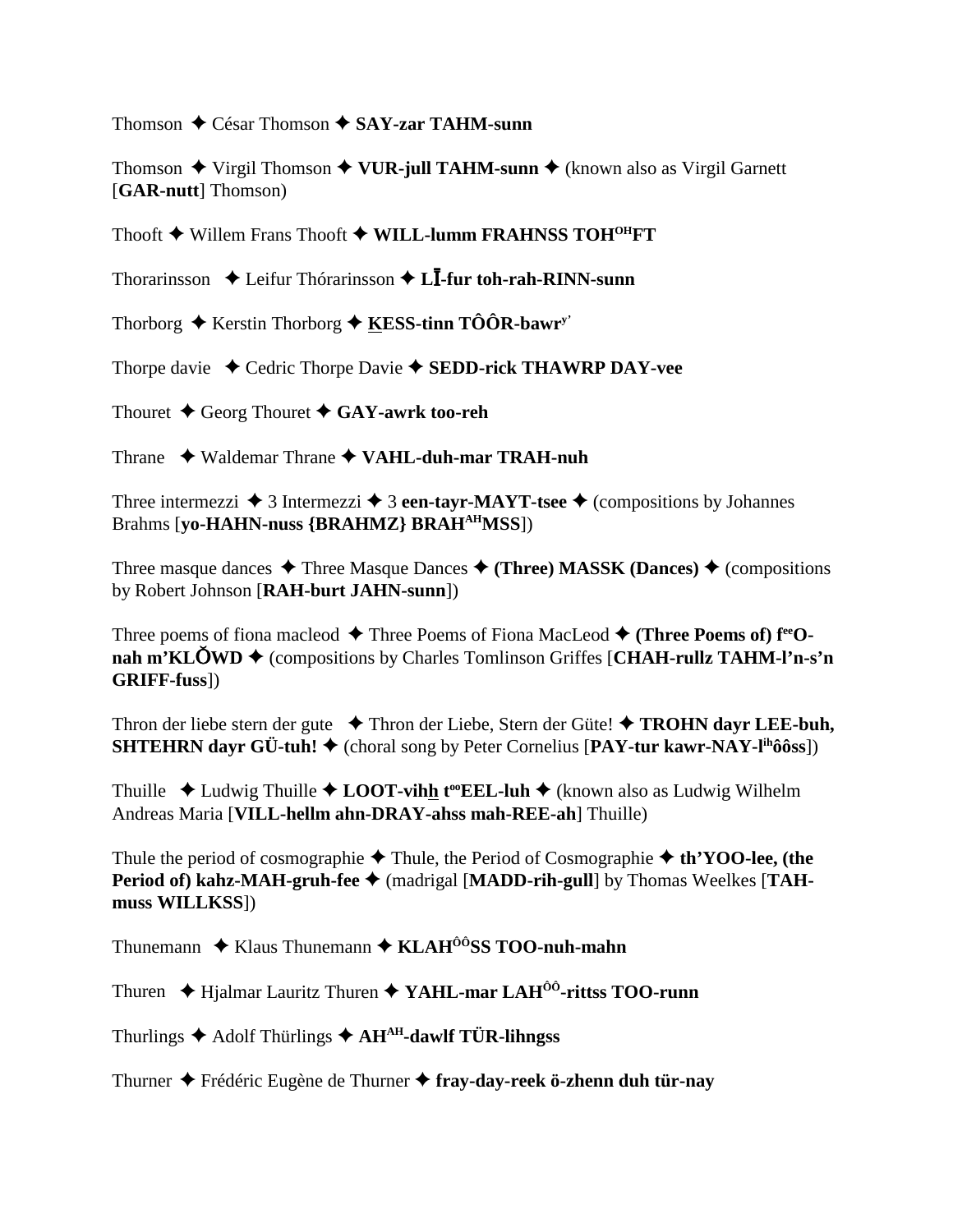# Thybo  $\triangle$  Leif Thybo  $\triangle$  L**IF TÜ-boo**

Thyl de flandre  $\triangle$  Thyl de Flandre  $\triangle$  teel duh flahot-dr'  $\triangle$  (an opera, with music by Jacques Chailley [zhack shah<sup>ee</sup>-yee]; libretto by José Bruyr [zhaw-zay brü<sup>ee</sup>r] after C. De Coster [(C.) duh kawss-tay])

Thyrsis and milla  $\blacklozenge$  Thyrsis and Milla  $\blacklozenge$  THUR-siss (and) MILL-luh  $\blacklozenge$  (song by Thomas Morley [TAH-muss MAWR-lih])

Ti voglio bene assai  $\triangleq$  tee VAW-l<sup>ee</sup> BAY-nay ahss-SAH<sup>EE</sup>  $\triangleq$  (song by Gaetano Donizetti [gah<sup>ay</sup>-TAH-no doh-nee-TSAYT-tee])

Ti voglio tanto bene  $\triangleq$  tee VAW-l<sup>ee</sup> TAHN-toh BAY-nay  $\triangleq$  (song by Furno [FOOR-no] and De Curtis [day KOOR-teess])

Tibaldi chiesa  $\triangleq$  Maria Tibaldi Chiesa  $\triangleq$  mah-REE-ah tee-BAHL-dee k<sup>ee</sup>AY-zah

Tibi laus tibi gloria  $\blacklozenge$  Tibi laus, tibi gloria  $\blacklozenge$  tih-bih lah<sup>ôô</sup>ss, tih-bih GLO-r<sup>ee</sup>uh  $\blacklozenge$  (composition by Orlande de Lassus [awr-lahod duh lahss-sü])

Tiburtius frater valeriani  $\triangle$  Tiburtius, frater Valeriani  $\triangle$  tee-BOOR-t<sup>th</sup>ôôss, FRAH-tehr vuh**leh-r<sup>ih</sup>AH-nih**  $\triangle$  (Tiburtius, brother of Valeriani)  $\triangle$  (character in the oratorio *Caecilia, virgo et* martyr [chay-CHIH-l'yuh, VEER-go ett MAR-tür] — Cecilia, Virgin and Martyr — by Marc Antoine Charpentier [mark ah**6-twahn shar-pah6-t<sup>ee</sup>ay**])

Tiby  $\blacklozenge$  Ottavio Tiby  $\blacklozenge$  oht-TAH-v<sup>ee</sup> TEE-bee

Tichatschek ◆ Joseph Tichatschek ◆ YO-seff TIH-kaht-sheck

Ticozzi  $\triangle$  Ebe Ticozzi  $\triangle$  ay-bay tee-KOHT-tsee

Tieck ♦ Johann Ludwig Tieck ♦ YO-hahn LOOT-vihh TEEK

Tiefen walde steh ich hier  $\triangleq$  Im tiefen Walde steh' ich hier  $\triangleq$  imm TEE-funn VAHL-tuh **SHTAY ihh HEER**  $\blacklozenge$  (In Deepest Forest Glade)  $\blacklozenge$  (song from *Liebeslieder* [LEE-buss-lee $dur$ ] — Love Songs — by Antonín Dvořák [AHN-taw-n<sup>y</sup>ee<sup>ee</sup>n d'VAW-<sup>r</sup>shah<sup>ah</sup>k])

Tiefenbach ♦ Peter Tiefenbach ♦ PEE-tur TEE-f'n-bahk

Tieghem  $\triangle$  David Van Tieghem  $\triangle$  DAY-vudd vann TEE-gumm

Tiehsen  $\triangle$  Otto Tiehsen  $\triangle$  AWT-toh TEE-zunn

Tiempo de bolero  $\star$  t<sup>ee</sup>AYM-po day bo-LAY-ro  $\star$  (excerpt from *Concierto Andaluz* [kawnthe EHR-toh ahn-dah-LOOTH] by Joaquín Rodrigo [ho-ah-KEEN rohd-REE-go])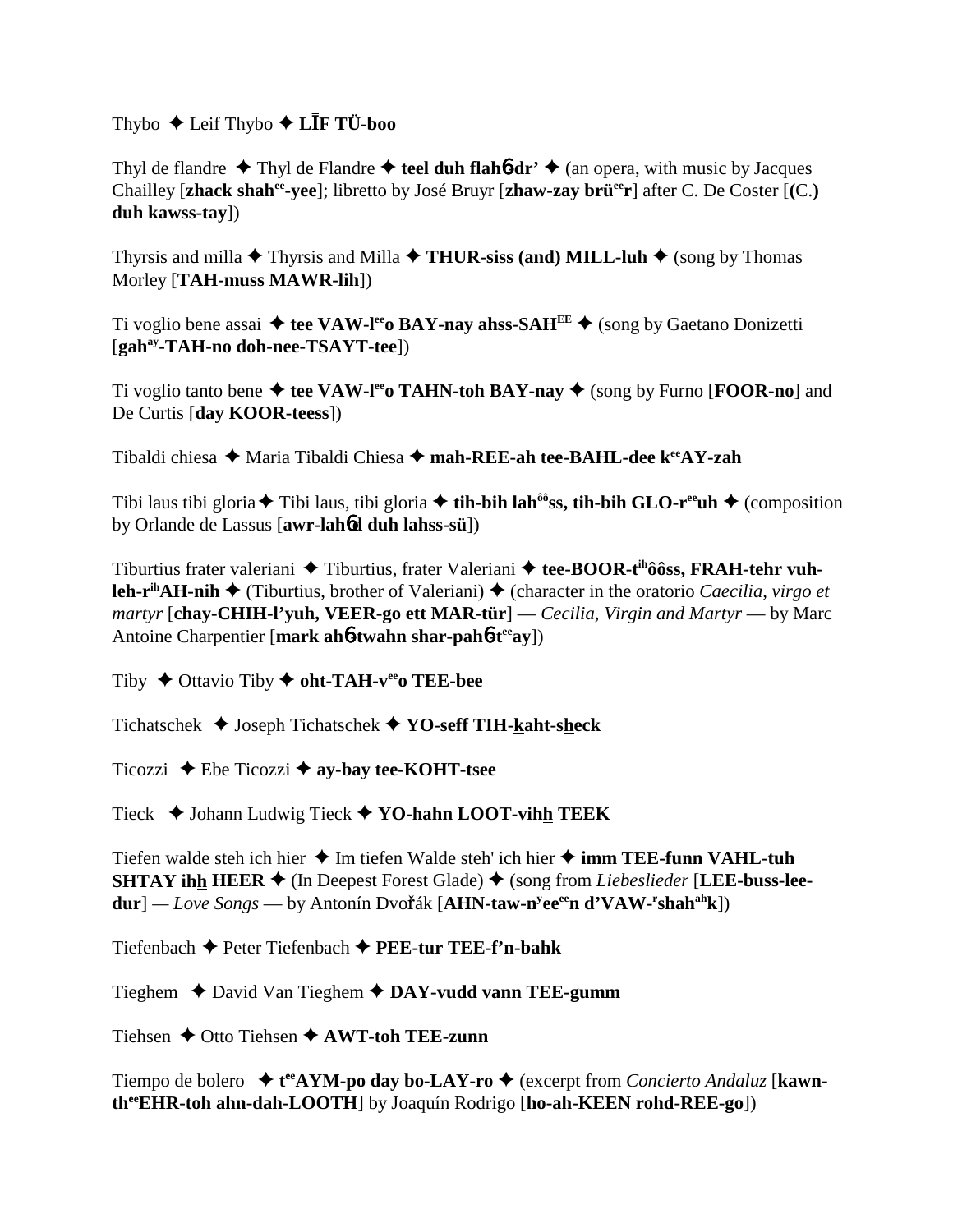Tiempo de partir  $\triangleleft$  **t**<sup>ee</sup>**AYM-po day par-TEER**  $\triangleleft$  (Time of Parting)  $\triangleq$  (poem by Alberico Mansilla [ahl-vay-REE-ko mahn-SEE-l'yah] set to music by Eduardo Falú [ay-th<sup>oo</sup>AR-doh **fah-LOO**])

Tiempo de partir aire de milonga **→** Tiempo de partir (Aire de Milonga) → t<sup>ee</sup>AYM-po day **par-TEER (AH<sup>EE</sup>-ray day mee-LAWN-gah)**  $\blacklozenge$  (Time of Parting)  $\blacklozenge$  (poem by Alberico Mansilla [ahl-vay-REE-ko mahn-SEE-l'vah] set to music by Eduardo Falú [ay-th<sup>oo</sup>AR-doh **fah-LOO**])

Tiensuu ◆ Jukka Tiensuu ◆ YÔÔK-kah t<sup>ih</sup>ENN-sôô<sup>ôô</sup>

Tierhandler  $\triangle$  Ein Tierhändler  $\triangle$  **In TEER-hennt-lur**  $\triangle$  (an animal seller)  $\triangle$  (character in the opera *Der Rosenkavalier* [**dayr RO-zunn-kah-fah-leer**] — *The Knight of the Rose*; music by Richard Strauss [**RIH-hart SHTRAHÔÔSS**] and libretto by Hugo von Hofmannsthal [**HOO-go fawn HAWF-mahn-stahl**])

Tierney Harry Tierney **HAR-ree TEER-nee** (known also as Harry Austin [**AW-stunn**] Tierney)

Tiersch  $\div$  Otto Tiersch  $\div$  **AWT-toh TEERSH** 

Tiersot ◆ Julien Tiersot ◆ zh**ü-l<sup>ee</sup>ah6 t<sup>ee</sup>ehr-so ◆** (known also as Jean-Baptiste-Elisée-Julien [**zhah**6**-bah-teest-eh-lee-zay-zhü-l'yah**6] Tiersot)

Tiessen ◆ Heinz Tiessen ◆ H**INTSS TEESS-sunn ◆** (known also as Richard Gustav [RIH**hart GÔÔ-stahf**] Heinz Tiessen)

Tietjen **→** Heinz Tietjen ◆ **HNTSS TEET-yunn** 

Tietjens  $\triangle$  Therese Tietjens  $\triangle$  tay-RAY-zuh TEET-yunnss  $\triangle$  (known also as Therese Carolina Johanna Alexandra [**kah-ro-LEE-nah yo-HAHN-nah ah-leck-SAHN-drah**] Tietjens)

Tigellino  $\triangle$  **tee-jayl-LEE-no**  $\triangle$  (character in the opera *Nerone* [**nay-RO-nay**]; music and libretto by Arrigo Boito [**ar-REE-go bo-EE-toh**])

Tigerstedt Eva Tigerstedt **EH-vah TIH-ghehr-stett**

Tigranian ◆ Armen Tigranian ◆ ar-MENN t<sup>y</sup>ee-grah-n<sup>ee</sup>AHN ◆ (known also as Armen Tigran [**t y ee-GRAHN**] Tigranian)

Tiilikainen **→** Sauli Tiilikainen → SAH<sup>ÔÔ</sup>-lih TEE<sup>EE</sup>-lih-kah<sup>ih</sup>-nenn

Tijardovic ◆ Ivo Tijardović ◆ **EE-vaw tee-YAHR-daw-vihch** 

Tik tak polka  $\blacklozenge$  Tik-Tak Polka  $\blacklozenge$  **TEEK-TAHK PAWL-kah**<sup>ah</sup>  $\blacklozenge$  (excerpt from the operetta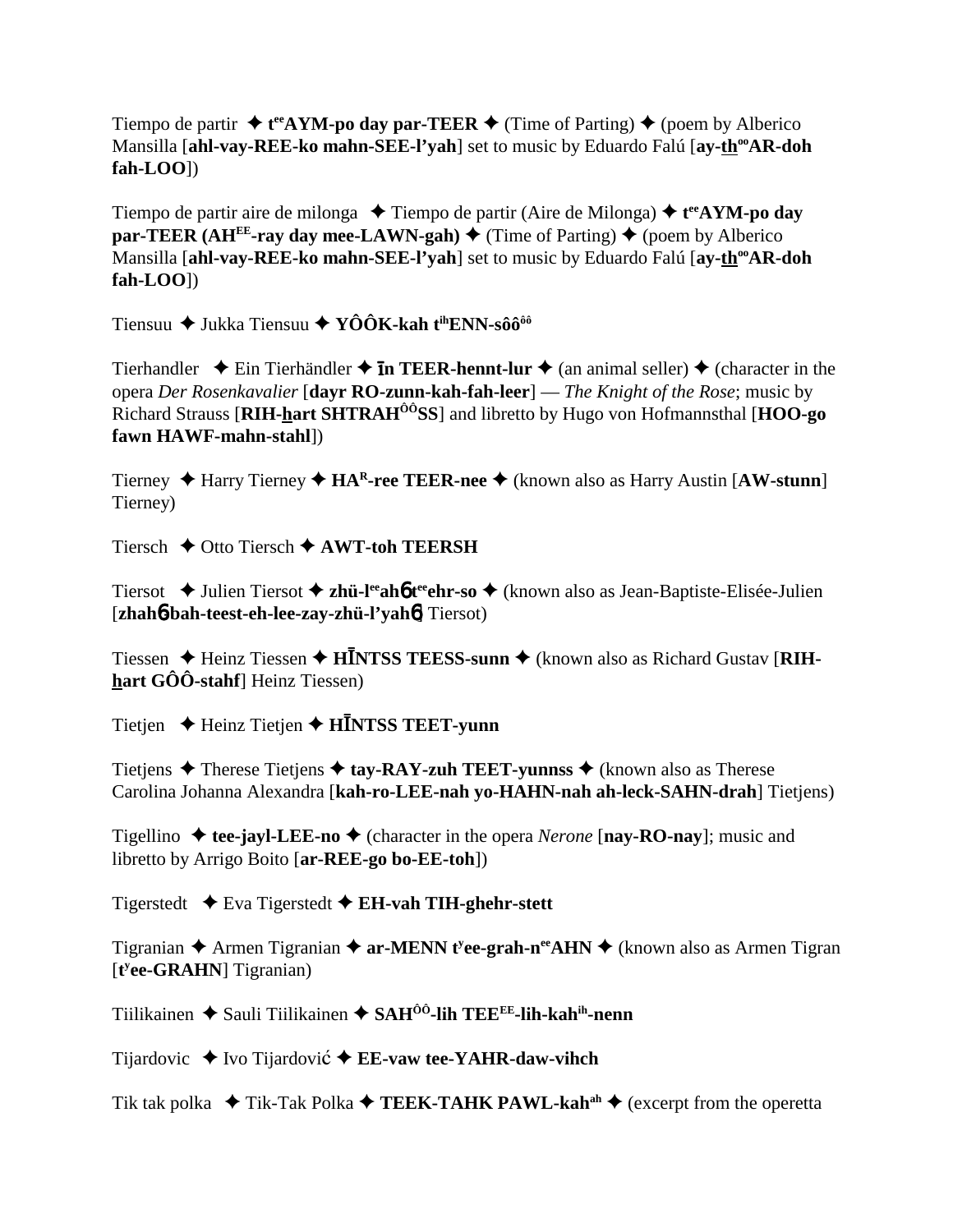Die Fledermaus [dee FLAY-dur-mah<sup>ô6</sup>ss] — The Bat; music by Johann Strauss II [YO-hahn **SHTRAH<sup>00</sup>SS II**]; libretto by Carl Haffner [KARL HAHF-nur] and Richard Genée [RIH-hart zhuh-nay] after Henri Meilhac [ah6-ree meh-yack] and Ludovic Halévy [lü-daw-veek ah-layveel)

Tikka ◆ Kari Tikka ◆ KAH-rih TICK-kah ◆ (known also as Kari Juhani [YÔÔ-hah-nih] Tikka)

Tikotsky  $\blacklozenge$  Evgeni Tikotsky  $\blacklozenge$  yevv-GAY-n<sup>y</sup>ee t<sup>y</sup>ee-KAWT-skee  $\blacklozenge$  (known also as Evgeni Karlovich [KAR-luh-vihch] Tikotsky)

Tilim bom  $\triangle$  Tilim-Bom  $\triangle$  TEE-limm-BAWM  $\triangle$  (traditional Russian story for children set to music by Igor Stravinsky [**EE-gur strah-VINN-skee**])

Till ◆ Johann Christian Till ◆ YO-hahn KRISS-tihunn TILL

Tilles  $\rightarrow$  Nurit Tilles  $\rightarrow$  NOO-ritt TILL-luss

Tilman ◆ Alfred Tilman ◆ AHL-frett TILL-mahn

Tilmant  $\triangle$  Théophile Tilmant  $\triangle$  tay-aw-feel teel-mah $\phi$  (known also as Théophile Alexandre  $[ah-leck-sah6-dr']$  Tilmant)

Tilney  $\bigstar$  Colin Tilney  $\bigstar$  KAH-linn TILL-nih

Tilzer  $\triangle$  Albert Von Tilzer  $\triangle$  A<sup>L</sup>-burt vahn TILL-zur

Tilzer ◆ Harry Von Tilzer ◆ HA<sup>R</sup>-ree vahn TILL-zur

Timbales  $\triangleleft$  teh**<sup>6</sup>-bahl**  $\triangleleft$  (pair of single-headed cylindrical drums)

Timmermans ◆ Ferdinand Timmermans ◆ FEHR-tee-nahnt TIMM-mur-mahnss

Timor dei ◆ Timor Dei ◆ TIH-mawr DAY<sup>EE</sup> ◆ (character in *Ordo virtutum* [OHR-doh veer-TOO-tôôm], a musical drama by Hildegard von Bingen [HILL-tuh-gart fawn BIHNG-unn])

Timor di me damor sullali rosee tu vedrai che amore in terra ◆ Timor di me?; D'amor sull'ali rosee; Tu vedrai che amore in terra ◆ TEE-mohr dee may?; dah-MOHR sool-LAH-lee ro-**ZAY**; too vay-DRAH<sup>EE</sup> kay ah-MO-ray een TAYR-rah  $\triangle$  (excerpt from the opera Il trovatore [eel tro-vah-TOH-ray] — The Troubadour; music by Giuseppe Verdi [joo-ZAYP-pay VAYR-dee]; libretto by Salvadore Cammarano [sahl-vah-DOH-ray kahm-mah-RAH-no] and Leone Emanuele Bardare [lay-O-nay ay-mah-n<sup>oo</sup>AY-lay bar-DAH-ray] after Antonio García Gutiérrez [ahn-TOH-n<sup>ee</sup>o gar-THEE-ah goo-tee AYR-rehth])

Timor di me damor sullali rosee  $\triangle$  Timor di me? ... D'amor sull'ali rosee  $\triangle$  TEE-mohr dee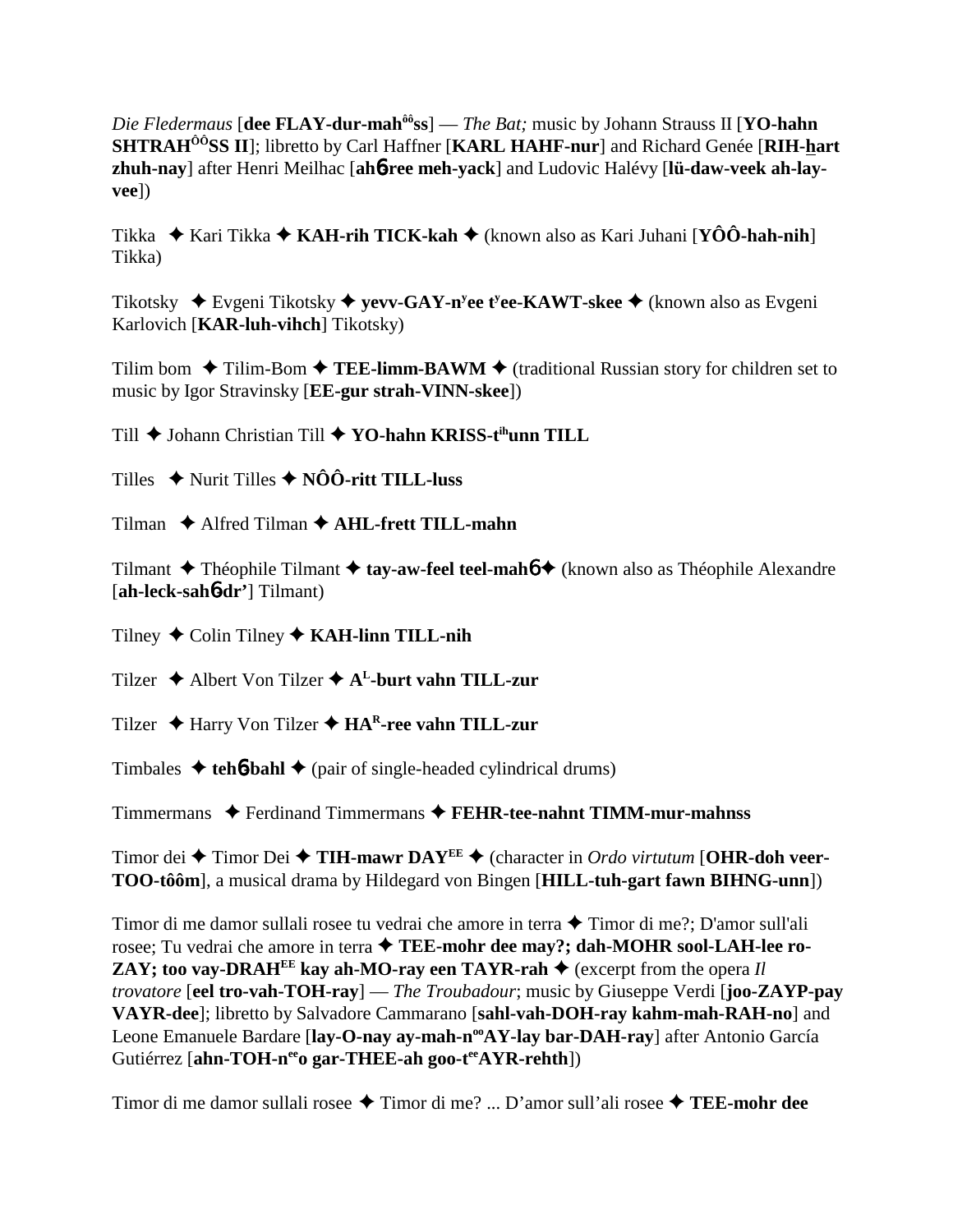**MAY?** ... dah-MOHR sool-LAH-lee ro-ZAY  $\blacklozenge$  (trio from the opera *Il trovatore* [eel tro-vah-**TOH-ray**] — *The Troubadour*; music by Giuseppe Verdi [**joo-ZAYP-pay VAYR-dee**]; libretto by Salvadore Cammarano [**sahl-vah-DOH-ray kahm-mah-RAH-no**] and Leone Emanuele Bardare [lay-O-nay ay-mah-n<sup>oo</sup>AY-lay bar-DAH-ray] after Antonio García Gutiérrez [ahn-TOH-n<sup>ee</sup>o gar-THEE-ah goo-t<sup>ee</sup>AYR-rehth])

Timor domine **→** Timor Domine → TIH-mawr DAW-mih-neh → (motet [mo-TETT] by Jan Pieterszoon Sweelinck [**YAHN PEE-turss-zoh<sup>oh</sup>n SWAY<sup>AY</sup>-lihngk**])

Timor et tremor  $\rightarrow$  TIH-mawr ett TREH-mawr  $\rightarrow$  (motet [mo-TETT] by Francis Poulenc [**frah**6**-seess pôô-lah**6**k**])

Timpani **TIMM-puh-nee**

Tinayre ◆ Yves Tinayre ◆ eev tee-n**īr** ◆ (known also as Yves Jean [**zhah<sup>6</sup>**] Tinayre)

Tinctoris **→** Johannes Tinctoris ◆ yo-HAHN-nuss tihngk-TAW-riss

Tindemans ◆ Margriet Tindemans ◆ MAR-greet TINN-duh-mahnss

Tinel Edgar Tinel **EDD-gar TEE-nell** (known also as Edgar Pierre Joseph [**peeEHR zho-ZEFF**] Tinel )

Tintendo si mio cor  $\blacklozenge$  T'intendo, sì, mio cor  $\blacklozenge$  teen-TAYN-doh, SEE, MEE-o KOHR  $\blacklozenge$ (Yes, my Heart)  $\blacklozenge$  (poem by Pietro Metastasio [ $p^{ee}AY$ -tro may-tah-STAH- $z^{ee}$ o] set to music by Ludwig van Beethoven [**LOOT-vihh funn BAYAY-toh-funn**])

Tintendo si mio cor liebes klage **→** T'intendo, sì, mio cor (Liebes-Klage) **→ teen-TAYN-doh, SEE, MEE-o KOHR (LEE-buss-KLAH-guh)**  $\blacklozenge$  (Yes, my Heart (Love's Complaint))  $\blacklozenge$ (poem by Pietro Metastasio [**peeAY-tro may-tah-STAH-zeeo**] set to music by Ludwig van Beethoven [**LOOT-vihh funn BAYAY-toh-funn**])

Tiomkin ◆ Dimitri Tiomkin ◆ {dih-MEE-tree t<sup>ih</sup>AHM-kinn} d<sup>y</sup>ee-MEE-tree t<sup>ih</sup>AWM-kinn

Tiorba Giovanni Girolamo Tedesco della Tiorba **jo-VAHN-nee jee-RO-lah-mo tay-DAYsko dayl-lah t<sup>ee</sup>OHR-bah ♦** (known also as Johann Hieronymus Kapsberger [**YO-hahn hee-RO-nü-môôss KAHPSS-pehr-gur**])

Tiorba  $\triangle$  tee-OHR-bah  $\triangle$  (a type of lute, Italian spelling and pronunciation)

Tipo Maria Tipo **mah-REE-ah TEE-po** (known also as Maria Luisa Tipo [**mah-REEah loo-EE-zah TEE-po**])

Tirabassi Antonio Tirabassi **ahn-TAW-neeo tee-rah-BAHSS-see**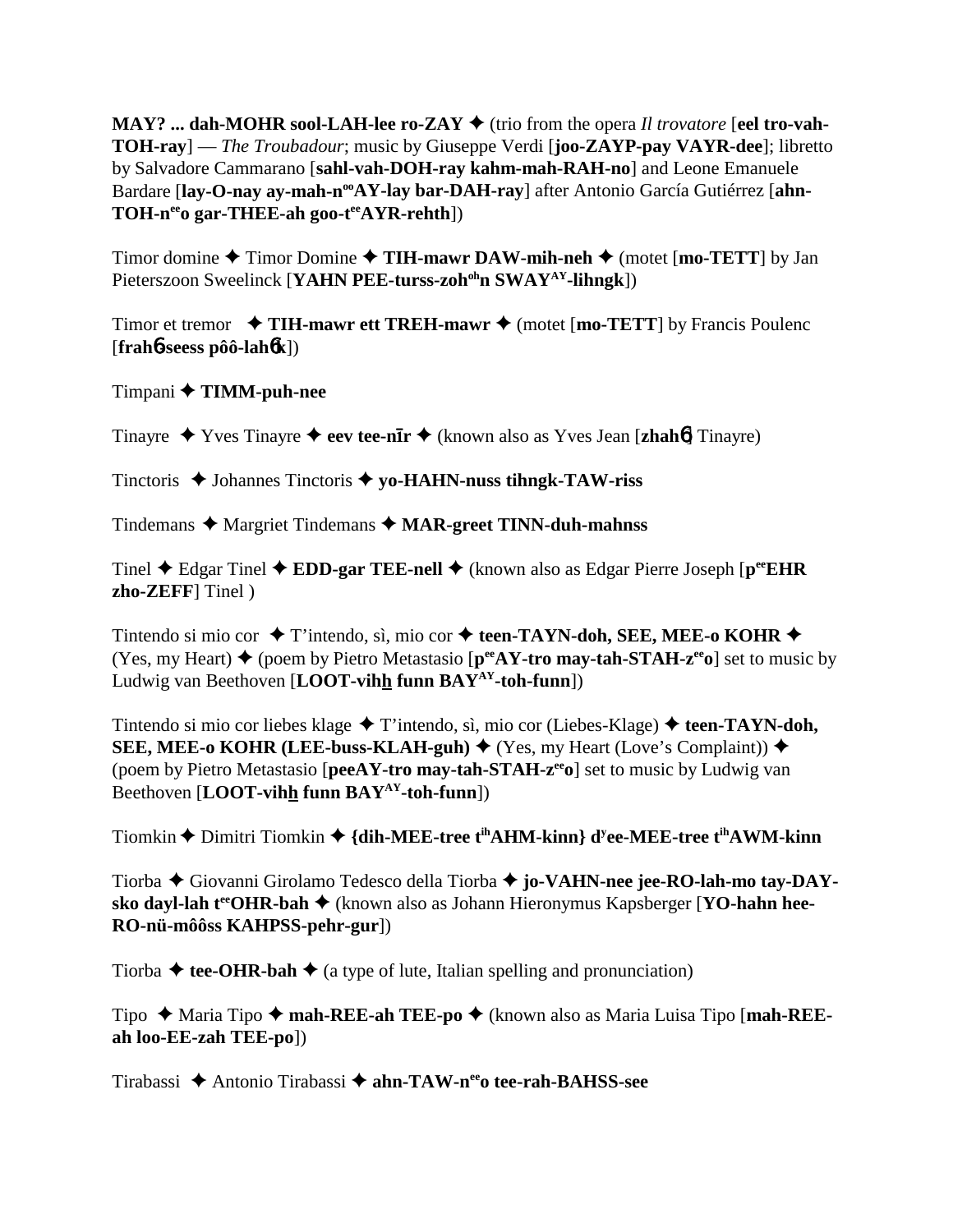Tircis  $\triangle$  teer-seess  $\triangle$  (character in *Le malade imaginaire* [luh mah-lahd ee-mah-zhee-nehr] — *The Hypochondriac* — a play by Jean-Baptiste Molière [**zhah**6**-bah-teest maw-leeehr**], with music by Marc-Antoine Charpentier [mark-ah**6**-twahn shar-pah**6**-t<sup>ee</sup>ay])

Tircuit Heuwell Tircuit **h'YOO-w'l TUR-kutt** (known also as Heuwell Andrew [**ANNdroo**] Tircuit)

Tiresias **tee-REH-sihahss** (character in the opera-oratorio *Oedipus Rex* [**OY-dih-pooss RAYKSS**]; music by Igor Stravinsky [**EE-gur strah-VINN-skee**]; libretto by Jean Cocteau [**zhah**6 **kawk-toh**] after Sophocles [**SAW-fo-klayss**])

Tirindelli Pier Adolfo Tirindelli **peeAYR ah-dohl-fo tee-reen-DAYL-lee**

Tirsi un giorno piangea **TEER-see oon JOR-no peeAHN-jay-ah** (Thyrsis [**THUR-siss**] one day wept) (madrigal [**MADD-rih-gull**] by Alessandro Stradella [**ah-layss-SAHN-dro strah-DAYL-lah**])

Tis pretty to be in balinderry  $\blacklozenge$  'Tis Pretty to Be in Balinderry  $\blacklozenge$  **tizz (Pretty to Be in) BAHlinn-dehr-ree ◆** (traditional Irish song)

Tisbe  $\rightarrow$  **TIZZ-bee**  $\rightarrow$  (character in the opera *La cenerentola* [lah chay-nay-RAYN-toh-lah] — *Cinderella*; music by Gioachino Rossini [**j ohah-KEE-no rohss-SEE-nee**]; libretto by Jacopo Ferretti [**YAH-ko-po fayr-RAYT-tee**] after Perrault [**pehr-ro**])

Tischer Gerhard Tischer **GAYR-hart TIH-shur**

Tischhauser Franz Tischhauser **FRAHNTSS TIHSH-hahôô-zur**

Tischler Hans Tischler **{HANNZ TIHSH-lur} HAHNSS TIHSH-lur**

Tishchenko  $\blacklozenge$  Boris Tishchenko  $\blacklozenge$  **bah-REESS T<sup>Y</sup>EESH-chenn-kuh**  $\blacklozenge$  (known also as Boris Ivanovich [**ee-VAH-nuh-vihch**] Tishchenko)

Tisne Antoine Tisné **ah**6**-twahn teess-nay**

Tisserands  $\triangle$  Les tisserands  $\triangle$  **leh teess-s'rahó**  $\triangle$  (The weavers are worse than bishops)  $\triangle$ (song from *Chansons françaises* [**shah**6**-saw**6 **frah**6**-sezz**] by Francis Poulenc [**frah**6**-seess pôôlah**6**k**])

Titania  $\blacklozenge$  Io son Titania  $\blacklozenge$  <sup>ee</sup>o sohn tee-TAH-n<sup>ee</sup>ah  $\blacklozenge$  (aria from the opera *Mignon* [mee**n'yaw**6]; music by Ambroise Thomas [**ah**6**-br'wahz taw-mah**]; libretto by Jules Barbier [**zhül bar-beeay**] and Michel Carré [**mee-shell kar-ray**] after Johann Wolfgang von Goethe [**YO-hahn VAWLF-gahng fawn GÖ-tuh**])

Titania  $\triangleleft$  tuh-TAY-n<sup>ih</sup>uh  $\triangleleft$  (character in the opera *A Midsummer Night's Dream;* music by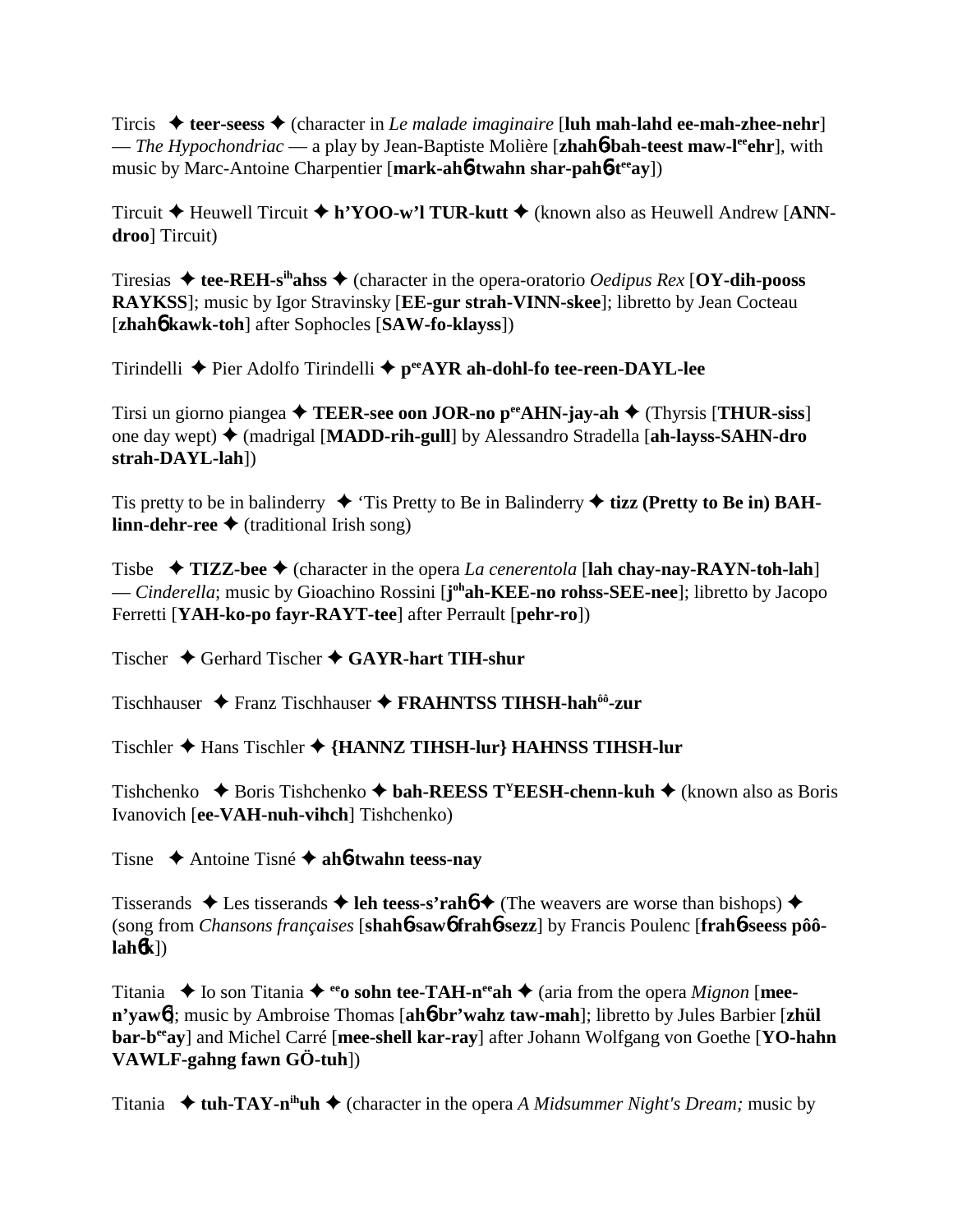Benjamin Britten [**BENN-juh-munn BRITT-tunn**]; libretto by Britten and Peter Pears [**PEEtur PIHUHRZ**] after William Shakespeare [**WILL-lihumm SHAYK-spihuhr**])

Titelouze  $\triangle$  Jean Titelouze  $\triangle$  **zhahó tee-t'lôôz**  $\triangle$  (the first name is also spelled Jehan [**y**<sup>eh</sup>-ah**ó**])

Titipu  $\blacklozenge$  The town of Titipu  $\blacklozenge$  (**The Town of) TIH-tee-poo**  $\blacklozenge$  (alternative title for *The Mikado* [**mih-KAH-doh**], an opera with music by Arthur Sullivan [**AR-thur SULL-lih-vunn**] and libretto by William S. Gilbert [**WILL-l<sup>ih</sup>umm S. GHILL-burt**)  $\blacklozenge$  (English pronunciations)

Titl  $\triangle$  Anton Emil Titl  $\triangle$  AHN-tawn EH-mill TIH-t'l

Titov ◆ Alexei Nikolaievich Titov ◆ ah-l<sup>y</sup>ick-SAY<sup>EE</sup> n<sup>y</sup>ee-kah-LAH<sup>IH</sup>-eh-vihch t<sup>y</sup>ee-TAWF

Titov **→** Nikolai Alexeievich Titov ◆ n<sup>y</sup>ee-kah-LAH<sup>EE</sup> ah-l<sup>y</sup>ick-SAY<sup>EE</sup>-eh-vihch t<sup>y</sup>ee-TAWF

Titov **→** Sergei Nikolaievich Titov ◆ sehr-GAY<sup>EE</sup> n<sup>y</sup>ee-kah-LAH<sup>IH</sup>-eh-vihch t<sup>y</sup>ee-TAWF

Titurel  $\triangle$  **TEE-tôô-rull**  $\triangle$  (character in the opera *Parsifal* [**PAR-zih-fahl**], music and libretto by Richard Wagner [**RIH-hart VAHG-nur**])

Titus Alan Titus **A-lunn T-tuss** (known also as Alan Wilkowski [**will-KW-skee**] Titus)

Titus ◆ Hiram Titus ◆ **HI**-rumm T**I**-tuss

Tizol  $\triangle$  Juan Tizol  $\triangle$  h<sup>oo</sup>AHN TEE-sawl

To gratiana dancing and singing  $\triangle$  To Gratiana Dancing and Singing  $\triangle$  (To) gray-s<sup>ih</sup>AH-nah **(Dancing and Singing)**  $\blacklozenge$  (poem by Richard Lovelace [RIH-churd LUVV-luss] set to music by W. Denis Browne [**W. DEH-nuss BRWN**])

To treno fevgi stis okto **→** To tréno févgi stis októ **→ toh TREH-naw FEVV-h'vee stiss awk-TAW ♦** (The Train Leaves at Eight) ♦ (lyric by Manos Eleftheriou [MAH-nuss eh-leff-theh-**REE-o**] set to music by Mikis Theodorakis [MEE-kiss thay-o-thaw-R**I**-kiss])

Tobani ◆ Theodore Moses Tobani ◆ {THEE-uh-doh<sup>uh</sup>r MO-zuss toh-BAH-nee} tay-o-**DOH-ruh MO-zuss TOH-bah-nee**

Tobias Rudolf Tobias **ROO-dawlf TAW-pee-ahss**

Toccata  $\triangle$  tohk-KAH-tah  $\triangle$  (composition by George Perle [**JAW-urj PURL**])  $\triangle$  (excerpt from the suite *Estampes* [ess-tah $6$ p] — *Prints* — by Claude Debussy [klohd deh-büss-see])  $\blacklozenge$ (composition by Robert Schumann  $[ROH<sup>OH</sup>-bert SHOO-mahn]$ )  $\blacklozenge$  (composition by Girolamo Frescobaldi [**jee-RO-lah-mo fray-sko-BAHL-dee**]) ♦ (composition from *Le tombeau de*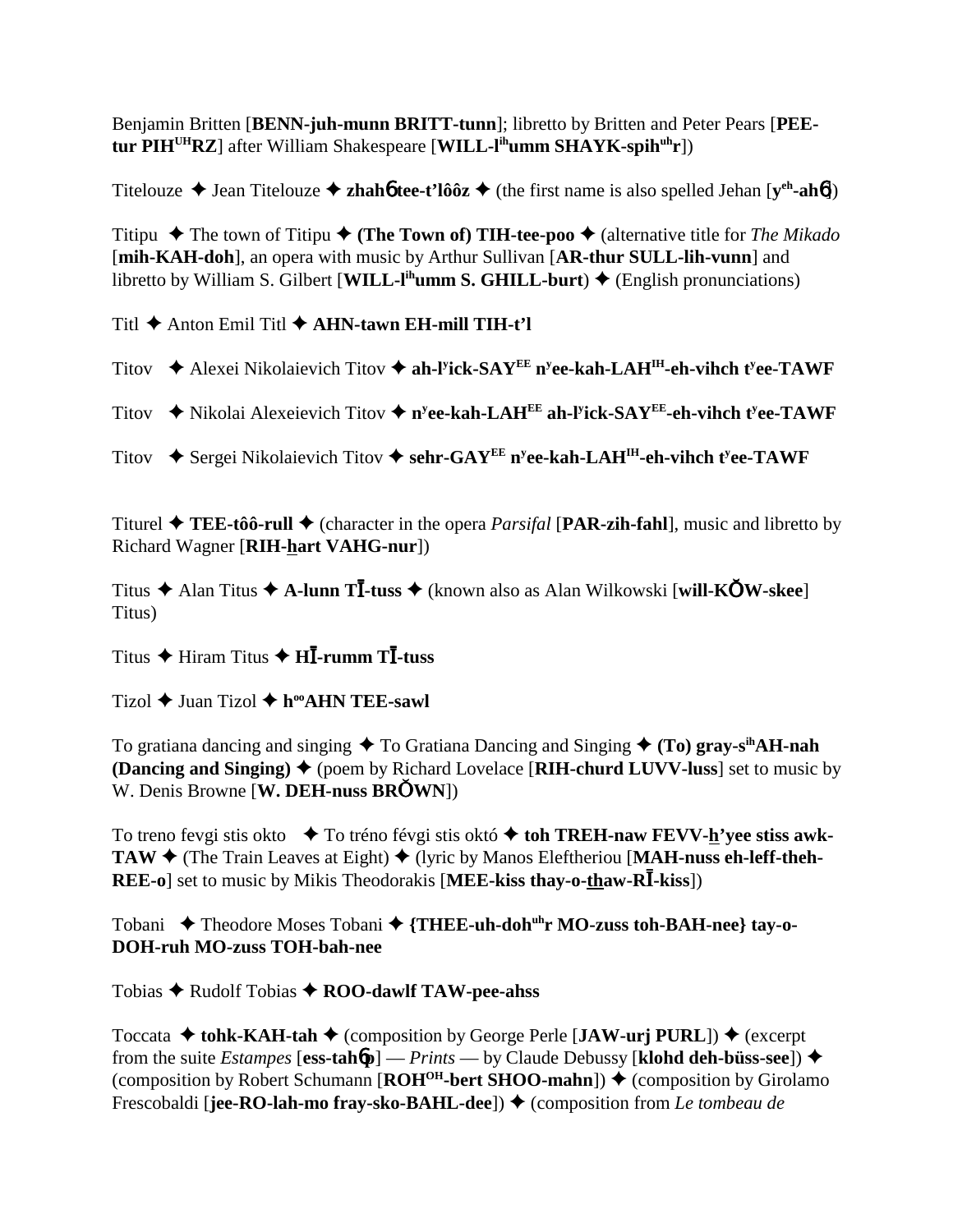*Couperin* [**luh taw**6**-bo duh kôô-p'reh**6] — *The Tomb of Couperin* — by Maurice Ravel [**moreess rah-vell**) ◆ (composition from *Partita No. 6* by Johann Sebastian Bach [**YO-hahn** {suh-**BASS-t<sup>ih</sup>unn BAHK} zay-BAH-st<sup>ih</sup>ahn BAH<u>K</u>) ♦ (composition by Allessandro Scarlatti [ahllayss-SAHN-dro skar-LAHT-tee**]) ♦ (composition by Michelangelo Galilei [mee-kay-LAHN**jay-lo gah-lee-LAYEE**])

Toccata de passagagli **→ tohk-KAH-tah day pah-sah-GAH-l'yee →** (composition by Gregorio Strozzi [gray-GAW-r<sup>ee</sup>o STROHT-tsee] from *Capricci da Sonare* [kah-PREE-chee dah so-**NAH-ray**]) ♦ (*passagagli* may be an early Italian spelling for *passacaglia* [**pahss-sah-KAHl eeah**], a dance)

Toccata e gagliarda  $\triangleq$  tohk-KAH-tah ay gah-l<sup>ee</sup>AR-dah  $\triangleq$  (composition by Francesco Lambardi [**frahn-CHAY-sko lahm-BAR-dee**])

Tocchi Gian-Luca Tocchi **jahn-LOO-kah TOHK-kee**

Tocco **→ James Tocco → JAYMZ TOHK-ko** 

Toch **←** Ernst Toch ← {URNST TOHK} EHRNST TAWK

Tocha **←** Ulla Tocha ← OOL-lah TOH-kah

Toczyska ◆ Stefania Toczyska ◆ steh-FAH-n<sup>ee</sup>ah taw-CHISS-kah

Tod **←** Der Tod ← dayr TOHT ← (Death) ← (poem by Matthias Claudius [maht-TEE-ahss **KLAHÔÔ-dihôôss**] set to music by Paul Hindemith [**PAHÔÔL HINN-tuh-mitt**])

Tod das ist die kuhle nacht Der Tod, das ist die kühle Nacht **dayr TOHT, dahss isst dee KÜ-luh NAHKT**  $\blacklozenge$  (Death, That is the Cool Night)  $\blacklozenge$  (song by Johannes Brahms [**yo-HAHN**nuss **{BRAHMZ}** BRAH<sup>AH</sup>MSS})

Tod des andrej  $\triangle$  Der Tod des Andrej  $\triangle$  dayr TOHT dess AHN-dray<sup>ay</sup>  $\triangle$  (The Death of Andrej)  $\triangle$  (excerpt from *Taras Bulba* [**TAH-russ BÔÔL-buh**], an orchestral rhapsody by Leoš Janáek [**LEH-awsh yah-NAHAH-check**])

Tod des ostap  $\triangle$  Der Tod des Ostap  $\triangle$  dayr TOHT dess AWSS-tahp  $\triangle$  (The Death of  $[AWSS-tahp]$   $\blacklozenge$  (excerpt from *Taras Bulba* [**TAH-russ BÔÔL-buh**], an orchestral rhapsody by Leoš Janáek [**LEH-awsh yah-NAHAH-check**])

Tod und das madchen  $\triangle$  Der Tod und das Mädchen  $\triangle$  dayr TOHT ôônt dahss METT-hunn (Death and the Maiden) (poem by Matthias Claudius [**maht-TEE-uss KLAHÔÔ-dihôôss**] set to music by Franz Schubert [**FRAHNTSS SHOO-bert**])

Tod wie bitter bist du  $\blacklozenge$  O Tod, wie bitter bist du  $\blacklozenge$  o **TOHT, vee BITT-tur bisst doo**  $\blacklozenge$  (O death, how bitter you are) ♦ (text from *Ecclesiastes* 41:1-2, set to music by Johannes Brahms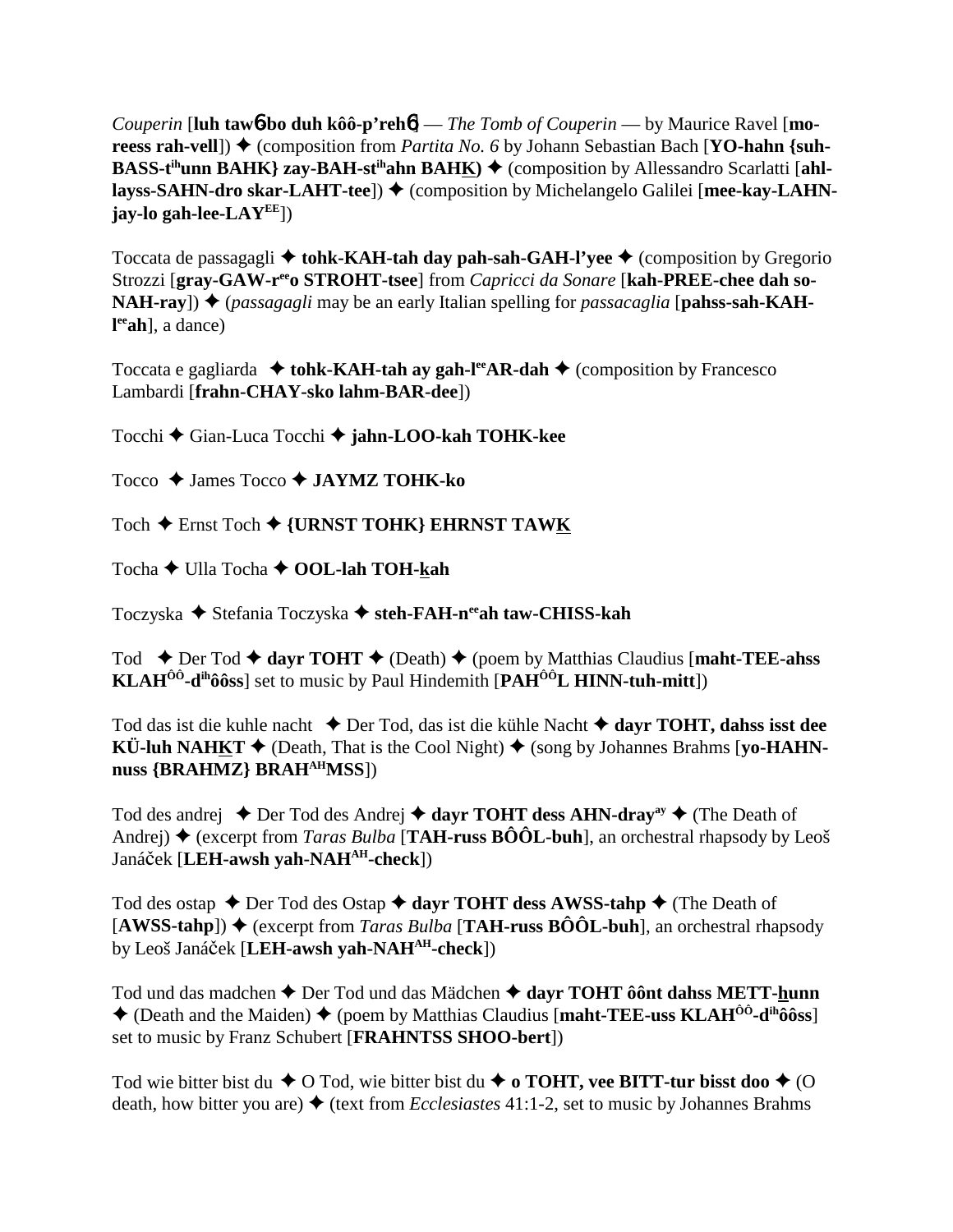## [vo-HAHN-nuss {BRAHMZ} BRAH<sup>AH</sup>MSS])

Toda  $\triangle$  Kunio Toda  $\triangle$  koo-nee<sup>aw</sup> taw-dah

Toda cousa que a virgen ◆ Toda cousa que a Virgen ◆ TOH-thah k<sup>oh</sup>OO-sah KAY ah **VEER-hayn**  $\triangle$  (sacred music from 13th-century Spain)

Todesahnung dammrung deckt die lande o du mein holder abendstern ◆ Wie Todesahnung Dämmrung deckt die Lande ... O du mein holder Abendstern  $\triangleq$  vee TOH-duh-zah-nôông DEMM-roong DECKT dee LAHN-tuh ... o DOO min HAWL-tur AH-bennt-shtehrn ◆ (Wolfram's [VAWLF-rahm'z] Song to the Evening Star)  $\triangleq$  (excerpt from the opera *Tannhäuser* [TAHN-hov-zur], music and libretto by Richard Wagner [RIH-hart VAHG-nur])

Todi  $\triangle$  Luisa Todi  $\triangle$  l<sup>ôô</sup>EE-zuh TAW-dee

Todsen ◆ Nanny Larsén-Todsen ◆ NAHN-nü LAR-senn-TAWD-sunn

Toduta → Sigismund Toduță → see-jeess-MOOND taw-DOO-tsuh

Toebosch  $\triangle$  Louis Toebosch  $\triangle$  LÔÔ<sup>EE</sup> TOO-bawsh

Toenes  $\blacklozenge$  Valery Toenes  $\blacklozenge$  VA-luh-ree TOHNZ

Toeschi ← Alessandro Toeschi ← ah-layss-SAHN-dro TÖ-shee

Toeschi ◆ Carl Joseph Toeschi ◆ KARL YOH<sup>OH</sup>-zeff TÖ-shee

Toeschi  $\blacklozenge$  Johann Christoph Toeschi  $\blacklozenge$  YO-hahn KRIH-stawf TÖ-shee  $\blacklozenge$  (known also as Johann Baptist Maria [BAHP-tisst mah-REE-ah] Christoph Toeschi)

Toet  $\triangle$  Charles Toet  $\triangle$  CHAH-rullz TOOT

Tof  $\triangle$  tawf  $\triangle$  (drum)

Tofft  $\blacklozenge$  Alfred Tofft  $\blacklozenge$  A<sup>L</sup>-frehth TAWFT

Tofte hansen ♦ Jens Tofte-Hansen ♦ YENNSS TAWF-tuh-HANN-sunn

Togi  $\triangle$  Suenobu Togi  $\triangle$  soo<sup>ch</sup>-naw-boo taw-ghee

Toglietemi la vita ancor  $\triangleq$  toh-l<sup>ee</sup>AY-tay-mee lah VEE-tah AHN-kohr  $\triangleq$  (song by Alessandro Scarlatti [ah-layss-SAHN-dro skar-LAHT-tee])

Togni ◆ Camillo Togni ◆ kah-MEEL-lo TOH-n'yee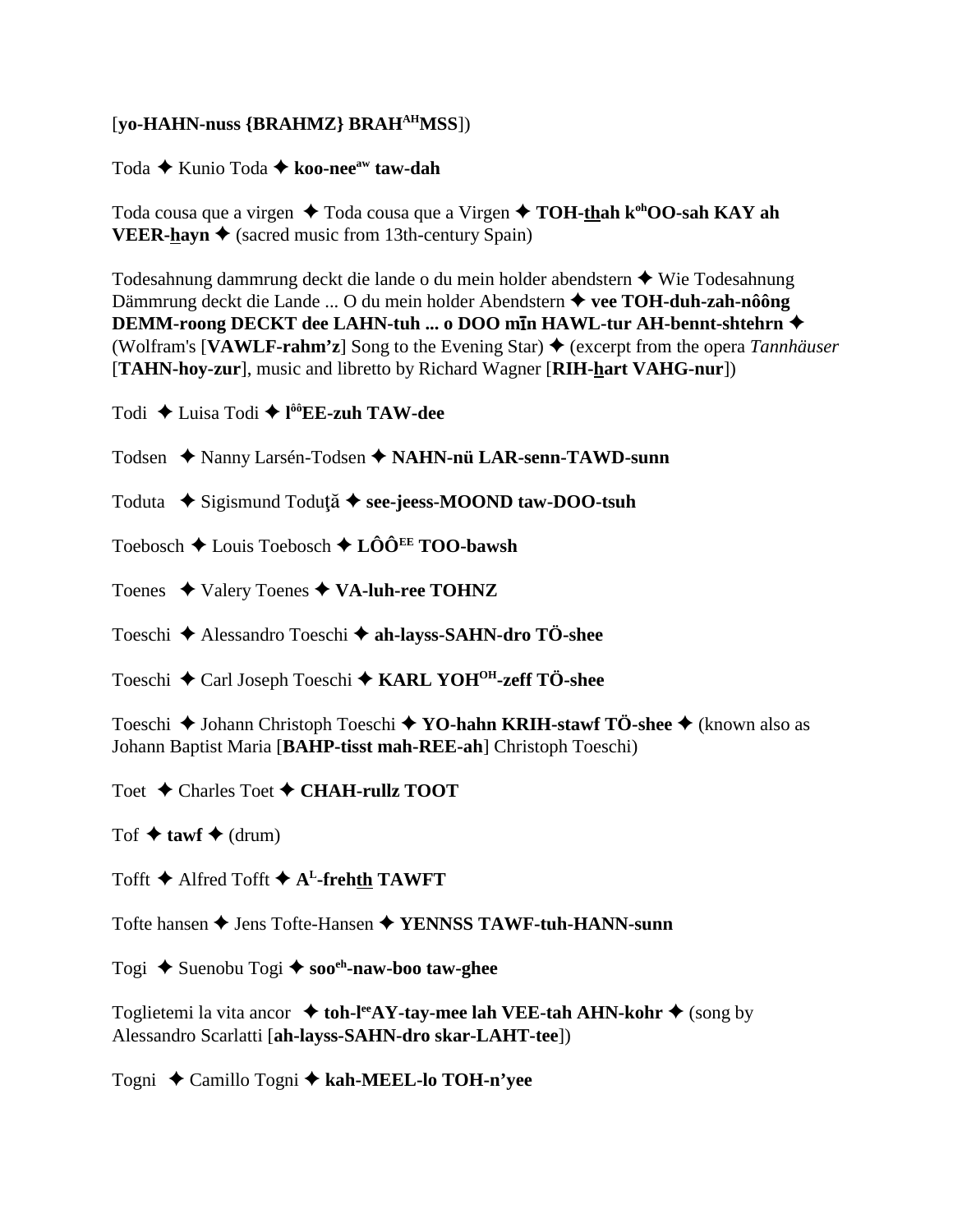Toi qui prolongeas mes jours  $\triangle$  O toi qui prolongeas mes jours  $\triangle$  o twah kee praw-lawb-zhah **meh zhôôr**  $\triangle$  (O thou who prolonged my days)  $\triangle$  (aria featuring Iphigénie in the opera *Iphigénie en Tauride* [**ee-fee-zhay-nee ah**6 **toh-reed**]; music by Christoph Willibald von Gluck [**KRIH-stawf VILL-lee-bahlt fawn GLÔÔK**]; libretto by Nicolas-François Guillard [**nee-kolah-frah**6**-swah ghee-yar**], based on Euripides [**eeôô-RIH-puh-deez**])

Toi qui sus le neant ◆ Toi qui sus le néant ◆ twah kee sü luh nay-ah**6** ◆ (Recitative [**reh-suhtuh-TEEV**] and aria [**AH-ree-uh**] featuring Élisabeth [**{ih-LIH-zuh-buth} ay-lee-zah-bett**] in the opera *Don Carlos* [**dohn KAR-lohss**]; music by Giuseppe Verdi [**joo-ZAYP-pay VAYRdee**]; libretto by François Méry [**frah**6**-swah may-ree**] and Camille Du Locle [**{kah-meel dü lawkl'} kah-meey' dü law-kl'**] after Friedrich von Schiller [**FREET-rihh fawn SHILL-lur**])

Toi qui sus le neant des grandeurs de ce monde  $\triangle$  Toi qui sus le néant des grandeurs de ce monde **★ twah kee sü luh nay-ah<sub>0</sub> day grah<sub>0</sub>-dör duh s'maw<sub>0</sub>d ◆ (You who knew the vanity of the** pomp of this world)  $\blacklozenge$  (passage featuring Élisabeth [ $\{i\textbf{h-LIH-zuh-buth}\}$  ay-lee-zah-bett] in the opera *Don Carlos* [**dohn KAR-lohss**]; music by Giuseppe Verdi [**joo-ZAYP-pay VAYR-dee**]; libretto by François Méry [**frah**6**-swah may-ree**] and Camille Du Locle [**{kah-meel dü law-kl'} kah-meey' dü law-kl'**] after Friedrich von Schiller [**FREET-rihh fawn SHILL-lur**])

Tokatyan **→** Armand Tokatyan ◆ ar-MAHN toh-kah-t'YAHN

Tokody ◆ Ilona Tokody ◆ I**H-lo-nah TOH-ko-dee** 

Tokyo gakuso gagaku orchestra **→** Tokyo Gakuso Gagaku Orchestra **→ taw-k'yaw gah-k'saw gah-gahk (Orchestra)**

Tolbecque August-Joseph Tolbecque **o-güst-zho-zeff tawl-beck**

- Tolbecque  $\triangle$  Auguste Tolbecque  $\triangle$  **o-güst tawl-beck**
- Tolbecque Charles-Joseph Tolbecque **sharl-zho-zeff tawl-beck**
- Tolbecque **→** Isidore-Joseph Tolbecque → ee-see-dawr-zho-zeff tawl-beck
- Tolbecque ◆ Jean-Baptiste-Joseph Tolbecque ◆ zhah**6**-bah-teest-zho-zeff tawl-beck

Toldra ◆ Eduardo Toldrá ◆ eh-d<sup>oo</sup>AR-doh tohl-DRAH

Tolima  **toh-LEE-mah**

Toll  $\rightarrow$  John Toll  $\rightarrow$  **JAHN TAHL** 

Tollefsen  $\triangle$  Carl H. Tollefsen  $\triangle$  **KARL H. TAHL-luff-s'n**  $\triangle$  (known also as Carl Henry [**HENN-ree**] Tollefsen)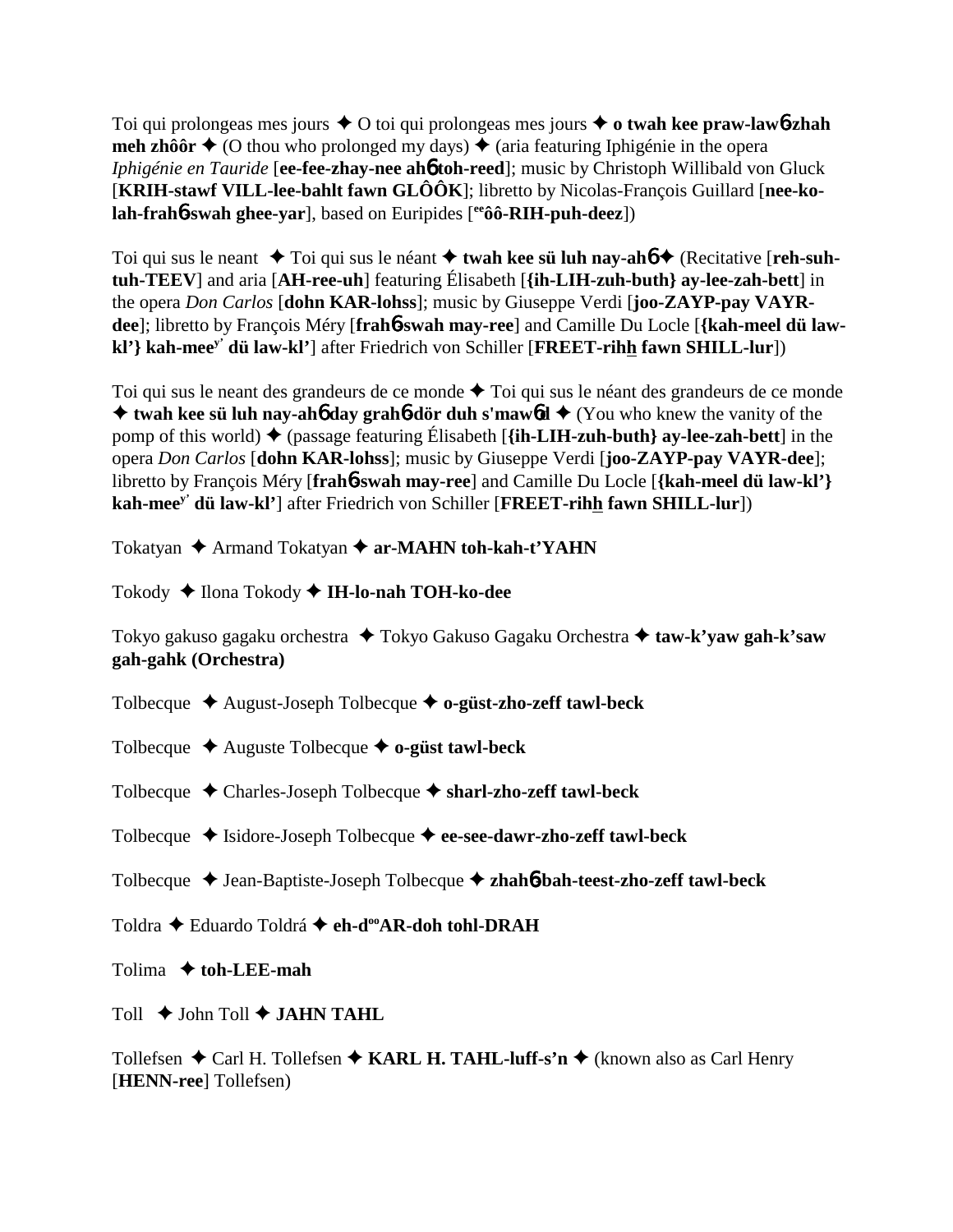Tolley Christopher Tolley **KRISS-tuh-fur TAHL-lih**

Tolonen ◆ Jouko Tolonen ◆ YAW<sup>ôô</sup>-kaw TAW-law-nenn ◆ (known also as Jouko Paavo Kalervo [**PAHAH-vaw KAH-lehr-vaw**] Tolonen)

Tolstoi  $\blacklozenge$  A. K. Tolstoi  $\blacklozenge$  (A. K.) tahl-STAW<sup>EE</sup>

Tolstoi **← Tolstoï ← tahl-STAWEE** 

Tolstoy  $\triangle$  Dmitri Tolstoy  $\triangle$  **d'MEE-tree tahl-STAWEE**  $\triangle$  (*Dmitri* is also transliterated as *Dmitry*)

Tolstoy ◆ Lev Nikolayevich Tolstoy ◆ L<sup>Y</sup>EFF n<sup>y</sup>ee-kah-LAH-yeh-vihch tahl-STAW<sup>EE</sup>

Tolzer knabenchor ◆ Tölzer Knabenchor ◆ TÖL-tsur k'NAH<sup>AH</sup>-bunn-kohr ◆ (Tölz [**TÖLTSS**] Boy Choir)

Tolzer knabenchores **→ Tölzer Knabenchores → TÖL-tsur k'NAH<sup>AH</sup>-bunn-ko-russ → Tölz** [**TÖLTSS**] (Boy Choir)

Tomaschek Adolf Tomaschek **AHAH-dawlf TOH-mah-sheck**

Tomaschek Wenzel Johann Tomaschek **VENN-tsull YO-hahn TOH-mah-sheck** (Germanized version of the Bohemian name Václav Jan Křtitel Tomášek [VAH<sup>AH</sup>TSS-lahf **YAHN KRSH-ty ih-tell TAW-mahah-sheck**])

Tomasek Jaroslav Tomášek **YAH-raw-slahf TAW-mahah-sheck**

Tomasek ◆ Václav Jan Křtitel Tomášek ◆ VAH<sup>AH</sup>TSS-l<mark>ahf YAHN K<sup>R</sup>SH-t<sup>y</sup>ih-tell TAW-</mark> **mah<sup>ah</sup>-sheck ♦** (known also as the Germanized Wenzel Johann Tomaschek [**VENN-tsull YO**hahn TOH-mah<sup>ah</sup>-sheck])

Tomasi Henri Tomasi **ah**6**-ree taw-mah-see** (known also as Henri Frédien Tomasi [**ah**6 **ree fray-deeah**6 **taw-mah-see**])

Tomasini ◆ Alois Luigi Tomasini ◆ ah-LO-eess l<sup>oo</sup>EE-jee toh-mah-ZEE-nee

Tomasson **→** Jónas Tómasson **→ YOO-nahss TOH-muss-sunn** 

Tomaszewski ◆ Rolf Tomaszewski ◆ RAWLF toh-mah-SHEFF-skee

Tomatani **↓** Kōji Tomotani **→ kaw<sup>aw</sup>-jee taw-maw-tah-nee** 

Tombe deglavi miei fra poco a me ricovero  $\triangle$  Tombe degl'avi miei ... Fra poco a me ricovero  $\triangle$ **TOHM-bay day-l'YAH-vee m<sup>ee</sup>AY<sup>EE</sup> ... frah PO-ko ah may ree-KO-vay-ro ♦ (excerpt from**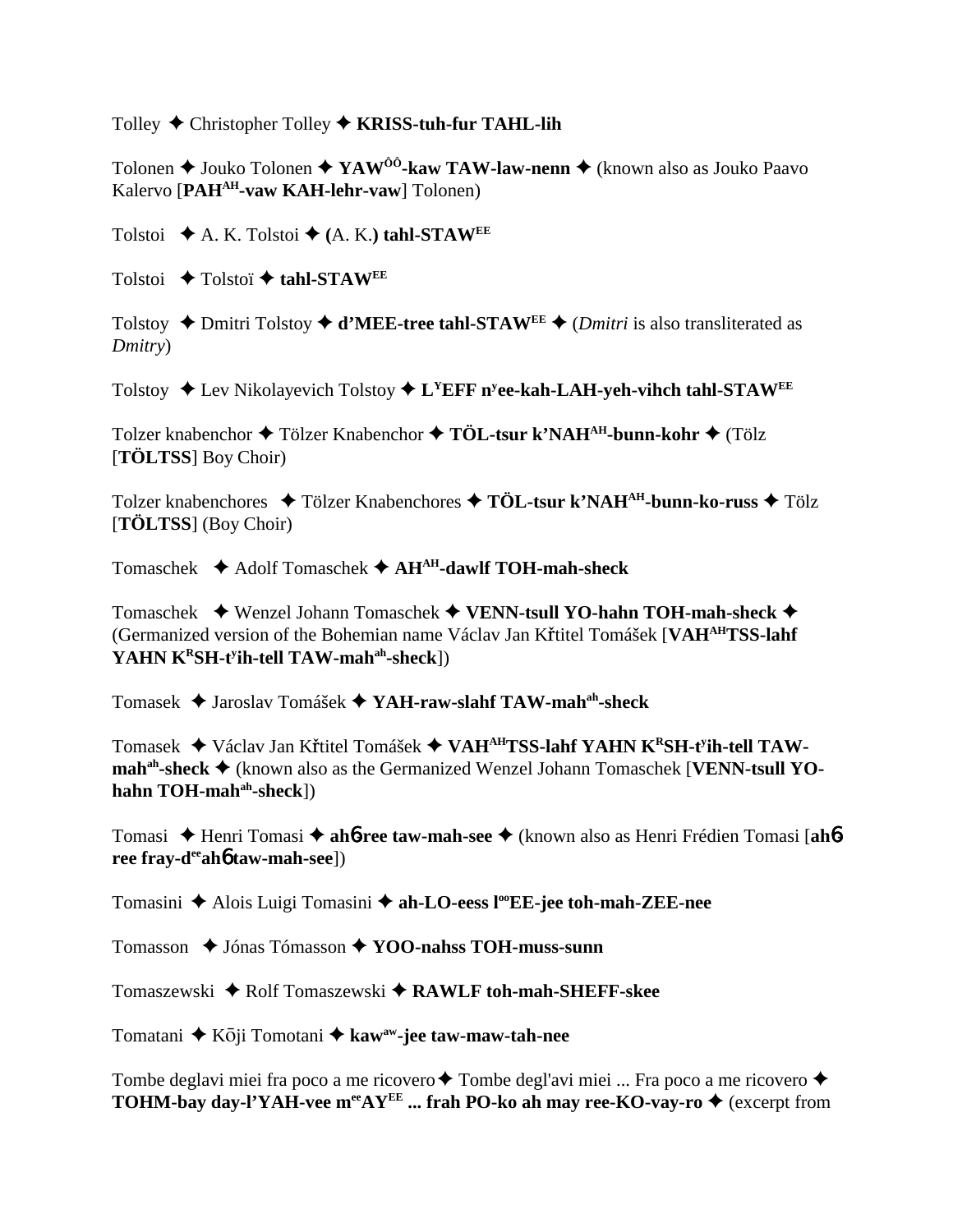the opera Lucia di Lammermoor [**loo-CHEE-ah dee LAHM-mer-môôuhr**] — *Lucy of Lammermoor* [LOO-see of LAMM-mur-môô<sup>uh</sup>r]; music by Gaetano Donizetti [gah<sup>ay</sup>-TAH-no **doh-nee-TSAYT-tee**]; libretto by Salvadore Cammarano [**sahl-vah-DOH-ray kahm-mah-RAH-no**] based on the novel *The Bride of Lammermoor* by Sir Walter Scott [**WAWL-tur SKAHT**])

Tombe degli avi miei  $\triangle$  **TOHM-bay DAY-l'yee AH-vee m<sup>ee</sup>AY<sup>EE</sup>**  $\triangle$  (excerpt from the opera *Lucia di Lammermoor* [**loo-CHEE-ah dee LAHM-mer-môôuhr**] — *Lucy of Lammermoor* [LOO-see of LAMM-mur-môô<sup>uh</sup>r]; music by Gaetano Donizetti [gah<sup>ay</sup>-TAH-no doh-nee-**TSAYT-tee**]; libretto by Salvadore Cammarano [**sahl-vah-DOH-ray kahm-mah-RAH-no**] based on the novel *The Bride of Lammermoor* by Sir Walter Scott [**WAWL-tur SKAHT**])

Tombe degli avi miei fra poco a me ricovero ◆ Tombe degli avi miei ... Fra poco a me ricovero  $\blacklozenge$  **TOHM-bay DAY-l'yee AH-vee m<sup>ee</sup>AY<sup>EE</sup> ... frah PO-ko ah may ree-KO-vay-ro →** (excerpt from the opera *Lucia di Lammermoor* [**loo-CHEE-ah dee LAHM-mer-môôuhr**] — Lucy of Lammermoor [LOO-see of LAMM-mur-môô<sup>uh</sup>r]; music by Gaetano Donizetti [gah<sup>ay</sup>-**TAH-no doh-nee-TSAYT-tee**]; libretto by Salvadore Cammarano [**sahl-vah-DOH-ray kahmmah-RAH-no**] based on the novel *The Bride of Lammermoor* by Sir Walter Scott [**WAWL-tur SKAHT**])

Tombe et la rose  $\triangle$  La tombe et la rose  $\triangle$  lah taw**6b** ay lah rawz  $\triangle$  (The Grave and the Rose) (poem by Victor Hugo [**{VICK-tur h'YOO-go} veek-tawr ü-go**] set to music by Franz Liszt [**FRAHNZ LISST**])

Tombeau de couperin **→** Le tombeau de Couperin **→ luh taw6-bo duh kôô-p'reh6 →** (The Tomb of Couperin)  $\triangle$  (composition by Maurice Ravel [**mo-reess rah-vell**])

Tombeau des naiades Le tombeau des naïades **luh taw**6**-bo day nahee-ahd** (excerpt from *Trois chansons de Bilitis* [ **tr'wah shah**6**-saw**6 **duh bee-lee-teess**] — *Three songs of Bilitis* — by Claude Debussy [**klohd deh-büss-see**])

Tombelle Fernand de la Tombelle **fehr-nah**6 **duh lah taw**6**-bell** (known also as Antoine Louis Joseph Gueyrand Fernand Fouant de la Tombelle [ah**6-twahn l<sup>ôô</sup>ee zho-zeff gö-rah6 fehrnah**6 **fôô-ah**6 **duh lah taw**6**-bell**])

Tomilin ◆ Victor Tomilin ◆ VEEK-tur tah-MEE-l<sup>y</sup>inn

Tomita **→** Isao Tomita **→ ee-sah<sup>aw</sup> taw-mee-tah** 

Tomkins ◆ Giles Tomkins ◆ **J<u></u>LZ TAHM-kinnz** 

Tommasini Vincenzo Tommasini **veen-CHAYN-tso tohm-mah-ZEE-nee**

Tomotani **↓** Kōji Tomotani **→ kaw<sup>aw</sup>-jee taw-maw-tah-nee**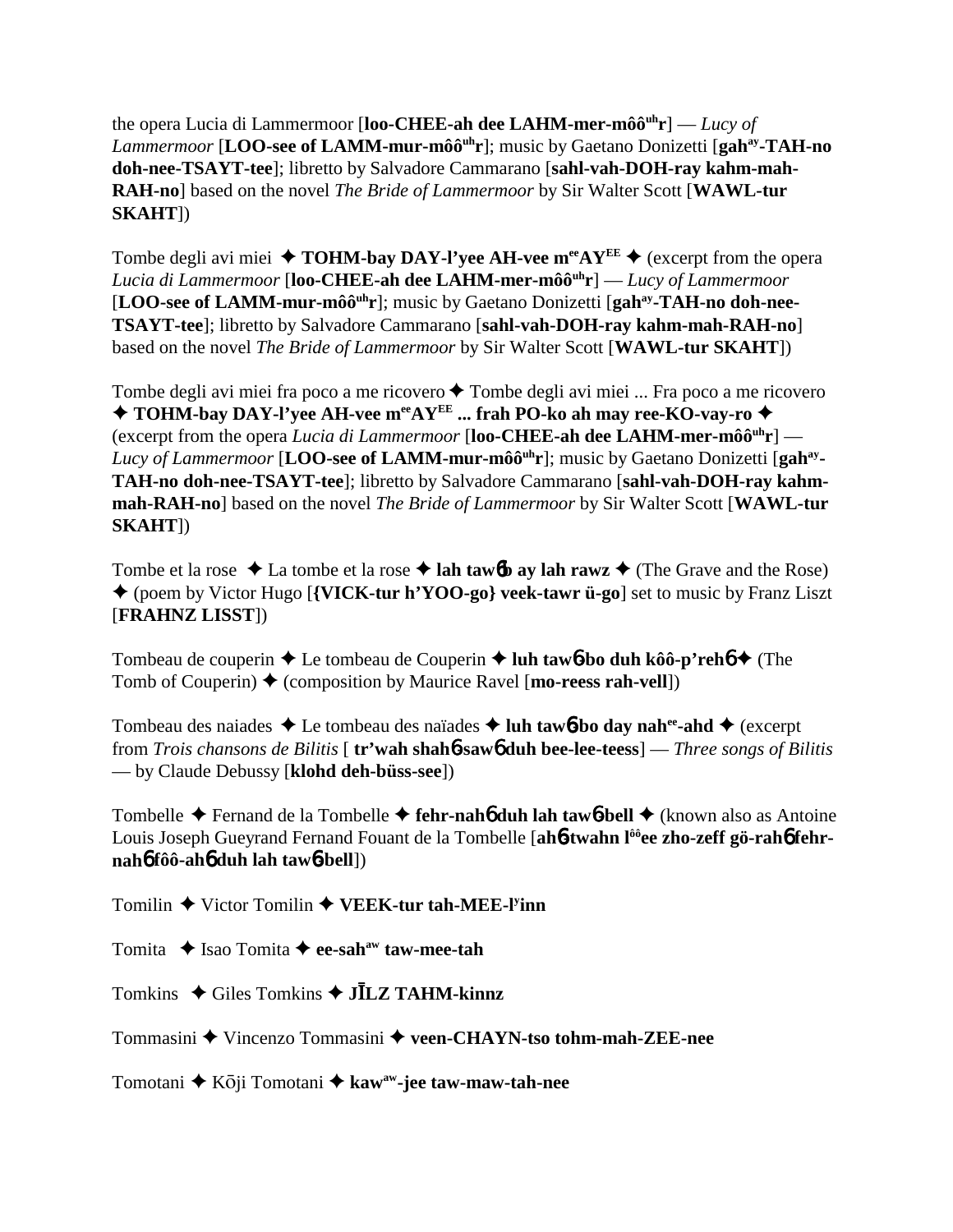Tomowa sintow Anna Tomowa-Sintow **AHN-nah TAH-maw-vah-SINN-tawf**

Tomsky  $\triangle$  **TAWM-skee**  $\triangle$  character in the opera *Pique dame* [**peek dahm**] — *The Queen of Spades;* music by Peter Ilyich Tchaikovsky [**p'YAW-t'r ill-YEECH {chahih-KAWF-skee} chay-KAWF-skee**]; libretto by Modest Tchaikovsky [**mah-DYESST {chahih-KAWF-skee} chay-KAWF-skee**] after Alexander Sergeyevich Pushkin [**uh-ly ick-SAHN-d'r sehr-GAY-yehvihch POOSH-kinn**])

Ton pere ami le coeur dhelene ◆ Ton père! ... Ami, le cœur d'Hélène ◆ taw6 pehr! ... ah-mee, **luh kör day-lenn ♦** (recitative [**reh-suh-tuh-TEEV**] and cavatina [**ka-vuh-TEE-nuh**] featuring Hélène [{**HEH-lunn**} ay-lenn] in the opera *Les vêpres siciliennes* [leh veh-pr' see-see-l<sup>ee</sup>enn]— *The Sicilian Vespers*; music by Giuseppe Verdi [**joo-ZAYP-pay VAYR-dee**]; libretto by Eugène Scribe [**ö-zhenn skreeb**] and Charles Duveyrier [**sharl dü-vay-reeay**])

Tone  $\triangle$  Töne  $\triangle$  TÖ-nuh  $\triangle$  (Tones)  $\triangle$  (poem by R. Otto [(R.) **AWT-toh**] set to music by Ludwig Spohr [**LOOT-vihh SHPOHR**] — also known as Louis Spohr [**l ôôee spawr**])

Tone Yasunao Tone **yah-soo-nahaw taw-neh**

Tonet ihr pauken erschallet trompeten  $\triangle$  Tönet, ihr Pauken! Erschallet, Trompeten  $\triangle$  TÖ-nutt, **eer PAH<sup>ôô</sup>-kunn! ehr-SHAHL-lutt, trawm-PAY-tunn ♦** (Sound, Ye Drums! Resound, Trumpets!) ♦ (cantata [**kunn-TAH-tuh**] by Johann Sebastian Bach [YO-hahn {suh-BASS**t ihunn BAHK} zay-BAH-stihahn BAHK**)

Toni **→** Alceo Toni **→ ahl-CHAY-o TOH-nee** 

Tonina  $\blacklozenge$  toh-NEE-nah  $\blacklozenge$  (character in the opera *Prima la musica e poi le parole* [PREE**mah lah MOO-zee-kah ay POY lay pah-RO-lay**] — *First the music and then the words*; music by Antonio Salieri [ahn-TAW-n<sup>ee</sup>o sah-l<sup>ee</sup>AY-ree] and libretto by Giovanni Battista Casti [jo-**VAHN-nee baht-TEE-stah KAH-stee**])

Tonini **→** Adalberto Tonini → ah-dahl-BAYR-toh toh-NEE-nee

Tonini ◆ Antonio Tonini ◆ ahn-TAW-n<sup>ee</sup>o toh-NEE-nee

Tonio  $\triangle$  taw-n<sup>ee</sup>  $\triangle$  (character in the opera *La fille du régiment* [luh fee<sup>y'</sup> dü ray-zhee-mah<sup>6</sup>] — *The Daughter of the Regiment*; music by Gaetano Donizetti [**gahay-TAH-no doh-nee-TSAYT-tee**]; libretto by Jules-Henri Vernoy Saint-Georges [**zhül-ah**6**-ree vehr-n'wah seh**6 **zhawrzh**] and Jean-François-Alfred Bayard [**zhah**6**-frah**6**-swah-ahl-fredd bah-yar**])

Tonio taddeo  $\rightarrow$  Tonio (Taddeo)  $\rightarrow$  TAW-n<sup>ee</sup> (tahd-DAY-o)  $\rightarrow$  (character in the opera *Pagliacci* [pah-l<sup>ee</sup>AH-chee], music and libretto by Ruggero Leoncavallo [rood-JAY-ro lay-ohn**kah-VAHL-lo**])

Tonning Gerard Tonning **{juh-RARD TAWN-nihng} GA-rard TAWN-nihng**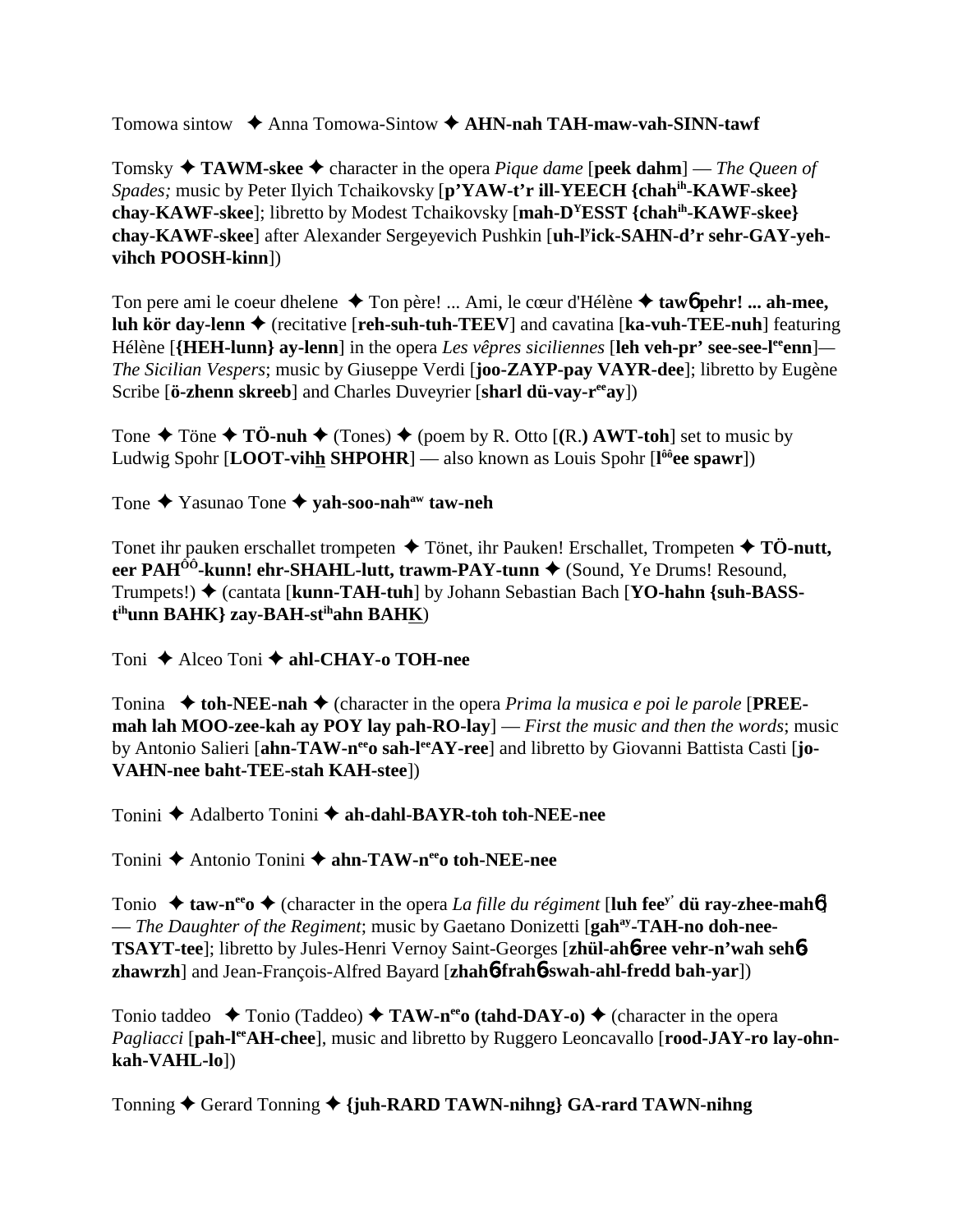Tont ein voller harfenklang  $\triangleq$  Es tönt ein voller Harfenklang  $\triangleq$  ess TÖNT In FAWL-lur HARfunn-klahng  $\blacklozenge$  (Harp Notes Ring Forth)  $\blacklozenge$  (poem by Friedrich Ruperti [FREET-rihh ROOpehr-tee] set to music by Johannes Brahms [yo-HAHN-nuss {BRAHMZ} BRAH<sup>AH</sup>MSS])

Topelius  $\triangle$  Zachris Topelius  $\triangle$  SAH-kriss tôô-PEE-l<sup>ih</sup>uss

Topfer ♦ Johann Gottlob Töpfer ♦ YO-hahn GAWT-lawp TÖP-fur

Topper  $\rightarrow$  Hertha Töpper  $\rightarrow$  HEHR-tah TÖP-pur

Toradze  $\triangle$  Alexander Toradze  $\triangle$  {a-ligg-ZANN-dur taw-RAHD-zuh} uh-Fick-SAHN-d'r  $\text{tah-RAHD-zeh}$  (known also as Alexander David [dah-VEET] Toradze)

Toradze ◆ David Toradze ◆ dah-VEET tah-RAHD-zeh ◆ (known also as David Alexandrovich [uh-l<sup>y</sup>ick-SAHN-druh-vihch] Toradze)

Torchi ← Luigi Torchi ← I<sup>oo</sup>EE-jee TOHR-kee

Torelli ♦ Gasparo Torelli ♦ gahss-PAH-ro toh-RAYL-lee

Torelli  $\blacklozenge$  Giuseppe Torelli  $\blacklozenge$  joo-ZAYP-pay toh-RAYL-lee

Torjussen  $\blacklozenge$  Trygve Torjussen  $\blacklozenge$  TRÜG-vuh TAWR-yewss-s'n

Torkanowsky ◆ Werner Torkanowsky ◆ {WUR-nur tawr-kah-NOW-skee} VEHR-nur **TAWR-kah-nawy-skee** 

Torke  $\triangle$  Michael Torke  $\triangle$  MI-kull TAWRK

Torme ♦ Mel Tormé ♦ MELL tawr-MAY ♦ (known also as Melvin Howard [MELL-vunn  $HOW-urd$  Tormé)

Tormento  $\bullet$  tohr-MAYN-toh  $\bullet$  (Torment)  $\bullet$  (song by Francesco Paolo Tosti [frahn-**CHAY-sko PAH<sup>O</sup>-lo TOH-stee**])

Tormis  $\blacklozenge$  Veljo Tormis  $\blacklozenge$  VELL-yo TOHR-miss

Torna a surriento  $\blacklozenge$  Torna a Surriento  $\blacklozenge$  TOHR-nah<sup>ah</sup> soor-r<sup>ee</sup>AYN-toh  $\blacklozenge$  (Come Back to Sorrento)  $\blacklozenge$  (song by B. G. de Curtis [(B. G.) day KOOR-teess] and Ernesto de Curtis [ayr-**NAY-stoh day KOOR-teess**]

Torna la pace  $\rightarrow$  TOHR-nah lah PAH-chay  $\rightarrow$  (aria by Idomeneo [ee-doh-may-NAY-o] from the opera Idomeneo, rè di Creta [ee-doh-may-NAY-o, RAY dee KRAY-tah] — Idomeneo, King of Crete; music by Wolfgang Amadeus Mozart [VAWLF-gahng ah-mah-DAY-ôôss MOtsart]; libretto by Giovanni Battista Varesco [jo-VAHN-nee baht-TEE-stah vah-RAY-sko]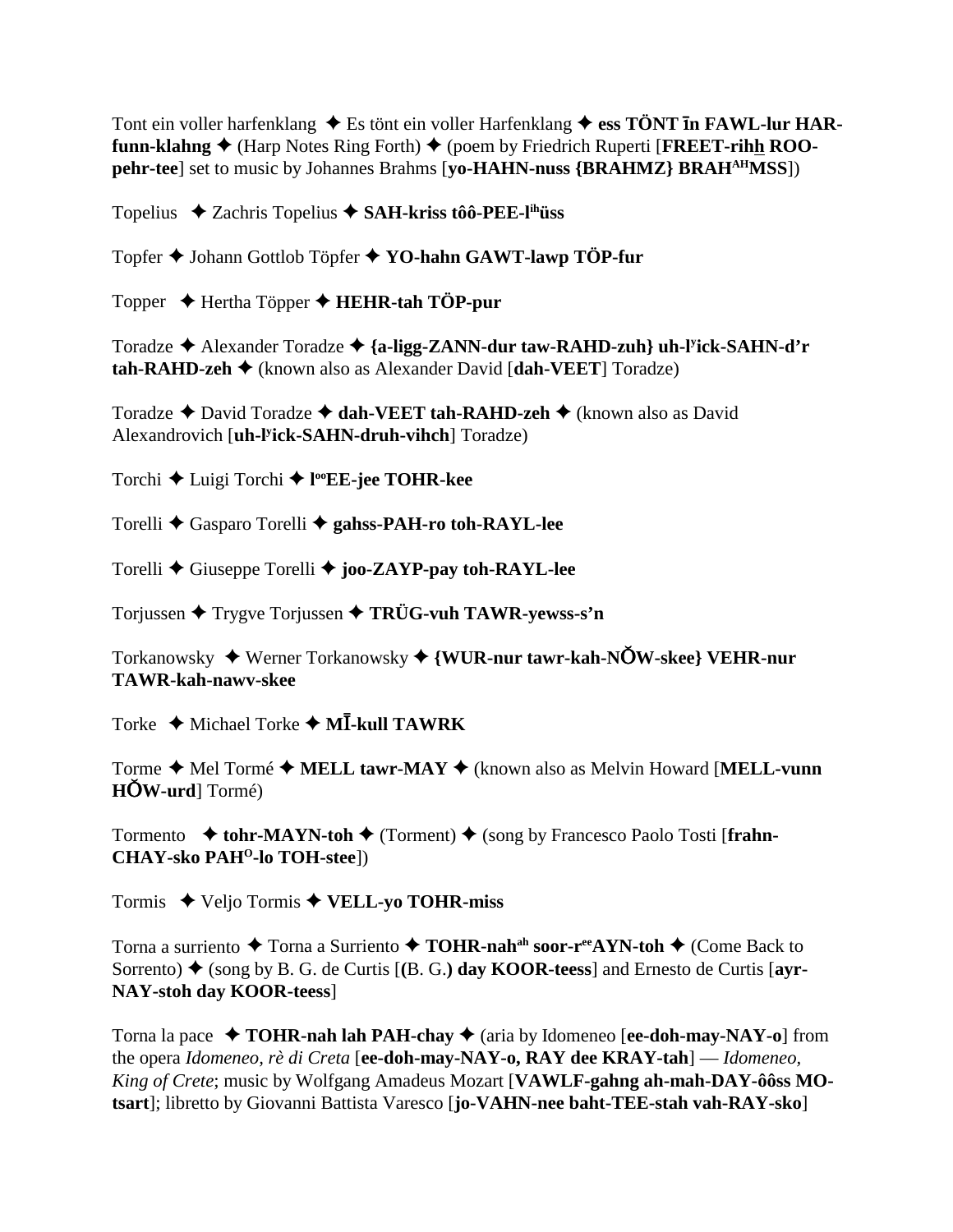after Antoine Danchet [**ah**6**-twahn dah**6**-sheh**])

Tornami a dir  $\triangle$  tohr-NAH-mee ah deer  $\triangle$  (duet from the opera *Don Pasquale* [dohn pah**sk<sup>oo</sup>AH-lay**]; music by Gaetano Donizetti [**gah<sup>ay</sup>-TAH-no doh-nee-TSAYT-tee**]; libretto by Giovanni Ruffini [**jo-VAHN-nee roof-FEE-nee**] and Donizetti after Angelo Anelli [**ahn-JAY-lo ah-NAYL-lee**])

Tornami a vagheggiar  $\triangleq$  tohr-NAH-mee ah vah-GAYD-jar  $\triangleq$  (Return and Delight Me)  $\triangleq$ (excerpt from the opera *Alcina* [**ahl-CHEE-nah**]; music by George Frideric Handel [**JAW-urj FRIH-duh-rick HANN-d'l**]; libretto adapted from *L'isola di Alcina* [**lee-ZO-lah dee ahl-CHEE-nah**] after Ariosto [**ah-reeO-stoh**])

Torne ◆ Bengt von Törne ◆ BAYNGT vawn TÖR-nay ◆ (known also as Bengt Axel [AH**ksayl**] von Törne)

Torner ◆ Eduardo Martínez Torner ◆ ay-th<sup>oo</sup>AR-doh mar-TEE-nehth TAWR-nehr

Tornet  $\blacklozenge$  Törnet  $\blacklozenge$  TÖR-nett  $\blacklozenge$  (The Thorn)  $\blacklozenge$  (poem by Johan Ludvig Runeberg [**YOOhahn LÜD-vigg RÜ-neh-bary'**] set to music by Jean Sibelius [**zhah**6 **sih-BAY-lihôôss**])

Toro **← Puli Toro ← POO-lee TOH-ro** 

Toronto  $\triangle$  tuh-RAHN-toh  $\triangle$  (Ontario city)

Torre bermeja ◆ **TOHR-ray behr-MAY-hah** ◆ (composition by Isaac Albéniz [ee-SAHK ahl-**VAY-neeth**])

Torre del oro **→** La torre del oro → lah TOHR-ray dell O-ro → (zarzuela [thar-th<sup>oo</sup>AY-lah], with music by Jerónimo Giménez [**hay-RO-nee-mo hee-MAY-nehth**]; libretto by G. Perrin [PEHR-rinn] and M. Palacios [pah-LAH-th<sup>ee</sup>awss])

Torrealba Alberto Arvelo Torrealba **ahl-VEHR-toh ar-VAY-lo tohr-ray-AHL-vah**

Torrefranca ◆ Fausto Torrefranca ◆ FAH<sup>ôô</sup>-stoh tohr-ray-FRAHN-kah ◆ (known also as Fausto Acanfora Sansone dei duchi di Porta e Torrefranca [**ah-kahn-FO-rah sahn-SO-nay DAYEE DOO-kee dee POHR-tah ay tohr-ray-FRAHN-kah**])

Torrelli Giuseppe Torelli **joo-ZAYP-pay toh-RAYL-lee**

Torres santos ◆ Raymond Torres-Santos ◆ {RAY-munnd TAWR-russ-SANN-tohss} RA<sup>EE</sup>**mawnd TAWR-rayss-SAHN-tawss**

Torri **←** Pietro Torri ← p<sup>ee</sup>AY-tro TOHR-ree

Torroba Federico Moreno Torroba **fay-thay-REE-ko mo-RAY-no tawr-RO-vah**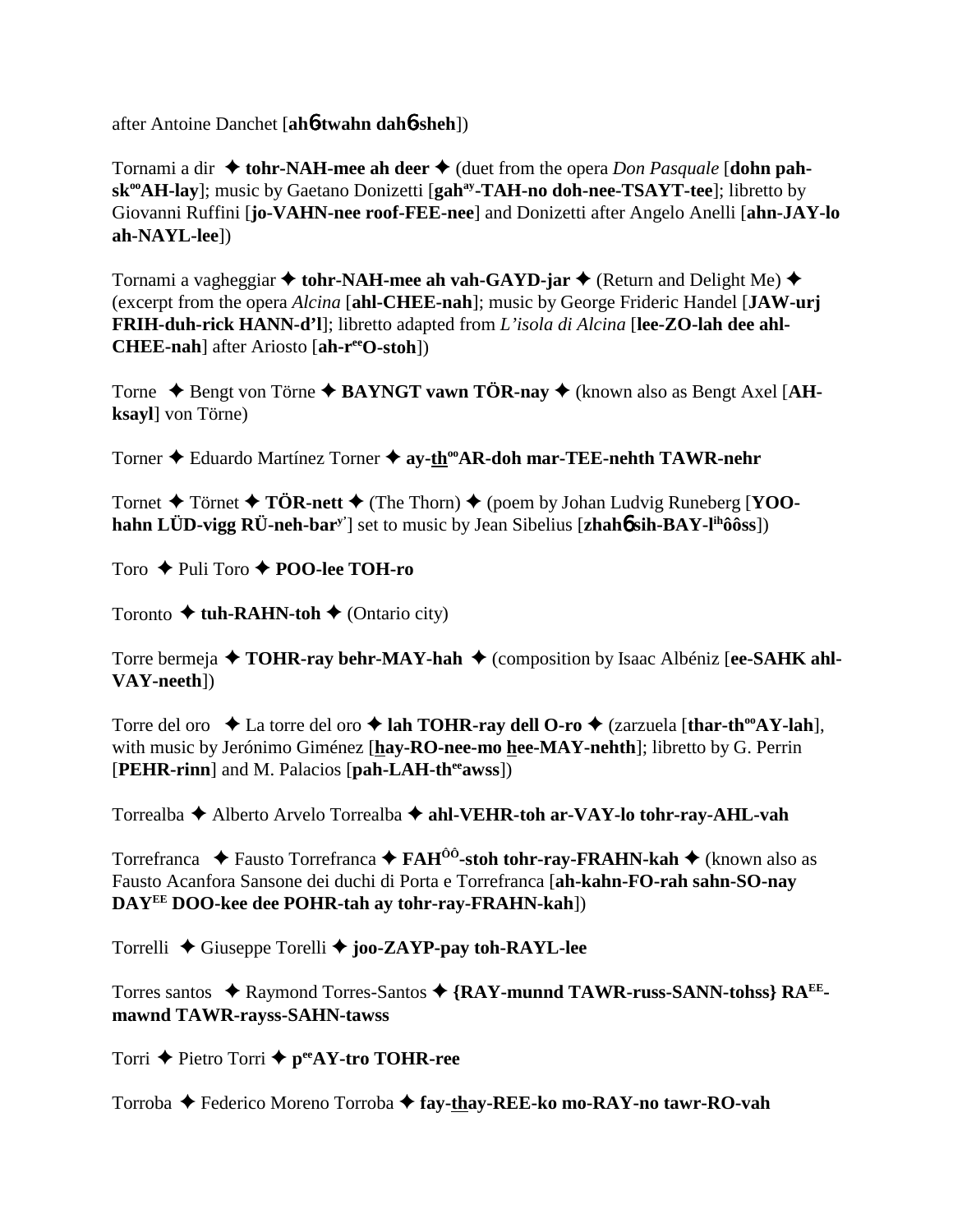Tort **←** César Tort ← SAY-sar TAWRT

Tortelier  $\rightarrow$  Paul Tortelier  $\rightarrow$  **pohl tawr-tuh-l<sup>ee</sup>ay** 

Tortelier ◆ Yan Pascal Tortelier ◆ yah**6** pahss-kahl tawr-tuh-l<sup>ee</sup>ay

Tosar errecart Héctor Tosar Errecart **ECK-tawr toh-SAR ayr-ray-KART**

Tosatti  $\rightarrow$  Vieri Tosatti  $\rightarrow$  v<sup>ee</sup>AY-ree toh-SAHT-tee

Tosca  $\blacklozenge$  Floria Tosca  $\blacklozenge$  **FLO-r<sup>ee</sup>ah TOH-skah**  $\blacklozenge$  (character in the opera *Tosca* [**TOH-skah**]; music by Giacomo Puccini [JAH-ko-mo poo-CHEE-nee]; libretto by Luigi Illica [l<sup>oo</sup>EE-jee eel-**LEE-kah**] and Giuseppe Giacosa [**joo-ZAYP-pay jah-KO-zah**] after Henri Murger [**ah**6**-ree mür-zhay**])

Tosca **→ TOH-skah →** (an opera, with music by Giacomo Puccini [JAH-ko-mo poo-CHEE**nee**]; libretto by Luigi Illica [l<sup>oo</sup>EE-jee eel-LEE-kah] and Giuseppe Giacosa [joo-ZAYP-pay **jah-KO-zah**] after Henri Murger [**ah**6**-ree mür-zhay**]; also a character in the opera)

Toscanini Arturo Toscanini **ar-TOO-ro toh-skah-NEE-nee**

Toselli Enrico Toselli **ayn-REE-ko toh-ZAYL-lee**

Tosi ◆ Pier Francesco Tosi ◆ p<sup>ee</sup>AYR frahn-CHAY-sko TOH-zee

Toso ◆ Piero Toso ◆ p<sup>ee</sup>AY-ro TOH-zo

Tosti Francesco Paolo Tosti **frahn-CHAY-sko PAHO-lo TOH-stee**

Tosti **→** Paolo Francesco Tosti → PAH<sup>O</sup>-lo frahn-CHAY-sko TOH-stee → (first two names apparently reversed in this entry)

Tosti  $\triangle$  Sir Paolo Tosti  $\triangle$  (Sir) PAW-lo TAWSS-tee  $\triangle$  (Anglicized version of the Italian Francesco Paolo Tosti [frahn-CHAY-sko PAH<sup>O</sup>-lo TOH-steel)

Tot ists in mancher menschenbrust  $\triangle$  Tot ist's in mancher Menschenbrust  $\triangle$  TOHT isstss inn **MAHN-hur MENN-shunn-brôôst**  $\triangle$  (Death Reigns in Many a Human Breast)  $\triangle$  (song from  $Liebeslieder$  [**LEE-buss-lee-dur**] —  $Love$   $Songs$  — by Antonín Dvořák [AHN-taw-n<sup>y</sup>ee<sup>ee</sup>n **d'VAW-r shahahk**])

Tota pulchra es **↑ TOH-tah POOL-krah AYSS ↑** (motet [**mo-TETT**] by Giovanni da Palestrina [**jo-VAHN-nee dah pah-lay-STREE-nah**])

Tota pulchra es maria **→** Tota pulchra es Maria → **TOH-tah POOL-krah ayss mah-REE-ah** → (motet [**mo-TETT**] by Anton Bruckner [**AHN-toh<sup>oh</sup>n BRÔÔK-nur**])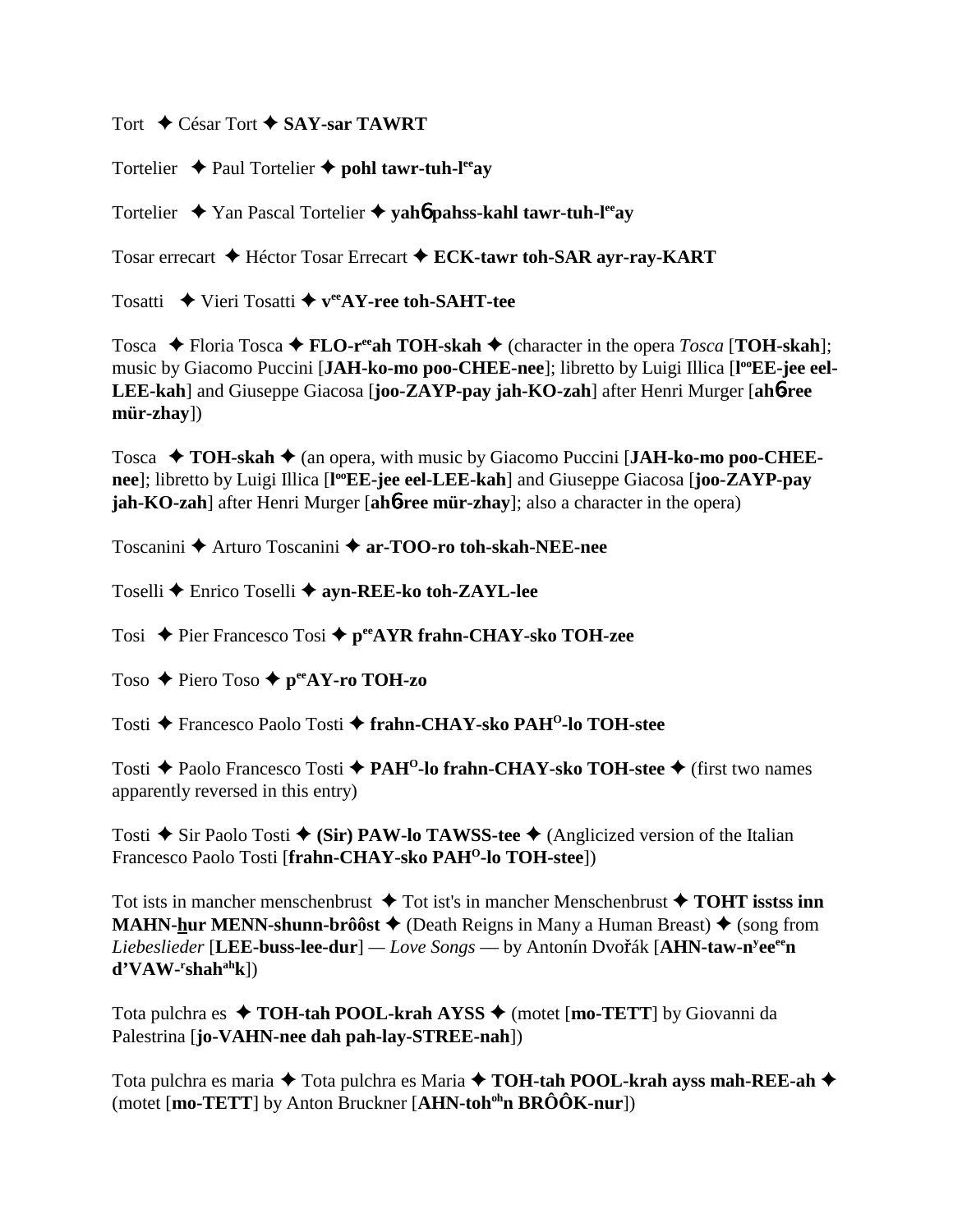Tote stadt  $\rightarrow$  Die tote Stadt  $\rightarrow$  dee TOH-tuh SHTAHT  $\rightarrow$  (The Dead City)  $\rightarrow$  (an opera, with music by Erich Wolfgang Korngold [**{EH-rick WÔÔLF-gang KAWRN-gohld} AY-rihh VAWLF-gahng KAWRN-gawlt**] and Julius Korngold [**YOO-lihôôss KAWRN-gawlt**]; libretto by Paul Schott [**PAHÔÔL SHAWT**] after Georges Rodenbach [**zhawrzh RO-dunn-pahk**])

Totenberg ◆ Roman Totenberg ◆ {RO-munn TOH-t'n-burg} RAW-mahn TOH-tenn-berk

Toth **→** János Tóth ◆ YAH<sup>AH</sup>-nawsh TOH<sup>OH</sup>T

Tottmann **←** Albert Tottmann ← AHL-pert TAWT-mahn ← (known also as Albert Karl Tottmann [**AHL-pert KARL TAWT-mahn**])

Tottola ◆ Andrea Leone Tottola ◆ ahn-DRAY-ah lay-O-nay toht-TOH-lah

Touche **→** John La Touche **→ JAHN lah TOOSH** 

Toujours **→ tôô-zhôôr →** (Always) ◆ (poem by Charles Grandmougin [sharl grahb-môô**zheh<sup>6</sup>**] set to music by Gabriel Fauré [**gah-br<sup>ee</sup>ell fo-ray**])

Toulmon Auguste Bottée de Toulmon **o-güst bawt-tay duh tôôl-maw**6

Toulmouche Frédéric Toulmouche **fray-day-reek tôôl-môôsh** (known also as Frédéric Michel [**mee-shell**] Toulmouche)

Touma Habib Hassan Touma **hah-BEEB hahss-SAHN TOO-mah**

Toupie  $\triangle$  La toupie  $\triangle$  lah tôô-pee  $\triangle$  (The Top)  $\triangle$  (excerpt from the suite *Jeux d'enfants* [zhö **dah**6**-fah**6] — *Children's Games* — by Georges Bizet [**zhawrzh bee-zay**])

Tour **→** Anna El-tour **→ AHN-nah ell-TÔÔR** 

Tour J. P. Contamine de la Tour **(**J. P.**) kaw**6**-tah-meen duh lah tôôr**

Tourangeau Huguette Tourangeau **ü-göt tôô-rah**6**-zho** (known also as Marie Jeannine [**mah-ree zhunn-neen**] Huguette Tourangeau)

Tourbillons rondeau **→** Les tourbillons. Rondeau **→ leh tôôr-bih-yaw6. raw6-doh** → (The Whirlwinds. Rondo [RAHN-doh])  $\blacklozenge$  (excerpt from the *Suite en ré majeur* [s<sup>ü</sup>eet ah**6** ray mah**zhör**] *— Suite in D Major* — by Jean-Philippe Rameau [**zhah**6**-fee-leep rah-mo**])

Tourel Jennie Tourel **JENN-nee tôô-RELL**

Tourin  $\triangle$  Peter Tourin  $\triangle$  **PEE-tur TÔÔ-rinn** 

Tourjee Eben Tourjée **EH-b'n tôôr-JAY**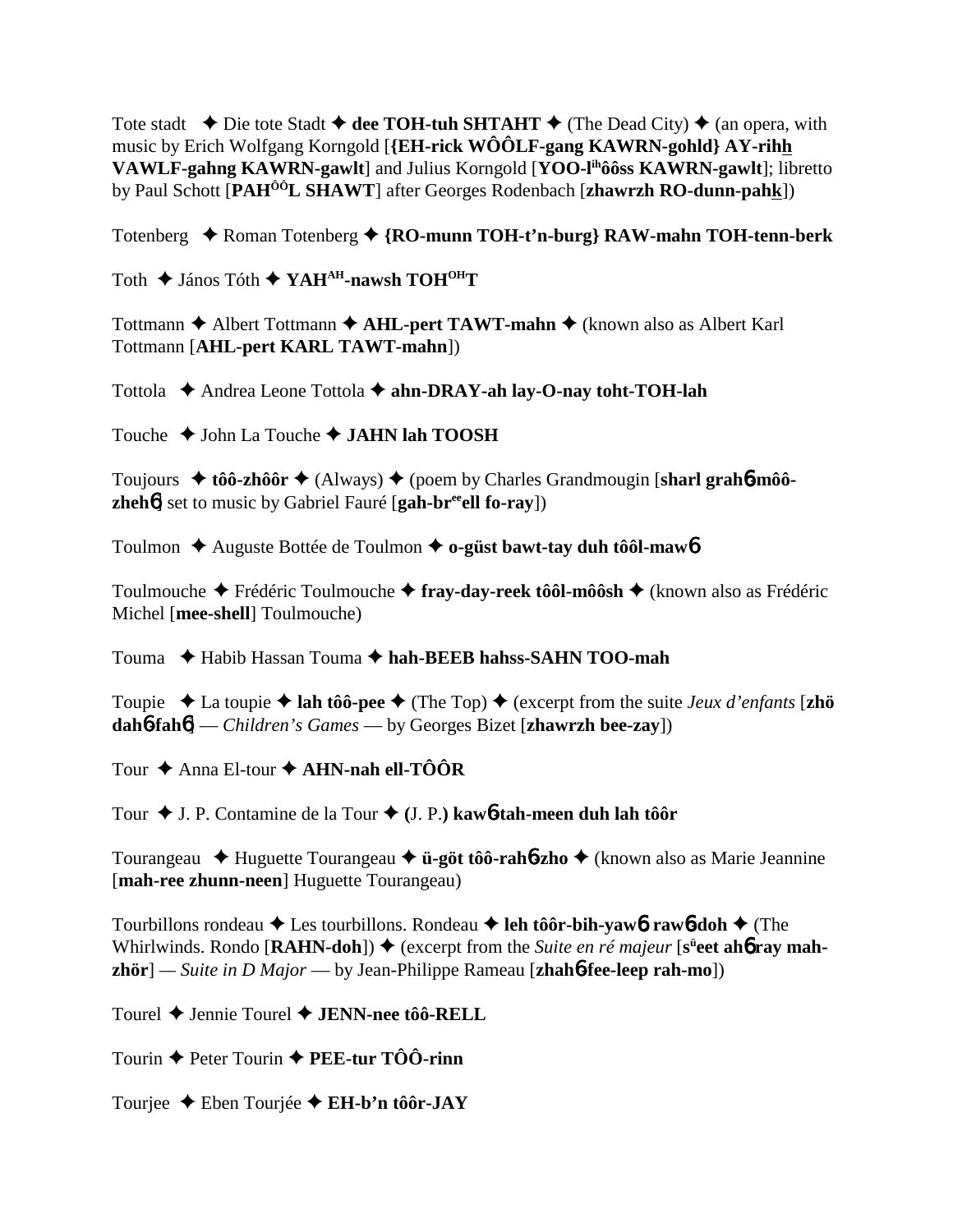Tournemire ◆ Charles Tournemire ◆ sharl tôôr-nuh-meer ◆ (known also as Charles Arnould [**ar-nôôl**] Tournemire)

Tours Berthold Tours **{BUR-thawld TOORZ} BEHR-tawlt tôôr**

Tourte François Tourte **frah**6**-swah tôôrt** (known also as François Xavier Tourte [**frah**6**-swah g'zah-veeay tôôrt**])

Tous deux **→** Tous Deux **→ tôô dö →** (Together) ◆ (poem by Paul Verlaine [**pohl vehr-lenn**] set to music by Reynaldo Hahn [**ray-NAHL-doh HAHN**])

Tousjours  **tôô-zhôôr** (anonymous canonic rondo [**RAHN-doh**] from medieval Cyprus)

Tout gai **→** Tout gai! ◆ tôô gay! ◆ (excerpt from *Cinq mélodies populaires grecques* [seh**6k may-law-dee paw-pü-lehr greck**] — *Five Popular Greek Melodies* — by Maurice Ravel [**moreess rah-vell**])

Tout nest quimages fugitives **→** Tout n'est qu'images fugitives **→ tôô nesst kee-mahzh fü-zheeteev ♦** (All is Nought But a Fleeting Dream) ♦ (poem by Jean Reboul [**zhah**6 **ruh-bôôl**] set to music by Richard Wagner [**RIH-hart VAHG-nur**])

Tout par compas  $\triangle$  tôô par kaw**6**-pah  $\triangle$  (composition by Baude Cordier [bohd kawr-d<sup>ee</sup>ay])

Toute mon ame est la pourquoi me reveiller  $\triangle$  Toute mon âme est là ... Pourquoi me réveiller  $\triangle$ **tôôt maw6-nahm esst lah ... pôôr-kwah muh ray-veh-yay ♦** (excerpt from the opera *Werther* [**vehr-tur**]; music by Jules Massenet [**zhül {mahss-s'nay} mahss-s'neh**]; libretto by Édouard Blau [ay-d<sup>ôô</sup>ar blo], Paul Milliet [pohl mee-y<sup>ee</sup>eh], and Georges [zhawrzh] Hartmann after Johann Wolfgang von Goethe [**YO-hahn VAWLF-gahng fawn GÖ-tuh**])

Toutes les nuits  $\triangle$  tôôt leh n<sup>ü</sup>ee  $\triangle$  (Every night that I go to bed without you)  $\triangle$  (composition by Orlando de Lassus [**awr-lah**6**-doh duh lahss-sü**])

Toutpuissant a mon seigneur Le toutpuissant à mon seigneur **luh tôô- pü eess-sah**6 **ah maw6** seh-n'vör ◆ (psalm set to music by Jan Pieterszoon Sweelinck [**YAHN PEE-turss-zoh<sup>oh</sup>n SWAYAY-lihngk**])

Tove  $\triangle$  **TOO<sup>oo</sup>-vuh**  $\triangle$  (character in Gurrelieder [GÔÔR-ruh-lee-dur] — poems by Jens Peter Jacobsen [**YENNSS PEE-tuh YAH-kawp-sunn**] entitled *Songs of Gurre* [**GÔÔR-ruh**], derived from an old Danish saga, set to music by Arnold Schoenberg [**AR-nawlt SHÖN-pehrk**])

Tovey  $\triangle$  Sir Donald Tovey  $\triangle$  (Sir) DAH-nulld TOH-vih  $\triangle$  (known also as Sir Donald Francis [**FRANN-suss**] Tovey)

Townsend ◆ Declan Townsend ◆ DEH-klunn TOWN-zennd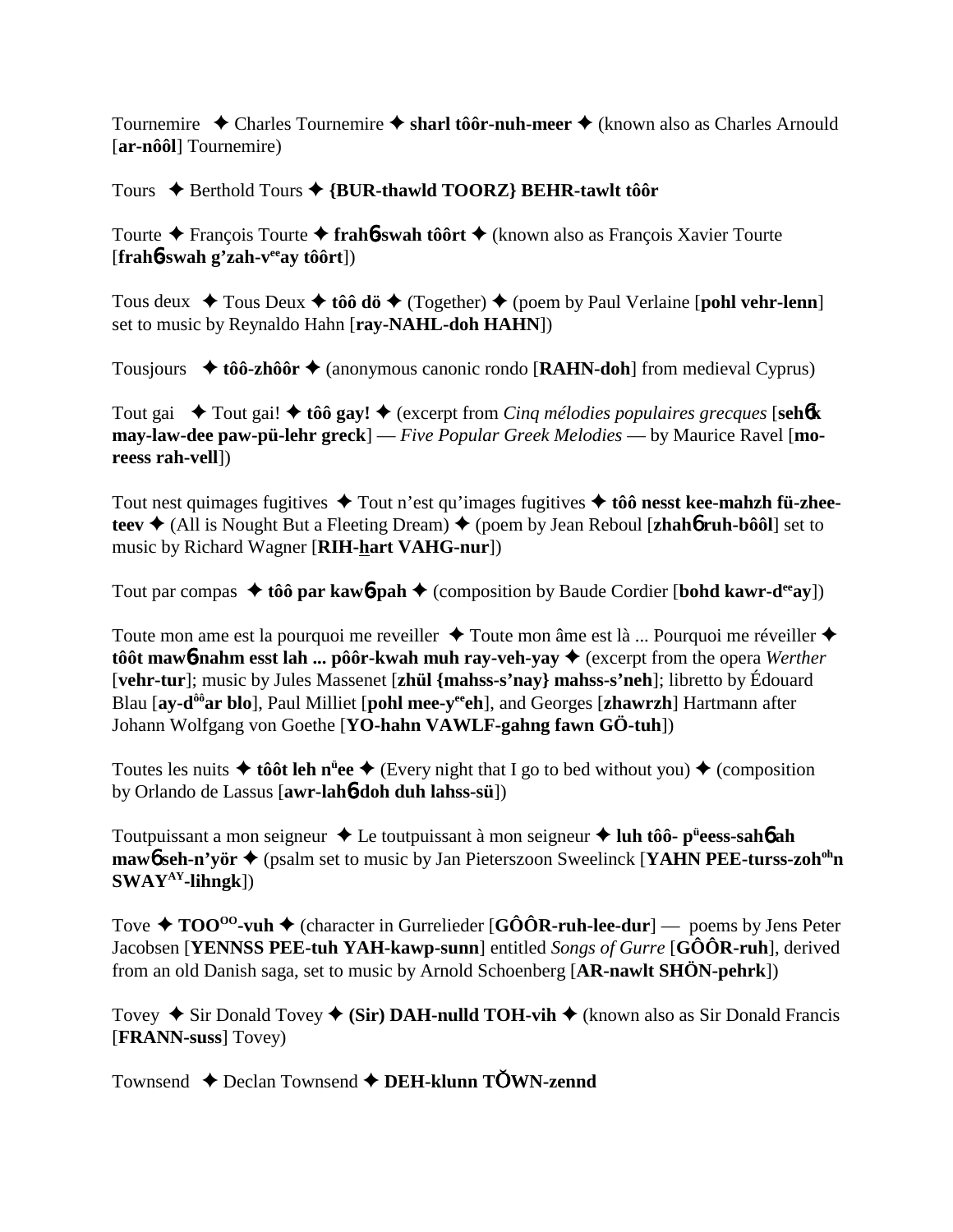Toyama Yuzo Toyama **yoo-zaw taw-yah-mah**

Toye  $\triangle$  Francis Toye  $\triangle$  **FRANNT-suss TOY**  $\triangle$  (known also as John [**JAHN**] Francis Toye)

Toye  $\triangle$  Geoffrey Toye  $\triangle$  **JEFF-ree TOY**  $\triangle$  (known also as Edward [**EDD-wurd**] Geoffrey Toye)

Tozzetti Giovanni Targioni-Tozzetti **jo-VAHN-nee tar-JO-nee-toht-TSAYT-tee**

Tozzi Giorgio Tozzi **JOHR-jo TOHT-tsee**

Tra le fiamme **← TRAH lay f<sup>ee</sup>AHM-may ←** (cantata [**kunn-TAH-tuh**] by George Frideric Handel [**JAW-urj FRIH-duh-rick HANN-d'l**])

Tra voi belle  $\triangle$  Tra voi, belle  $\triangle$  trah VO<sup>EE</sup>, BAYL-lay  $\triangle$  (excerpt from the opera *Manon Lescaut* [**mah-naw**6 **less-ko**]; music by Giacomo Puccini [**JAH-ko-mo poo-CHEE-nee**]; libretto by Domenico Oliva [doh-MAY-nee-ko o-LEE-vah] and Luigi Illica [l<sup>oo</sup>EE-jee eel-LEE-kah] after Antoine-François Prévost [**ah**6**-twahn-frah**6**-swah pray-vo**]; additional contributions to the libretto by Marco Praga [**MAR-ko PRAH-gah**], Ruggero Leoncavallo [**rood-JAY-ro lay-ohn**kah-VAHL-lo], Giulio Ricordi [JOO-le<sup>e</sup>o ree-KOHR-dee], and Puccini)

Trabaci Giovanni Maria Trabaci **jo-VAHN-nee mah-REE-ah trah-BAH-chee**

Trabuco ◆ Mastro Trabuco ◆ MAH-stro trah-BOO-ko ◆ (character in the opera *La forza del destino* [**lah FOHR-tsah dayl day-STEE-no**] — *The Force of Destiny*; music by Giuseppe Verdi [**joo-ZAYP-pay VAYR-dee**]; libretto by Francesco Maria Piave [**frahn-CHAY-sko mah-REE-ah peeAH-vay**] after Angel P. De Saavedra [**ahn-HELL (**P.**) day sah-VAY-drah**])

Tractus  $\triangleleft$  TRAHK-tôôss  $\triangleleft$  (section of the Latin mass set to music by various composers)

Tradito schernito  $\triangle$  Tradito, schernito  $\triangle$  **trah-DEE-toh, skayr-NEE-toh**  $\triangle$  (aria from the opera *Così fan tutte* [**ko-ZEE fahn TOOT-tay**] — *All Women Do the Same*; music by Wolfgang Amadeus Mozart [**VAWLF-gahng ah-mah-DAY-ôôss MO-tsart**] and libretto by Lorenzo da Ponte [**lo-RAYN-tso dah POHN-tay**])

Traduire ah bien souvent mon reve ◆ Traduire! Ah! bien souvent mon rêve ◆ trah-d<sup>ü</sup>eer! ah! **b**<sup>ee</sup>**ah6** sôô-vah**6** maw**6** revv **→** (excerpt from the opera *Werther* [VEHR-tur]; music by Jules Massenet [**zhül** {mahss-s'nay} mahss-s'neh]; libretto by Édouard Blau [**ay-d<sup>ôô</sup>ar blo**], Paul Milliet [pohl mee-y<sup>ee</sup>ch], and Georges [zhawrzh] Hartmann after Johann Wolfgang von Goethe [**YO-hahn VAWLF-gahng fawn GÖ-tuh**])

Traetta Filippo Traetta **{FIH-lipp-po TRETT-tah} fee-LEEP-po trah-AYT-tah**

Traetta **→** Tommaso Traetta **→ tohm-MAH-zo trah-AYT-tah →** (known also as Tommaso Michele Francesco Saverio [**mee-KAY-lay frahn-CHAY-sko sah-VAY-reeo**] Traetta)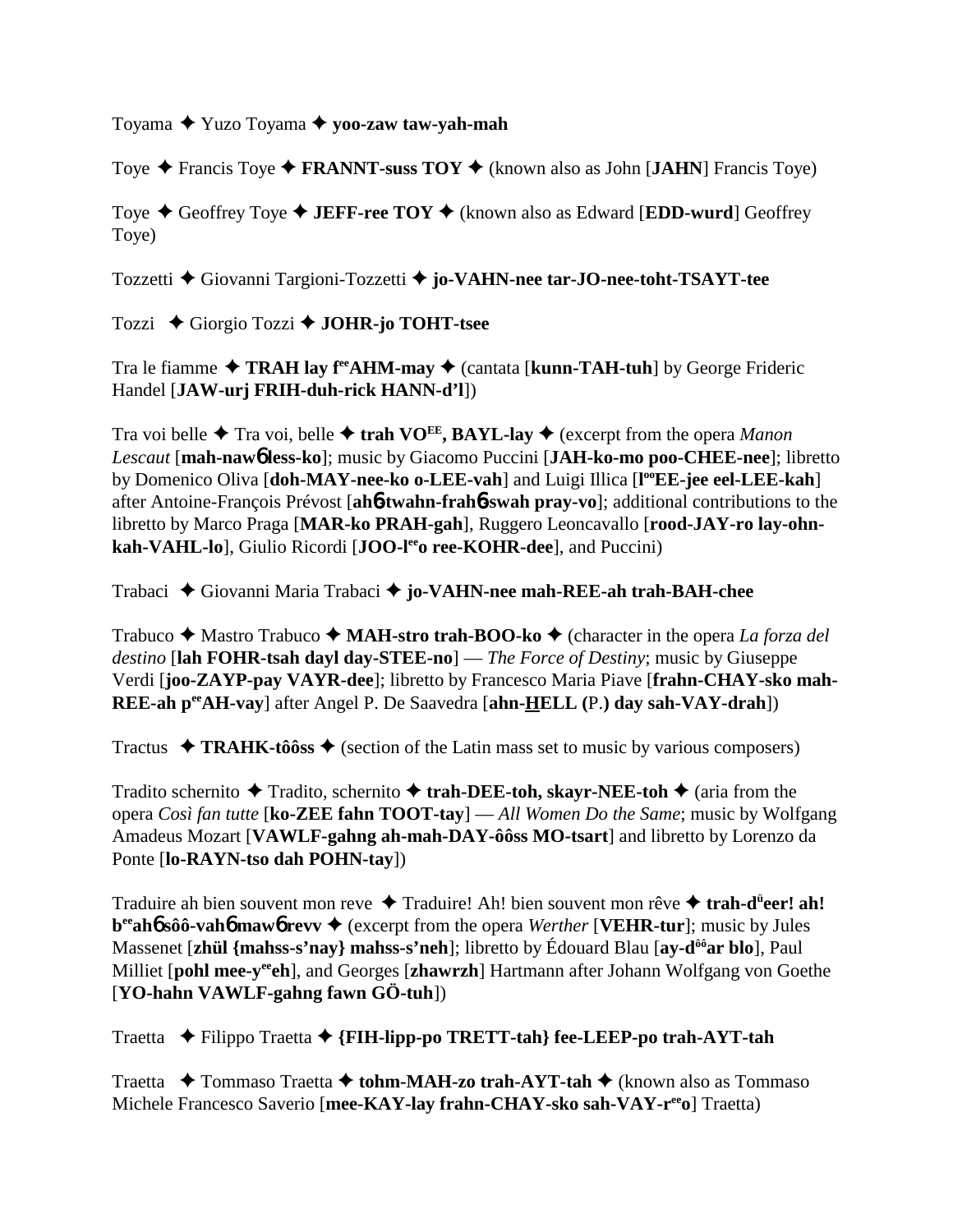Trafalgar square  $\triangle$  Trafalgar Square  $\triangle$  **truh-FA<sup>L</sup>-gur (Square)**  $\triangle$  (a hornpipe, composition by Gordon Langford [**GAWR-dunn LANG-furd**)

Tragedie lyrique en cinq actes **→** Tragédie lyrique en cinq actes → **trah-zhay-dee lee-reek ah<sup>6</sup>** sehotk ahkt  $\triangle$  (Lyric Tragedy in Five Acts)

Tragedie lyrique en trois actes Tragédie lyrique en trois actes  **trah-zhay-dee lee-reek ah**6 **tr'wah ahkt**  $\triangle$  (Lyric Tragedy in Three Acts)

Tragica  $\triangleleft$  trah-JEE-kah  $\triangleleft$  (sonata by Edward MacDowell [EDD-wurd mack-DOW-ull])

Tragicomedia **trah-jee-ko-MAY-deeah**

Tragiques  $\triangle$  Les tragiques  $\triangle$  luh trah-zheek  $\triangle$  (the high-brows)  $\triangle$  (characters in the opera *L'amour des trois oranges* [**lah-môôr day tr'wah aw-rah**6**zh**] *— The Love for Three Oranges*; music by Serge Prokofiev [**sehr-GAY prah-KAW-fiheff**]; libretto by Prokofiev after Carlo Gozzi [**KAR-lo GOHT-tsee**])

Trago **→** José Tragó **→ ho-SAY trah-GO** 

Trahe me **TRAH-ay may** (motet [**mo-TETT**] by Giovanni da Palestrina [**jo-VAHN-nee dah pah-lay-STREE-nah**])

Traherne  $\triangle$  Thomas Traherne  $\triangle$  TAH-muss truh-HURN

Train du ciel ◆ Le train du ciel ◆ luh treh**6** dü s<sup>ee</sup>ell ◆ (song from the opera *Marie Galante* [**mah-ree gah-lah**6**t**], with music by Kurt Weill [**KÔÔRT VL**]; libretto by Jacques Déval [**zhack day-vahl**] and Fernay [**fehr-nay**])

Tralascia pur di piangere  $\triangle$  trah-LAH-shah poor dee p<sup>ee</sup>AHN-jay-ray  $\triangle$  (Desist now from your weeping)  $\triangle$  (aria from the cantata [**kunn-TAH-tuh**] *Su le sponde de Tebro* [soo lay **SPOHN-day day TAY-bro**] — *On the Banks of the Tiber* — by Alessandro Scarlatti [**ah-layss-SAHN-dro skar-LAHT-tee**])

Trambitsky Victor Trambitsky **VEEK-tur trahm-BITT-skee** (known also as Victor Nikolaievich [**ny ee-kah-LAHEE-eh-vihch**] Trambitsky)

Tramontini Vittoria Tesi-Tramontini **veet-TOH-reeah TAY-see-trah-mohn-TEE-nee**

Tramonto **→ Il tramonto → eel trah-MOHN-toh →** (Sunset) ◆ (poem by Andrea Maffei [ahn-**DRAY-ah mahf-FAYEE**] set to music by Giuseppe Verdi [**joo-ZAYP-pay VAYR-dee**])

Trampler Walter Trampler **{WAWL-tur TRAMM-plur} VAHL-tur TRAHM-plur**

Tran ◆ Vân Khê Trån ◆ VAHNG KAY TRAHNG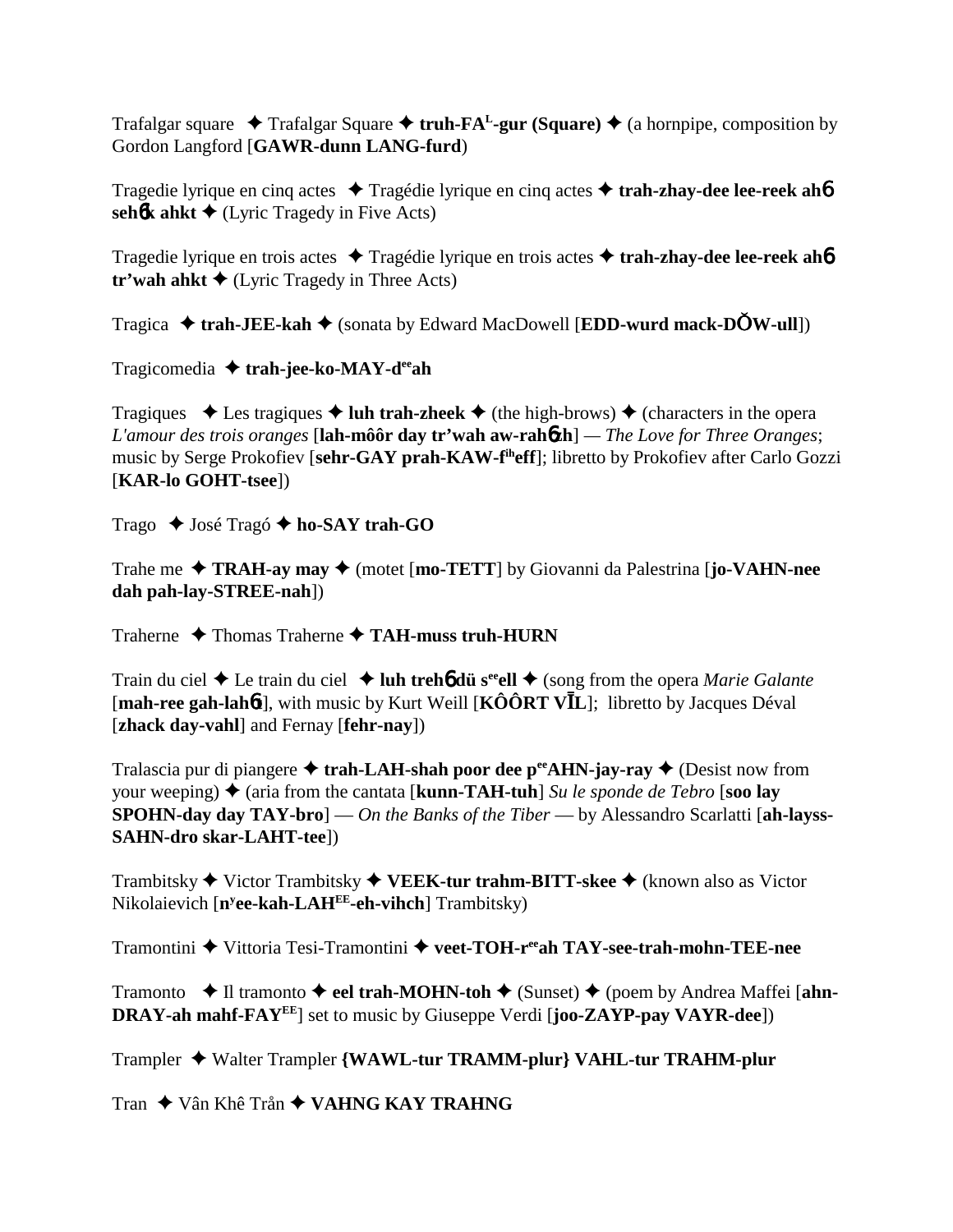Tranchant Michel Tranchant **mee-shell trah**6**-shah**6

Tranenregen  $\triangle$  Tränenregen  $\triangle$  **TRAY-nunn-ray-gunn**  $\triangle$  (Rain of Tears)  $\triangle$  (poem by Wilhelm Müller [**VILL-hellm MÜL-lur**] set to music by Franz Schubert [**FRAHNTSS SHOO-bert**] in the song cycle *Die schöne Müllerin* [**dee SHÖ-nuh MÜL-luh-rinn**] — *The Miller's Lovely Daughter*)

Tranquillamente ma non trascinato **→ trahn-k<sup>oo</sup>eel-lah-MAYN-tay mah nohn trah-shee-NAH-toh**

Tranquillo ◆ trahn-k<sup>oo</sup>EEL-lo ◆ (poem by Theodore Roethke [THEE-uh-doh<sup>uh</sup>r REHTH**kee**] set to music by Michelle Ekizian [**mih-SHELL eh-KEE-zihunn**] in *"Octoéchos"* [**awk-taway-ko**] *for Double String Quartet and Soprano*)

Tranquillo ei posa come bello quale incanto  $\triangle$  Tranquillo ei posa; Com'è bello! Quale incanto  $\triangle$ **trahn-k<sup>oo</sup>EEL-lo ay<sup>ee</sup> PO-zah; ko-MAY BAYL-lo! k<sup>oo</sup>AH-lay een-KAHN-toh ♦ (excerpt)** from the opera *Lucrezia Borgia* [**loo-KRAY-tseeah BOHR-jah**]; music by Gaetano Donizetti [**gahay-TAH-no doh-nee-TSAYT-tee**]; libretto by Felice Romani [**fay-LEE-chay ro-MAH-nee**] after Victor Hugo [**{VICK-tur h'YOO-go} veek-tawr ü-go**])

Trapes  $\triangle$  Mrs. Trapes  $\triangle$  (Mrs.) TRAYPSS  $\triangle$  (character in a 20th-century version of *The Beggar's Opera*; music by Benjamin Britten [**BENN-juh-munn BRITT-tunn**], and libretto from the original 1728 version of *The Beggar's Opera* by John Gay [**JAHN GAY**])

Trapp ◆ Max Trapp ◆ MAHKSS TRAHP ◆ (known also as Hermann Emil Alfred [HEHR**mahn AY-meel AHL-frayt**] Max Trapp)

Traubel Helen Traubel **HEH-lunn TRAW-b'l** (known also as Helen Francesca Traubel [**HEH-lunn frann-CHESS-kah TRAW-b'l**])

Traugott Rohner Traugott **{RO-nur TRAW-gutt} RO-nur TRAHÔÔ-gawt**

Traum durch die dammerung ◆ Traum durch die Dämmerung ◆ **TRAH<sup>ôô</sup>M dôôrh dee DEMM-muh-rôông**  $\triangle$  (Dream in the Dusk)  $\triangle$  (poem by Otto Julius Bierbaum [AWT-toh **YOO-l<sup>ih</sup>ôôss BEER-pah<sup>ôô</sup>m**] set to music by Richard Strauss [RIH-hart SHTRAH<sup>OO</sup>SS])

Traum lieb und tod  $\blacklozenge$  Traum, Lieb und Tod  $\blacklozenge$  **TRAH<sup>ôô</sup>M, LEEP ôônt TOHT**  $\blacklozenge$  (song from *Leib- und Seelen-Songs für hohe Stimme und Gitarre* [**LP- ôônt ZAY-lunn-(songs) für HO-uh SHTIMM-muh ôônt ghee-TAR-ruh**] — *Songs of Body and Soul for High Voice and Guitar*) (compositions by Gottfried von Einem [**GAWT-freet fawn -numm**])

Traumbild  $\triangle$  Das Traumbild  $\triangle$  dahss TRAH<sup>00</sup>M-pillt  $\triangle$  (The Vision)  $\triangle$  (poem by Ludwig Heinrich Christoph Hölty [**LOOT-vihh HN-rihh KRIH-stawf HÖL-tü**] set to music by Wolfgang Amadeus Mozart [**VAWLF-gahng ah-mah-DAY-ôôss MO-tsart**])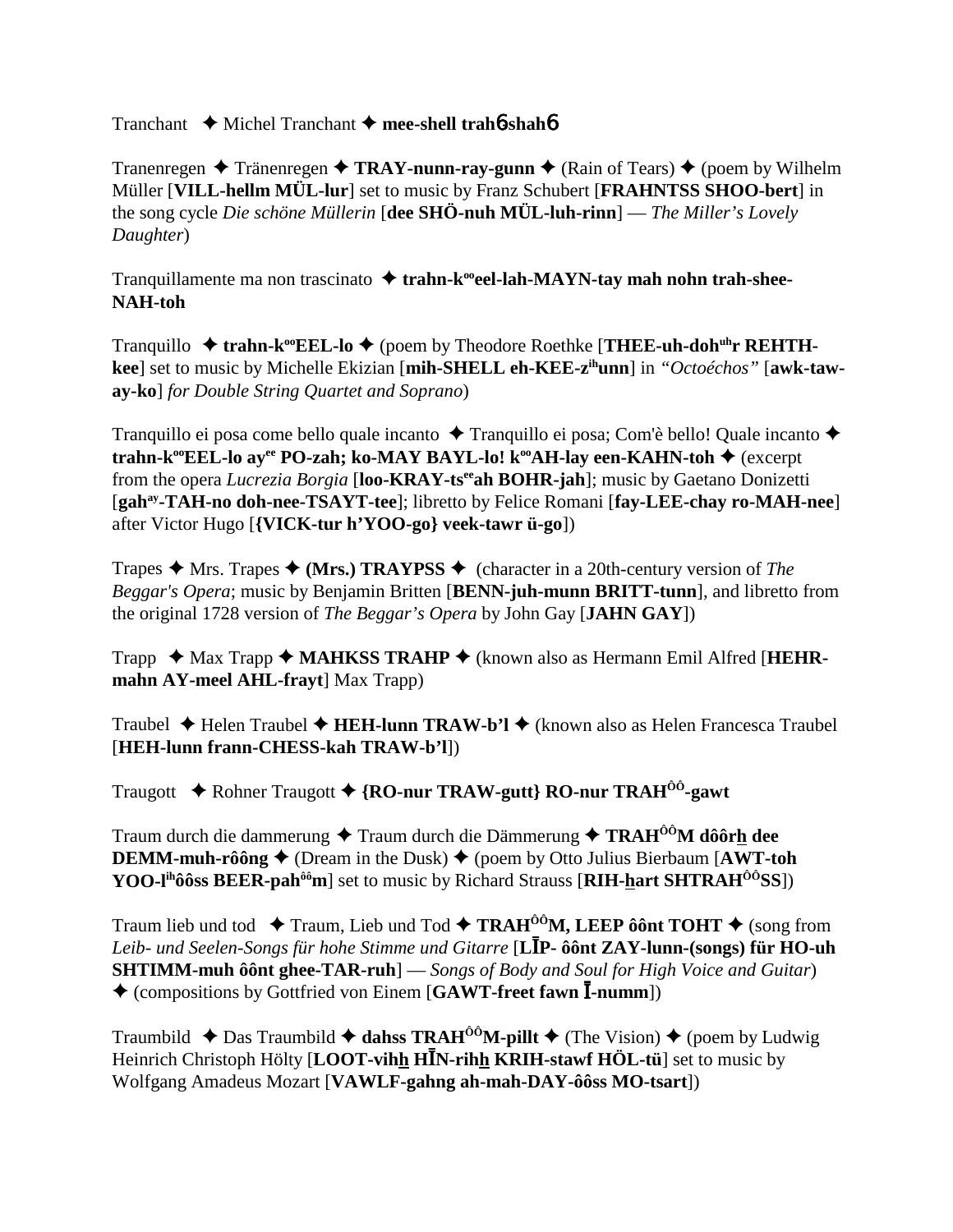Traume  $\triangle$  Träume  $\triangle$  **TROY-muh**  $\triangle$  (Dreams)  $\triangle$  (poem by Mathilde Wesendonk [**mah-TILLtuh VAY-zunn-tawngk**] set to music by Richard Wagner [**RIH-hart VAHG-nur**] in his *Wesendonk Lieder* [**VAY-zunn-tawngk LEE-dur**])

Traumerei ◆ Träumerei ◆ TROY-muh-rī ◆ (Dreaming) ◆ (composition from *Kinderszenen* [**KINN-terss-tsay-nunn**] — *Scenes From Childhood* — by Robert Schumann [**ROHOH-bert SHOO-mahn**])

Traumgekront  $\triangle$  Traumgekrönt  $\triangle$  **TRAH<sup>ôô</sup>M-guh-krönt**  $\triangle$  (Crowned in Dreams)  $\triangle$  (poem by Rainer Maria Rilke [**RAHIH-nur mah-REE-ah RILL-kuh**] set to music by Alban Berg [**AHLpahn BEHRK**] in *Sieben frühe Lieder* [**ZEE-bunn FRÜ-uh LEE-dur**] — *Seven Early Songs*)

Traun bogen und pfeil  $\blacklozenge$  Traun! Bogen und Pfeil  $\blacklozenge$  **TRAH<sup>ôô</sup>N! BO-gunn ôônt p'FIL**  $\blacklozenge$ (Aye! Bows and Arrows)  $\triangleq$  (poem by Johann Ludwig Tieck [**YO-hahn LOOT-vihh TEEK**] set to music by Johannes Brahms [**yo-HAHN-nuss {BRAHMZ} BRAHAHMSS**] in the song cycle *Die schöne Magelone* [**dee SHÖ-nuh mah-guh-LO-nuh**] — *The Beautiful Magelone*)

Trautwein ◆ Friedrich Trautwein ◆ FREET-rihh TRAH<sup>ôô</sup>T-vIn ◆ (known also as Friedrich Adolf [**AHAH-dawlf**] Trautwein)

Trautwein ◆ Traugott Trautwein ◆ TRAH<sup>ôô</sup>-gawt TRAH<sup>ôô</sup>T-vIn

Traviata  $\triangle$  La traviata  $\triangle$  **lah trah-v<sup>ee</sup>AH-tah**  $\triangle$  (The Worldly Woman)  $\triangle$  (an opera, with music by Giuseppe Verdi [**joo-ZAYP-pay VAYR-dee**]; libretto by Francesco Maria Piave [**frahn-CHAY-sko mah-REE-ah peeAH-vay**] after Alexandre Dumas [**ah-leck-sah**6**-dr' dü-mah**])

Traxel **→** Josef Traxel **→ YOH<sup>OH</sup>-zeff TRAHK-sull** 

Tre giorni son che nina  $\blacklozenge$  Tre giorni son che Nina  $\blacklozenge$  **TRAY JOR-nee sohn kay NEE-nah**  $\blacklozenge$ (For three days now Nina has stayed in bed)  $\blacklozenge$  (composition thought to be by Giovanni Pergolesi [**jo-VAHN-nee payr-go-LAY-zee**])

Tre sbirri una carrozza te deum **→** Tre sbirri, una carrozza (Te Deum) → tray z**BEER-ree, oonah kar-ROHT-tsah (tay DAY-ôôm)**  $\blacklozenge$  (excerpt from the opera *Tosca* [**TOH-skah**]; music by Giacomo Puccini [JAH-ko-mo poo-CHEE-nee]; libretto by Luigi Illica [l<sup>oo</sup>EE-jee eel-LEE-kah] and Giuseppe Giacosa [**joo-ZAYP-pay jah-KO-zah**] after Henri Murger [**ah**6**-ree mür-zhay**])

Tre volte miagola la gatta in fregoia **↓ tray VOHL-tay m<sup>ee</sup>ah-GO-lah lah GAHT-tah een fray-GO-yah**  $\blacklozenge$  (Thrice the cat mews on heat)  $\blacklozenge$  (choral excerpt from Act III of the opera *Macbeth* [**muck-BEHTH**]; music by Giuseppe Verdi [**joo-ZAYP-pay VAYR-dee**] and libretto by Francesco Maria Piave [frahn-CHAY-sko mah-REE-ah perAH-vay] after William Shakespeare [**WILL-l<sup>ih</sup>umm SHAYK-spih<sup>uh</sup>r**])

Trebelli Zélia Trebelli **zay-leeah treh-bell-lee**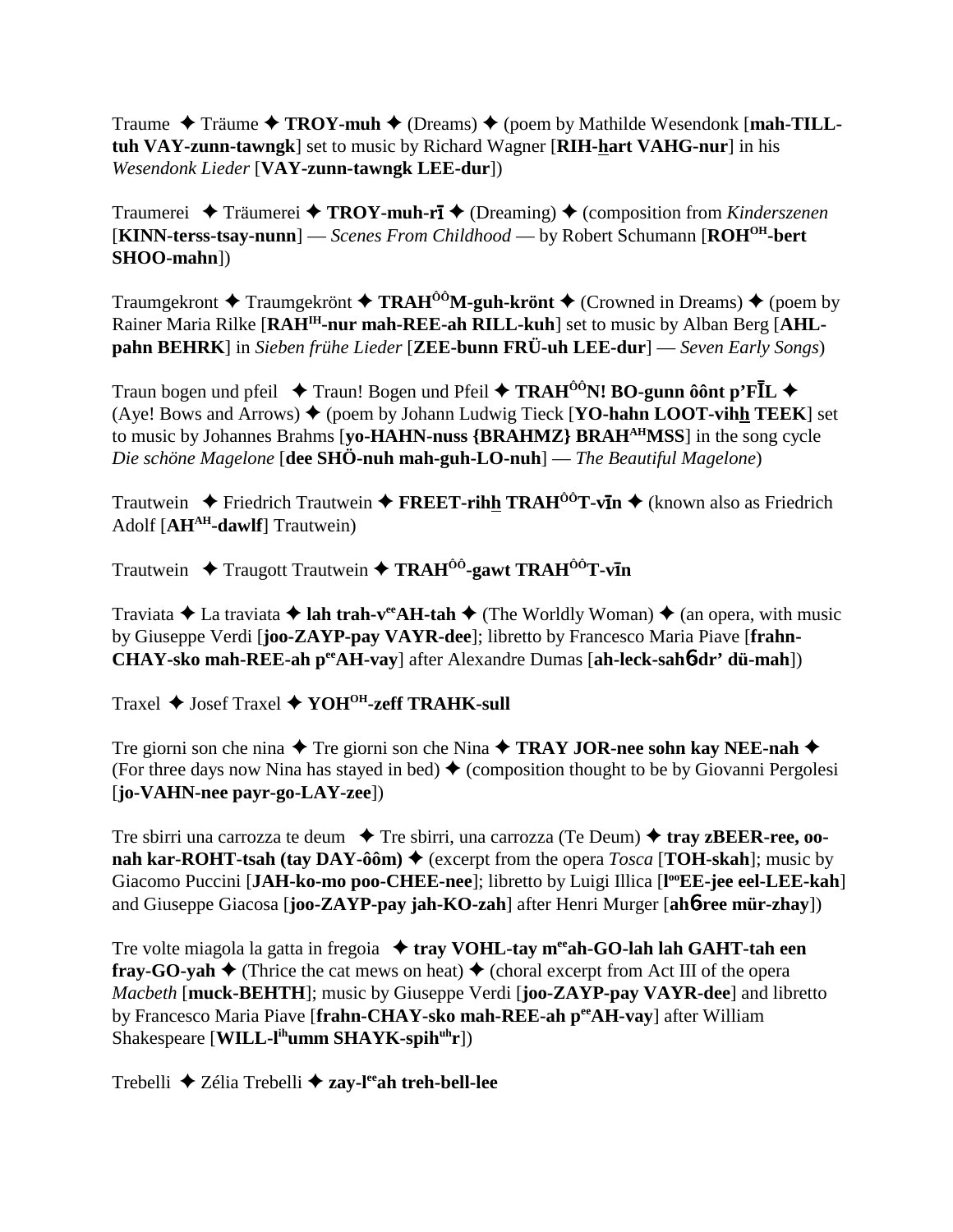Treble shawm with namers  $\triangle$  Treble Shawm with Nakers  $\triangle$  (**Treble**) **SHAWM** (with) NAY**kurz)**

Trecate Luigi Ferrari-Trecate **l ooEE-jee fayr-RAH-ree-tray-KAH-tay**

Tredici ◆ David del Tredici ◆ DAY-vudd dell truh-DIH-chee ◆ (known also as David Walter [**WAWL-tur**] del Tredici)

Trefle  $\triangle$  Le Roi de Trèfle  $\triangle$  luh r'wah duh treh-fl'  $\triangle$  (The King of Clubs)  $\triangle$  (character in the opera *L'amour des trois oranges* [**lah-môôr day tr'wah aw-rah**6**zh**] *— The Love for Three Oranges*; music by Serge Prokofiev [**sehr-GAY prah-KAW-fiheff**]; libretto by Prokofiev after Carlo Gozzi [**KAR-lo GOHT-tsee**])

Treger Charles Treger **CHAH-rullz TREH-gur**

Tregian Francis Tregian **FRANNT-suss TREH-junn**

Treharne ◆ Bryceson Treharne ◆ BR**ISS-sunn trih-HARN** 

Treibhaus **→** Im Treibhaus **→ imm TR<b>ĪP-hah**<sup>ôô</sup>ss ◆ (In the Hothouse) ◆ (poem by Mathilde Wesendonk [**mah-TILL-tuh VAY-zunn-tawngk**] set to music by Richard Wagner [**RIH-hart VAHG-nur**] in his Wesendonk Lieder [**VAY-zunn-tawngk LEE-dur**])

Treigle  $\rightarrow$  Norman Treigle  $\rightarrow$  **NAWR-munn TRI**-gh'l

Treitler Leo Treitler **{LEE-o TRT-lur} LAY-o TRT-lur**

Treleaven John Treleaven **JAHN trih-LEH-vunn**

Tremacoldo **tray-mah-KOHL-doh**

Tremblay George Tremblay **JAW-urj TREMM-blay** (known also as George Amedée [**ah-muh-DAY**] Tremblay)

Tremblay Gilles Tremblay **zheel trah**6**-bl**- (known also as Gilles Léonce [**lay-aw**6**ss**] Tremblay)

Tremper Susanne Tremper **zoo-ZAHN-nuh TREMM-pur**

Trempont Michel Trempont **mee-shell trah**6**-paw**6

Tren vi **→** Tren VI → **TRENN VI →** (Elegy VI) → (poem by Jan Kochanowski [**YAHN ko**hah-NAWF-skee] set to music by Stanisław Moniuszko [stah-N<sup>Y</sup>EESS-wahf mah-n<sup>ee</sup>ÔÔSH**kaw**])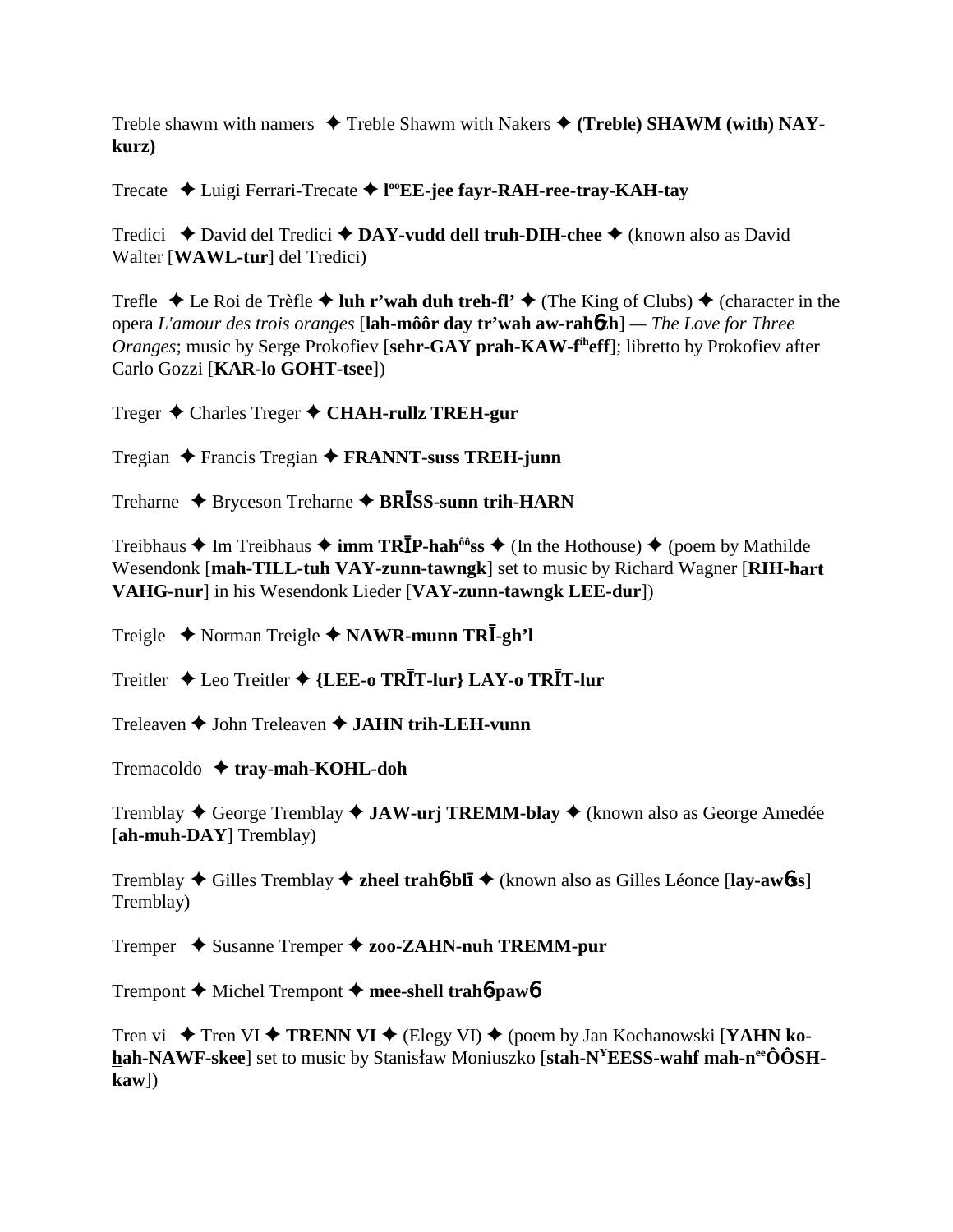Trena pou figan  $\triangle$  Ta tréna pou figan  $\triangle$  tah TRAY-nah poo FEE-gahn  $\triangle$  (The Trains Which Left) **→** (lyric by Vangelis Goufas [**vah-GAY-liss GOO-fahss**] set to music by Stavros Xarhakos [**STAHV-russ ksar-HAH-kuss**])

Treno fevgi stis okto **→** To tréno févgi stis októ **→ toh TREH-naw FEVV-<u>h</u>'yee stiss awk-TAW**  $\blacklozenge$  (The Train Leaves at Eight)  $\blacklozenge$  (lyric by Manos Eleftheriou [**MAH-nuss eh-leff-theh-REE-o**] set to music by Mikis Theodorakis [MEE-kiss thay-o-thaw-R**I**-kiss])

Trentin **→** Roger Trentin → raw-zhay trah**6**-teh**6** 

Trento **→** Vittorio Trento ◆ veet-TOH-r<sup>ee</sup>o TRAYN-toh

Trepak  $\blacklozenge$  **tree-PAHK**  $\blacklozenge$  (song by Modest Moussorgsky [mah-D<sup>Y</sup>ESST MOOSS-surk-skee])

Treptow  $\blacklozenge$  Günther Treptow  $\blacklozenge$  GÜN-tur TREPP-tawv  $\blacklozenge$  (known also as Günther Otto Walther [**AWT-toh VAHL-tur**] Treptow)

Tres anime  $\triangle$  Trés animé  $\triangle$  treh-zah-nee-may  $\triangle$  (the first *é* apparently should be *è*)

Tres anime Très animé **treh-zah-nee-may**

Tres peu anime  $\triangle$  Très peu animé  $\triangle$  treh pö ah-nee-may

Tres preludios  $\triangle$  Tres preludios  $\triangle$  **TRAYSS pray-LOO-th<sup>ee</sup>awss**  $\triangle$  (Three Preludes)  $\triangle$ (compositions by Celedonio Romero [**thay-lay THO-neeo ro-MAY-ro**])

Tretick Stephanie Tretick **STEH-fuh-nee TREH-tick**

Tretyakov **→** Viktor Tretyakov ◆ VEEK-tur trett-vah-KAWF ◆ (known also as Viktor Viktorovich Tretyakov [**VEEK-tur VEEK-tuh-ruh-vihch trett-yah-KAWF**])

Treu **←** Daniel Gottlob Treu ← DAH-n<sup>ih</sup>ayl GAWT-lawp TROY

Treue liebe dauert lange  $\triangle$  Treue Liebe dauert lange  $\triangle$  **TROY-yuh LEE-buh DAH<sup>ôô</sup>-urt LAHNG-uh ♦** (True Love Endures Long) ♦ (poem by Johann Ludwig Tieck [YO-hahn **LOOT-vihh TEEK**] set to music by Johannes Brahms [**yo-HAHN-nuss {BRAHMZ} BRAHAHMSS**] in the song cycle *Die schöne Magelone* [**dee SHÖ-nuh mah-guh-LO-nuh**] — *The Beautiful Magelone*)

Treulich gefuhrt  $\triangle$  Treulich geführt  $\triangle$  **TROY-lihh guh-FÜRT**  $\triangle$  (bridal chorus from the opera *Lohengrin* [**LOHOH-unn-grinn**], music and libretto by Richard Wagner [**RIH-hart VAHG-nur**])

Trevathan Charles E. Trevathan **CHAH-rullz E. truh-VAY-thunn**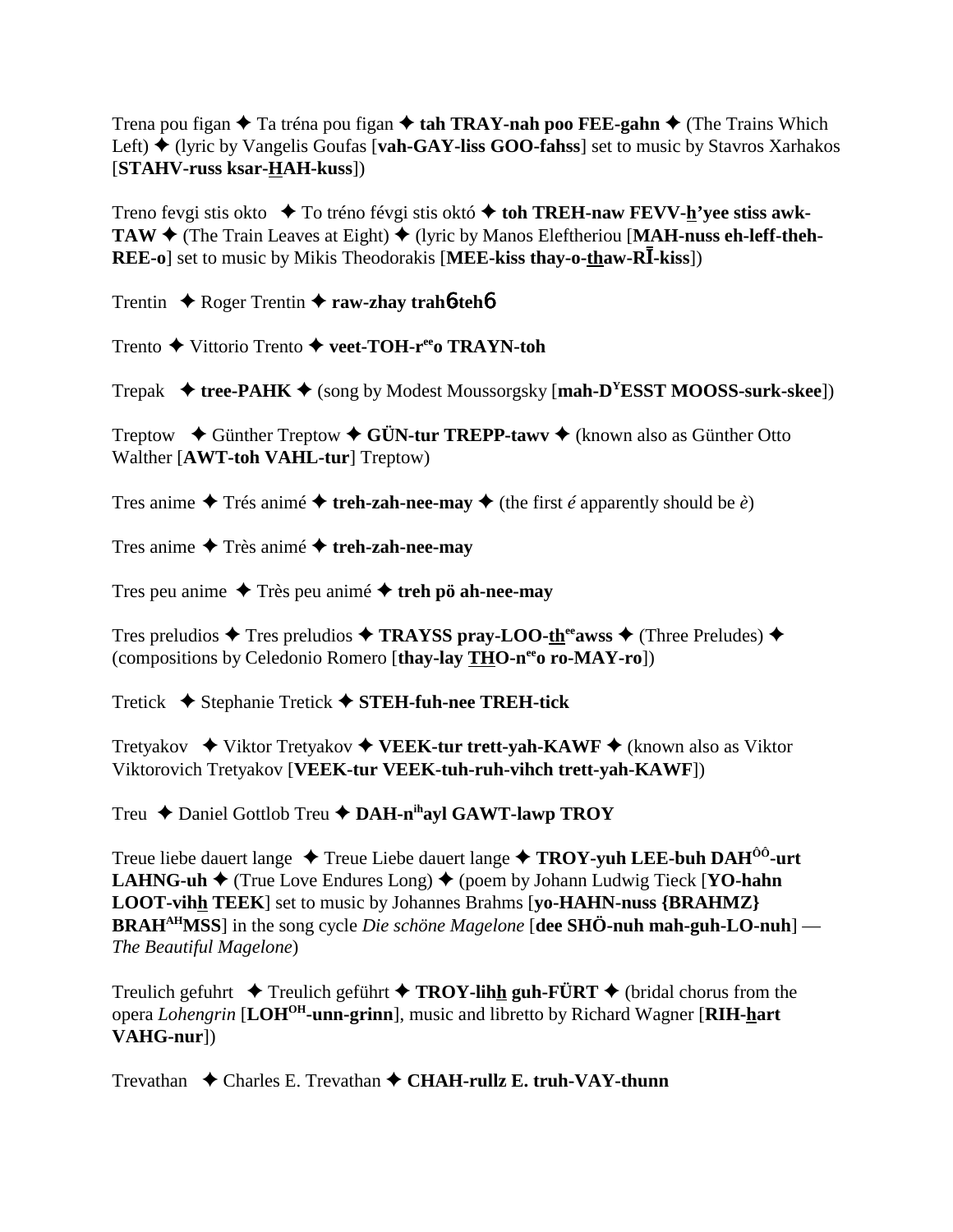Treville Yvonne de Tréville **ee-vawn duh tray-veel**

Trevor Caroline Trevor **KA-ruh-lunn TREH-vur**

Tri ciechi siamo **→ tree CHAY-kee s<sup>ee</sup>AH-mo →** (song by Giovanni Domenico da Nola [**jo-VAHN-nee doh-MAY-nee-ko dah NO-lah**])

Trial Antoine Trial **ah**6**-twahn treeahl**

Trial Armand-Emmanuel Trial **ar-mah**6**-emm-mah-nü ell treeahl**

Trial Jean-Claude Trial **zhah**6**-klohd treeahl**

Trial ◆ Marie-Jeanne Trial ◆ mah-ree-zhahn tr<sup>ee</sup>ahl

Triay ◆ Oscar Esplá y Triay ◆ **awss-KAR ayss-PLAH ee tree-** $\overline{I}$  ◆ (known also as Oscar Esplá)

Tribulationes  $\triangleq$  **tree-bôô-lah-t<sup>ee</sup>O-ness**  $\triangleq$  (sacred music by Josef Rheinberger [**YOH<sup>OH</sup>-zeff RN-pehr-gur**])

Tribulationes civitatum **tree-bôô-lah-tihO-ness chee-vih-TAH-tôôm** (motet [**mo-TETT**] by Jacob Clemens non Papa [**YAH-kawp KLAY-mennss nawn PAH-pah**])

#### Triebel **TREE-buhl**

Trifunovic ◆ Vitomir Trifunović ◆ VEE-taw-mihr tree-FOO-naw-vihch

Trigales  $\triangle$  En los trigales  $\triangle$  ayn lawss tree-GAH-layss  $\triangle$  (composition by Joaquín Rodrigo [**ho-ah-KEEN rohd-REE-go**])

Trimarchi Domenico Trimarchi **doh-MAY-nee-ko tree-MAR-kee**

Trimble  $\triangle$  Joan Trimble  $\triangle$  **JOHN TRIMM-buhl**  $\triangle$  (long o)

Trimpin **TRIMM-pinn** (known also as Gerhard Trimpin [**GAYR-hart TRIMM-pinn**])

Trio elegiaque  $\triangle$  Trio élégiaque  $\triangle$  **TREE-o ay-lay-zh<sup>ee</sup>ahk**  $\triangle$  (compositions by Serge Rachmaninoff [**sehr-GAY rahk-MAH-ny ih-nuff**])

Trio in sol minore per violino leuto e basso continuo **TREE-o een SOHL mee-NO-ray payr vee-o-LEE-no, lay-OO-toh ay BAHSS-so kohn-TEE-n<sup>oo</sup>o**  $\blacklozenge$  **(Trio in** *g* **Minor for Violin, Lute,** and Continuo [**kunn-TIH-n'yuh-wo**]) ♦ (composition by Antonio Vivaldi [ahn-TAW-n<sup>ee</sup>o vee-**VAHL-dee**])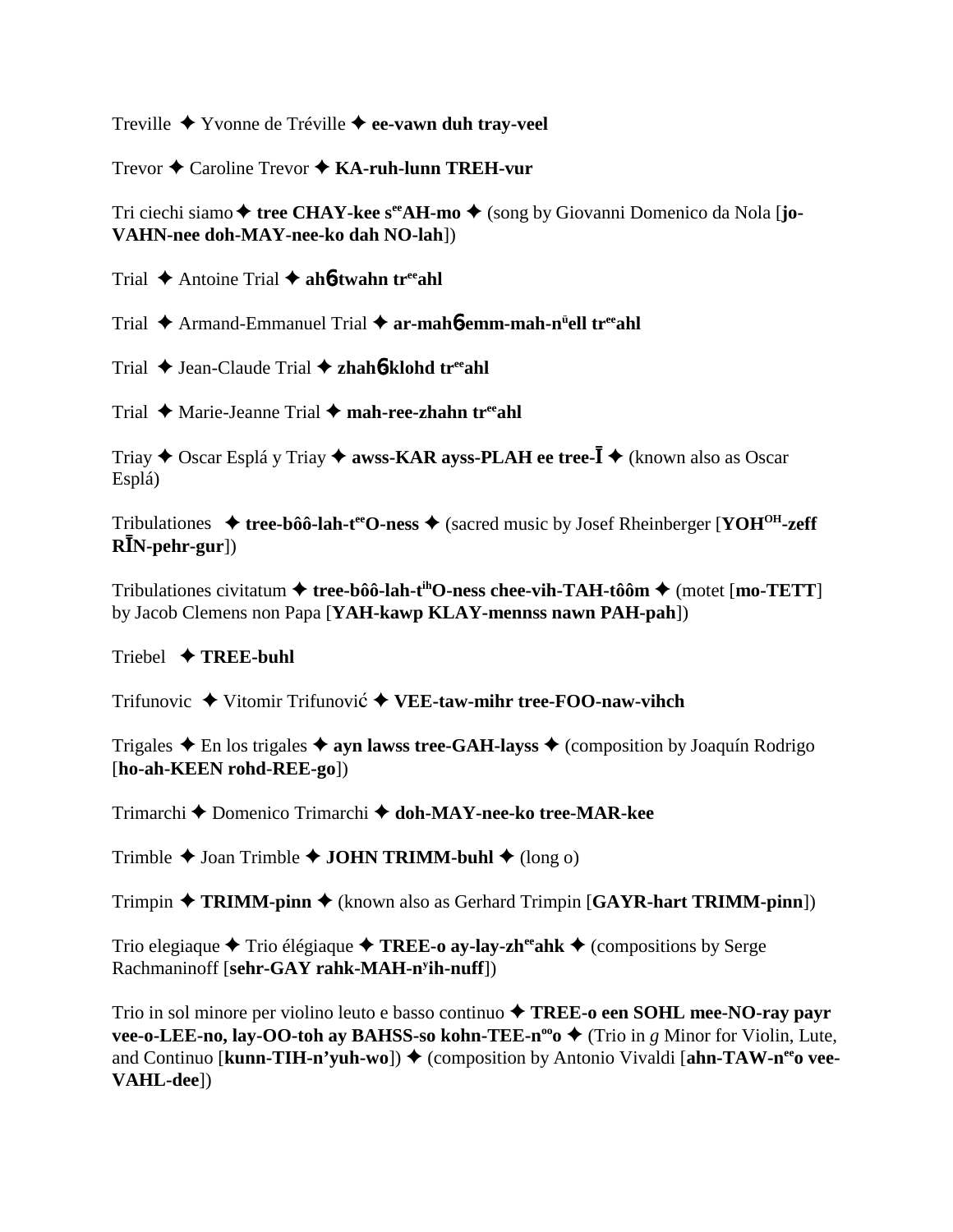Trio pour piano, violon et violoncelle  $\triangleq$  tree-o pôôr per ah-no, v<sup>ee</sup> aw-lawb ay v<sup>ee</sup> aw-lawb-sell  $\triangle$  (Trio for piano, violin and violoncello)  $\triangle$  (compositions by Maurice Ravel [mo-reess rah- $\text{well}$ )  $\blacklozenge$  (compositions by Ernest Chausson [ehr-nesst shohss-saw6])

Triolet  $\blacklozenge$  TREE-o-lett  $\blacklozenge$  poem by Tomasz Zan [TOH-mahsh ZAHN) set to music by Stanisław Moniuszko [stah-N<sup>Y</sup>EESS-wahf mah-n<sup>ee</sup>ÔÔSH-kaw])  $\blacklozenge$  (the triolet is a poetic form)

Trionfi amore  $\triangle$  Trionfi amore!  $\triangle$  tree-OHN-fee ah-MO-ray!  $\triangle$  (excerpt from the opera Orfeo ed Euridice [ohr-FAY-o ayd ay<sup>oo</sup>-ree-DEE-chay]; music by Christoph Willibald von Gluck [KRIH-stawf VILL-lee-bahlt fawn  $GLOOR$ ] and libretto by Ranieri de' Calzabigi [rah $n^{ee}AY$ -ree day kahl-tsah-BEE-jee])

Tripatos  $\triangleq$  tree-pah-toh  $\triangleq$  (Three-Step)  $\triangleq$  (composition by Maurice Ravel [mo-reess rahvell])

Triquet  $\triangleq$  tree-kay  $\triangleq$  (character in the opera *Eugen Onegin* or *Yevgeny Onegin* [vevv-GAYnee ah-N<sup>Y</sup>AY-ghinn]; music by Peter Ilyich Tchaikovsky [p'YAW-t'r ill-YEECH {chah<sup>ih</sup>-KAWF-skee} chay-KAWF-skee]; libretto by Konstantin Shilovsky [kahn-stahn-T<sup>Y</sup>EEN shih-LAWF-skee] and P. I. Tchaikovsky after Alexander Sergeyevich Pushkin [uh-l<sup>y</sup>ick-SAHN-d'r sehr-GAY-yeh-vihch POOSH-kinn])

Trischka  $\blacklozenge$  Tony Trischka  $\blacklozenge$  TOH-nee TRIHSH-kuh

Tristamente ma con tenerezza  $\triangleq$  treess-tah-MAYN-tay mah kohn tay-nay-RAYT-tsah

Tristan et iseult  $\triangle$  Tristan et Iseult  $\triangle$  treess-taho ay ee-zölt  $\triangle$  (A medieval romance in music and poetry, based on surviving manuscripts preceding the opera *Tristan und Isolde* [TRIH-stahn] ô ônt ee-ZAWL-tuh], with music and libretto by Richard Wagner [RIH-hart VAHG-nur])

Tristan und isolde  $\rightarrow$  Tristan und Isolde  $\rightarrow$  TRIH-stahn ô ônt ee-ZAWL-tuh  $\rightarrow$  (an opera, with music and libretto by Richard Wagner [RIH-hart VAHG-nur])

Tristano  $\triangle$  Lennie Tristano  $\triangle$  LENN-nee trih-STAH-no  $\triangle$  (known also as Leonard Joseph [LEH-nurd JO-zeff] Tristano)

Triste  $\rightarrow$  TREESS-tay  $\rightarrow$  (Sad)  $\rightarrow$  (traditional Argentinian song arranged by Alberto Ginastera [ahl-VEHR-toh hee-nahss-TAY-rah])

Tristis est anima mea  $\triangle$  TREE-stiss esst UH-nih-muh MAY-uh  $\triangle$  (My Soul is Sad)  $\triangle$  (motet [mo-TETT] by Francis Poulenc [frah6-seess pôô-lah6k])  $\triangleq$  (madrigal [MADD-rih-gull] by Carlo Gesualdo [KAR-lo jay-z<sup>oo</sup>AHL-doh])

Tritonius ◆ Petrus Tritonius ◆ PETT-rôôss tree-TOH-nihôôss

Tritt auf die glaubensbahn ◆ Tritt auf die Glaubensbahn ◆ TRITT ah<sup>ôô</sup>f dee GLAH<sup>ôô</sup>-bunnss-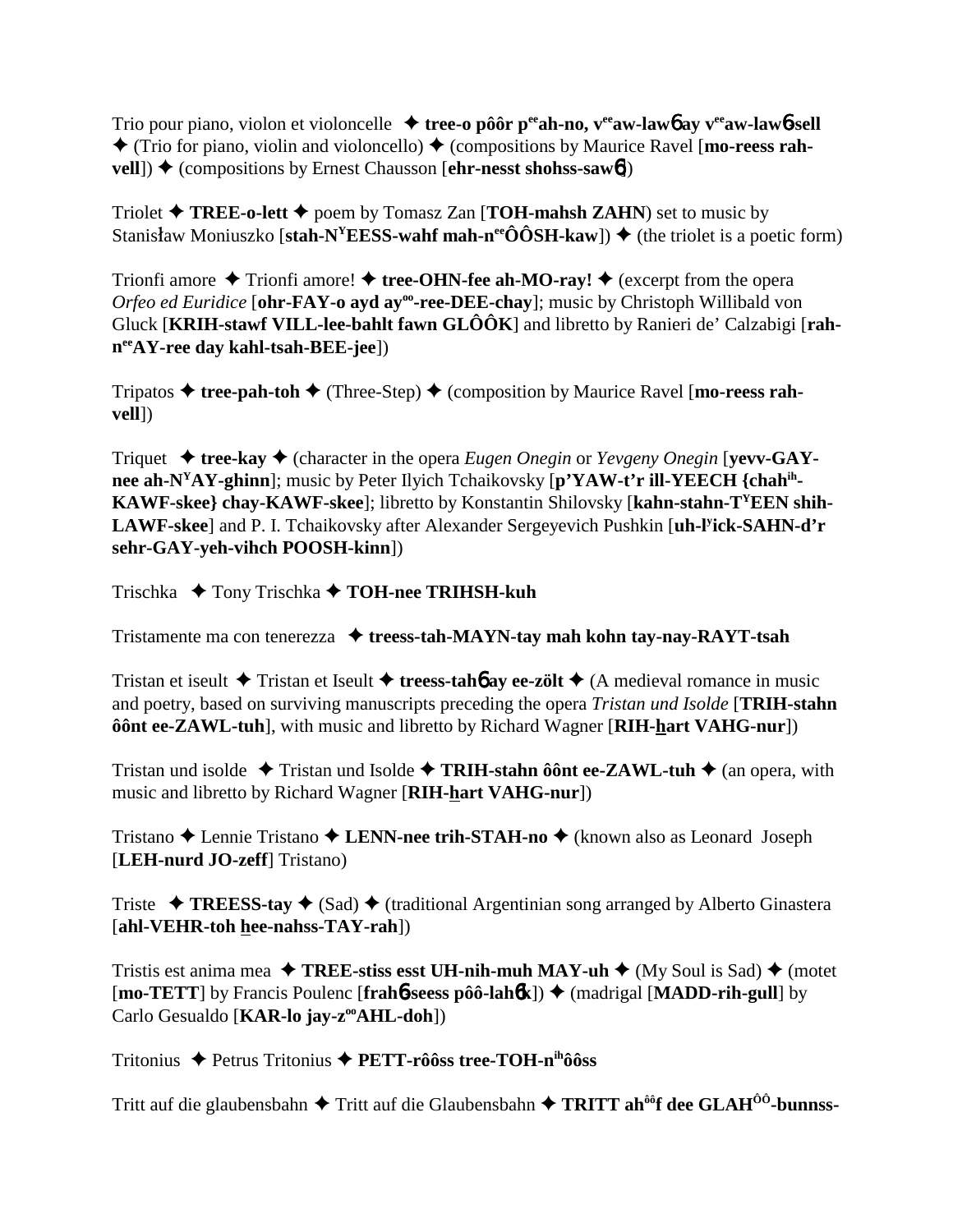**pahn ♦** (cantata [**kunn-TAH-tuh**] by Johann Sebastian Bach [**YO-hahn** {suh-BASS-t<sup>ih</sup>unn **BAHK} zay-BAH-stihahn BAHK**])

Tritto Giacomo Tritto **JAH-ko-mo TREET-toh** (known also as Giacomo Domenico Mario Antonio Pasquale Giuseppe Tritto [JAH-ko-mo doh-MAY-nee-ko MAH-r<sup>ee</sup>o ahn-TAW-n<sup>ee</sup>o pah-sk<sup>oo</sup>AH-lay joo-ZAYP-pay TREET-toh])

Trnavsky ◆ Mikuláš Schneider-Trnavský ◆ MIH-kôô-lah<sup>ah</sup>sh SHN**Ī-dur-TUR-nahv-skee**<sup>ee</sup>

Trnecek **→** Hanuš Trneček → **HAH-nôôsh TUR-neh-check** 

Trockne blumen **→** Trockne Blumen → TRAWK-nuh BLOO-munn → (Faded Flowers) → (poem by Wilhelm Müller [**VILL-hellm MÜL-lur**] set to music by Franz Schubert [**FRAHNTSS SHOO-bert**] in the song cycle *Die schöne Müllerin* [**dee SHÖ-nuh MÜL-luh-rinn**] — *The Miller's Lovely Daughter*)

Trocknet nicht **TRAWK-nutt nihht** (poem by Johann Wolfgang von Goethe [**YO-hahn VAWLF-gahng fawn GÖ-tuh**] set to music by Ludwig van Beethoven [**LOOT-vihh funn BAYAY-toh-funn**])

Trog Henning Trog **HENN-nihng TRAWK**

Troika  $\triangle$  **TRO<sup>IH</sup>-kah**  $\triangle$  (excerpt from the symphonic suite *Lieutenant Kijé* [**KEE-zhay**] derived from a film by the same name based on a story by Yuri Tynyanov [**YOO-ree TEEN-yuh-nuff**], with music by Sergey Prokofiev [sehr-GAY prah-KAW-f<sup>th</sup>eff]) ♦ (No. 11, *November*, in *The Seasons* by Peter Ilyich Tchaikovsky [**p'YAW-t'r ill-YEECH {chahih-KAWF-skee} chay-KAWF-skee**])

Troilo  $\blacklozenge$  A. Troilo  $\blacklozenge$  (A.) **TROY-lo** 

Trois beaux oiseaux de paradis **tr'wah bo wah-zo duh pah-rah-dee** (Three Beautiful Birds of Paradise) (excerpt from the orchestral song cycle *Shéhérazade* [**shay-hay-rah-zahd**] by Maurice Ravel [**mo-reess rah-vell**]) ♦ (song from *Trois Chansons* [**tr'wah shahb-sawb**] — *Three Songs* — by Maurice Ravel [**mo-reess rah-vell**])

Trois bourrees Trois bourrées **tr'wah bôôr-ray** (excerpts from *Chants d'Auvergne* [**shah**6 **doh-vehrny'**] *— Songs of the Auvergne* [**o-vehrny'**], French folk songs collected by Joseph Canteloube [**zho-zeff kah**6**-t'lôôb**])

Trois chansons  $\triangleq$  **tr'wah shahb-sawb**  $\triangleq$  (Three Songs)  $\triangleq$  (compositions by Arthur Honegger)  $[\ar\text{-}\text{tür aw-nugg-gur}]$   $\blacklozenge$  (compositions by Maurice Ravel  $[\text{mo-reess rah-vell}]$ )  $\blacklozenge$  (poems by Charles d'Orléans [**sharl dawr-lay-ah**6] set to music by Claude Debussy [**klohd deh-büss-see**])

Trois chansons de bilitis **→** Trois chansons de Bilitis **→ tr'wah shahb-saw6 duh bee-lee-tiss →** (Three songs of Bilitis)  $\blacklozenge$  (songs by Claude Debussy [**klohd deh-büss-see**])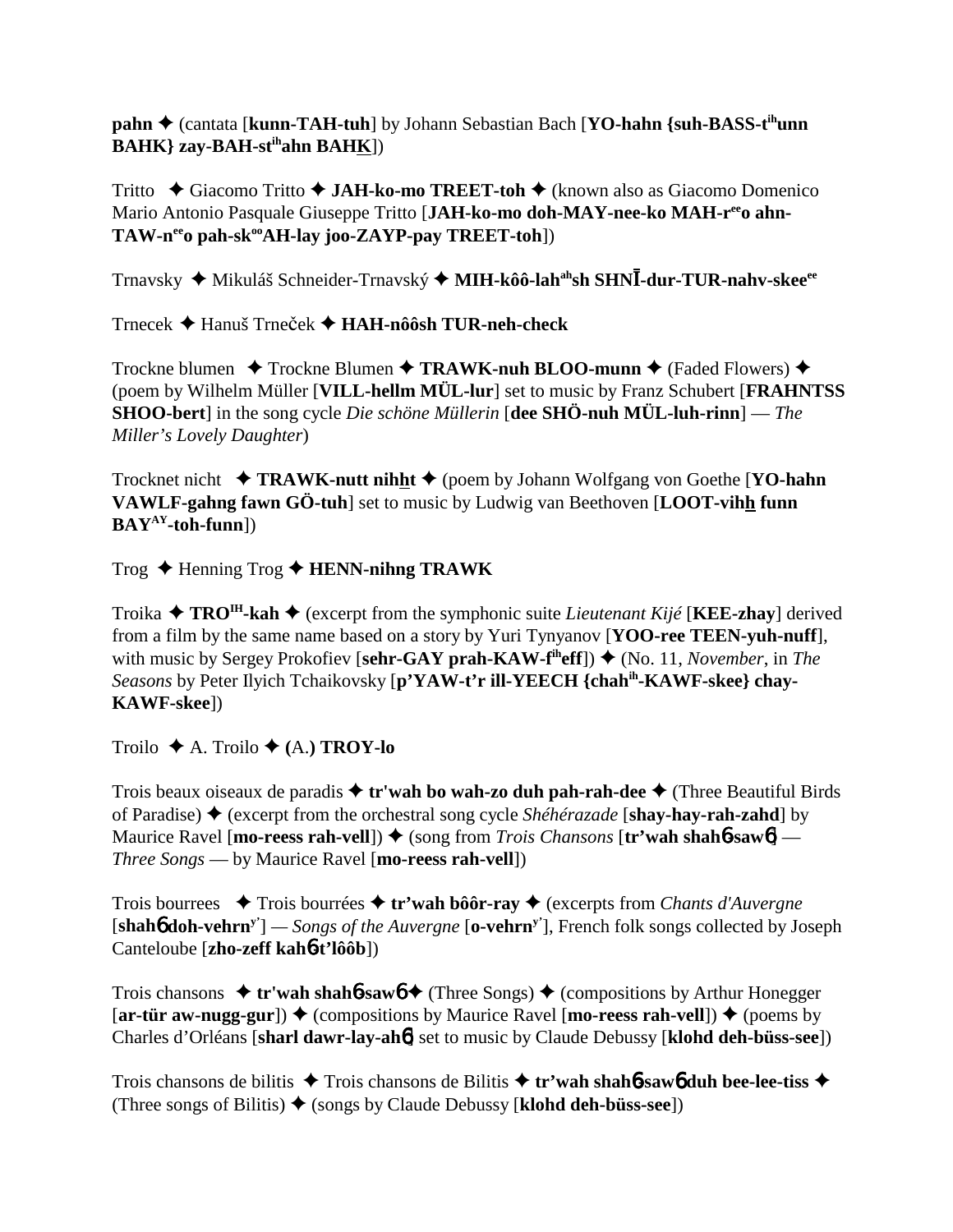Trois chansons de charles dorleans ◆ Trois chansons de Charles d'Orléans ◆ tr'wah shah**6** saw**6** duh sharl dawr-lay-ah**6 →** (songs by Claude Debussy [klohd deh-büss-see])

Trois chansons de la nouvelle france Trois chansons de la nouvelle-France **tr'wah shah**6 **saw6** duh lah nôô-vell frahbss  $\triangle$  (Three Songs of the New France)  $\triangle$  (vocal compositions by Harry Somers [**HAR-ree SUH-murz**])

Trois gymnopedies Trois gymnopédies **tr'wah zheem-naw-pay-dee**

Trois madrigaux galants **tr'wah mah-dree-go gah-lah**6 (Three Galant Madrigals [**gahlah<sup>6</sup> MADD-rih-gullz**]  $\blacklozenge$  (poems set to music by Jacques Chailley [**zhack shah<sup>ee</sup>-vee**])

Trois mouvements de petrouchka **→** Trois mouvements de "Petrouchka" **→ tr'wah môô-v'mah6 duh peh-TROOSH-kah**  $\blacklozenge$  (three movements from the burlesque *Petrouchka*; music by Igor Stravinsky [**EE-gur strah-VINN-skee**] and libretto by Benois [**beh-nwah**])

Trois mouvements perpetuels **→** Trois mouvements perpétuels ◆ tr'wah môô-v'mah**6** per-pay**t**<sup>t</sup>•ell ◆ (Three Perpetual Motions) ◆ (compositions by Francis Poulenc [frah6-seess pôô-lah6k])

Trois noels polonais Trois Noëls polonais **tr'wah naw-ell paw-law-neh** (Three Polish Carols)  $\triangle$  (arranged by Jacques Chailley [**zhack shah<sup>ee</sup>-vee**])

Trois pieces Trois pièces **tr'wah peeess** (compositions by Francis Poulenc [**frah**6**-seess pôô-lah**6**k**])

Trois poemes de stephane mallarme Trois poèmes de Stéphane Mallarmé **tr'wah pawemm duh stay-fahn mahl-lar-may ♦** (three poems by Stéphane Mallarmé [stay-fahn mahl-lar**may**] set to music by Maurice Ravel [**mo-reess rah-vell**])

Trois poemes dun jour  $\triangle$  Trois poèmes d'un jour  $\triangle$  tr'wah paw-emm dü**b** zhôôr  $\triangle$  (Three Poems of a Day) ♦ (poems by Charles Grandmougin [sharl grah**6**-môô-zheh**6**] set to music by Gabriel Fauré [**gah-br<sup>ee</sup>ell fo-ray**])

Trois soeurs aveugles  $\triangleq$  leh tr'wah sör ah-vö-gl'  $\triangleq$  (The Three Blind Sisters)  $\triangleq$  (poem by Maurice Maeterlinck [mo-reess MAH<sup>AH</sup>-tur-lihngk] set to music by Jean Sibelius [zhah**6** sih-**BAY-lihôôss**])

Trois variations  $\triangle$  Trois variations  $\triangle$  **tr'wah vah-r<sup>ee</sup>ah-s<sup>ee</sup>aw<sub>0</sub>**  $\triangle$  (Three Variations)  $\triangle$  (a suite by Federico Mompou [**feh-theh-REE-ko mawm-PO**<sup>00</sup>])

Troisieme concert **→** Troisième concert → tr'wah-z<sup>ee</sup>emm kaw**6**-sehr → (Third Concerto) → (compositions by François Couperin [**frah**6**-swah kôô-p'reh**6])

Troitskaya **→** Natalia Troitskaya → nah-TAH-l<sup>ih</sup>uh TRAW<sup>EE</sup>T-skah-yah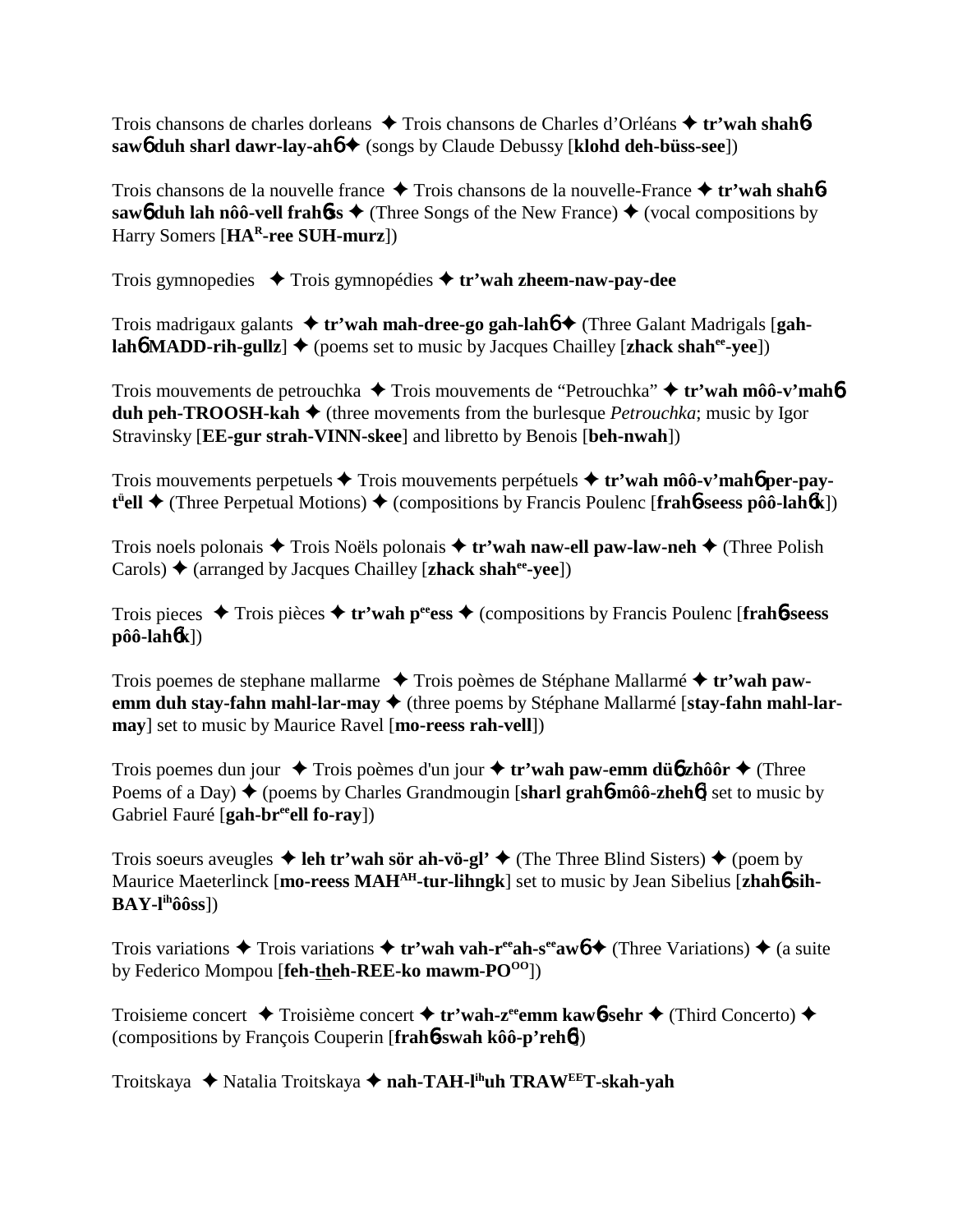Trojahn ♦ Manfred Trojahn ♦ **MAHN-frayt TRO-yahn** 

Trojan Václav Trojan **VAHAHTSS-lahf TRAW-yahn**

Tromba da tirarsi **TROHM-bah dah tee-RAR-see**

Tromba in suon festante  $\triangle$  Or la tromba in suon festante  $\triangle$  ohr lah TROHM-bah een SOHN **fay-STAHN-tay**  $\blacklozenge$  (The trumpet now in jubilant tone)  $\blacklozenge$  (aria from the opera *Rinaldo* [**ree-NAHL-doh**]; music by George Frideric Handel [**JAW-urj FRIH-duh-rick HANN-d'l**] and libretto by Gaetano Rossi [gah<sup>ay</sup>-TAH-no ROHSS-see] after Torquato Tasso [tohr-k<sup>oo</sup>AH-toh **TAHSS-so**])

Trombetti **→** Ascanio Trombetti → ah-SKAH-n<sup>ee</sup>o trohm-BAYT-tee

Tromboncino Bartolomeo Tromboncino **bar-toh-lo-MAY-o trohm-bohn-CHEE-no**

Trombonok  $\triangle$  Barone di Trombonok  $\triangle$  bah-RO-nay dee TROHM-bo-nohk  $\triangle$  (character in *Il viaggio a Reims* [**eel veeAHD-jo ah reh**6**ss**] — *The Journey to Rheims* [**REEMZ**] — a stage cantata [**kunn-TAH-tuh**] with ballet [**BAL-lay**]; music by Gioachino Rossini [**j ohah-KEE-no rohss-SEE-nee**] and libretto by Luigi Balocchi [**l ooEE-jee bah-LOHK-kee**])

Tromlitz ◆ Johann Georg Tromlitz ◆ YO-hahn GAY-awrk TRAWM-littss

Trompes de france  $\triangle$  Les trompes de France  $\triangle$  leh trawb duh frahbss

Trompette et tambour  $\rightarrow$  **traw<sub>6</sub>-pett ay tah<sub>6</sub>**-bôôr  $\rightarrow$  (Trumpet and Drum)  $\rightarrow$  (excerpt from the suite *Jeux d'enfants* [**zhö dah**6**-fah**6] — *Children's Games* — by Georges Bizet [**zhawrzh beezay**])

Troncar soi di ◆ **TROHN-kar so<sup>ee</sup> dee ◆** (excerpt from the opera *Guglielmo Tell* [**goo-l<sup>ee</sup>AYLmo TAYL**] — *William Tell*; music by Giacomo Rossini [**JAH-ko-mo rohss-SEE-nee**]; libretto by Étienne de Jouy [**ay-teeenn duh zhôôee**], Hippolyte-Louis-Florent Bis [**eep-paw-leet-lôôeeflaw-rah**6 **bee**], and others, after Friedrich von Schiller [**FREET-rihh fawn SHILL-lur**])

Troost  $\triangle$  Marinette Troost  $\triangle$  **MAH-ree-nett TROH<sup>OH</sup>ST**  $\triangle$  (probably the same person as Marinette Drost [**MAH-ree-nett DRAWST**])

Tropical **tro-pee-KAHL** (excerpt from *Salsa para vientos* [**SAHL-sah pah-rah veeAYNtawss**] by Roberto Sierra [**ro-VEHR-toh seeAYR-rah**])

Troppo ben puo  $\blacklozenge$  Troppo ben può  $\blacklozenge$  **TROHP-po bayn p<sup>oo</sup>O**  $\blacklozenge$  (Only Too Well)  $\blacklozenge$  (madrigal [**MADD-ree-gull**] by Claudio Monteverdi [**KLAHÔÔ-deeo mohn-tay-VAYR-dee**])

Trost Der Trost **dayr TRAWST** (Consolation) (excerpt from *Mährische Duette* [MAY-rih-shuh doo-ETT-tuh] — *Moravian Duets* — by Antonín Dvořák [AHN-taw-n<sup>y</sup>ee<sup>ee</sup>n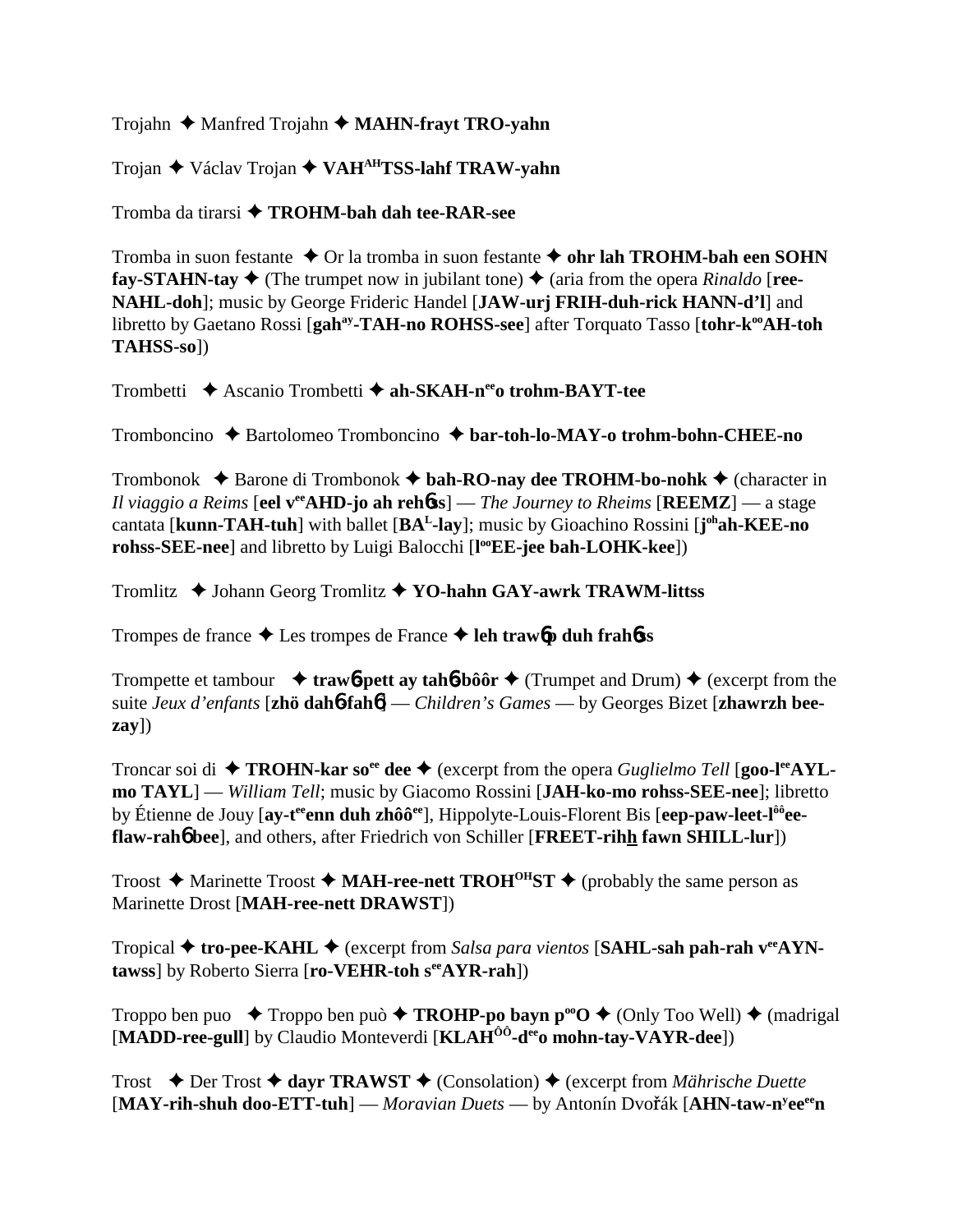## $d'VAW-rshah<sup>ah</sup>k$ ])

Trost im ungluck  $\triangle$  Trost im Unglück  $\triangle$  TRAWST imm ÔÔN-glük  $\triangle$  (Comfort in Unhappiness)  $\blacklozenge$  (poem from *Des Knaben Wunderhorn* [dess k'NAH<sup>AH</sup>-bunn VÔÔN-tur**hawrn**] — *The Youth's Magic Horn* — set to music by Gustav Mahler [G $\hat{O}\hat{O}$ -stahf MAH<sup>AH</sup>- $|ur|)$ 

Trotere  $\triangle$  Henry Trotère  $\triangle$  HENN-ree traw-tehr

Trotz dieser muhsale mochte ◆ Trotz dieser Mühsale möchte ◆ TRAWTSS dee-zur MÜ-zahluh MÖH-tuh  $\blacklozenge$  (Despite These Miseries)  $\blacklozenge$  (song by Hanns Eisler [HAHNSS ISS-lur])

Trotzig und verzagt ding  $\triangle$  Es ist ein trotzig und verzagt Ding  $\triangle$  ess isst **In TRAWT-tsihh** ôônt fehr-TSAHKT DIHNG → (cantata [kunn-TAH-tuh] by Johann Sebastian Bach [YOhahn {suh-BASS-t<sup>ih</sup>unn BAHK} zay-BAH-st<sup>ih</sup>ahn BAHK])

Trouffaldino  $\triangle$  trôôf-fahl-DEE-no  $\triangle$  (character in the opera L'amour des trois oranges [lah**môôr day tr'wah aw-rahozh**] — The Love for Three Oranges; music by Serge Prokofiev [sehr-GAY prah-KAW-f<sup>ih</sup>eff]; libretto by Prokofiev after Carlo Gozzi [KAR-lo GOHT-tsee])

Trovatore  $\bullet$  Il trovatore  $\bullet$  eel tro-vah-TOH-ray  $\bullet$  (The Troubadour)  $\bullet$  (an opera, with music by Giuseppe Verdi [**joo-ZAYP-pay VAYR-dee**]; libretto by Salvadore Cammarano [sahlvah-DOH-ray kahm-mah-RAH-no] and Leone Emanuele Bardare [lay-O-nay ay-mah-n<sup>oo</sup>AYlay bar-DAH-ray] after Antonio García Gutiérrez [ahn-TOH-n<sup>ee</sup> o gar-THEE-ah goo-t<sup>ee</sup>AYR $rehth$ ])

Trovatore  $\rightarrow$  Il trovatore  $\rightarrow$  eel tro-vah-TOH-ray  $\rightarrow$  (The Troubadour)  $\rightarrow$  (song by Gioachino Rossini [j<sup>oh</sup>ah-KEE-no rohss-SEE-nee])

Troyanos ◆ Tatiana Troyanos ◆ tah-t<sup>ee</sup>AH-nah tro-YAH-nohss

Truax  $\triangle$  Barry Truax  $\triangle$  BA<sup>R</sup>-ree TROO-ackss

Truax  $\triangle$  Bert Truax  $\triangle$  BURT TROO-ackss

Trucco  $\rightarrow$  Victor Trucco  $\rightarrow$  VICK-tur TROOK-ko

Trudic  $\triangle$  Božidar Trudić  $\triangle$  BAW-zhih-dar TROO-dihch

Truffaldin  $\rightarrow$  TRÔÔF-fahl-tinn  $\rightarrow$  (character in the opera *Ariadne auf* Naxos [ah-r<sup>ee</sup>**AHT-nuh**] ah<sup>ôô</sup>f NAHK-sawss]; music by Richard Strauss [RIH-hart SHTRAH<sup>ôô</sup>SS] and libretto by Hugo von Hofmannsthal [HOO-go fawn HAWF-mahn-stahl])

Truffelli ◆ Romano Truffelli ◆ ro-MAH-no troof-FAYL-lee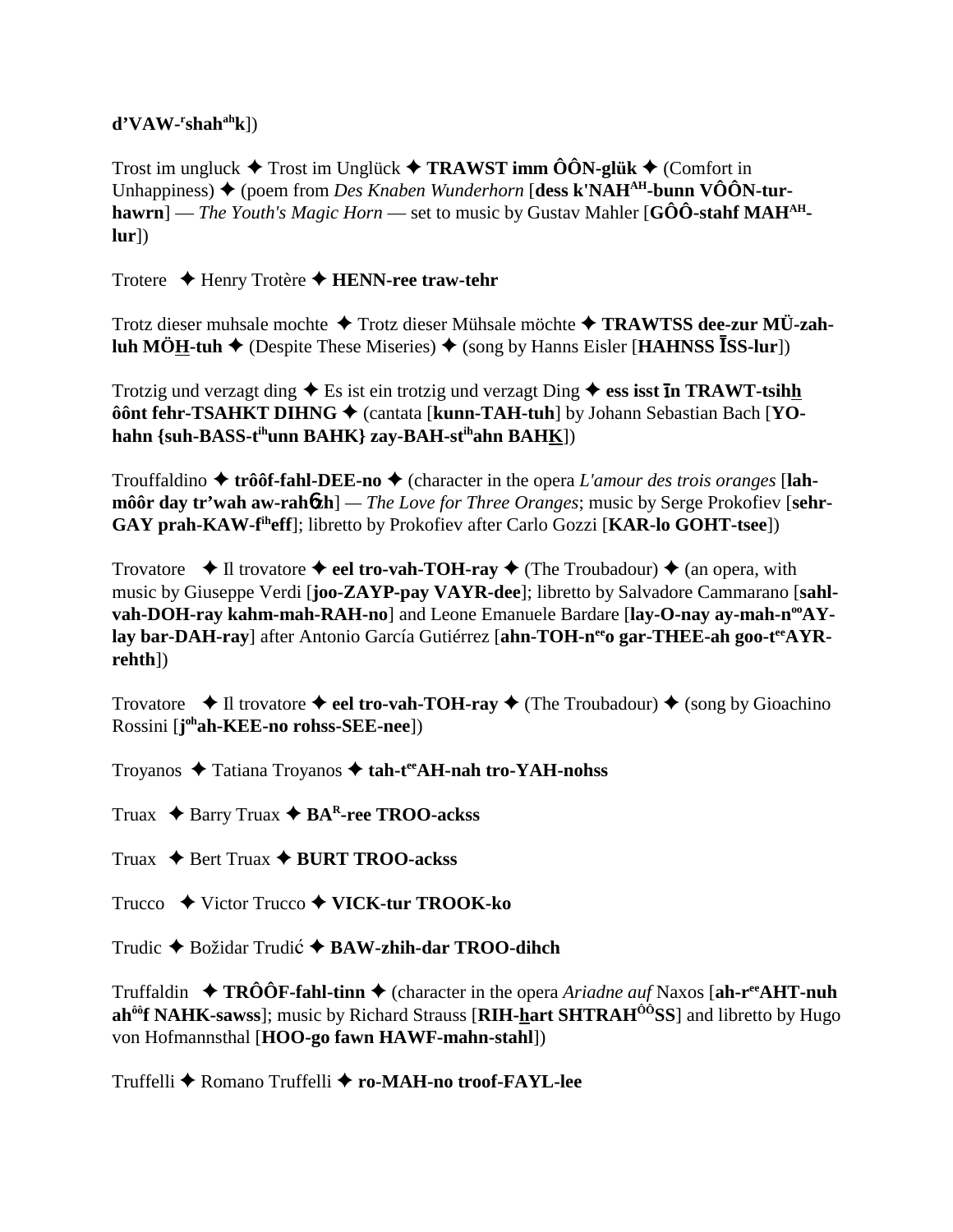Truhn ◆ Friedrich Hieronymus Truhn ◆ FREET-rihh hee-RO-nü-môôss TROON

Trujillo ◆ Alfredo Kraus Trujillo ◆ ahl-FRAY-tho KRAH<sup>ÔÔ</sup>SS troo-HEE-l'vo ◆ (known also as Alfredo Kraus)

Trujillo ◆ Julián Antonio Carrillo-Trujillo ◆ hoo-leand Ahn-TOH-neap kar-REE-yo-troo-**HEE-yo**  $\triangle$  (known also as Julián Carrillo)

Trunk  $\triangle$  Richard Trunk  $\triangle$  RIH-hart TRÔÔNK

Trunkene im fruhling  $\triangle$  Der Trunkene im Frühling  $\triangle$  dayr TRÔÔNG-kuh-nuh imm FRÜ**lihng**  $\blacklozenge$  (Wine in Spring)  $\blacklozenge$  (excerpt from *Das Lied von der Erde* [dahss LEET fawn davr **EHR-tuh**] — *The Song of the Earth* — a symphonic song cycle by Gustav Mahler [GOO-stahf]  $MAH<sup>AH</sup>-lur$ ]

Trupp  $\triangle$  Maria Trupp  $\triangle$  mah-REE-ah TRÔÔP

Trutina  $\triangle$  In trutina  $\triangle$  inn TRÔÔ-tih-nuh  $\triangle$  (In the wavering balance)  $\triangle$  (excerpt from *Cour* d'amours [kôôr dah-môôr] — The Court of Love — a group of poems from the 13th-century manuscript Carmina Burana [kar-MEE-nah boo-RAH-nah] set to music by Carl Orff [KARL  $AWRF$ ]

Trutina mentis dubia  $\triangleq$  In trutina mentis dubia  $\triangleq$  inn TRÔÔ-tih-nuh MAYN-tiss DÔÔ-b<sup>ih</sup>ah ◆ (Opposite courses hang in the balance of my wavering mind) ◆ (excerpt from Cour d'amours [kôôr dah-môôr] — The Court of Love — a group of poems from the 13th-century manuscript Carmina Burana [kar-MEE-nah boo-RAH-nah] set to music by Carl Orff [KARL AWRF])

Trutovsky  $\blacklozenge$  Vasili Trutovsky  $\blacklozenge$  vah-SEE-I'ee TROO-tuff-skee  $\blacklozenge$  (known also as Vasili Fyodorovich [f'YAW-duh-ruh-vihch] Trutovsky)

Trythall  $\blacklozenge$  Gil Trythall  $\blacklozenge$  GHILL TRI-thahl  $\blacklozenge$  (known also as Harry Gilbert Trythall [HA<sup>R</sup>ree GHILL-burt TRI-thawl])

Trythall ♦ Richard Trythall ♦ RIH-churd TRI-thawl

Tsang houei  $\triangle$  Hsu, Tsang-houei  $\triangle$  HSHOO, TSHAHNG-HWAY  $\triangle$  (known also as Tsanghouei Hsu)

Tsar ivan ◆ Tsar Ivan ◆ TSAR ee-VAHN ◆ (character in *Candide* [kahn-deed], an operetta, with music by Leonard Bernstein [LEH-nurd BURN-stin]; libretto by R. Wilbur [R. WILLbur], J. Latouche [J. lah-TOOSH], D. Parker [D. PAR-kur], and Leonard Bernstein after L. Hellman [L. HELL-munn] after Voltaire [vawl-tehr])

Tsaraiuki  $\triangleq$  tsah-lah<sup>ee</sup>-ook  $\triangleq$  (Japanese poem set to music by Igor Stravinsky [**EE-gur strah**-**VINN-skee**)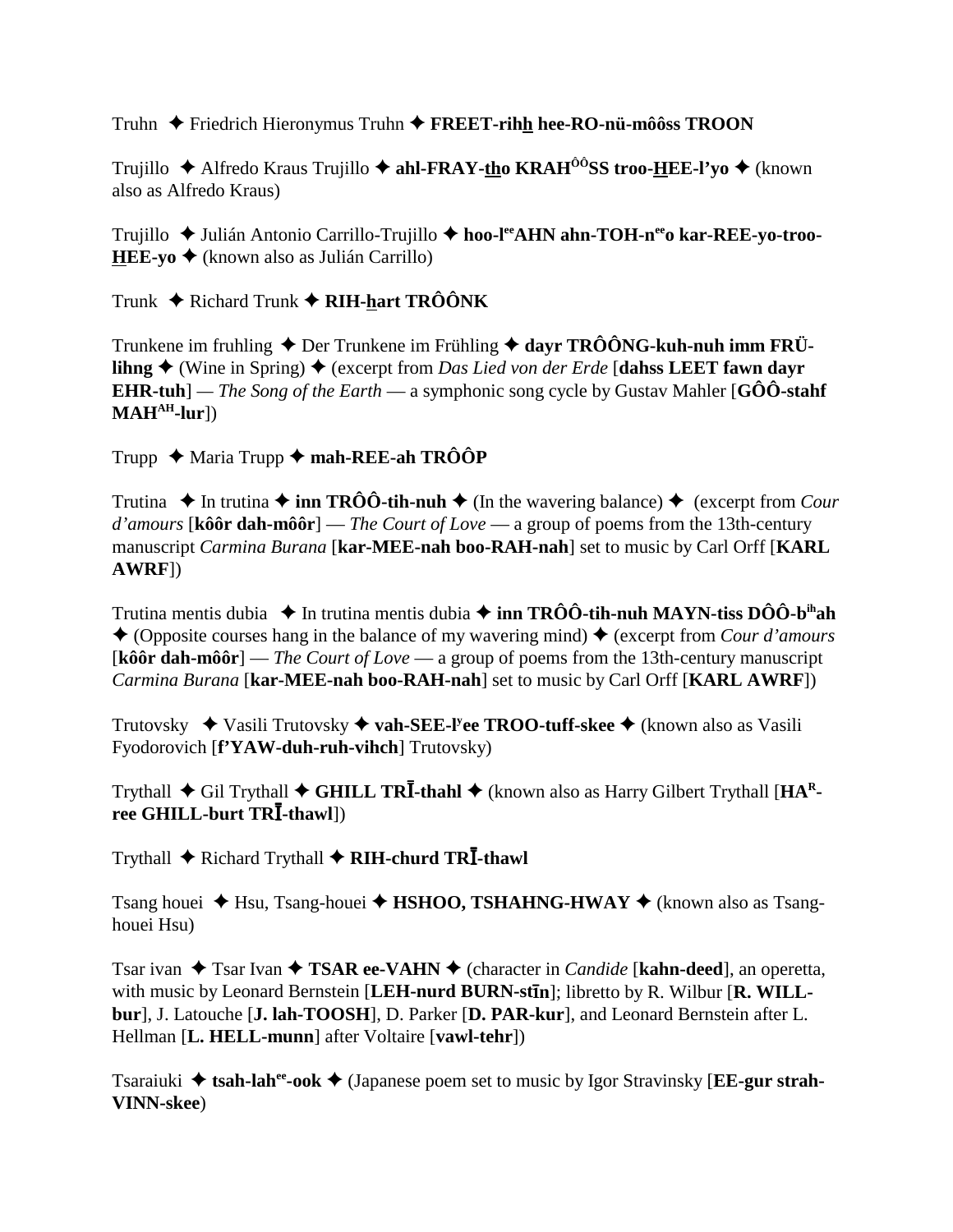Tsars equerry  $\blacklozenge$  The Tsar's Equerry  $\blacklozenge$  (The) TSARSS {ECK-wuh-ree} AYK-vur-ree  $\blacklozenge$ (character in the opera Der Zar lässt sich photographieren [dayr TSAR LESST zihh fo-toh**grah-FEE-runn**] — *The Tsar Has His Photograph Taken*; music by Kurt Weill [KOORT VIL] and libretto by Georg Kaiser [GAY-awrk KAH<sup>IH</sup>-zur])

Tschang  $\triangle$  CHAHNG  $\triangle$  (character in the operetta Das Land des Lächelns [dahss LAHNT] dess LEH-hullnss] — The Land of Smiles — by Franz Lehár [FRAHNZ leh-HAH<sup>AH</sup>R]; lyrics by Victor Léon [veek-tawr lav-awol], Ludwig Herzer [LOOT-vihh HEHR-tsur], and Fritz Löhner [FRITTSS LÖ-nur])

 $Tschesnokoff \rightarrow \text{Pavel Tschesnokoff} \rightarrow \text{PAH-vell chess-nah-KAWF}$ 

Tschirch  $\blacklozenge$  Wilhelm Tschirch  $\blacklozenge$  VILL-hellm CHIHRH  $\blacklozenge$  (known also as Friedrich [FREETrihh] Wilhelm Tschirch)

Tse tung  $\triangleleft$  Mao, Tse-Tung  $\triangleleft$  MAH<sup>o</sup>, ZEH-DAWNG  $\triangleleft$  (preferred spelling and pronunciation Ze Dong [**ZEH DAWNG**])

Tseng hsin  $\triangle$  Hsu, Tseng-Hsin  $\triangle$  HSHOO, TSH<sup>EE</sup>AHNG-HSHEEN  $\triangle$  (known also as Tseng-Hsin Hsu and John Hsu [JAHN SOO])

Tsesler  $\blacklozenge$  S. Tsesler  $\blacklozenge$  (S.) **TSESS-lehr** 

Tsesnokof  $\blacklozenge$  P. Tsesnokof  $\blacklozenge$  PAH-vell chess-nah-KOHF

 $Tsfasman \triangleleft$  Alexander Tsfasman  $\triangleleft$  uh-l<sup>y</sup>ick-SAHN-d'r ts'FAHSS-munn

Tsintsadze  $\triangle$  Sulkhan Tsintsadze  $\triangle$  sôôl-KAHN tsinnt-SAHD-zeh

Tsitsanis  $\triangle$  Vasilis Tsitsanis  $\triangle$  vah-SEE-liss tsitt-SAH-niss

Tsong  $\triangle$  Fou, Ts'ong  $\triangle$  FOO, TSAWNG  $\triangle$  (known also as Ts'ong Fou)

Tsontakis  $\triangle$  George Tsontakis  $\triangle$  JAW-urj tsawn-DĪ-kiss  $\triangle$  (The first name has been Americanized. The first name of this Greek national is known in Greece as Georges [YOHRguss] or Georgios [YOHR-gh<sup>ih</sup>uss or  $Y^{EH}AWR-hy^{ih}uss$ ])]

Tsoupaki ◆ Calliope Tsoupaki ◆ kahl-l<sup>ee</sup>O-pee tsoo-Pl kee

Tsouyopoulos  $\triangle$  Georges Tsouyopoulos  $\triangle$  YOHR-guss tsoo-WO-poo-luss  $\triangle$  (the first name of this Greek National is also known in Greece as Georgios [YOHR-gh<sup>ih</sup>uss or Y<sup>EH</sup>AWR $h^{ih}$ uss])

Tsuchiya Kunio Tsuchiya ♦ koo-nee<sup>aw</sup> ts'chee-yah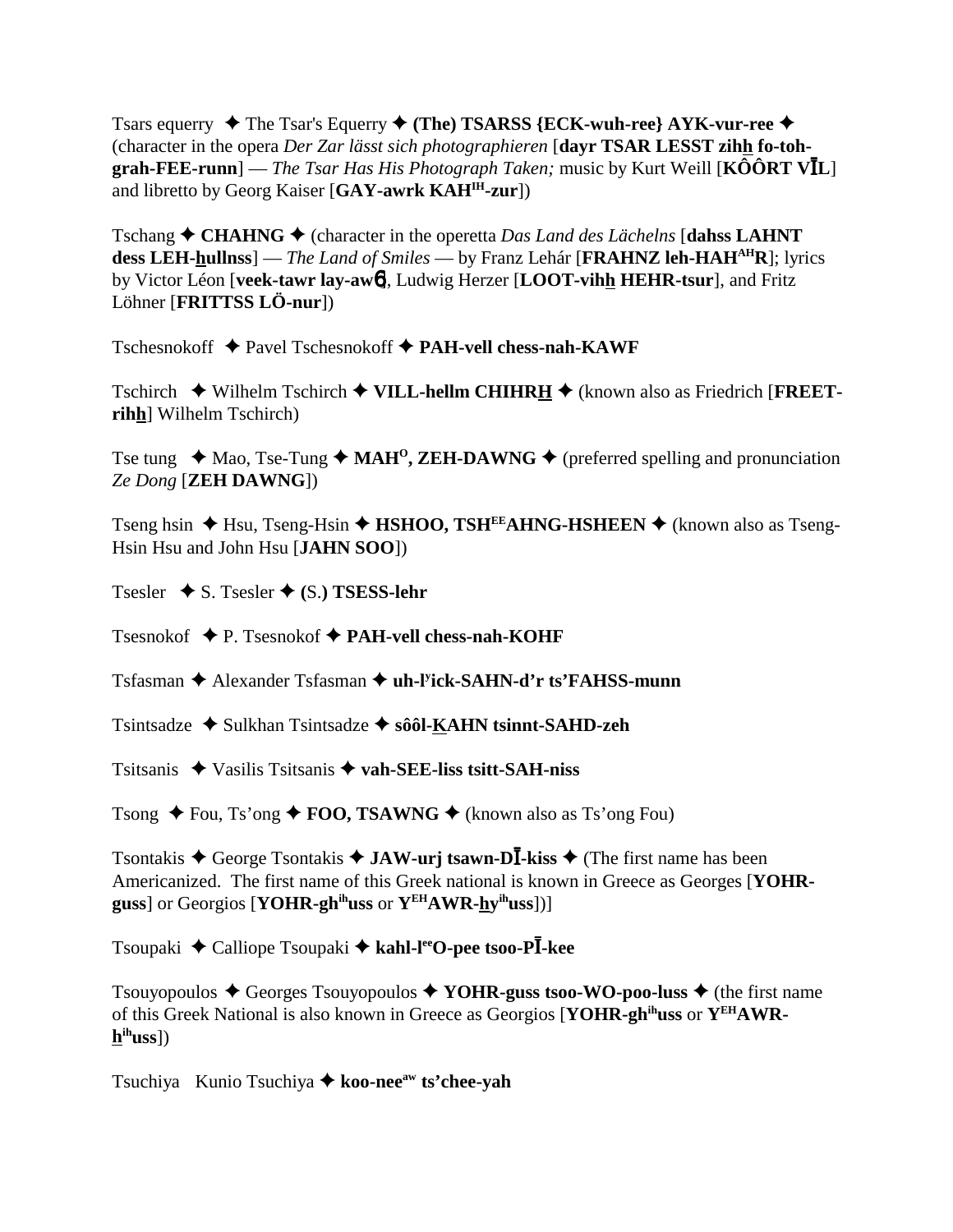Tsuji ◆ Shōichi Tsuji ◆ shoh<sup>oh</sup>-eech tsoo-jee

Tsukatani Akihirô Tsukatani **ah-k'hee-lawaw ts'kah-tah-nee**

Tsvetanov Tsvetan Tsvetanov **ts'veh-TAHN ts'veh-TAH-nawf**

Tu ab den schmerz  $\triangle$  Tu ab den Schmerz  $\triangle$  too ahp dayn SHMEHRTSS  $\triangle$  (Away With Pain) (poem by Hans Kaltneker [**HAHNSS KAHLT-neh-kur**] set to music by Erich Wolfgang Korngold [**{EH-rick WÔÔLF-gang KAWRN-gohld} AY-rihh VAWLF-gahng KAWRNgawlt**] in *Drei Gesänge* [**DR guh-ZEHNG-uh**] — *Three Songs*)

Tu che a dio spiegasti lali ◆ Tu che a Dio spiegasti l'ali ◆ too kay ah DEE-o sp<sup>ee</sup>ay-GAH-stee **LAH-lee**  $\triangle$  (You who have spread your wings up to the sky)  $\triangle$  (aria from the opera *Lucia di Lammermoor* [**loo-CHEE-ah dee LAHM-mer-môôuhr**] — *Lucy of Lammermoor* [**LOO-see of** LAMM-mur-môô<sup>uh</sup>r]; music by Gaetano Donizetti [gah<sup>ay</sup>-TAH-no doh-nee-TSAYT-tee]; libretto by Salvadore Cammarano [**sahl-vah-DOH-ray kahm-mah-RAH-no**] based on the novel *The Bride of Lammermoor* by Sir Walter Scott [**WAWL-tur SKAHT**])

Tu che di gel sei cinta  $\triangle$  too kay dee jayl SAY<sup>EE</sup> CHEEN-tah  $\triangle$  (Death of Liù)  $\triangle$  (aria featuring Liù [**l eeOO**] in the opera *Turandot* [**TOO-rahn-doht**]; music by Giacomo Puccini [**JAH-ko-mo poo-CHEE-nee**]; libretto by Giuseppe Adami [**joo-ZAYP-pay ah-DAH-mee**] and Renato Simoni [**ray-NAH-toh see-MO-nee**] after Carlo Gozzi [**KAR-lo GOHT-tsee**])

Tu che in seno  $\bullet$  Oh, tu che in seno  $\bullet$  O, too kay een SAY-no  $\bullet$  (aria from the opera *La forza del destino* [**lah FOHR-tsah dayl day-STEE-no**] — *The Force of Destiny;* music by Giuseppe Verdi [**joo-ZAYP-pay VAYR-dee**]; libretto by Francesco Maria Piave [**frahn-CHAYsko mah-REE-ah peeAH-vay**] after Angel P. De Saavedra [**ahn-HELL (**P.**) day sah-VAYdrah**])

Tu che invoco **→ too kay een-VO-ko →** (aria featuring Giulia [**JOO-l<sup>ee</sup>ah**] in Act II of the opera *La vestale* [**lah vay-STAH-lay**] — *The Vestal Virgin*; music by Gasparo Spontini [**gah-SPAH-ro spohn-TEE-nee**] and libretto by d'Étienne de Jouy [day-t<sup>ee</sup>enn duh zhôô<sup>ee</sup>])

Tu che la vanita  $\triangle$  Tu che la vanitá  $\triangle$  too kay lah vah-nee-TAH  $\triangle$  (aria from the opera *Don Carlos* [**dohn KAR-lohss**]; music by Giuseppe Verdi [**joo-ZAYP-pay VAYR-dee**]; libretto by François Méry [**frah**6**-swah may-ree**] and Camille Du Locle [**{kah-meel dü law-kl'} kah-meey' dü law-kl'**] after Friedrich von Schiller [**FREET-rihh fawn SHILL-lur**])

Tu che la vanita francia nobile suol **→** Tu che la vanitá — Francia, nobile suol **→ too kay lah vah-nee-TAH — FRAHN-chah, NO-bee-lay s<sup>oo</sup>OHL**  $\blacklozenge$  excerpt from the opera *Don Carlos* [**dohn KAR-lohss**]; music by Giuseppe Verdi [**joo-ZAYP-pay VAYR-dee**]; libretto by François Méry [**frah**6**-swah may-ree**] and Camille Du Locle [**{kah-meel dü law-kl'} kah-meey' dü lawkl'**] after Friedrich von Schiller [**FREET-rihh fawn SHILL-lur**])

Tu chhai le penne amore  $\triangle$  Tu ch'hai le penne, amore  $\triangle$  too kah<sup>ee</sup> lay PAYN-nay, ah MO-ray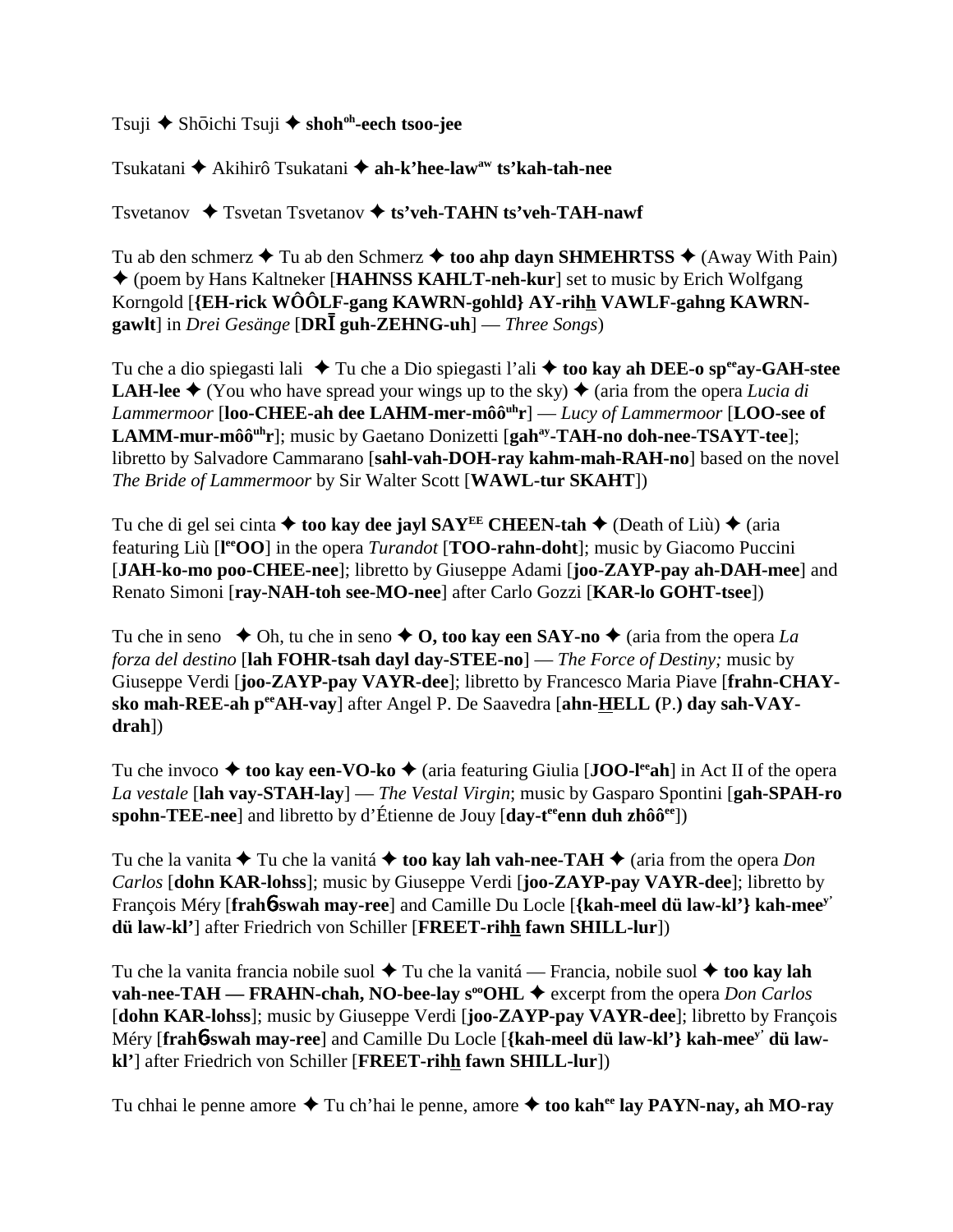(song by Giulio Caccini [**JOO-leeo kah-CHEE-nee**])

Tu es la saveur de mon pain **↓ too ess la sah-vör duh maw6 peh6 →** (poem by Maurice Carême [**mo-reess kah-remm**] set to music by Jacques Chailley [**zhack shahee-yee**])

Tu es petrus  $\triangle$  Tu es Petrus  $\triangle$  **TOO ayss PAY-trôôss** (Thou art Peter)  $\triangle$  (composition by Giovanni Pierluigi da Palestrina [**jo-VAHN-nee p<sup>ee</sup>ayr-l<sup>oo</sup>EE-jee dah pah-lay-STREE-nah**])

Tu es sacerdos  $\blacklozenge$  **too ayss suh-CHAYR-dohss**  $\blacklozenge$  (section of the *Dixit Dominus* [DEEK-sitt **DAW-mih-nôôss**] by George Frideric Handel [**JAW-urj FRIH-duh-rick HANN-d'l**])

Tu infelice vittima  $\blacklozenge$  E tu, infelice vittima  $\blacklozenge$  av too, een-fay-LEE-chay VEET-tee-mah  $\blacklozenge$ (excerpt from the opera *Il barbiere di Siviglia* [**eel bar-beeAY-ray dee see-VEE-leeah**] — *The Barber of Seville* [**suh-VILL**]; music by Gioachino Rossini [**j ohah-KEE-no rohss-SEE-nee**]; libretto by Cesare Sterbini [**chay-ZAH-ray stayr-BEE-nee**] after Pierre-Augustin Caron de Beaumarchais  $[p^{ee}$ **chr-o-güss-teh6** kah-raw**6** duh bo-mar-sheh and Giuseppe Petrosellini [joo-**ZAYP-pay pay-tro-zayl-LEE-nee**])

Tu mami  $\blacklozenge$  Se tu m'ami  $\blacklozenge$  say too MAH-mee  $\blacklozenge$  (If You Love Me)  $\blacklozenge$  (song by Alessandro Parisotti [ah-layss-SAHN-dro pah-ree-ZOHT-tee] — attributed to Giovanni Pergolesi [jo-**VAHN-nee payr-go-LAY-zee**])

Tu parti ben mio  $\blacklozenge$  E tu parti ben mio  $\blacklozenge$  ay too PAR-tee bayn MEE-o  $\blacklozenge$  (madrigal [MADD**rih-gull**] by Johann Grabbe [**YO-hahn GRAHB-buh**])

Tu pauperum refugium  $\triangleq$  too PUH<sup> $\hat{0}$ </sup>-peh-rôôm reh-FÔÔ-j<sup>ih</sup>ôôm  $\triangleq$  (sacred composition by Josquin Despréz [**zhawss-keh**6 **day-pray**])

Tu piu che mai  $\blacklozenge$  Ma tu, più che mai  $\blacklozenge$  **mah TOO, p'YOO kay MAH**<sup>EE</sup>  $\blacklozenge$  (But thou, more harsh) ◆ (madrigal [MADD-rih-gull] by Claudio Monteverdi [KLAH<sup>ôô</sup>-d<sup>ee</sup>o mohn-tay-**VAYR-dee**])

Tu puer propheta  $\blacklozenge$  Tu puer, propheta  $\blacklozenge$  too PÔÔ-ehr, praw-FAY-tuh  $\blacklozenge$  (composition by Claudio Monteverdi [**KLAH<sup>OO</sup>-d<sup>ee</sup>o mohn-tay-VAYR-dee**])

Tu se fedele  $\blacklozenge$  Di tu se fedele  $\blacklozenge$  dee TOO say fay-DAY-lay  $\blacklozenge$  (excerpt from the opera *Un ballo in maschera* [**oon BAHL-lo een MAH-skay-rah**] — *A Masked* Ball; music by Giuseppe Verdi [**joo-ZAYP-pay VAYR-dee**]; libretto by Antonio Somma [**ahn-TAW-neeo SOHM-mah**] after Eugène Scribe [**ö-zhenn skreeb**])

Tu se fedele  $\triangle$  Di' tu se fedele  $\triangle$  dee TOO say fay-DAY-lay  $\triangle$  (aria from the opera *Un ballo in maschera* [**oon BAHL-lo een MAH-skay-rah**] — *A Masked Ball*; music by Giuseppe Verdi [**joo-ZAYP-pay VAYR-dee**]; libretto by Antonio Somma [**ahn-TAW-neeo SOHM-mah**] after Eugène Scribe [**ö-zhenn skreeb**])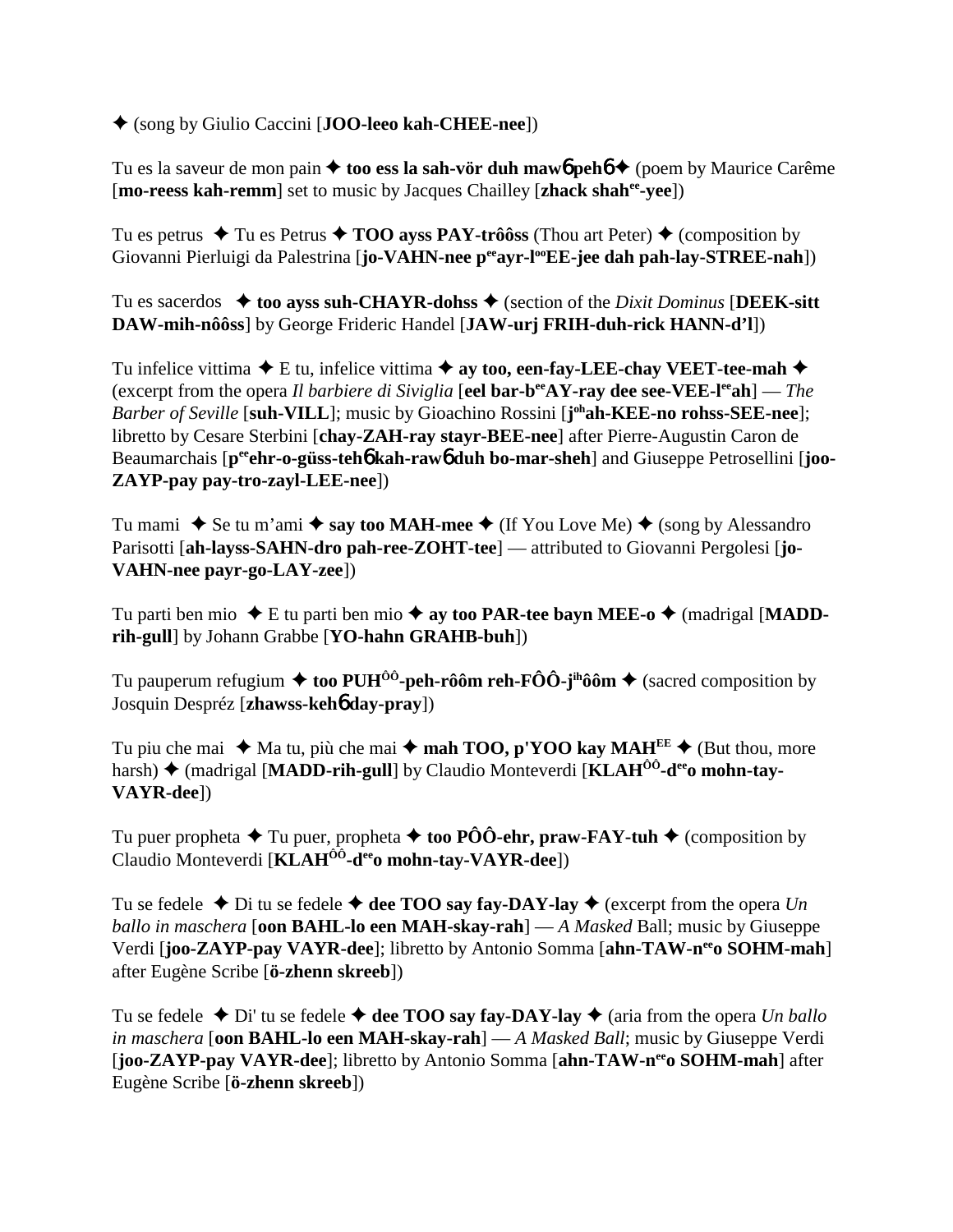Tu seconda il mio disegno  $\triangleq$  too say-KOHN-dah eel MEE-o dee-ZAY-n'yo  $\triangleq$  (aria from the opera *Il Turco in Italia* [**eel TOOR-ko een ee-TAHL-yah**] — *The Turk in Italy;* music by Gioachino Rossini [j<sup>oh</sup>ahk-KEE-no rohss-SEE-nee] and libretto by Felice Romani [fay-LEE**chay ro-MAH-nee**])

Tu sola  $\triangle$  too SO-lah  $\triangle$  (song by Edward De Curtis [AYD-ward day KOOR-teess])

Tu tu amore tu  $\blacklozenge$  Tu, tu amore? Tu?  $\blacklozenge$  too, too ah-MO-ray? too?  $\blacklozenge$  (duet featuring Manon [**mah-naw**6] and Des Grieux [**day greeö**] in the opera *Manon Lescaut* [**mah-naw**6 **less-ko**]; music by Giacomo Puccini [**JAH-ko-mo poo-CHEE-nee**]; libretto by Domenico Oliva [**doh-MAY**nee-ko o-LEE-vah] and Luigi Illica [l<sup>oo</sup>EE-jee eel-LEE-kah] after Antoine-François Prévost [**ah**6**-twahn-frah**6**-swah pray-vo**]; additional contributions to the libretto by Marco Praga [**MAR-ko PRAH-gah**], Ruggero Leoncavallo [**rood-JAY-ro lay-ohn-kah-VAHL-lo**], Giulio Ricordi [**JOO-l<sup>ee</sup>o ree-KOHR-dee**], and Puccini)

Tu virginum corona **→ too veer-JEE-nôôm kaw-RO-nuh →** (section of the *Krönungsmesse* [**KRÖ-nôôngs-mess-suh**] — *Coronation Mass* — set to music by Wolfgang Amadeus Mozart [**VAWLF-gahng ah-mah-DAY-ôôss MO-tsart**])

Tua **→** Teresina Tua → tay-ray-ZEE-nah TOO-ah

Tuba mirum  $\blacklozenge$  TÔÔ-buh MEE-rôôm  $\blacklozenge$  (section of the Latin requiem [{REH-k<sup>ôô</sup>ee-umm} **REH-k<sup>ôô</sup>ih-emm**] set to music by various composers)

Tubin  $\triangle$  Eduard Tubin  $\triangle$  **EH-d<sup>ôô</sup>art TOO-pinn** 

Tucci Gabriella Tucci **gah-breeAYL-lah TOO-chee**

Tucher Gottlieb, Freiherr von Tucher **GAWT-leep, FR-hehr fawn TÔÔ-hur**

Tudoran **← Ionel Tudoran ← yee-aw-NELL too-daw-RAHN** 

Tue rechnung donnerwort ◆ Tue Rechnung! Donnerwort ◆ TOO-uh REH-nôông! DAWN**nur-vawrt**  $\triangle$  (Thine accounting! Judgment Day)  $\triangle$  (cantata [**kunn-TAH-tuh**] by Johann Sebastian Bach [**YO-hahn {suh-BASS-tihunn BAHK} zay-BAH-stihahn BAHK**])

Tue wohl deinem knechte ◆ Tue wohl deinem Knechte ◆ TOO-uh VOHL D**I-numm k'NEH-** $\tanh \diamond$  (motet [mo-TETT] by Heinrich Schütz [H**I**N-rihh SHÜTSS])

Tuksar **→** Stanislav Tuksar → STAH-nih-slahf TOOK-sar

Tulen synty  $\rightarrow$  TÔÔ-lenn SÜN-tü  $\rightarrow$  (The Origin of Fire)  $\rightarrow$  (composition by Jean Sibelius  $[\mathbf{zhah6\,sih\text{-}BAY\text{-}l\text{th}\hat{o}\hat{o}\text{ss}]}$ 

Tulindberg  $\triangle$  Erik Tulindberg  $\triangle$  AY-rick TOO-linnt-pehrk  $\triangle$  (known also as Erik Eriksson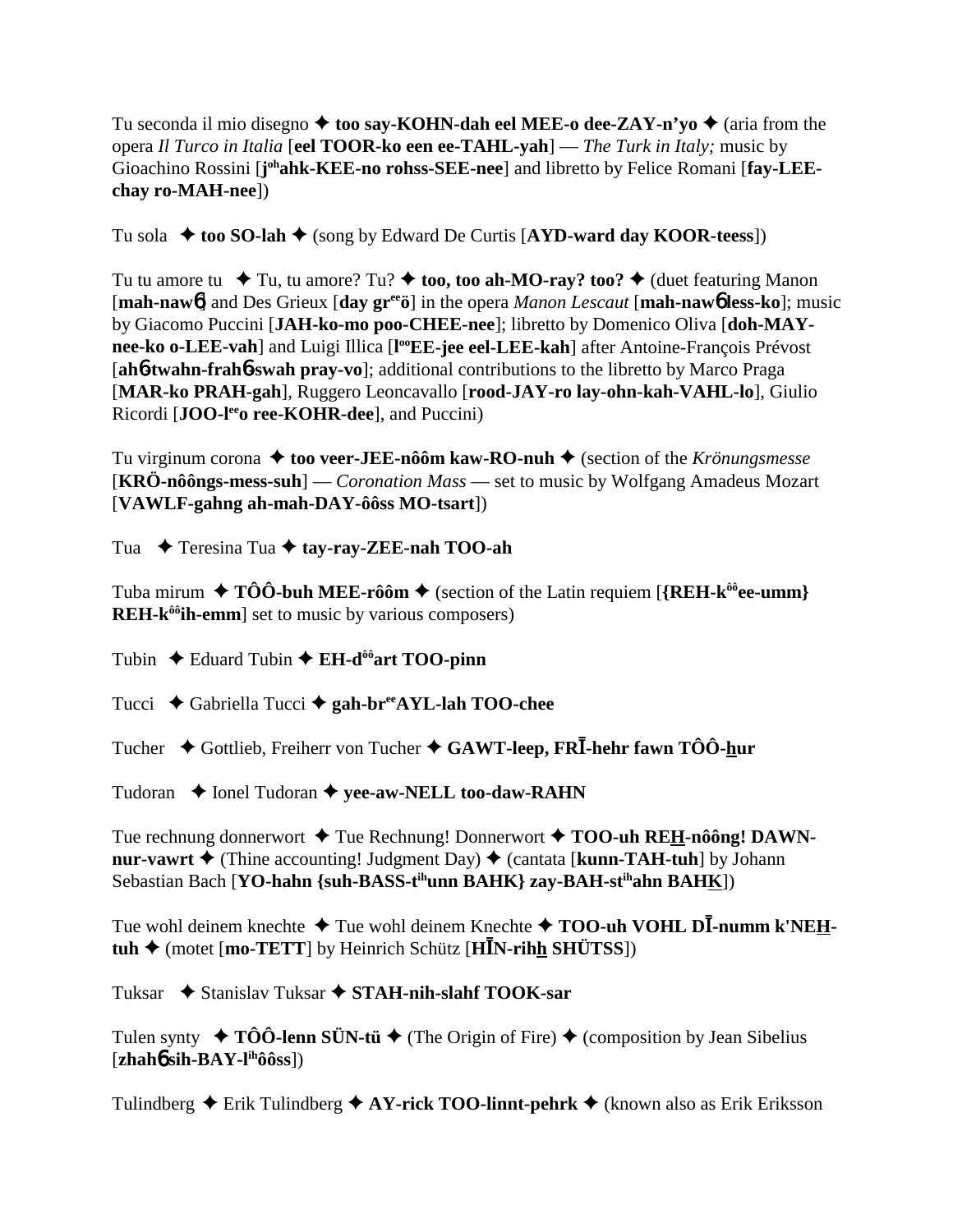Tulindberg [**AY-rick AY-rick-sawn TOO-linnt-pehrk**])

Tulou Jean-Louis Tulou **zhah**6**-lôôee tü-lôô**

Tuma ◆ František Ignác Antonín Tůma ◆ FRAHN-t<sup>y</sup>ih-sheck IGG-nah<sup>ah</sup>tss AHN-taw**n**<sup>y</sup>ee<sup>ee</sup>n **TOO<sup>oo</sup>-mah ◆** (known also as the Germanized Franz Tuma [**FRAHNTSS TOO-mah**])

Tuma ◆ Franz Tuma ◆ **FRAHNTSS TOO-mah** ◆ (Germanized version of the Czech name František Ignác Antonín Tůma [**FRAHN-t<sup>y</sup>ih-sheck IGG-nah<sup>ah</sup>tss AHN-taw-n<sup>y</sup>ee<sup>ee</sup>n TOO<sup>00</sup>mah**])

Tuncboyaciyan **→** Arto Tuncboyaciyan → **AR-toh tungk-bo-YAH-s<sup>ih</sup>unn** 

Tunder Franz Tunder **FRAHNTSS TÔÔN-tur**

Tung  $\triangle$  Mao, Tse-Tung  $\triangle$  MAH<sup>O</sup>, ZEH-DAWNG  $\triangle$  (preferred spelling and pronunciation *Ze Dong* [**ZEH DAWNG**])

Tung ◆ Su, Tung P'o ◆ SOO<sup>00</sup>, DAWNG POO<sup>AH</sup>

Tunley David Tunley **DAY-vudd TUNN-lee** (known also as David Evatt [**EH-vutt**] Tunley)

Tunnell **→** Charles Tunnell ◆ CHAH-rullz tunn-NELL

Tunstall Helen Tunstall **HEH-lunn TUNN-stawl**

Tuo sangue o il mio amore volea **→** Il tuo sangue o il mio amore volea → eel **TOO-o SAHNg<sup>∞</sup>ay o eel MEE-o ah-MO-ray vo-LAY-ah ♦** (excerpt from the opera *Tosca* [TOH-skah]; music by Giacomo Puccini [JAH-ko-mo poo-CHEE-nee]; libretto by Luigi Illica [l<sup>oo</sup>EE-jee eel-**LEE-kah**] and Giuseppe Giacosa [**joo-ZAYP-pay jah-KO-zah**] after Henri Murger [**ah**6**-ree mür-zhay**])

Tuoi figli la madre ◆ Du tuoi figli la madre ◆ doo TOO-o<sup>ee</sup> FEE-l'yee lah MAH-dray ◆ (aria from the opera *Medea* [**may-DAY-ah**]; music by Luigi Cherubini [**l ooEE-jee kay-roo-BEE-nee**] and libretto by François Benoît Hoffmann [**frahb-swah beh-n'wah HAWF-mahn**] ♦ (Medea [**may-DAY-ah**] is the Italian version of the opera known in French as *Médée* [**may-day**])

Tuorba  $\triangleleft$  **t**<sup>oo</sup>**OHR-bah**  $\triangleq$  (a type of lute, Italian spelling and pronunciation)

Tuorbe  $\triangleq$  **tü-awrb**  $\triangleq$  (a type of lute, French spelling and pronunciation)

Tupkov Dimiter Tupkov **dee-MEE-ter TÔÔP-kawf**

Turandot **→ TOO-rahn-doht** ◆ (an opera, with music by Giacomo Puccini [JAH-ko-mo poo-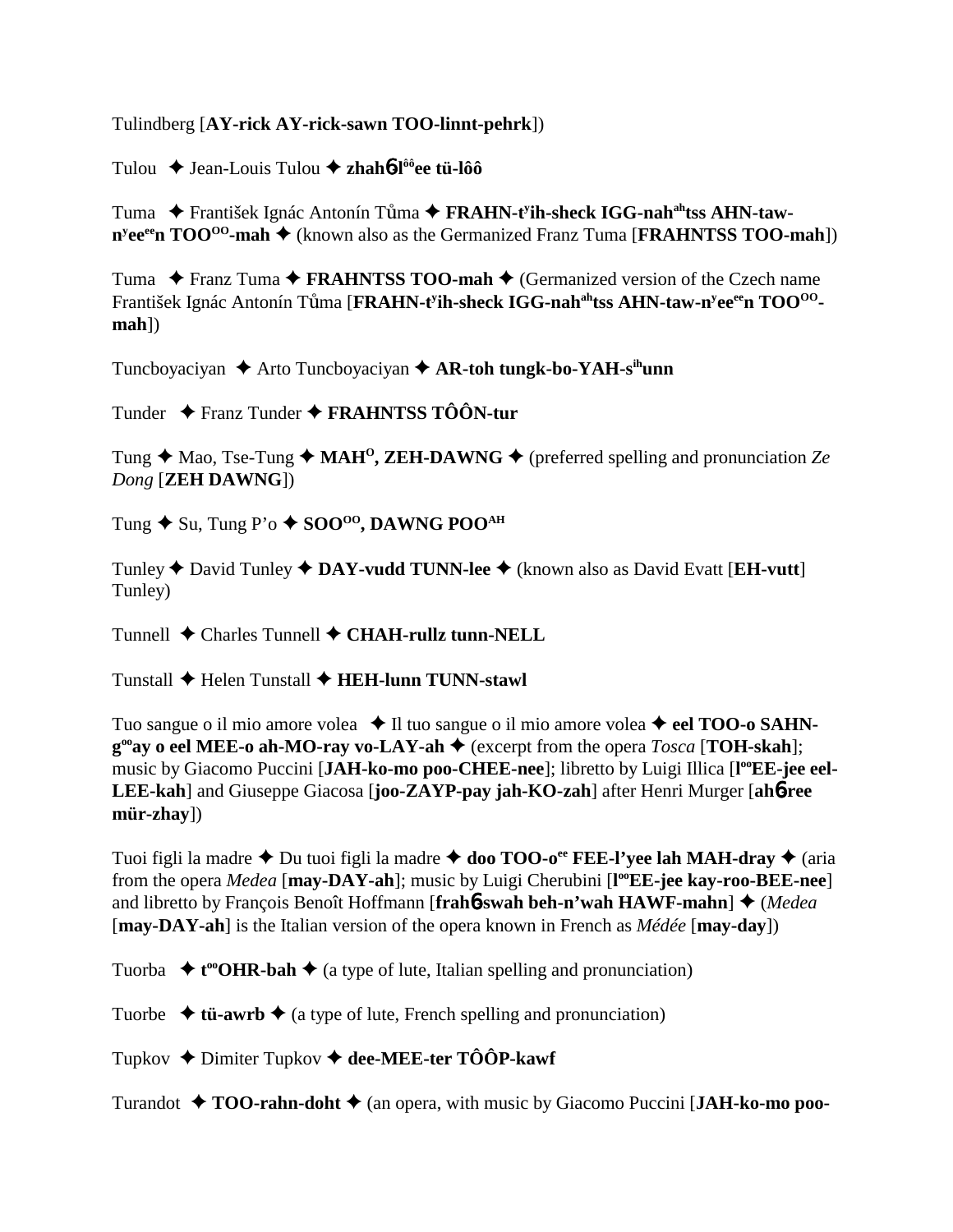**CHEE-nee**]; libretto by Giuseppe Adami [**joo-ZAYP-pay ah-DAH-mee**] and Renato Simoni [**ray-NAH-toh see-MO-nee**] after Carlo Gozzi [**KAR-lo GOHT-tsee**])

Turchaninov Piotr Turchaninov **p'YAW-t'r tôôr-CHAH-ny ih-nuff** (known also as Piotr Ivanovich [**ee-VAH-nuh-vihch**] Turchaninov)

Turchi **→** Guido Turchi → **g**<sup>oo</sup>**EE-doh TOOR-kee** 

Turco Enrico Turco **ayn-REE-ko TOOR-ko**

Turco in italia  $\triangle$  Il Turco in Italia  $\triangle$  eel **TOOR-ko een ee-TAH-l<sup>ee</sup>ah**  $\triangle$  (The Turk in Italy)  $\triangle$ (an opera, with music by Gioacchino Rossini [**j ohahk-KEE-no rohss-SEE-nee**] and libretto by Felice Romani [**fay-LEE-chay ro-MAH-nee**])

Tureck Rosalyn Tureck **RAH-zah-linn TÔÔ-reck**

Turiddu ◆ too-REED-doo ◆ (character in the opera *Cavalleria rusticana* [kah-vahl-lay-REEah roo-stee-KAH-nah] — *Rustic Chivalry*; music by Pietro Mascagni [ $p^{ee}AY$ -tro mah-SKAH**n'yee**]; libretto by Guido Menasci [**g**<sup>oo</sup>**EE-doh may-NAH-shee**] and Giovanni Targioni-Tozzetti [**jo-VAHN-nee tar-JO-nee-toht-TSAYT-tee**] after Giovanni Verga [**jo-VAHN-nee VAYRgah**])

Turin rai chorus and symphony orchestra  $\triangle$  Turin RAI Chorus and Symphony Orchestra  $\triangle$ **(Turin [TOO-reen] Italian Radio Chorus and Symphony Orchestra)**

Turin rai symphony orchestra ◆ Turin RAI Symphony Orchestra ◆ (Turin [TOO-reen] Italian **Radio Symphony Orchestra)**

Turina ◆ Joaquín Turina ◆ ho-ah-KEEN too-REE-nah ◆ (known also as Joaquín Turina y Perez [**ho-ah-KEEN too-REE-nah ee PEH-rehth**])

Turini ◆ Gregorio Turini ◆ gray-GO-r<sup>ee</sup>o too-REE-nee

Turini ◆ Ronald Turini ◆ **RAH-nulld tôô-REE-nee** ◆ (known also as Ronald Walter [**WAWL-tur**] Turini)

Turk Daniel Gottlob Türk **DAH-nihayl GAWT-lawp TÜRK**

Turkovic ◆ Milan Turković ◆ MEE-lahn TÔÔR-kaw-vihch

Turnage ◆ Mark-Anthony Turnage ◆ MARK-ANN-thuh-nee tur-NAHZH

Turnhout ◆ Gérard de Turnhout ◆ KAY-rart deh TÜR-nah<sup>oo</sup>t ◆ (known also as Gérard van [**vunn**] Turnhout)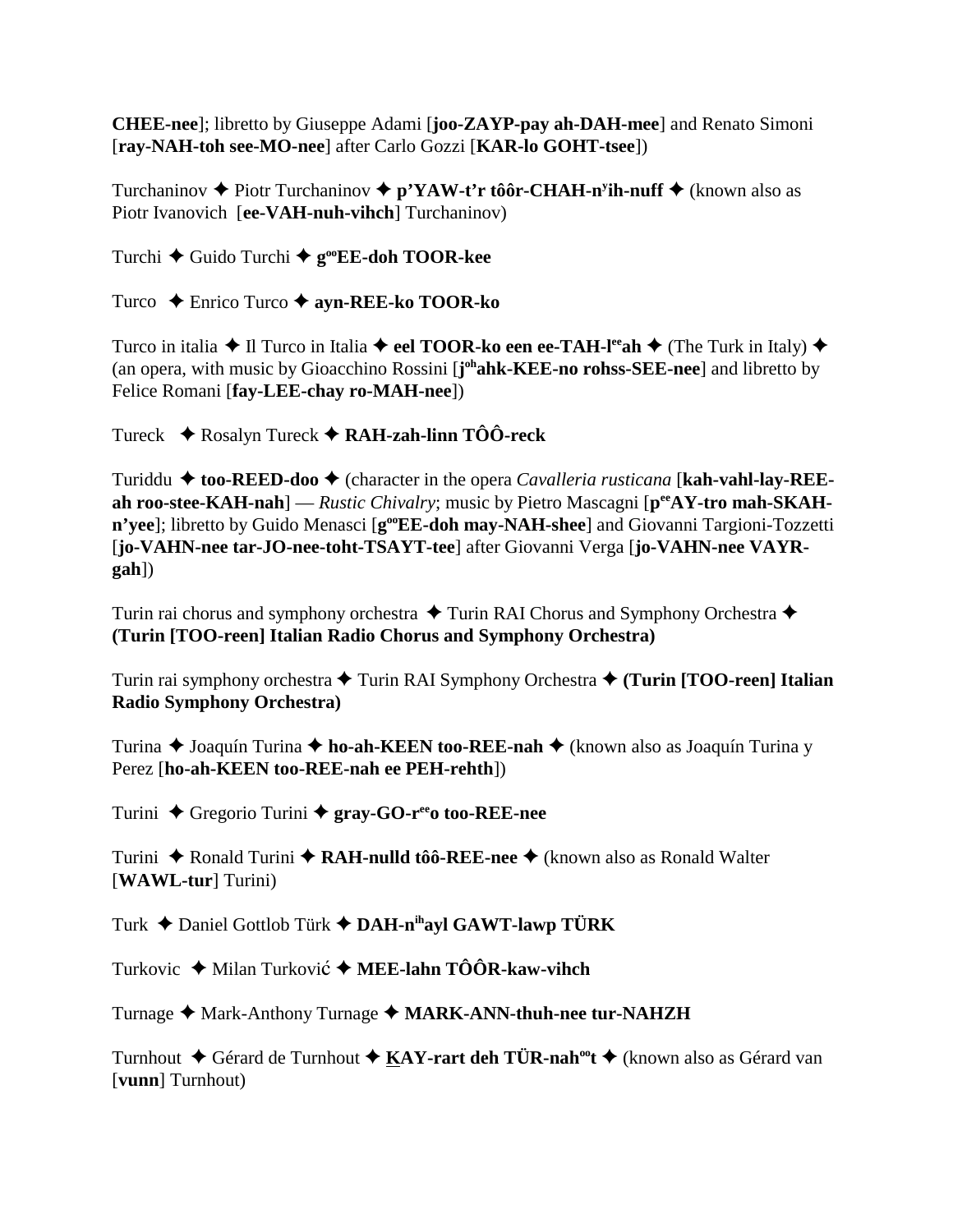Turnovsky ◆ Martin Turnovský ◆ MAR-tinn TÔÔR-nawv-skee<sup>ee</sup>

Turok Paul Turok **PAWL TÔÔ-rahk** (known also as Paul Harris [**HAR-russ**] Turok)

Turska ◆ Ewa Bandrowska-Turska ◆ E**H-vah bahn-DRAWF-skah TÔÔR-skah ◆** (the first name is also spelled Eva)

Turski ◆ Zbigniew Turski ◆ zBEEG-n<sup>ee</sup>eff TÔÔR-skee

Tusa **→** Andrew Tusa **→ ANN-droo TOO-suh** 

Tusler Robert Leon Tusler **RAH-burt LEE-ahn TUSS-lur**

Tutte le feste al tempio  $\triangle$  **TOOT-tay lay FAY-stay ahl TAYM-p<sup>ee</sup>o**  $\triangle$  (aria featuring Gilda [**ZHEEL-dah**] in the opera *Rigoletto* [**ree-go-LAYT-toh**]; music by Giuseppe Verdi [**joo-ZAYP-pay VAYR-dee**]; libretto by Francesco Maria Piave [**frahn-CHAY-sko mah-REE-ah peeAH-vay**] after Victor Hugo [**{VICK-tur h'YOO-go} veek-tawr ü-go**])

Tutti  $\triangle$  **TOOT-tee**  $\triangle$  (ensemble)

Tutto e deserto  $\triangle$  Tutto è deserto  $\triangle$  **TOOT-toh ay day-ZAYR-toh**  $\triangle$  (All is deserted)  $\triangle$  (aria from the opera *Il trovatore* [**eel tro-vah-TOH-ray**] — *The Troubadour*; music by Giuseppe Verdi [**joo-ZAYP-pay VAYR-dee**]; libretto by Salvadore Cammarano [**sahl-vah-DOH-ray** kahm-mah-RAH-no] and Leone Emanuele Bardare [lay-O-nay ay-mah-n<sup>oo</sup>AY-lay bar-DAH**ray**] after Antonio García Gutiérrez [ahn-TOH-nee gar-THEE-ah goo-t<sup>ee</sup>AYR-rehth])

Tutz **→** Rudolf Tutz **→ ROO-dawlf TÔÔTSS** 

Tuukkanen ◆ Kalervo Tuukkanen ◆ KAH-lehr-vaw TÔÔ<sup>ôô</sup>K-kah-nenn

Tuxen **→** Erik Tuxen **→ AY-rick TÔÔK-sunn →** (known also as Erik Oluf [O-luff] Tuxen)

Tva systrarna ◆ De två systrarna ◆ deh TVAW SÜSS-trar-nuh ◆ (The Two Sisters)

Tveitt **◆ Geirr Tveitt ◆ GA<sup>IH</sup>R TVA<sup>IH</sup>T ◆** (known also as Nils [NILLSS] Geirr Tveitt )

Twa corbies **→** The Twa Corbies **→ (The) TWAH KAWR-beez →** (The Two Ravens) → (border ballad  $[\mathbf{BA}^L$ -ludd] set to music by Ivor Gurney  $[\mathbf{I}$ -vur GUR-nih])

Twa sisters  $\triangle$  The Twa Sisters  $\triangle$  (The) TWAH (Sisters)  $\triangle$  (The Two Sisters)  $\triangle$  (traditional English song)

Twaise **TVAHIH-zuh** (character in the opera *Das Nusch-Nuschi* [**dahss NÔÔSH-NÔÔshee**] — *The Nusch-Nuschi;* music by Paul Hindemith [**PAHÔÔL HINN-tuh-mitt**] and libretto by Franz Blei [**FRAHNTSS BLI**])  $\blacklozenge$  (the Nusch-Nuschi is a mythical beast, half rat and half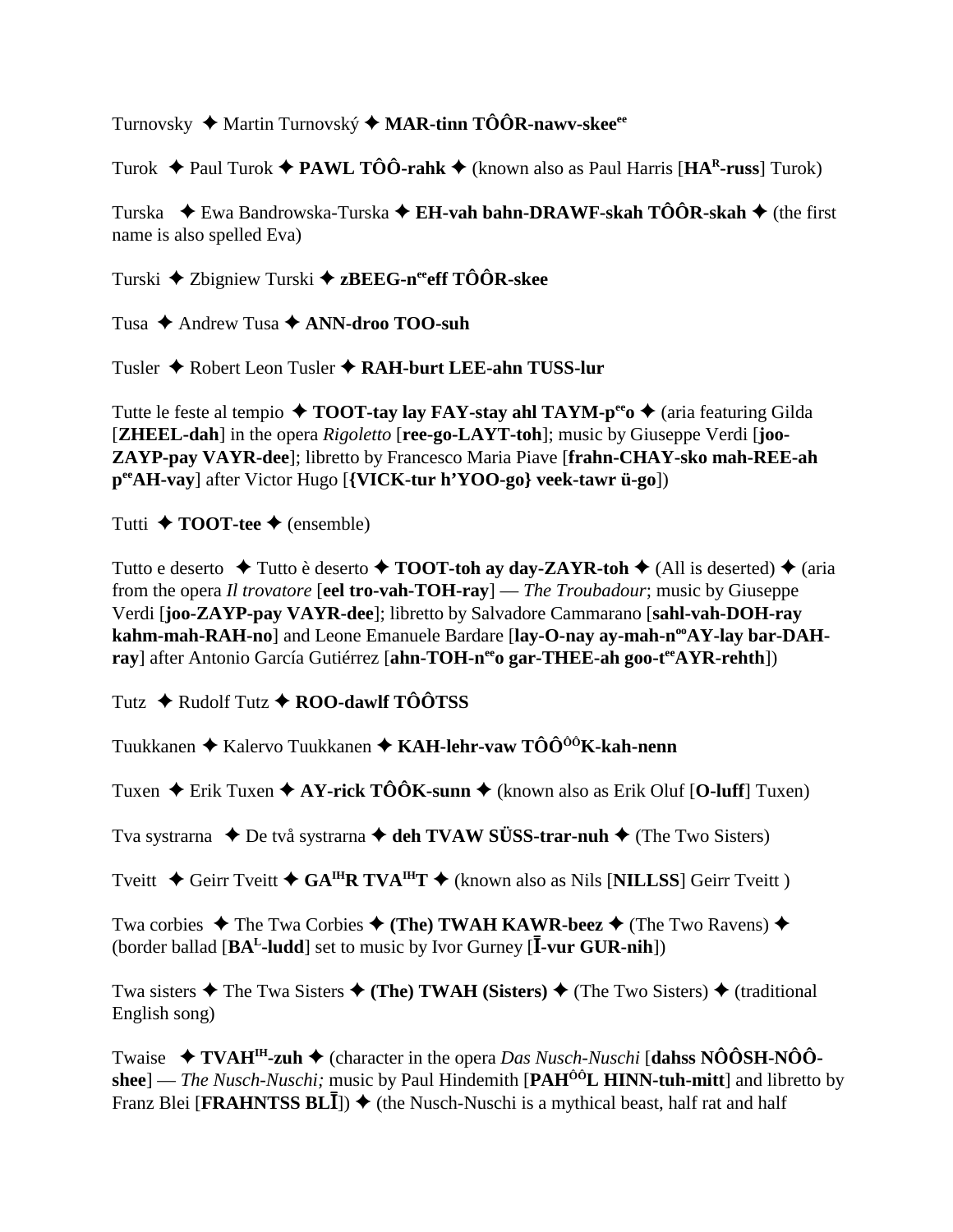alligator)  $\triangleq$  (the opera is subtitled *A Play for Burmese Marionettes*)

Twardowski ◆ Romuald Twardowski ◆ RAW-m<sup>ôô</sup>ahlt tvahr-DAWF-skee

Twenty four pensees musicales  $\triangle$  24 Pensées musicales  $\triangle$  24 pah**6**-say mü-zee-kahl  $\triangle$  (24 Musical Thoughts) (compositions by Sigismund Thalberg [**ZEE-ghiss-môônt TAHL-pehrk**])

Twichell  $\blacklozenge$  H. Twichell  $\blacklozenge$  H. TWIH-chull

Two songs of the venetian merchant  $\triangle$  Two Songs of the Venetian Merchant  $\triangle$  (Two Songs of **the) vuh-NEE-shunn (Merchant)**  $\blacklozenge$  (excerpts from the opera *Sadko* [saht-KAW]; music by Nicolai Rimsky-Korsakov [**ny ee-kah-LAHIH REEM-skee-KAWR-suh-kuff**]); libretto by Rimsky-Korsakov, Vladimir Stasov [**vlah-DYEE-mihr STAH-suff**], Vasily Yastrebtsev [**vah-SEE-lee YAHSS-trupp-suff**], Nikolai Shtrup [**ny ee-kah-LAHIH SHTROOP**], Nikolay Findeyzen [n<sup>y</sup>ee-kah-L**I** finn-DAY-zenn], and Vladimir I. Bel'sky [vlah-D<sup>Y</sup>EE-mihr (I.) **BELL-skee**])

Twohig ◆ Daniel S. Twohig ◆ DA-n<sup>ih</sup>ull S. TOO-higg

Ty dushechka  $\blacklozenge$  Ah ty dushechka  $\blacklozenge$  **AHK tee DOO-shehch-kuh**  $\blacklozenge$  (Ah, Little Darling)  $\blacklozenge$ (Russian folk song)

Ty nochenka  $\blacklozenge$  Ah, ty, nochen'ka  $\blacklozenge$  **AHK, tee, NAW-chenn-kuh**  $\blacklozenge$  (Oh, Sweet Night)  $\blacklozenge$ (Russian folk song)

Tye **→** Christopher Tye **→ KRISS-tuh-fur T** 

Tyes  $\blacklozenge$  John Tyes  $\blacklozenge$  **JAHN TZ** 

Tympanon  $\triangleleft$  teh**6**-pah-naw**6** 

Tyndaris **tah**6**-dah-ree** (Tyndaris) (poem by Leconte de Lisle [**luh-kaw**6**t duh leel**] set to music by Reynaldo Hahn [**ray-NAHL-doh HAHN**])

Tynyanov Yuri Tynyanov **YOO-ree TEEN-yuh-nuff**

 $Type \rightarrow W$ . Typp  $\rightarrow W$ . TIPP

Tyrol  $\triangleleft$  tuh-ROHL  $\triangleleft$  (region in The Alps)

Tyrwhitt wilson ◆ Sir Gerald Hugh Tyrwhitt-Wilson ◆ (Sir) JEH-rulld h'YOO TIH-ritt-**WILL-sunn ♦** (known also as Lord Berners [**LAWRD BUR-nurz**])

Tyson ◆ Alan Tyson ◆ A-lunn T**I**-sunn ◆ (known also as Alan Walker [WAW-kur] Tyson)